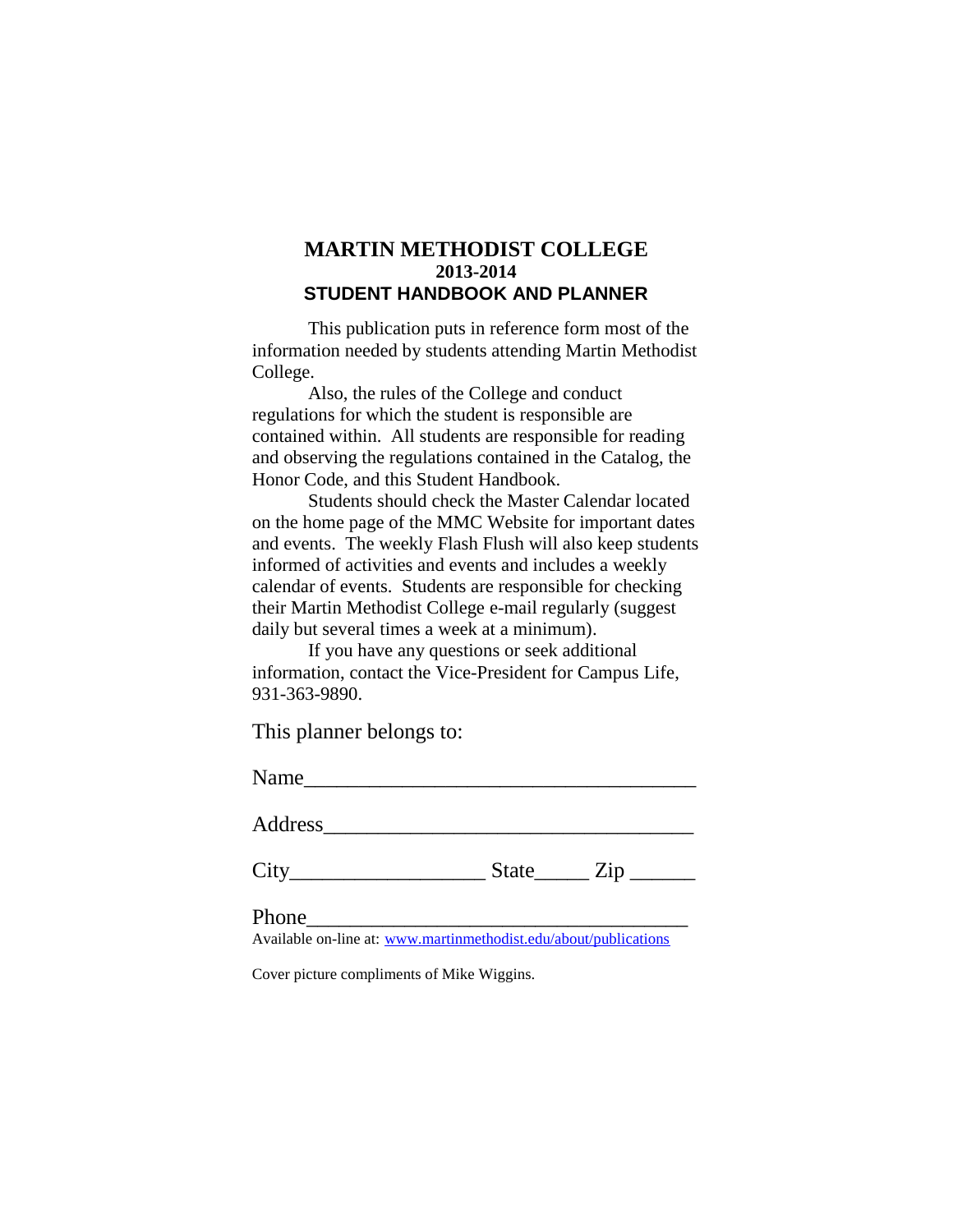#### MARTIN METHODIST COLLEGE **2013-2014 CALENDAR FALL SEMESTER 2013**

| Day July Term Registration                                          | July 1         |
|---------------------------------------------------------------------|----------------|
| Day July Term Classes Begin, 7:30 a.m.                              | July 1         |
| Evening Program Summer Registration, Session II                     | July 1         |
| Holiday, All Classes                                                | July 4         |
| Last Day to Drop Ev. Session II classes w/grade of "W"              | July 15        |
| Day July Term Ends                                                  | July 29        |
| Last Day to Drop Classes in Summer Evening Session II               | August 19      |
| Freshmen Orientation/Registration                                   | August 24-28   |
| Evening Program Summer Session II Ends                              | August 26      |
| <b>Registration for Returning Day Students</b>                      | August 28      |
| Day Classes begin 8:00 a.m.                                         | August 29      |
| Evening Program Registration for Fall Sessions I and II             | August 29      |
| Evening Program Fall Session I Classes Begin                        | August 29      |
| Opening Convocation, 11:00 a.m.                                     | August 30      |
| Labor Day Holiday                                                   | September 2    |
| <b>Evening Program Classes Meet</b>                                 | September 3    |
| Last Day to Enter Classes for Credit                                | September 6    |
| Last Day to Drop Ev. Session I Classes with Grade of "W"            | September 12   |
| Last Day to Drop a class for TELS Scholars (Census Day)             | September 20   |
| Last Day to Drop Day Classes with Grade of "W"                      | September 27   |
| Mid-Semester Week                                                   | October 7-11   |
| Fall Holiday (Students/Faculty)                                     | October 10-11  |
| Evening Program Classes WILL MEET                                   | October 10     |
| Last Day to Drop Classes in Fall Evening Session I                  | October 14     |
| Evening Program Fall Session I Ends                                 | October 21     |
| Evening Program Fall Session II Begins                              | October 24     |
| Pre-Registration for Spring Term 2014 (Seniors Only)                | October 28-29  |
| Pre-Registration for Spring Term 2014 (All Students)                | October 30     |
| Last Day to Drop Ev. Session II Classes with Grade of "W"November 7 |                |
| International Convocation, 11:00 a.m.                               | November 8     |
| Last Day to Drop Day Classes                                        | November 18    |
| Pre-Registration for Spring Term 2014 Ends                          | November 27    |
| Thanksgiving Holidays                                               | November 28-29 |
| Day Classes End                                                     | December 9     |
| Last Day to Drop Classes in Fall Evening Session II                 | December 9     |
| Reading Day                                                         | December 10    |
| Final Exams for Day Classes Begin                                   | December 11    |
| Evening Program Fall Session II Ends                                | December 16    |
| Final Exams for Day Students End                                    | December 17    |

### **SPRING SEMESTER 2014**

| Residence Halls Open                                  | January 6 |
|-------------------------------------------------------|-----------|
| Registration for Day Classes (1:00 p.m.-5:00 p.m.)    | January 6 |
| Evening Program Registration, Spring Session I and II | January 6 |
| <b>Registration for Day Classes</b>                   | January 7 |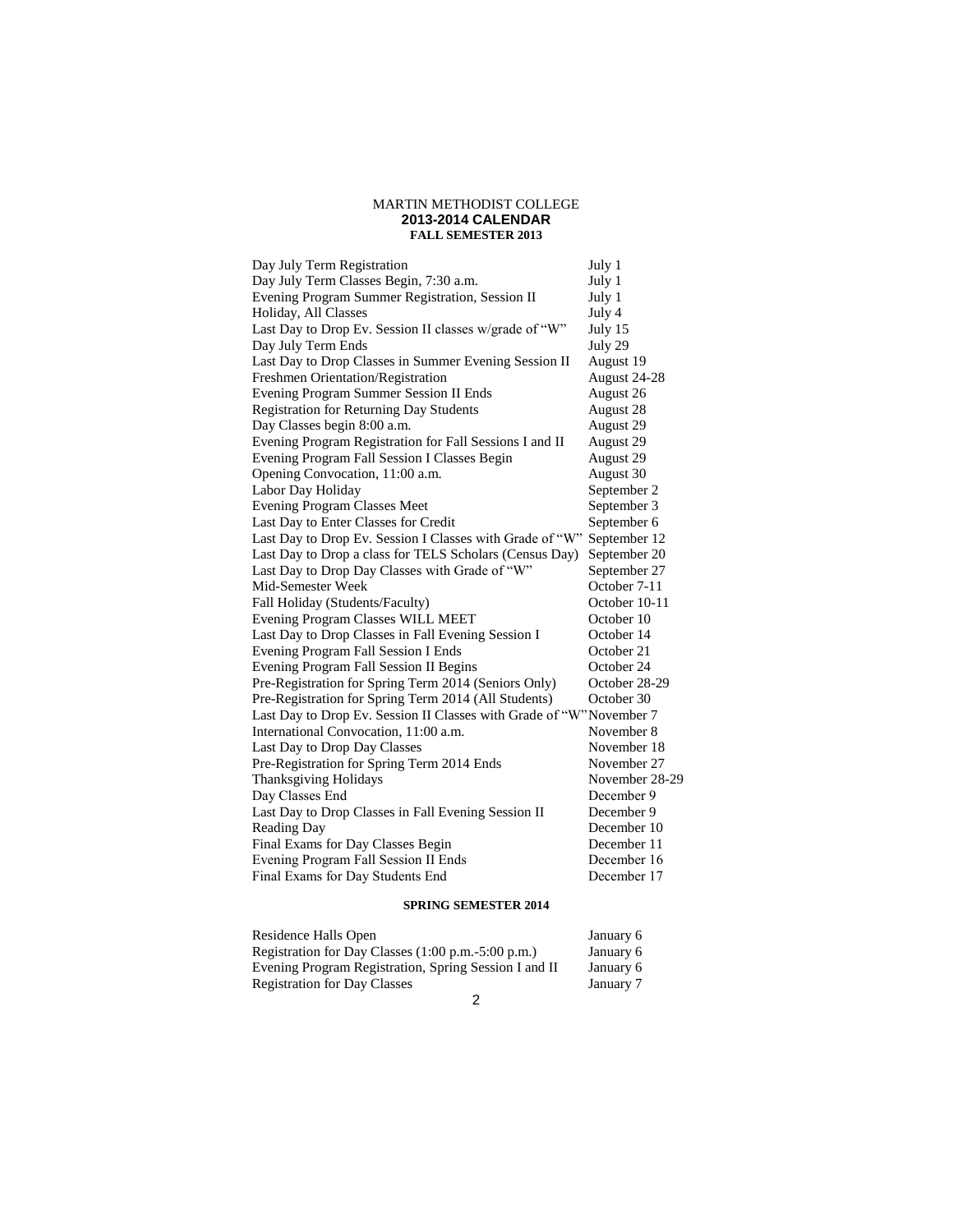| Day Classes Begin 8:00 a.m.                                        | January 8          |
|--------------------------------------------------------------------|--------------------|
| Evening Program Spring Session I Classes Begin                     | January 9          |
| Last Day to Enter Classes for Credit                               | January 16         |
| Martin Luther King Holiday                                         | January 20         |
| <b>Evening Program Classes Meet</b>                                | January 21         |
| Last Day to Drop Ev. Session I Classes with Grade of "W"           | January 23         |
| Last Day to Drop a Class for TELS Scholars (Census Day) February 5 |                    |
| Last Day to Drop Classes with Grade of "W"                         | February 7         |
| Last Day to Drop Classes in Spring Evening Session I               | February 24        |
| Mid-Semester Week                                                  | Feb. 24-Feb. 28    |
| Evening Program Spring Session I Ends                              | March 3            |
| <b>Spring Break Day Classes</b>                                    | March 3-7          |
| Evening Program Spring Session II Begins                           | March 6            |
| Last Day to Drop Ev. Session II Classes with Grade of "W"March 20  |                    |
| Pre-Registration for Fall 2014 (Rising Seniors Only)               | <b>March 24-25</b> |
| Pre-Registration for Fall 2014 (All Students)                      | March 26           |
| <b>Assessment Day</b>                                              | March 26           |
| Last Day to Drop Day Classes                                       | April 7            |
| Honors Convocation, 11:00 a.m.                                     | April 11           |
| Pre-Registration for Fall 2014 Ends                                | April 11           |
| Easter Holiday                                                     | April 18           |
| Last Day of Classes                                                | April 21           |
| <b>Reading Day</b>                                                 | April 22           |
| Day Final Exams Begin                                              | April 23           |
| Last Day to Drop Classes in Spring Evening Session II              | April 24           |
| Evening Program Spring Session II Ends                             | April 28           |
| Day Final Exams End                                                | April 29           |
| Baccalaureate Service 4:00 p.m.                                    | May 2              |
| Commencement -10:00 a.m.                                           | May 3              |

### **SUMMER 2014 SESSIONS (Day Classes Meet Five Times a Week)**

| May Term Registration and Classes Begin 8:00 a.m.    | May 12  |
|------------------------------------------------------|---------|
| Memorial Day Holiday                                 | May 26  |
| May Term Ends                                        | May 30  |
| June Term Registration/Classes Begin 7:30 a.m.       | June 2  |
| <b>Evening Program Summer Session Registration</b>   | June 2  |
| Last Day to Drop Evening Classes with a grade of "W" | June 16 |
| June Term Ends                                       | June 27 |
| July Term Registration / Classes Begin 7:30 a.m.     | July 1  |
| Holiday, All Classes                                 | July 4  |
| Last Day to Drop Evening Classes                     | July 17 |
| <b>Evening Program Summer Session Ends</b>           | July 24 |
| July Term Ends                                       | July 29 |
|                                                      |         |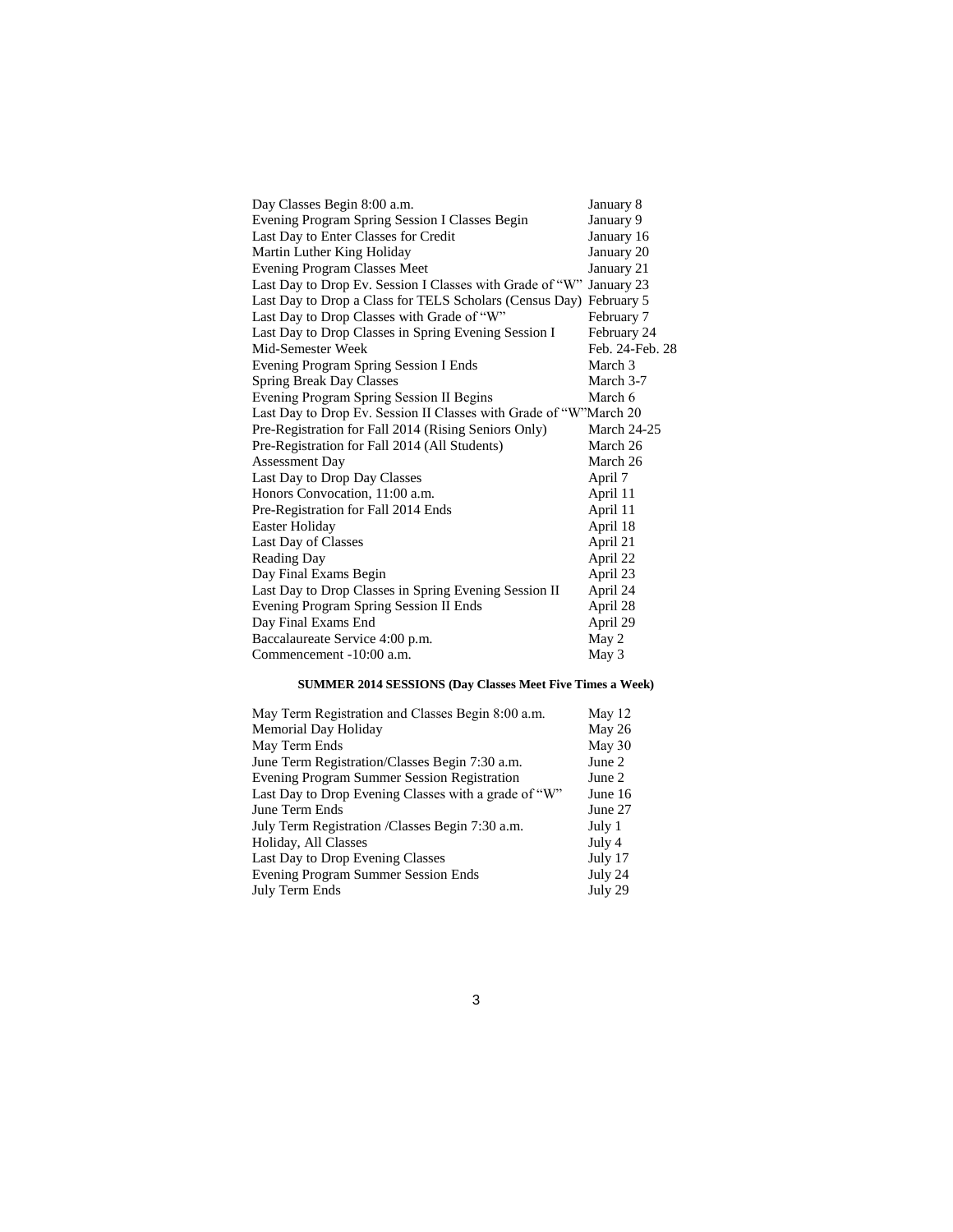# **TABLE OF CONTENTS**

|                                              | 7  |
|----------------------------------------------|----|
| <b>GENERAL INFORMATION AND SERVICES</b>      | 7  |
|                                              | 7  |
|                                              | 7  |
| Bookstore                                    | 7  |
|                                              | 8  |
|                                              | 8  |
| Closing of School                            | 9  |
| Code of Computer Practice                    | 9  |
| Student Resource Center                      | 11 |
|                                              | 11 |
| Dining Hall and Jazzman's Cafe 12            |    |
|                                              | 14 |
|                                              | 14 |
|                                              | 15 |
| ID Cards                                     | 15 |
|                                              | 15 |
| Library                                      | 15 |
| Mail                                         | 16 |
|                                              | 16 |
| Lost and Found                               | 16 |
|                                              | 16 |
| Student Center (SUB)                         | 17 |
| Veterans' Services                           | 17 |
| Administrative Policies & Non-Discrimination | 17 |
| <b>ACADEMIC INFORMATION</b>                  | 18 |
|                                              | 18 |
|                                              | 18 |
|                                              | 18 |
| Class Attendance                             | 19 |
| Classification of Students                   | 19 |
|                                              | 20 |
| Mid-Term Grades                              | 21 |
| Satisfactory Academic Progress               | 21 |
|                                              | 25 |
| General Education Core Requirements          | 26 |
| Applicable Catalogue                         | 29 |
| High School Transcript Policy                | 29 |
|                                              | 29 |
| Unofficial Withdrawals                       | 30 |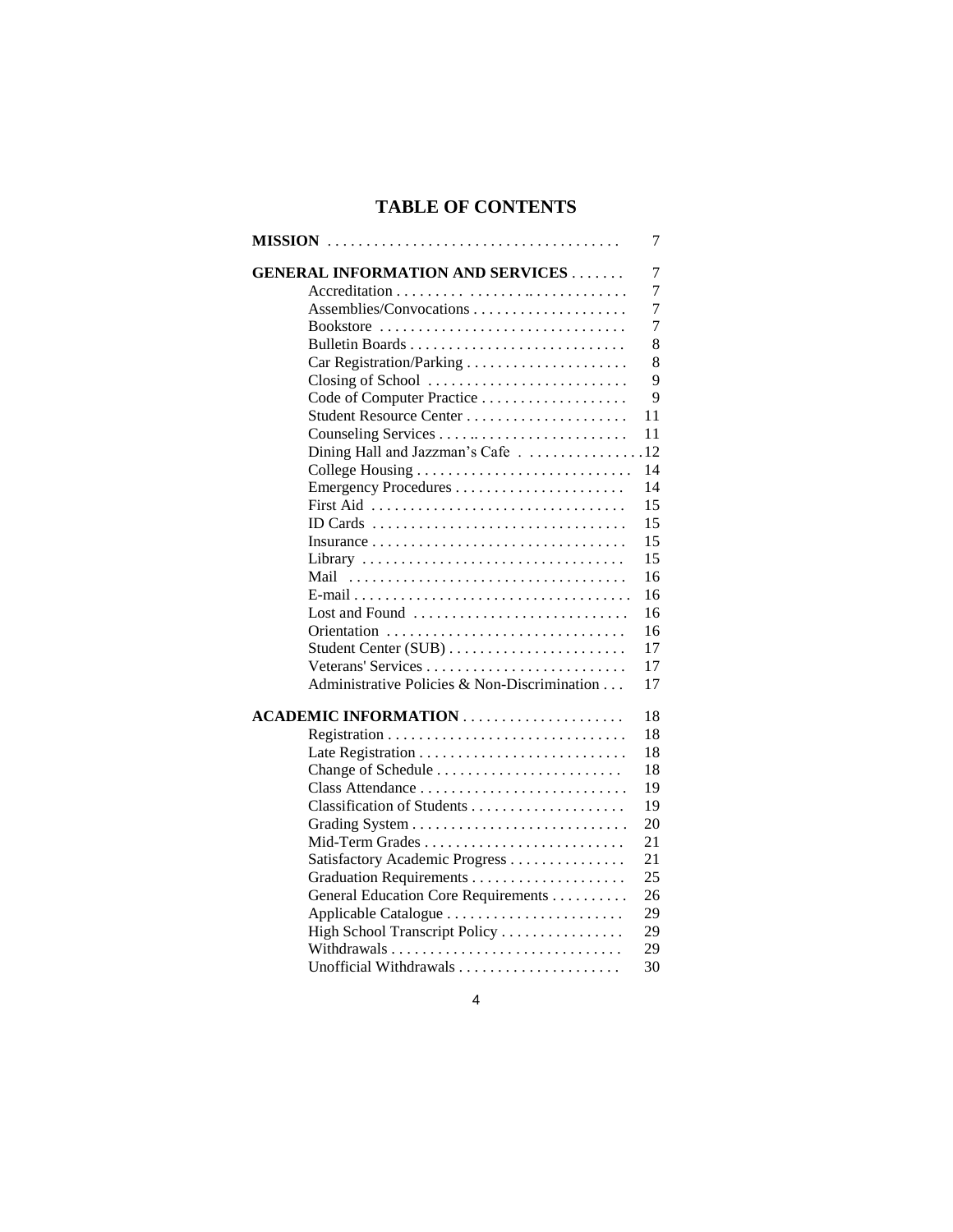| Transcripts                                       | 30 |
|---------------------------------------------------|----|
|                                                   | 30 |
| FINANCIAL INFORMATION                             | 31 |
|                                                   | 31 |
|                                                   | 31 |
|                                                   | 31 |
| Graduation Fee                                    | 31 |
| Room and Board                                    | 31 |
| Housing Security Deposit                          | 32 |
|                                                   | 32 |
|                                                   | 33 |
|                                                   | 33 |
|                                                   | 35 |
|                                                   | 35 |
|                                                   | 36 |
| Financial Assistance Available                    | 36 |
|                                                   | 36 |
| Federal and State Aid Programs                    | 38 |
| How to Apply for Financial Aid Available.         | 40 |
| Athletic Scholarship Policy                       | 40 |
|                                                   | 41 |
| Satisfactory Academic Progress                    | 41 |
| Federal Income Tax Scholarship Information        | 42 |
|                                                   | 42 |
| On-Line Direct Loan Entrance, Exit and MPN        | 42 |
| Notice of Federal Loan Disbursement Policy        | 43 |
| Cohort Default Rate                               | 43 |
| Institutional Review Panel                        | 43 |
| Official College Census Day                       | 44 |
|                                                   |    |
| STUDENT ORGANIZATIONS AND ACTIVITIES              | 44 |
|                                                   | 45 |
| Campus Organizations                              | 46 |
|                                                   | 49 |
|                                                   | 49 |
| Musical Groups                                    | 50 |
|                                                   | 50 |
| Social and Cultural Events                        | 50 |
| Governance Organizations                          | 52 |
| Constitution of the Associated Student Government | 52 |
| Requirements for College Recognized Organizations | 58 |
| RELIGIOUS LIFE                                    | 59 |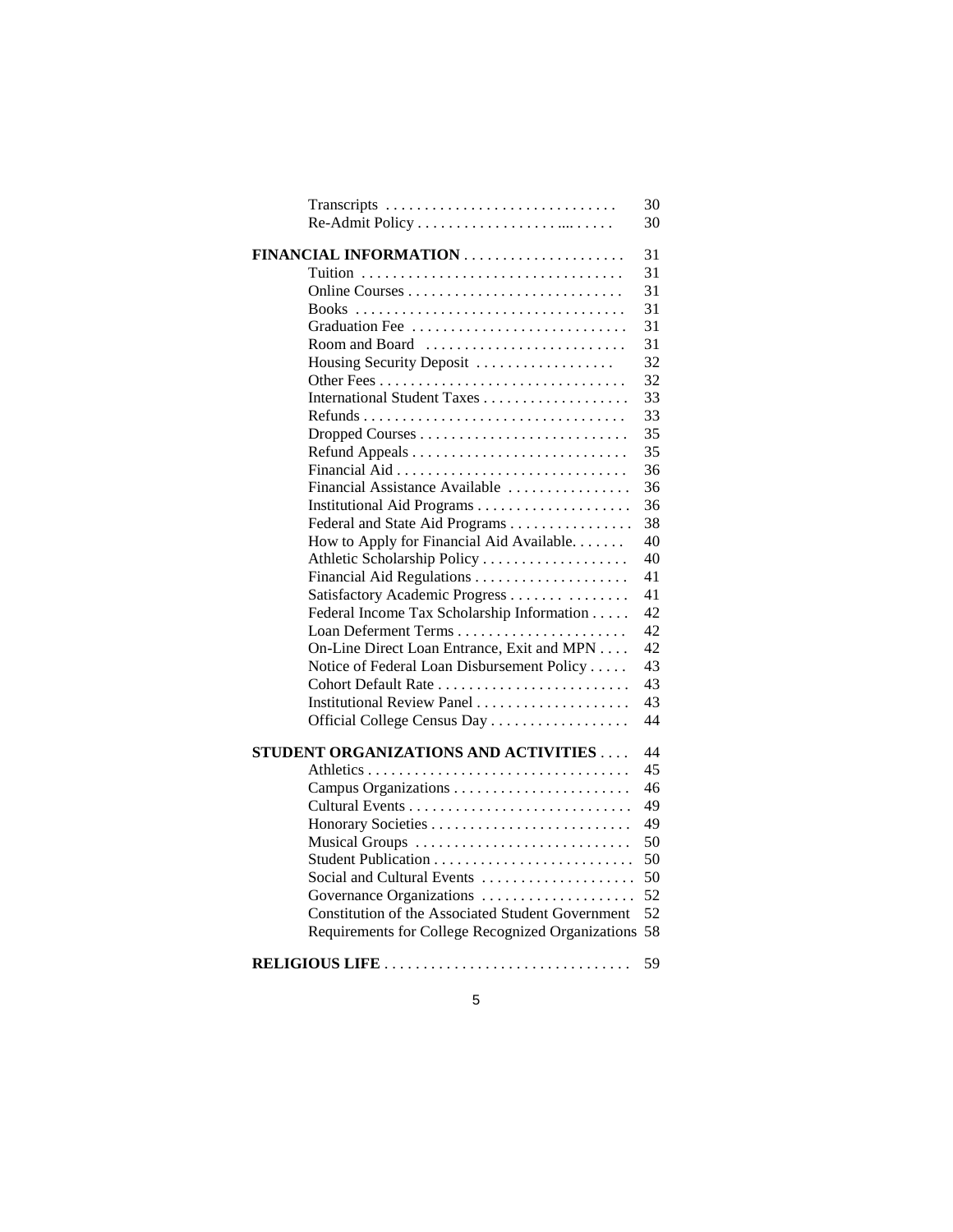#### **ACADEMIC HONOR CODE AND STUDENT BEHAVIOR**

| CODE, RIGHTS, RULES, REGULATIONS           | 60    |
|--------------------------------------------|-------|
| Preamble to Academic Honor Code            | 60    |
|                                            | 61    |
| Student Rights                             | 61    |
| Student Obligations                        | 62    |
|                                            | 62    |
| Disciplinary Appeals Board                 | 63    |
| Disciplinary Supreme Council               | 63    |
| Student Code Regulations                   | 63-68 |
| Sexual Harassment Policy                   | 65    |
| Dress Code                                 | 69    |
| <b>RESIDENCE HALL INFORMATION</b>          | 70    |
|                                            | 70    |
|                                            | 71    |
|                                            | 72    |
| Safety and Security Violations             | 72    |
|                                            | 72    |
|                                            | 73    |
| Campus Housing Regulations                 | 73    |
| Personal Computer Use                      | 75    |
| Room Visitation Policy                     | 75    |
|                                            | 75    |
| Drug-Free Schools and Communities Act      | 76    |
| EEO/Title IX Section 504 Statement         | 77    |
|                                            | 77    |
|                                            | 78    |
| Family Educational Rights and Privacy Act  | 80    |
|                                            | 80    |
| Campus Security Act Information            | 80    |
| Campus Sex Crimes Prevention Act           | 83    |
| Sexual Assault Prevention and Response     | 83    |
| Campus Smoking Policy                      | 84    |
|                                            | 85    |
| Student Right to Know Information          | 86    |
| DIRECTORY OF SERVICES                      | 87    |
|                                            | 87    |
| Three Year Date Calendar inside back cover |       |
|                                            |       |

Chapel and Worship Services . . . . . . inside front cover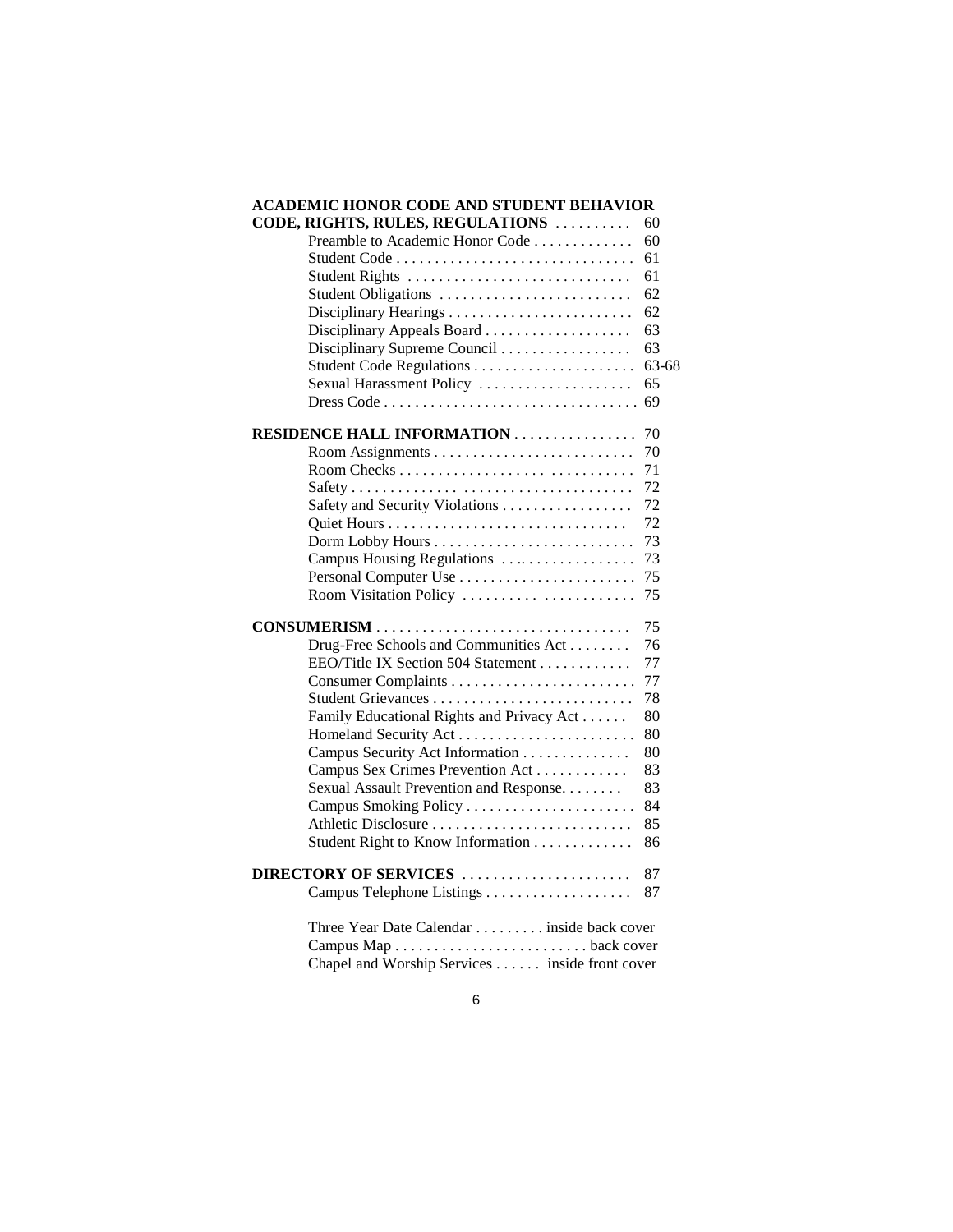# **I. MISSION**

Martin Methodist College, as an institution of higher education related to the United Methodist Church, has as its mission to:

- provide challenging educational programs grounded in the liberal arts and sciences that are designed to prepare students for future careers and lives of continued learning;
- promote a diverse globally-conscious learning community that nurtures intellectual, spiritual, social and personal growth;
- serve the region and church through educational, spiritual, social and cultural programs.

# **II. GENERAL INFORMATION AND SERVICES**

### **ACCREDITATION**

Martin Methodist College is accredited by the Southern Association of Colleges and Schools Commission on Colleges to award associate and baccalaureate degrees. Contact the Commission on Colleges at 1866 Southern Lane, Decatur, Georgia 30033-4097 or call 404-679-4500 for questions about the accreditation of Martin Methodist College. The college is also accredited by The University Senate of the United Methodist Church, and chartered by the State of Tennessee.

### **CONVOCATIONS**

Convocations are scheduled throughout the year. Students are required to attend opening Convocation and other required convocations as scheduled. Convocations are part of the Martin Moments required for graduation. These will be published on the MMC website, the master calendar, the college newspaper, and an addendum has been included in this handbook for your convenience. Students are responsible for being at convocation ON TIME. All convocations start at 11:00 a.m.

### **BOOKSTORE**

Martin Methodist College Bookstore is located at 622 West Flower St. Help and checkout counter number is 931-424-4053 (Bookstore Manager is 931-363-9846). We sell MMC/Redhawk clothing and merchandise, school supplies, textbooks, computers and more. Visit us a[t www.mmcbookstore.com/home.aspx#](http://www.mmcbookstore.com/home.aspx) .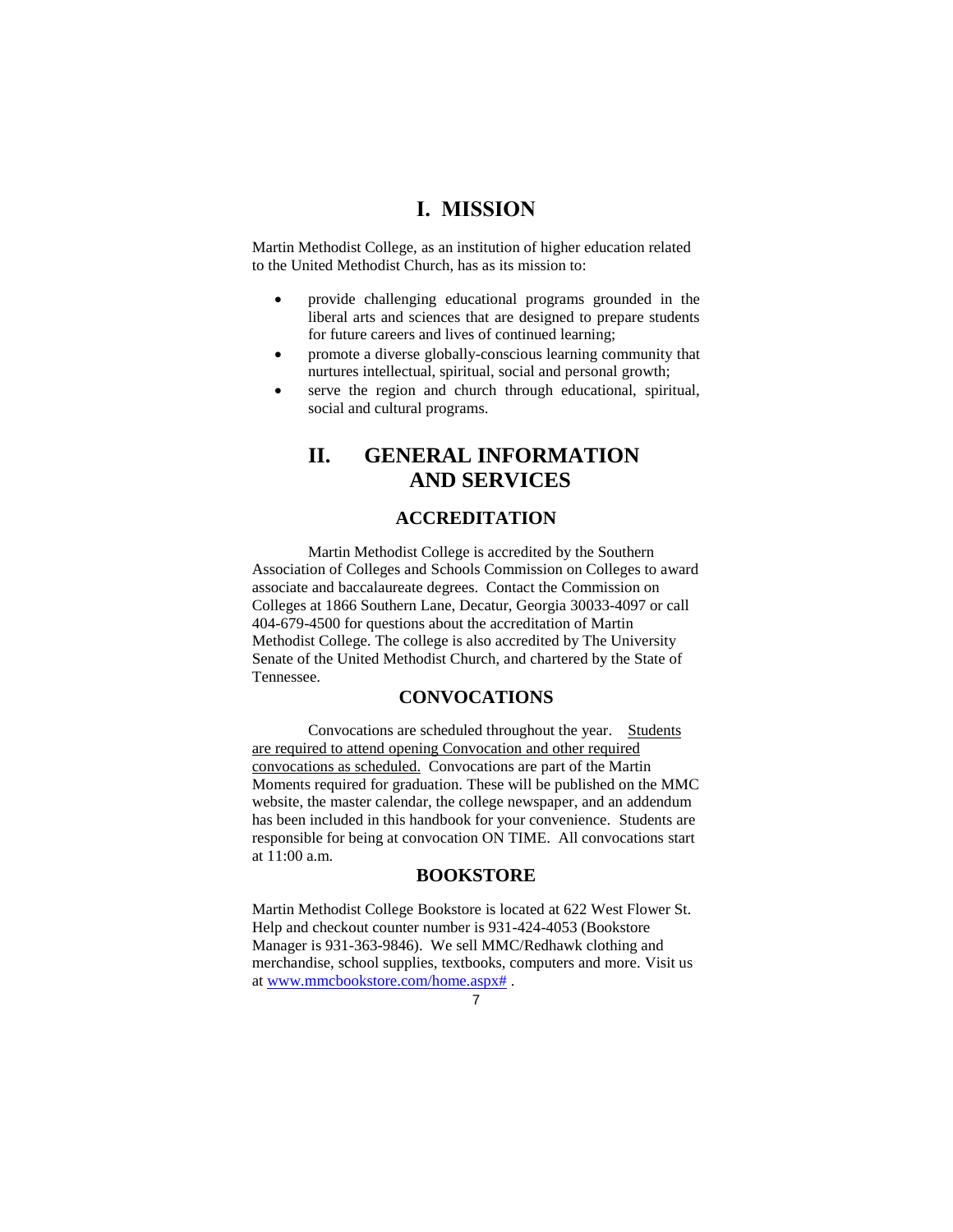#### **Bookstore Hours:**

Monday, Tuesday, Wednesday and Friday 8:30 a.m. to 4:00 p.m. Thursdays 8:30 a.m. to 5:00 p.m.

Most days the bookstore is open during lunch but this is subject to change (closing) during buyback AND when only one person is working. Workers need to be able to take a lunch break.

On the days when the Evening Flex Program is registering, the bookstore will be open through the end of registration (usually 7 p.m.).

#### **BULLETIN BOARDS**

Bulletin Boards are provided in various areas. Some boards are for class or departmental use only. The Vice President for Campus Life or a member of the faculty or administration must approve noncollege announcements before posting. No tape of any kind can be used on painted walls.

### **CAR REGISTRATION—PARKING**

Students who utilize on campus parking must obtain a parking permit during registration or from the Director of Campus Security. The permit is valid for the school year printed on it. The permit should be in plain view, not hidden. Obscuring, reversing, tampering or otherwise rendering the permit unreadable is a rule violation. Improper display of the parking permit is a citable rule violation. A double violation will be issued if a student parks in a prohibited area without the permit in plain view.

Prohibited parking areas include but are not limited to restricted lots, marked "no parking" "reserved" areas, curbs painted yellow, sidewalks, and the blocking of driveways. On street parking is for the exclusive use of the residents living in private homes around the college. Parking in commercial parking lots designed for that business' patrons is prohibited. Obtaining a local resident's permission to park on the street in front of their home is not permitted. The college policy forbids parking in adjacent neighborhoods. Parking violations that affect the college's relationship with our neighbors will not be tolerated. Students who do not follow the parking rules are subject to ticketing, disciplinary measures, towing, or the immobilization of their vehicle.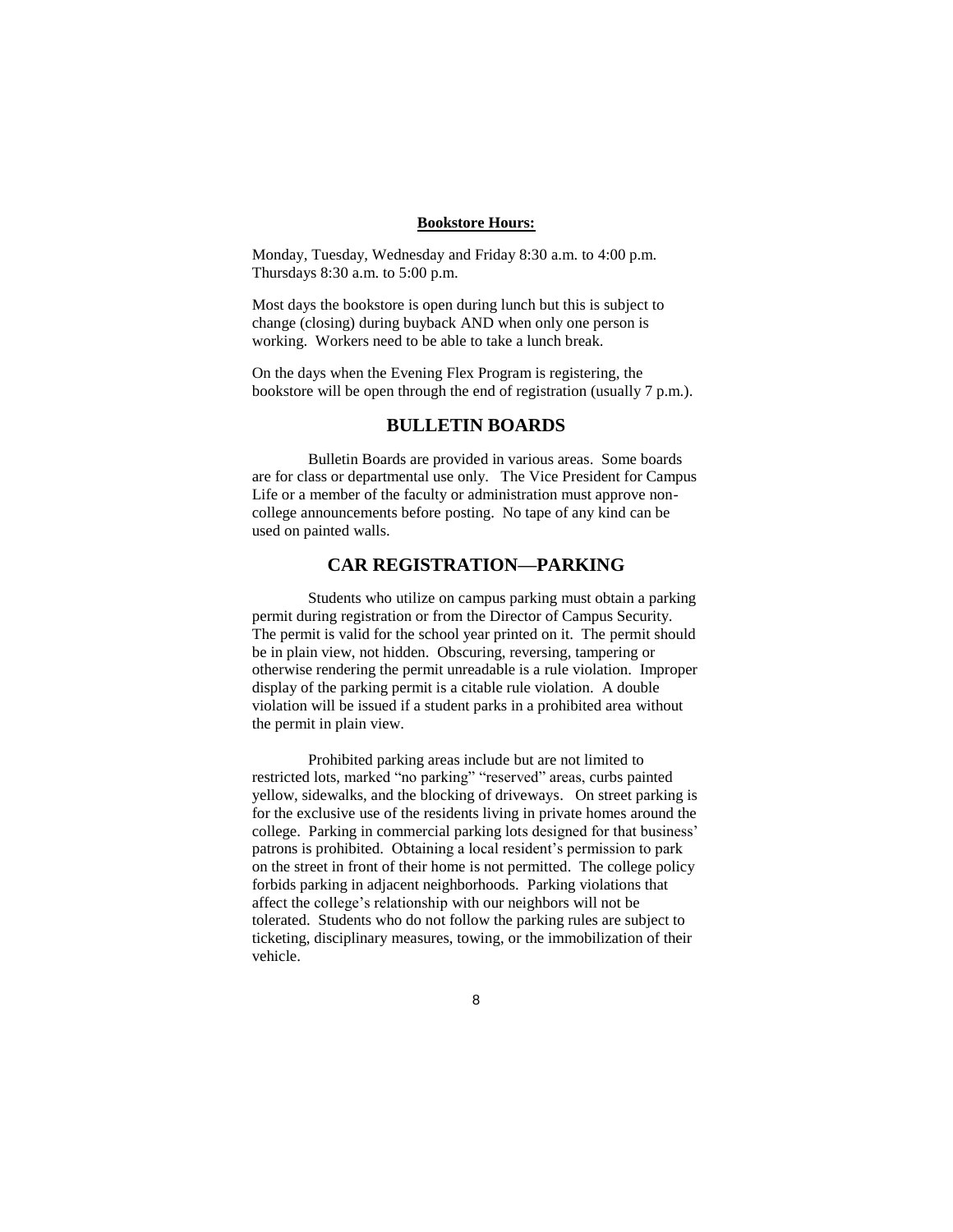Handicapped parking is regulated by Tennessee state law. The college has been given authority to enforce violations BUT you could also receive a citation from city, county, or state police for violating the Handicapped parking laws if they should also note a state violation of the handicapped parking laws. Additionally, no one is to park on West Madison Street **against** the flow of traffic. Vehicles parked on West Madison Street along the college green should be parked facing east. Vehicles parked in front of Upperman Hall should be parked facing west. Crossing over on-coming traffic to park is a violation of state law and citations can be written by state or local police for this violation.

Resident students are to park in assigned areas, not in the Commuter Parking Lot. Being on a work-study assignment does not allow students to park in areas other than that permitted by their parking sticker on their vehicle.

For more information on Parking Policies which will detail violations and consequences, please go to the MMC Website and go to the Student Life section.

### **CLOSING OF SCHOOL**

In the event that weather conditions cause the closing of the college, announcements will be made over the local radio stations, the Nashville and Huntsville, AL television stations, and will be posted on the College's Web Site. Students should stay tuned to their radios and televisions to receive the latest bulletins.

### **CODE OF COMPUTING PRACTICE**

The list below constitutes a code of computing practice for all persons using the college network system. It is important for all users to practice ethical behavior in computing activities because of the many valuable and sensitive resources involved, and because of the effect one user's practices can have on the work of others.

Disciplinary action for violating the code will be governed by the applicable provisions of the Student Handbook, Code of Computing Practice Violations, and the Computer Crimes Act of the State of Tennessee.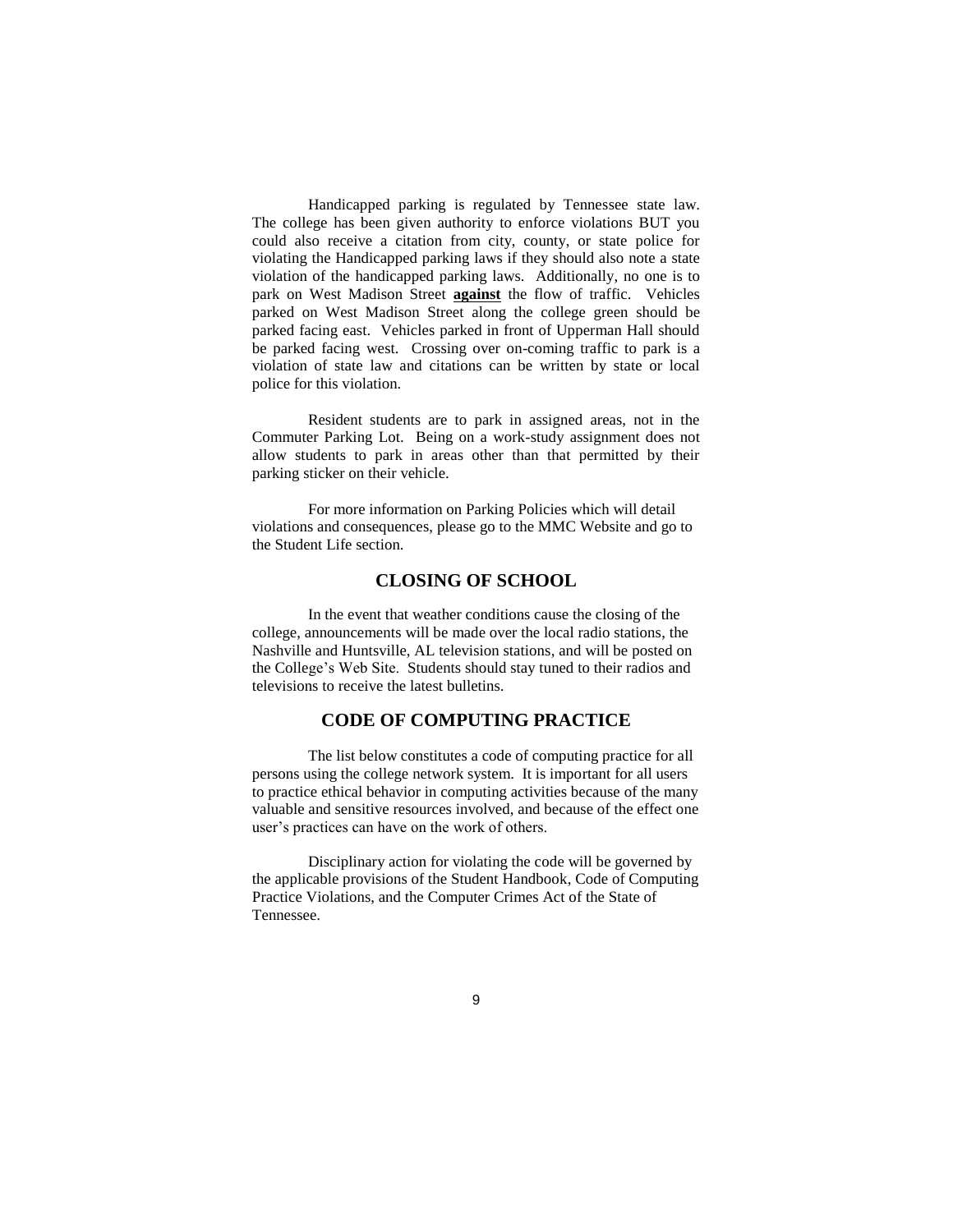- 1. You are responsible for being aware of and following the published procedures for accessing the computer network system.
- 2. You must use only the computer accounts which have been authorized for your use. You must use your computer accounts only for the purpose for which they are authorized. Use of your college's computer resources for personal or business financial gain without express authorization is prohibited.
- 3. Illegal downloading of copyrighted works over any Martin Methodist College network/resource is prohibited.
- 4. You are responsible for the use of your computer accounts. You should make use of system-provided protection features such as passwords, and you should take precautions against others obtaining access to your computer resources. Do not make your account available to others for any purpose.
- 5. Do not access or copy the programs, files, or data belonging to other persons or to the college without prior authorization to do so. Do not attempt to access files for which you do not have authorization. Programs and data provided by the college are not to be taken to other computer sites without permission. You may not use personal software on the school's computer. **Do not install any programs on the school's computers.**
- 6. To minimize the impact of your activities on the work of other persons, you must not attempt to encroach on others' use of the facilities or deprive them of resources. Deliberate wasteful use of resources, such as printing or storing large amounts of unnecessary data or the downloading or uploading of large or excessive number of files for purely recreational purposes is prohibited.
- 7. You are expected to conduct yourself in a manner that does not offend or harass others and that does not interfere with individual and campus activities. Resources are not to be used to store or transmit obscenities or other potentially offensive material.
- 8. Do not attempt to modify system facilities. Do not misuse, damage, or misappropriate computer equipment, campus network resources or property.

Tennessee law provides that certain computer offenses are criminal acts and prescribes penalties for unlawful activities related to computer usage. Martin Methodist College believes it is important for users to be aware of the Tennessee Computer Crimes Act and its provisions, which are found in Tennessee Codes Annotated, Sections 39-14-601, et seq.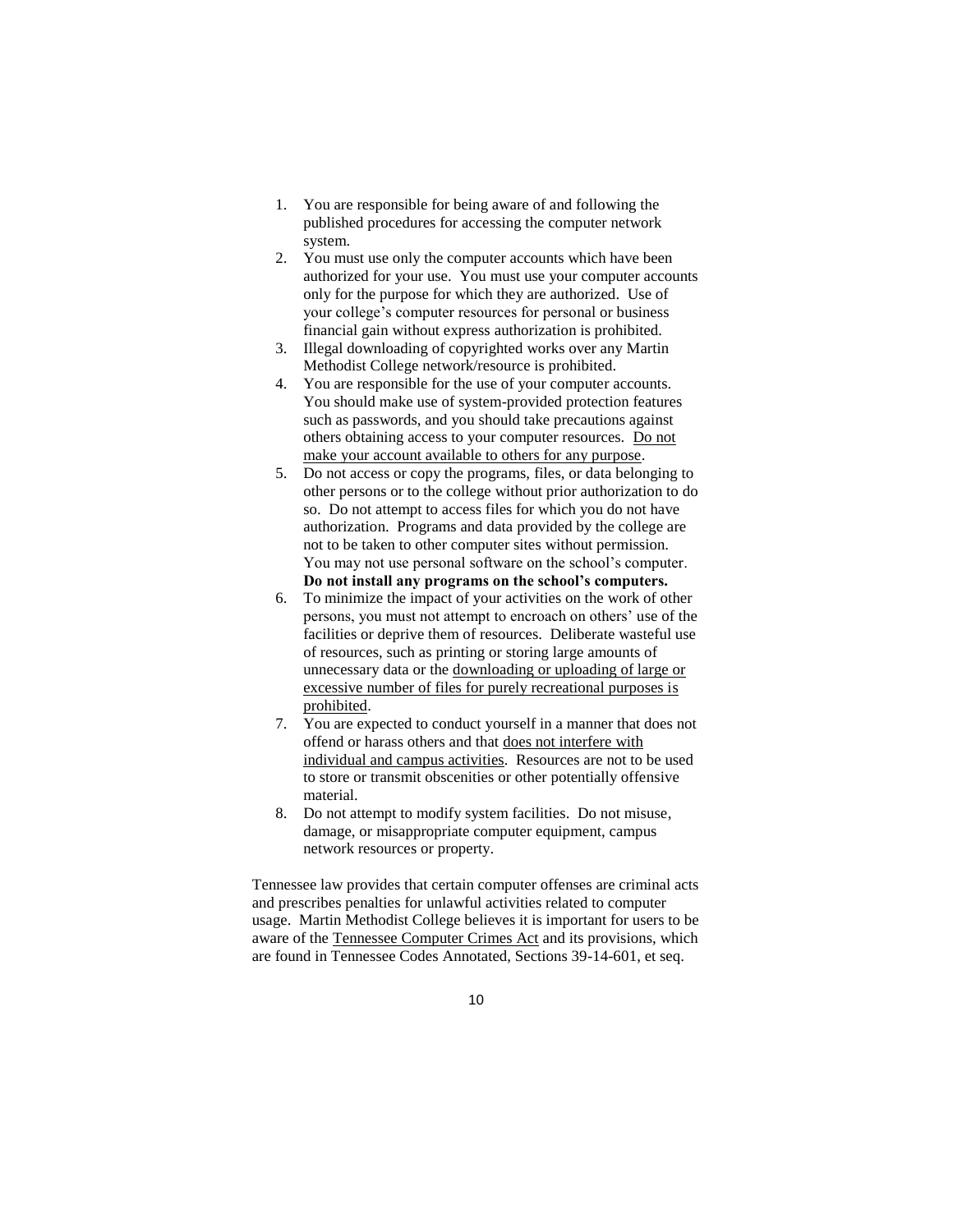### **STUDENT RESOURCE CENTER**

The Student Resource Center is located in the Starnes Student Union Building. The center augments classroom instruction and provides developmental and tutorial services for students. A valuable resource, which includes a Computer Lab, is available to ALL MMC students. The college continually seeks to obtain additional resources to benefit MMC students and promote success in the classroom. The lab has become one of the busiest areas on campus.

#### **COUNSELING SERVICES**

Martin Methodist College provides a range of on-campus services in the area of counseling and advising. Those services and the offices responsible are listed below. Persons needing assistance are urged to contact the appropriate office. For counseling assistance in areas not covered by on-campus personnel, please contact the Vice President for Campus Life who will help in locating appropriate professionals for referral.

Academic Advising Faculty Mentors Each student is assigned or may choose a Faculty Mentor who assists in course selection and registration and who tracks the student's progress toward graduation. For more specialized academic counseling contact the Academic Dean's Office, Colonial Hall, phone 363-9889 or 363- 9823.

| Admissions Counseling | Admissions Office, Colonial Hall |
|-----------------------|----------------------------------|
|                       | Phone 363-9805                   |

Prospective students are assigned to an Admissions Office staff member who will explain college requirements, entrance examinations, and track the steps necessary for matriculation.

Career Counseling Student Resource Center, SUB Phone 363-9895, 424-7333 For exploration of careers, scheduling interest inventories, locating part-time jobs off campus or for job placement assistance and resume preparation the Office of Career Services is available. Students are required to create career placement files during their senior year.

Personal Counseling Referrals by the VP for Campus Life and the College Chaplain Phone 363-9890, 363-9825 Personal counseling is available for all students both individually and in groups. Counseling covers a wide range of personal issues including the following types of problems: substance abuse, stress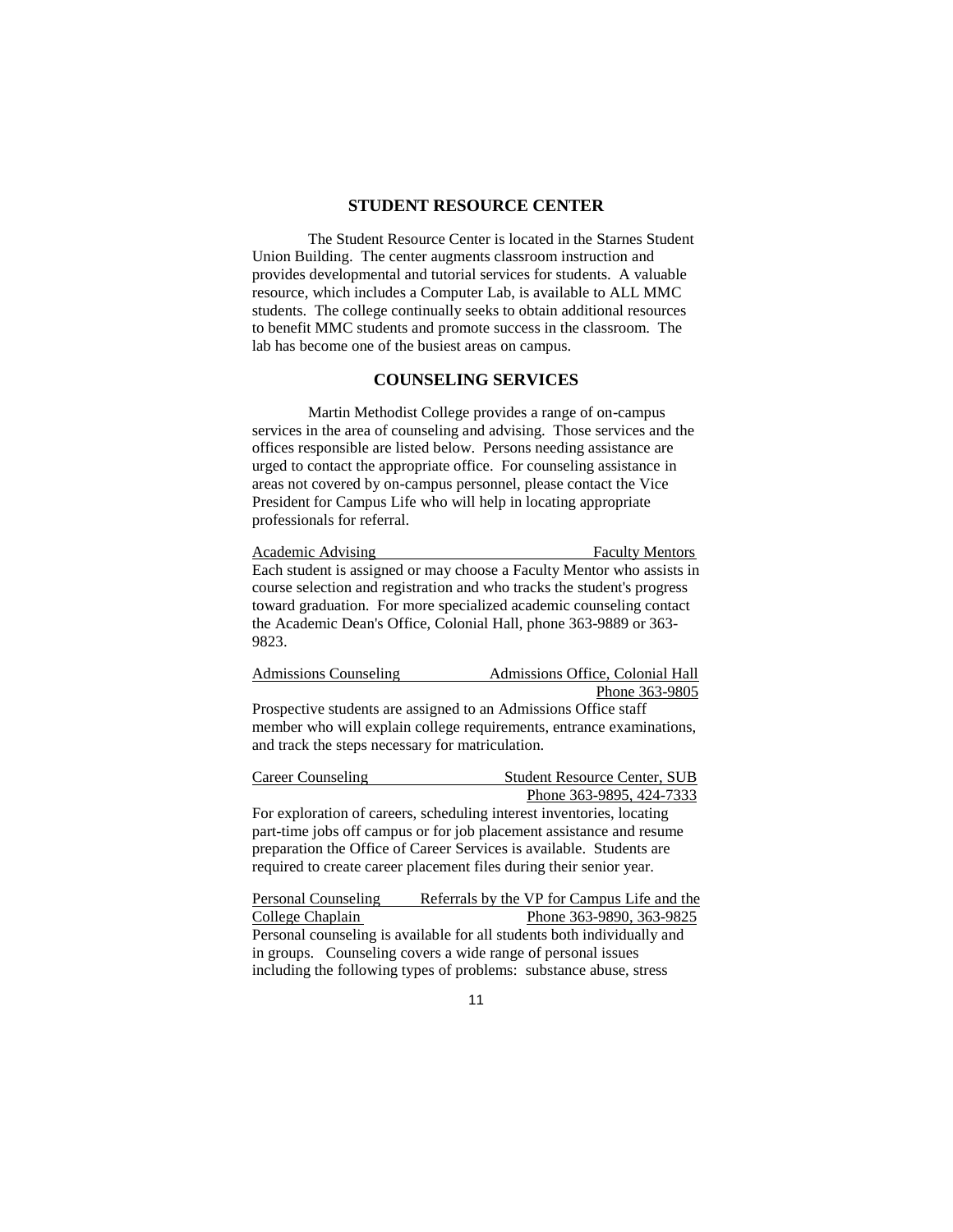relief, conflict resolution, eating disorders, depression, anxiety, smoking cessation and other mental health concerns.

Financial Aid Counseling Financial Aid Office, Colonial Hall Phone 424-7366

For assistance with financing the cost of a college education students and their parents are urged to contact the Financial Aid Office for information as to application procedures for grants, scholarships, loans and work opportunities.

Problem Resolution and Grievance Procedures Campus Life Office, Colonial Hall Phone 363-9890 Martin Methodist College attempts to maintain an atmosphere that encourages students to discuss their questions and concerns with the appropriate instructors or staff members before involving others. However, should discussion not resolve a perceived problem there is an official grievance procedure. The Dean of Student Affairs is the college official responsible for assisting in this process. In certain areas there are standing committees that handle appeals e.g. Admissions and Financial Aid Appeals Committee.

SpiritualCounseling Religious Life Office, Center for Church Leadership Phone 363-9825 The College Chaplain, a graduate of Divinity School and a United Methodist minister, is available for pastoral counseling. The College Chaplain conducts weekly worship services, oversees the 24 hour prayer room, and advises Religious Life related student organizations .

#### **DINING HALL**

The Dining Hall is operated by a contracted food service company and is located on the second level of the Student Union Building (SUB).

### **SERVING HOURS FOR MEALS MONDAY THROUGH FRIDAY (Hours are subject to change)**

| Continental Breakfast 8:15 a.m. -10:00 a.m. |
|---------------------------------------------|
|                                             |
|                                             |

#### **SATURDAY AND SUNDAY**

| Brunch | 11:30 a.m. $-1:00$ p.m.  |
|--------|--------------------------|
| Dinner | $5:00$ p.m. $-6:00$ p.m. |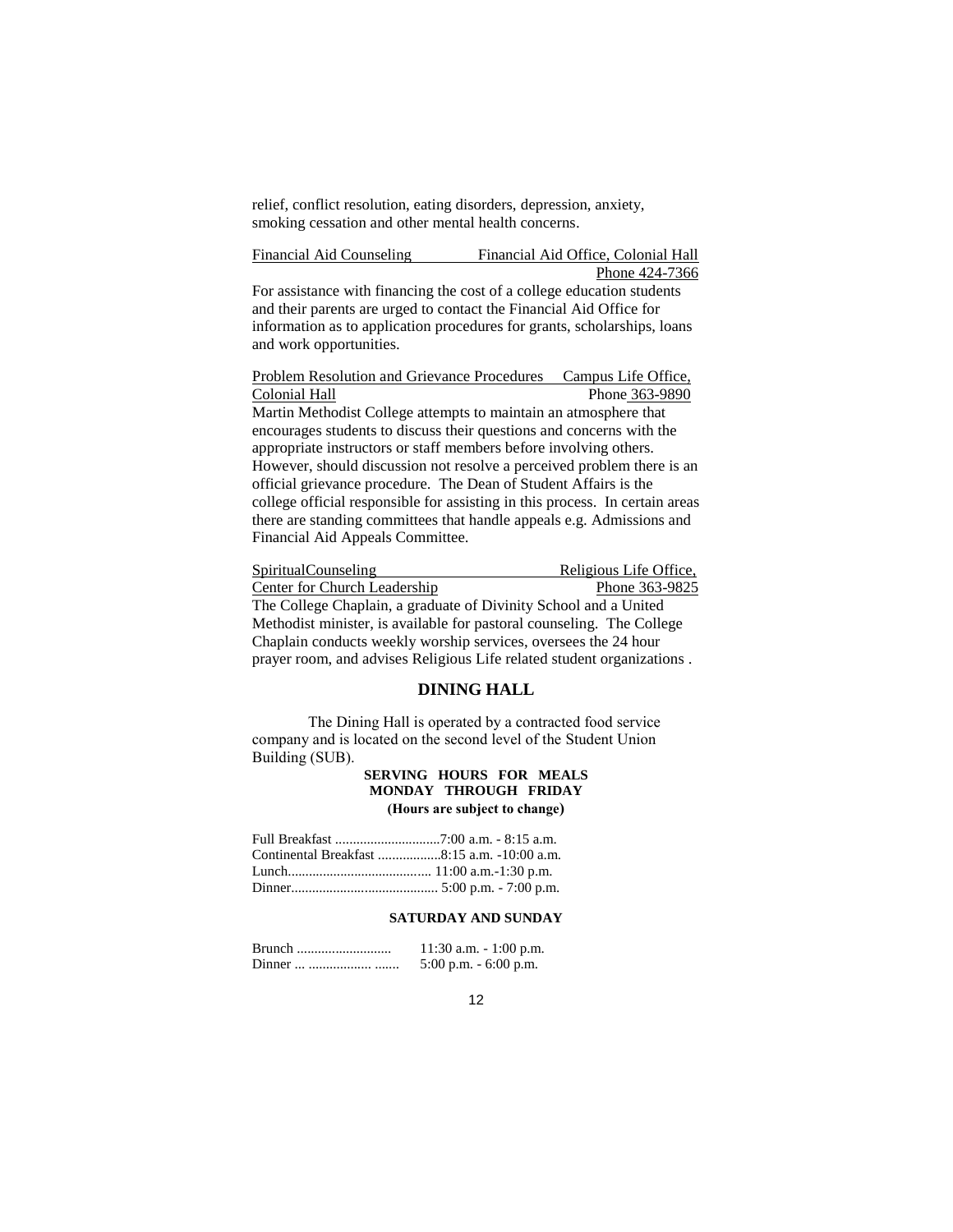Valid boarder Martin Methodist College ID cards are required to obtain meals in the Dining Hall.

Breakfast features a full breakfast line including eggs, meat, waffles, cereals, breads, fruit, and juices. For late risers a continental breakfast is available. Saturday and Sunday a brunch featuring both breakfast and luncheon entrees are offered.

Lunch and dinner feature two entrees per meal, pizza, deli, grill and the salad bar. At each meal there are vegetables, desserts, dip ice cream, and fresh fruit. Beverages include a choice of milk, tea, coffee, soft drinks, or fruit drinks.

Menus are posted weekly on the MMC home web page, [www.martinmethodist.edu,](http://www.martinmethodist.edu/) and on MMC channel 97.

Each month specials such as theme dinners (Mexican, Italian, Hawaiian etc.) as well as holiday meals such as Halloween, Thanksgiving, Christmas and Easter are planned.

Meal prices for non-dorm students and student guests are posted in the dining hall; meal plans are also available upon request.

No meals, food trays, glasses, silverware, etc. shall be removed from the dining hall without consent from the Dining Hall Manager. All persons must be properly attired to include shoes and shirts in order to enter the Dining Hall.

Students with special dietary needs should contact the Food Service Director who will provide meals that are consistent with the physician's instructions.

### **JAZZMAN'S CAFÉ**

Jazzman's Café is operated by a contracted food service company and is located on the first level of the Student Union Building  $(SUB)$ .

#### **CAFÉ HOURS Monday through Friday** (Hours are subject to change)

7:00 a.m. – 7:00 p.m.

If you have any questions or requests regarding Jazzman's Café contact the Food Service Director whose office is located in the dining hall.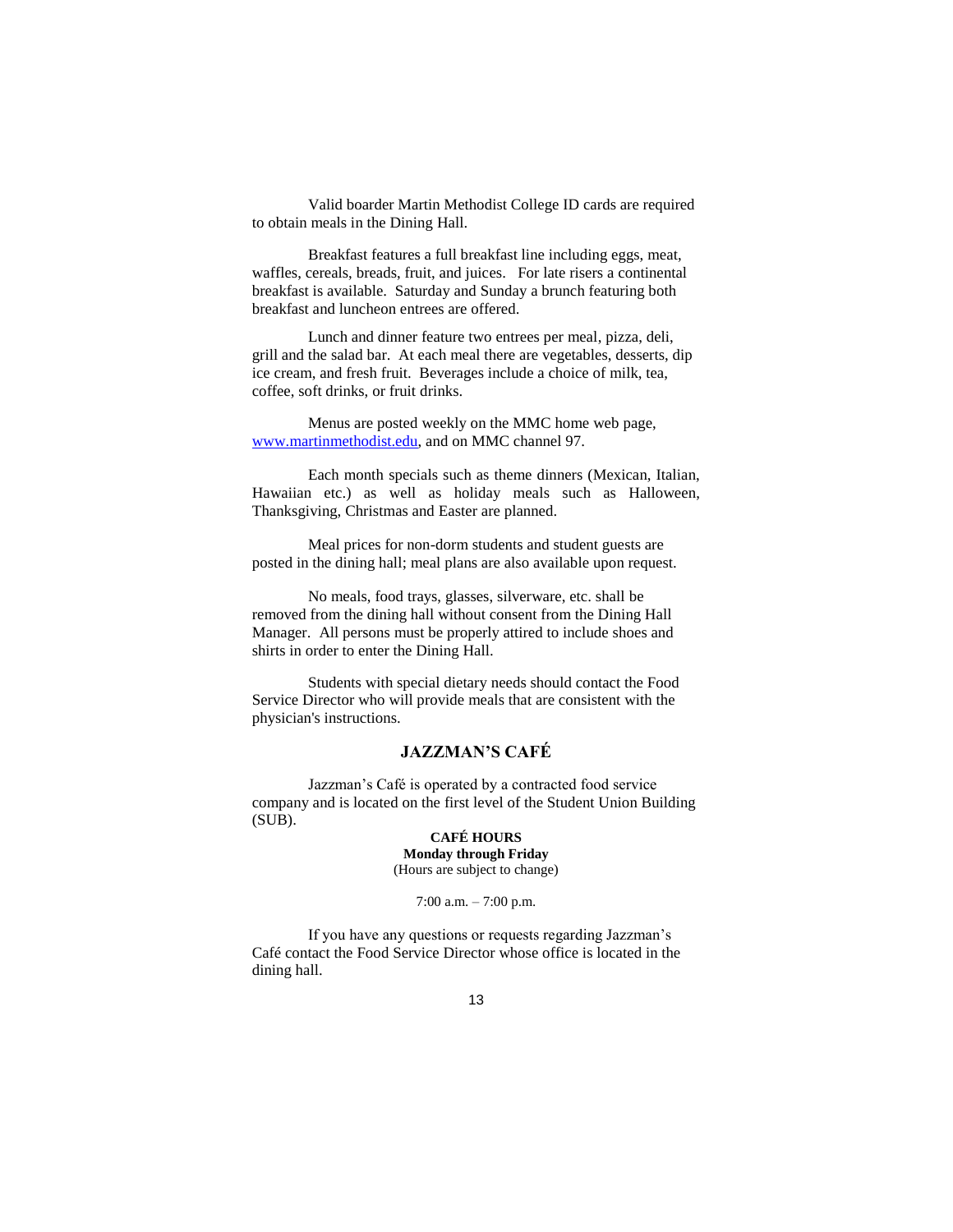### **COLLEGE HOUSING**

The college operates Criswell Hall, Upperman Hall and two apartment housing buildings. While Criswell is an all female facility, Upperman and the apartment are Coed facilities. All single students under 21 years of age are required to live in college housing or with their family. No exceptions will be made. Students are required to sign contracts agreeing to be responsible for the care of the housing unit and its contents before they are allowed to become residents.

Room and roommate preferences are granted when possible. Students who currently reside in student housing have precedence over others in signing up for that same room/apt. the following year. The Vice President for Campus Life assigns students who do not submit housing or roommate preferences to campus housing and roommate(s).

Students classified as seniors, juniors or sophomores will have first choice for Apartment Housing. Freshmen generally are assigned to Criswell or Upperman.

See the Financial Information section for dorm and apartment charges. See Residence Hall Information section of this Student Handbook for details on dorm life.

### **EMERGENCY PROCEDURES**

In the event of a medical emergency of a serious nature, the Giles County Ambulance Service (phone 911) should be called and the campus Athletic Trainer, phone 363-9874, should be summoned to administer emergency first aid. The Vice President for Campus Life should be notified of the emergency and name of the victim. It is the responsibility of the Vice President for Campus Life to notify the families of severely injured students who have been taken to the hospital and to assist in making arrangements for further treatment, transportation home, etc.

In the event of an emergency such as fire, bomb threat, etc., the universal emergency number, 911, should be dialed. Please also immediately contact the Director of Campus Safety and Security, the Director of Residential Life or the Vice President for Campus Life for the emergencies noted above or if there is an approaching storm and you have not been contacted on action to be taken.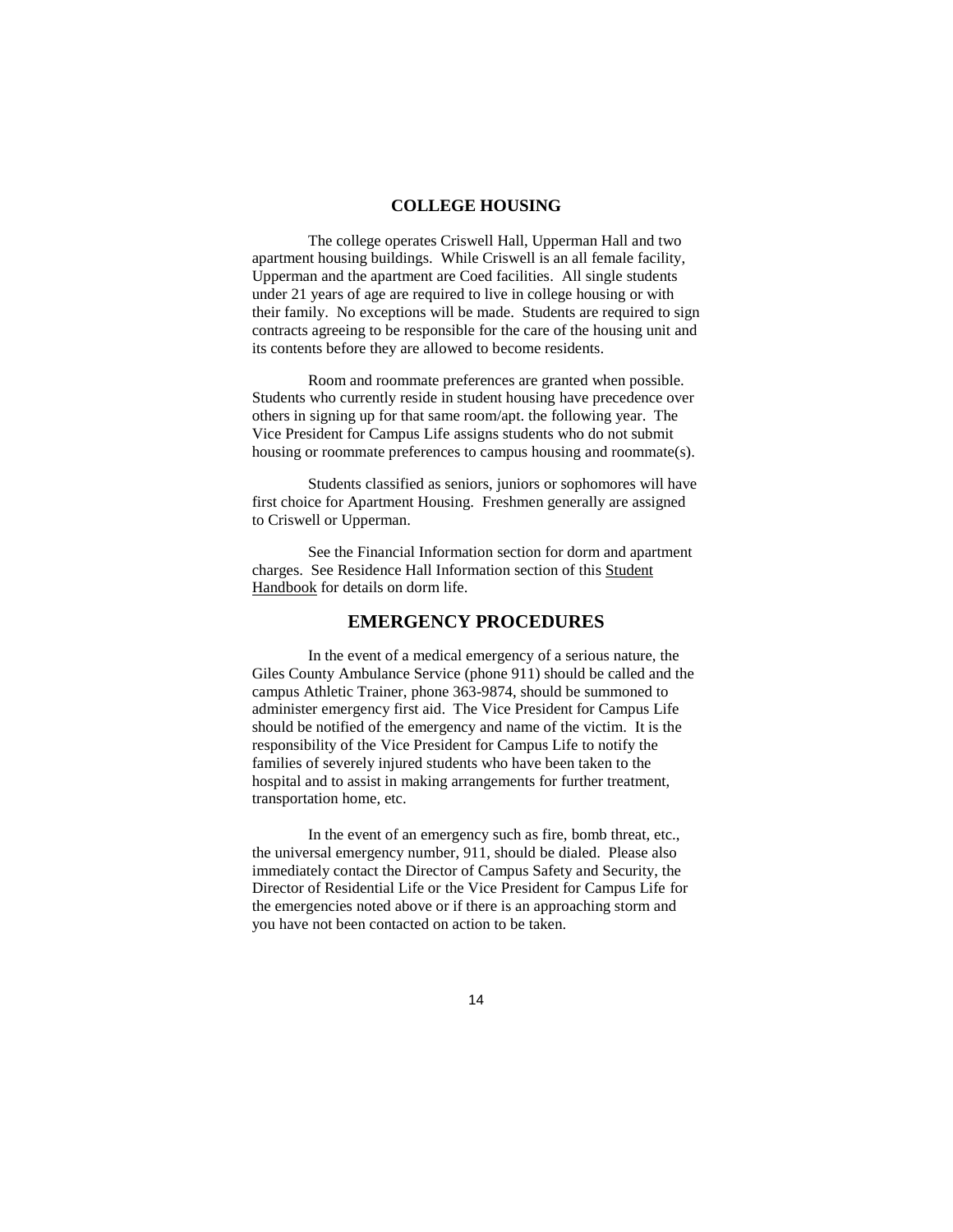# **FIRST AID**

First aid is available on the campus from the staff of the Sports Medicine Training Room located in the Christian Life Center.

### **ID CARDS**

Student Identification Cards are issued to every student. The ID card is made during registration of the first semester or module in which you register for classes. Students will use this ID card throughout their entire enrollment at Martin Methodist College. The ID cards are necessary for entering and using the Christian Life Center recreational facilities, for women entering their dormitory after midnight, for boarders obtaining meals in the Dining Hall, for checking out library books, for personal identification on campus for security reasons, and for participation in various extracurricular activities. If the ID card is lost, a replacement fee will be charged. (See Financial Information for fees)

### **INSURANCE**

Students are expected to have adequate medical and health insurance. Check with your family and/or an independent insurance agent. International students must show proof of medical and health insurance or pending coverage on or before final registration, or the student will be charged each semester for insurance through an insurance carrier chosen by MMC.

### **LIBRARY**

The Warden Memorial Library is located on the ground floor of the Johnston Center. The library holds over 110,000 volumes of books, bound periodicals, microforms, and audiovisual materials. As a member of OCLC, the library has access to over 70 million items through interlibrary loan. The library is open seven days a week during the school year, and Monday through Friday during the summer.

Books may be checked out for two weeks. Students may check out audiovisual materials for two days. Periodicals and reference books do not circulate. Multipurpose computer terminals in the library provide access to the computerized card catalog, electronic databases, *Microsoft Office* programs and the Internet. Most of the library's databases and its' entire e-book collection are now available remotely to any student that has Internet access.The library has a multi-purpose printer/copier, laminators, two group study rooms, and a listening and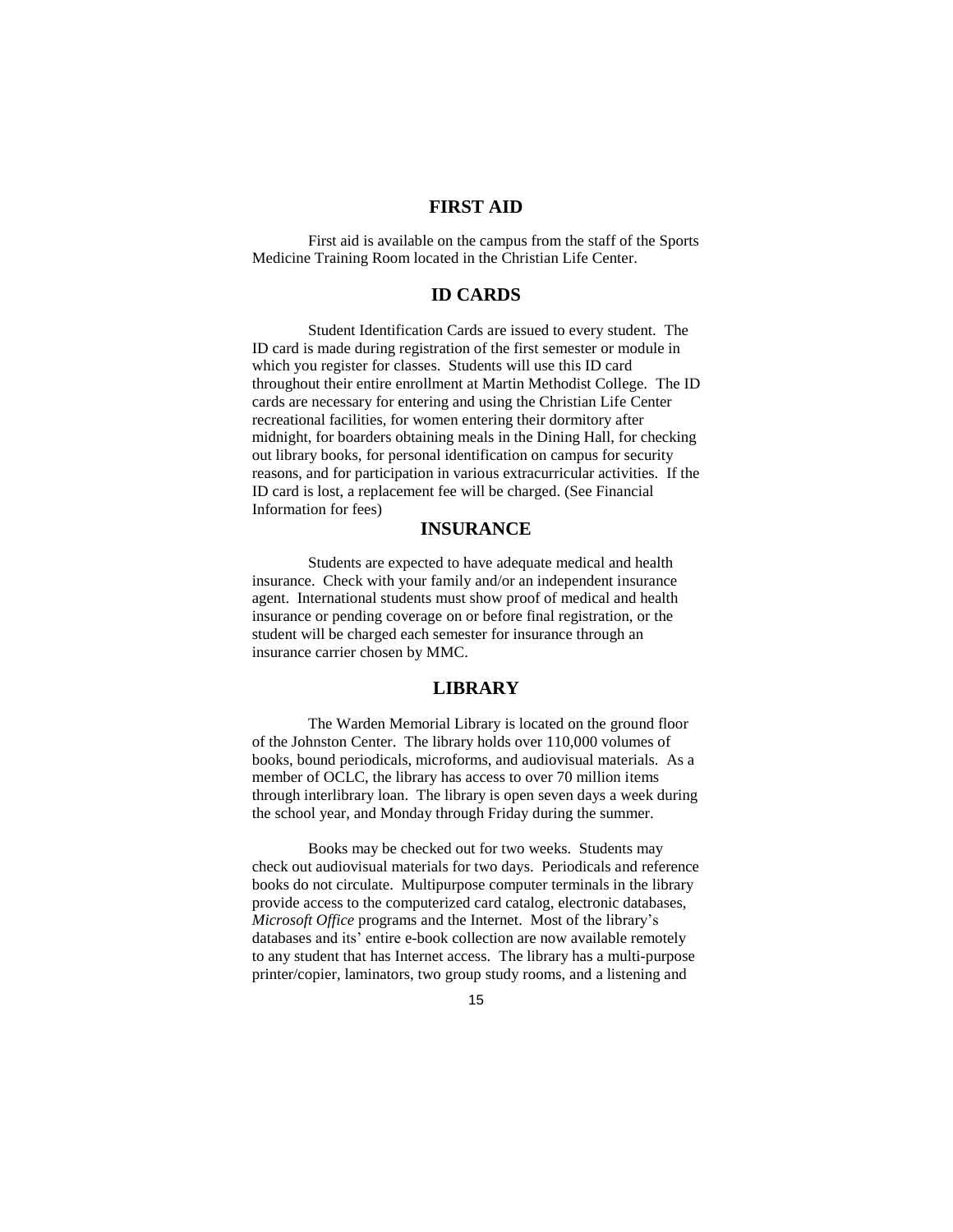viewing room for audiovisual resources. The library has four laptop computers that can be borrowed for use within the library. Wireless access is now available for all laptop/tablet users.

The library's current hours, staff, policies, services, and fine schedules are listed in a brochure available at the library. Please pick up a copy of this brochure for more information. This information is also available on the library's web site at:

**http://www.martinmethodist.edu/academics/library/**

### **MAIL**

Mailboxes are located on the first floor of the Student Union Building (SUB), and each enrolled student is eligible for a mailbox. The student mail is put in mailboxes each day, Monday through Friday. To mail letters for off-campus delivery, stamps may be purchased at the campus bookstore, from the mailroom, or one may go to the post office located three blocks from campus. On and off-campus mail can be placed in one of the wooden mail boxes located throughout the campus. This mail is collected, sorted, and delivered to the appropriate office several times a day or to the U.S. Post Office each afternoon.

### **E-MAIL**

Every student is issued an e-mail address. It is IMPORTANT to check this regularly, preferably daily. Important financial aid deadlines, graduating senior and registration information etc. is sent to students using the MMC e-mail system.

### **LOST AND FOUND**

Found items can be turned into Dr. John White's office or to the MMC library. If you have lost an item please check these locations.

#### **ORIENTATION**

An orientation program is conducted each year to introduce new students to college life, to familiarize them with campus facilities and resources, and to help them become acquainted with fellow students, the faculty, and the staff. The signing of the College's Honor Code, an off-campus community service project, and a program of social activities are also included in the orientation program. Class meetings of FYE 101 (First-Year Experience) are held during orientation; providing significant opportunities for new students to interact with their First-Year Faculty Mentor, Peer Academic Leader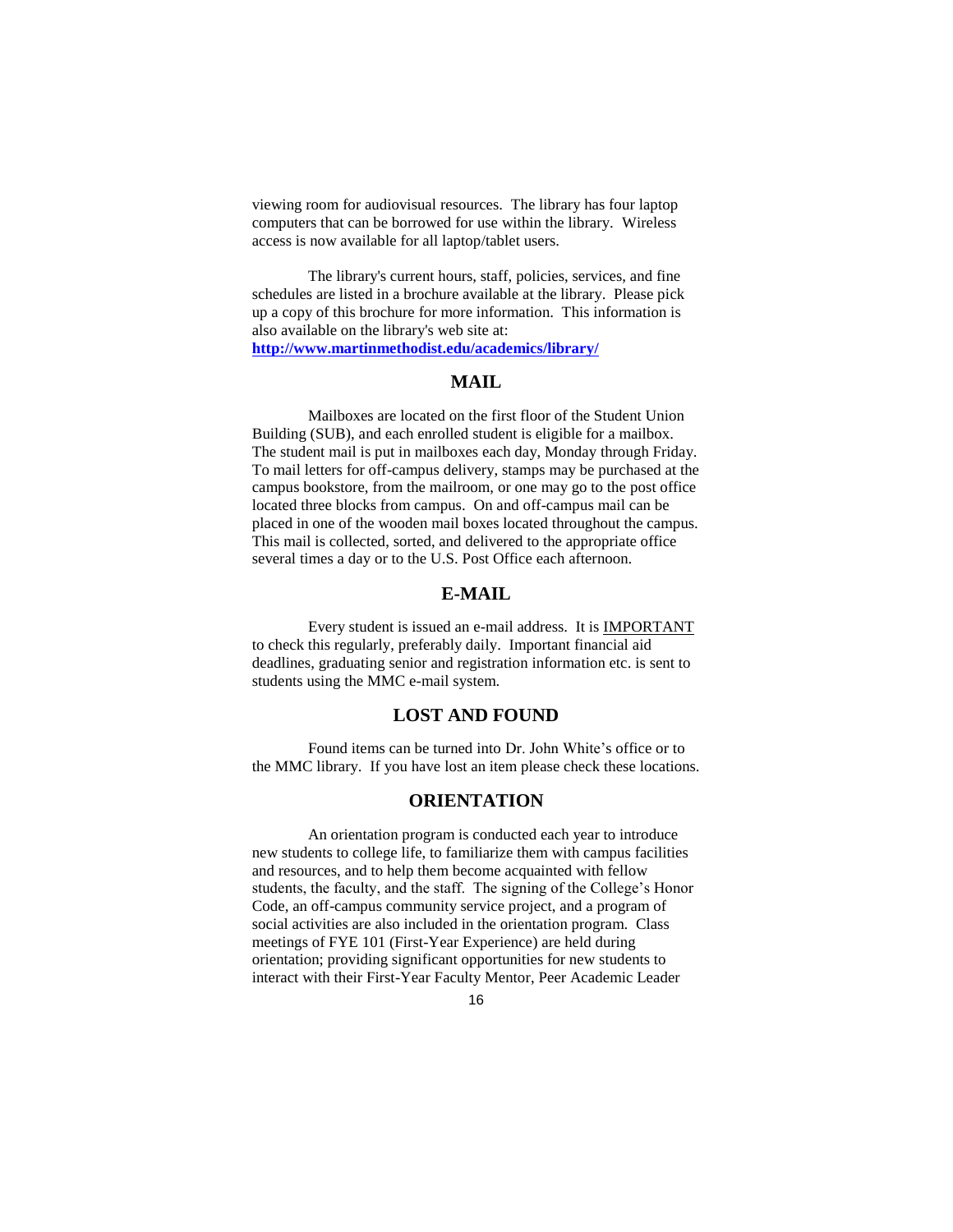(PAL), and their FYE 101 classmates. FYE 101 is a credit-bearing course and attendance at all class sessions is required.

### **STUDENT CENTER--SUB**

The Student Union Building (SUB) houses the Jazzman's Café and Bakery where students and the community can enjoy a light lunch or dinner and watch big screen TV. The student center also houses the Student Resource Center (see separate heading for details) and the new Story Center.

### **VETERAN'S SERVICES**

Students attending college under the GI bill or those who are the children or spouses of totally disabled or deceased veterans should check with the Admin. Asst. to the V.P. of Academic Affairs to ensure that they are properly certified for receipt of their VA benefits.

# **ADMINISTRATIVE POLICIES AND NON-DISCRIMINATION**

The college reserves the right to change the rules regulating admission to the institution and any other regulations affecting the student body or the granting of degrees.

The college also reserves the right to withdraw courses, to change its calendar, and to alter charges and fees as conditions may require. Such changes shall go into force whenever the proper authorities may determine and shall apply not only to prospective students but also to those who may, at such time, be matriculated in the college.

The college further reserves the right to refuse to release any student their transcript, grade report, or degree for failure to return college property or to pay any accounts due the college.

It is the policy of the college that no otherwise qualified handicapped individual be discriminated against on the basis of his or her physical or mental handicap, as covered under Section 504 of the Rehabilitation Act of 1973, in admission to the college. All programs of the college are open to all regularly admitted students without regard to handicap. In the event that a student is enrolled in a course not accessible, the course will be moved to such location as will be accessible to handicapped students. Any student, employee, or job applicant who has a complaint or grievance in regard to this matter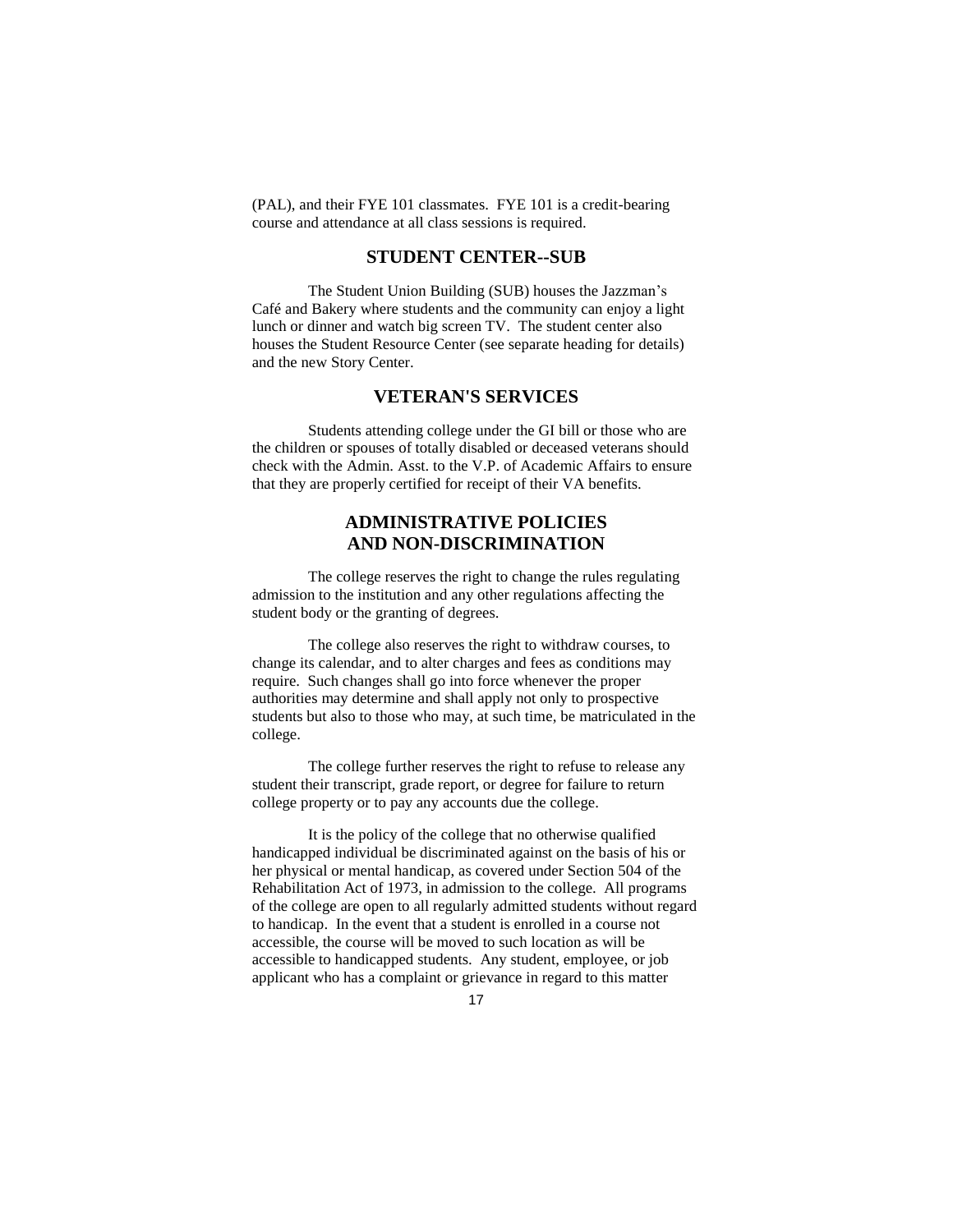should contact the Vice President for Campus Life Office during regular office hours to make an appointment to have their grievance heard.

# **III. ACADEMIC INFORMATION REGISTRATION**

Each semester the Academic Calendar identifies a preregistration period during which students may pre-determine their courses for the ensuing semester. This process requires consultation with the student's faculty mentor and with other college personnel. The Academic Calendar identifies the pre-registration period during which the evening students may pre-determine their courses for the next session. This process requires consultation with the student's academic mentor and with other college personnel should the evening student desire.

The unit of academic credit in the college is the semester hour that represents the equivalent of one hour of class work for the entire semester

The normal full-time student academic load is 15-17 semester hours per week, exclusive of physical education activity courses. Lighter loads are sometimes required or recommended based on a student's previous academic record. Students must register for at least 12 semester hours to be considered full-time.

### **LATE REGISTRATION**

Following the regular registration period, students are allowed a period of approximately one week (see Academic Calendar for exact dates) during which they may register late. Students registering after the seventh day of classes, or the first class of the summer session or evening college, may do so only with the permission of the Vice President for Academic Affairs. Students registering late will be charged a late registration fee and may be counted absent for each class period they have missed. The late fee charges are in the Financial Information section under "Other Fees"

### **CHANGE OF SCHEDULE**

After a student has completed registration for a given semester, permission to drop, add, or change a course must be obtained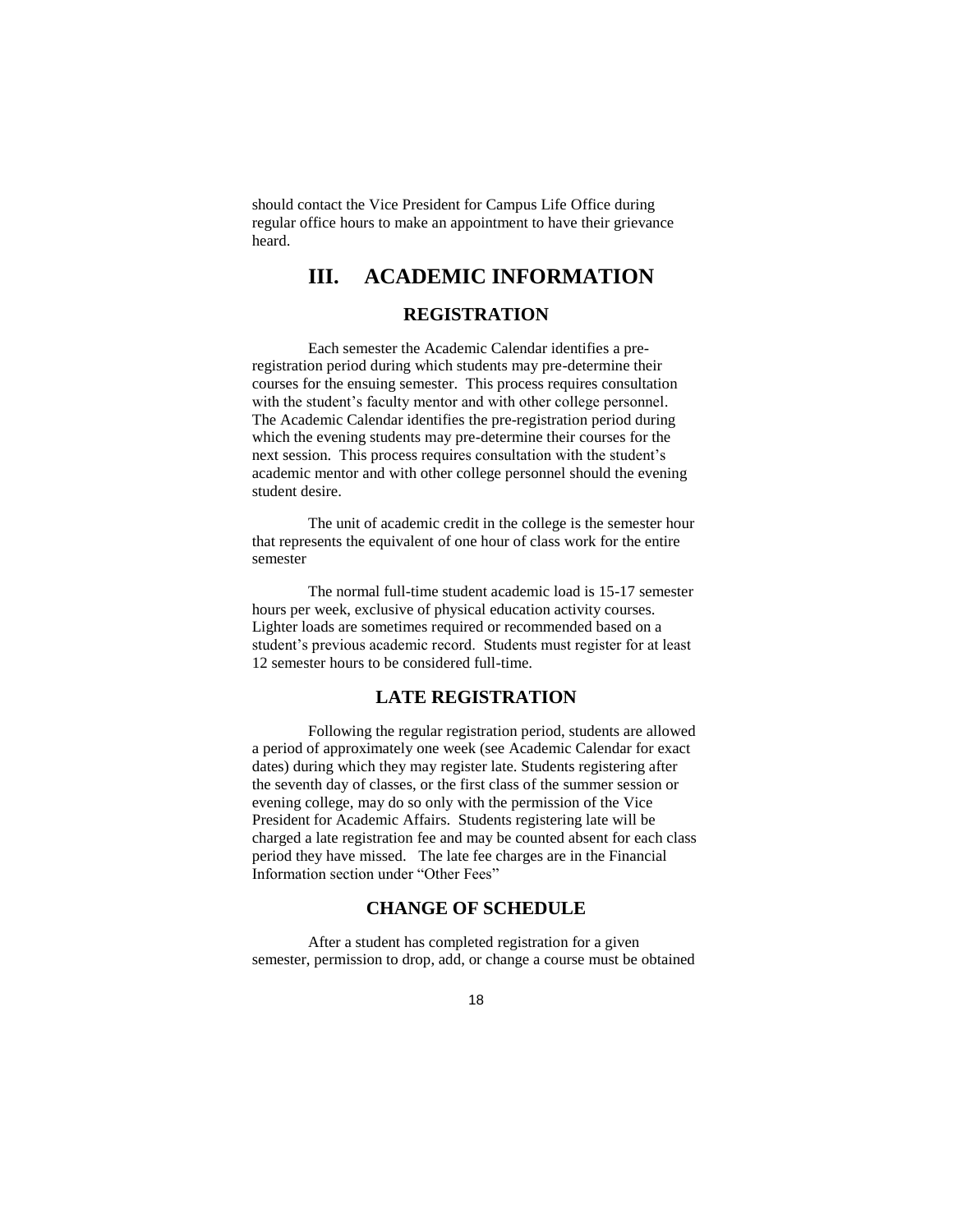from their Faculty Mentor and the Academic Dean. Each change in schedule is governed by the following regulations:

1. A \$25.00 fee will be assessed against the student each time the schedule is changed.

2. No change in schedule from one course to another will be permitted after the seventh calendar day in a semester or the first day in the Summer Sessions or Evening Flex Program.

3. No student may drop a class during the last two weeks of the semester or the last week of a module in the Flex program.

### **CLASS ATTENDANCE**

Students are expected to give first considerations to their academic obligations. Prompt and regular attendance of classes is, therefore, expected of every student. Reason for an absence from any class, due to an emergency, should be submitted to the instructor in advance, when possible. It should be clearly understood, however, that a satisfactory explanation of an absence does not in any way relieve the student from responsibility for completing all work due or assigned during the absence. The instructor in charge of a class determines the extent to which absences and tardiness affect the student's grade. Absences are counted from the first meeting of the course.

When student's absences from any class exceed three times the number of times the class meets each week the professor is empowered to assign a grade of F for the course. In the Evening Program when absences from the class exceed three in any session, the student may receive a grade of F for the course. Cases involving extenuating circumstances may be appealed to the Vice President for Academic Affairs.

### **CLASSIFICATION OF STUDENTS**

#### **Freshman Classification**

A currently enrolled student who has not earned twenty four (24) semester hours is classified as a Freshman. All full-time students must have completed or be currently enrolled in English composition.

#### **Sophomore Classification**

A currently enrolled student who has attended college at least two semesters and has earned between twenty five (25) and fifty-nine (59) semester hours is classified as a Sophomore.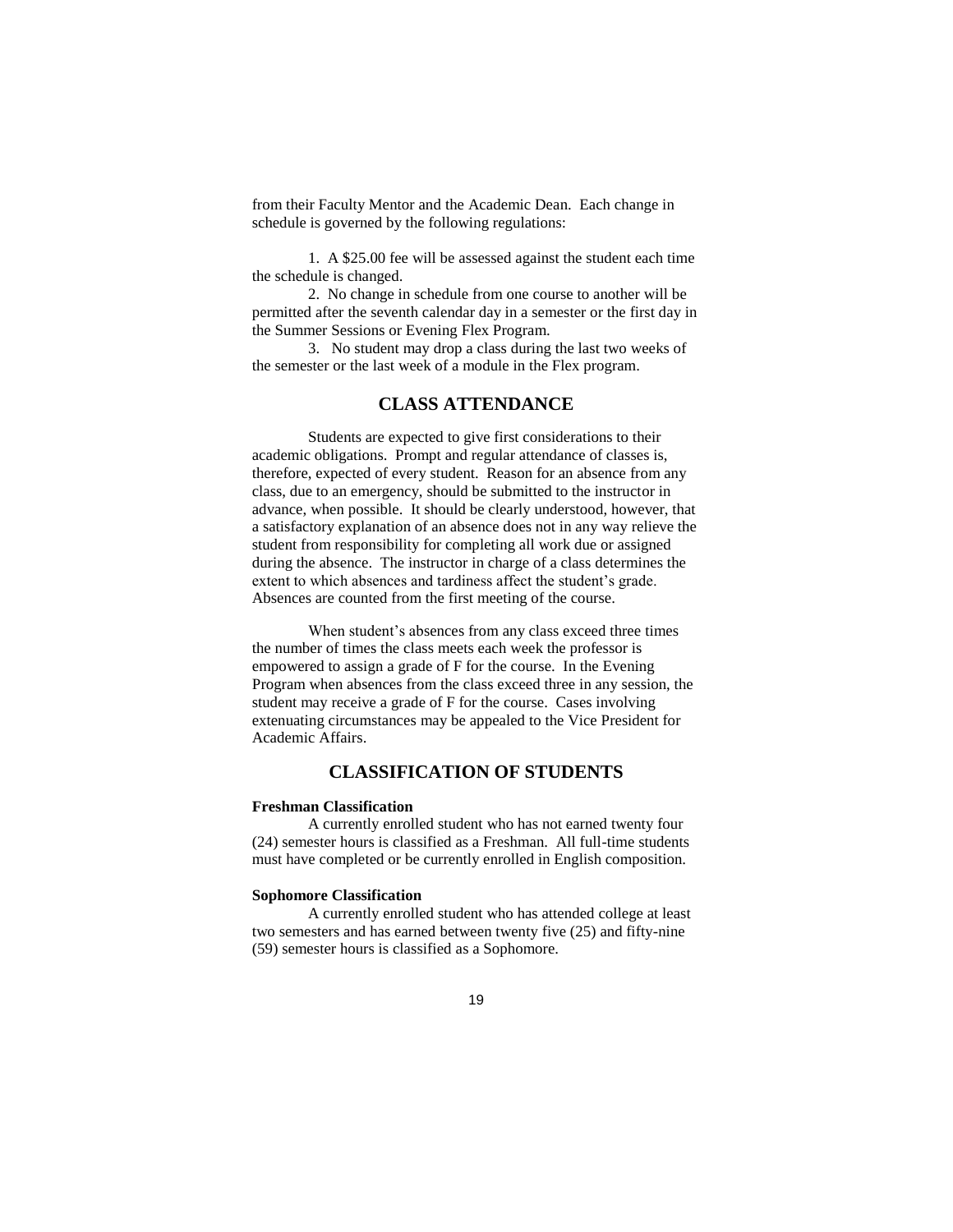#### **Junior Classification**

A currently enrolled student who has earned between sixty (60) and ninety (90) semester hours is classified as a Junior.

#### **Senior Classification**

A currently enrolled student who has earned at least ninety (90) semester hours is classified a Senior.

### **GRADING SYSTEM**

Students at Martin Methodist College are graded in their academic achievements according to a system of letter grades. To facilitate computation of averages of students' grades, the college assigns numerical values called quality points to all letter grades of passing quality. The various letters are used in grading; their meaning, and the quality point value of each are listed below:

**A**-denotes work of superior quality and is assigned four (4) quality points for each semester hour.

**B**-denotes work of above average quality and is assigned three (3) quality points for each semester hour.

**C**-denotes work of average quality and is assigned two (2) quality points for each semester hour.

**D**-denotes work of below average quality and is assigned on (1) quality point for each semester hour.

**F**-denotes failure. No quality points are assigned for this grade. **Inc**-denotes incompleteness. This is a temporary grade which must be replaced by a permanent one within the first four weeks of the following semester. Failure to complete the course work within this period of time will mean that the "incomplete" becomes a permanent grade of F. When computing quality points for an average, the Inc is counted as an F until a permanent grade has been earned.

**P**-denotes pass. Hours count toward graduation requirements, but no quality points are awarded (used only in special circumstances such as a lab grade and credits earned through By-Pass examinations). **W**-indicates that the student was permitted to withdraw from the course within the first four weeks of a semester or within the first week of a Summer Session. For purposes of computing grade-point averages, the W is treated as though the student had never enrolled in the course. **WP**-indicates that the student was permitted to withdraw from the course after the deadline for awarding the W and that course work was of passing quality at the time of withdrawal. For purposes of computing grade-point averages, the WP is treated as though the student had never enrolled in the course.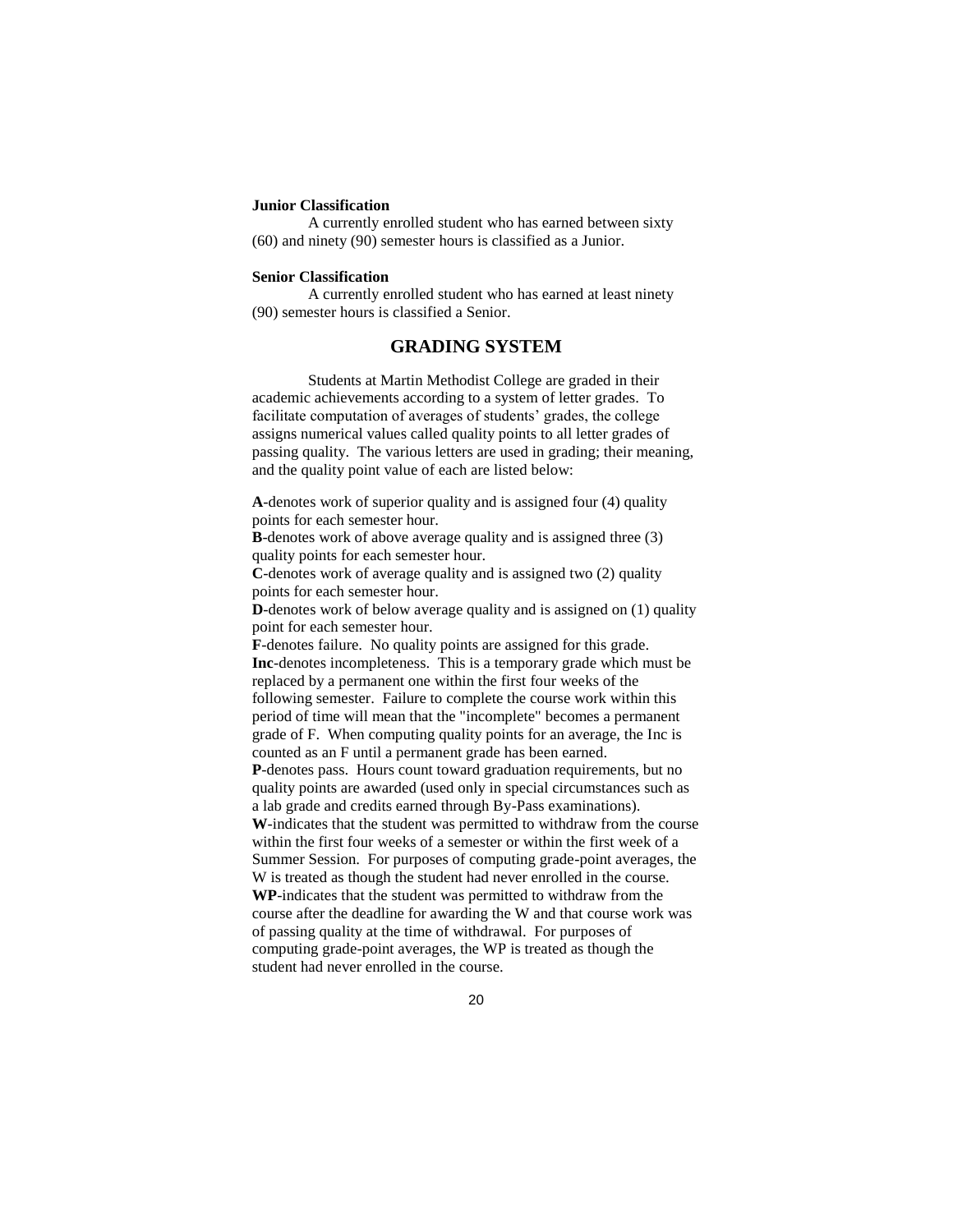**WF**-indicates that the student was permitted to withdraw from the course after the deadline for awarding the W and that course work was not of passing quality at the time of withdrawal. No quality points are assigned, but the grade is included in determining the students G.P.A. (counts as an F)

At the conclusion of the fall and spring semesters, quality point averages for each student will be obtained by dividing the total number of quality points earned in the semester by the total number of semester hours attempted during the semester. At that time, the semester President's List, Dean's List and Honor Roll will be published. The President's List includes those full-time students who achieve a semester G.P.A. of 4.0.The Dean's List includes the names of those students who have earned averages from 3.50 to 3.99. The Honor Roll includes the names of those students who have earned averages of 3.00 to 3.49.

### **MID-TERM GRADES**

Mid-semester reports are posted on the MMC database, SonisWeb. Students must have their pin numbers and passwords to access their grade reports. Pin numbers and passwords are assigned as part of the registration process. Students receiving grades lower than C in any course should consult with that faculty member and with their faculty mentor.

### **SATISFACTORY ACADEMIC PROGRESS**

A student at Martin Methodist College is expected to maintain a satisfactory level of achievement in order to remain in good academic standing. The required levels to maintain good standing and to receive federal and state financial aid include both the qualitative and quantitative requirements. The qualitative requirement requires students to achieve and maintain a minimum grade point average (GPA). These GPS requirements are as follows:

| <b>Hours Attempted</b> | <b>GPA</b> |
|------------------------|------------|
| 1-29                   | 1.50       |
| $30-59$                | 1.75       |
| 60 or more             | 2.00       |

The first quantitative requirement is that the student must successfully complete a minimum number of credit hours attempted by the end of each term of enrollment. These are as follows: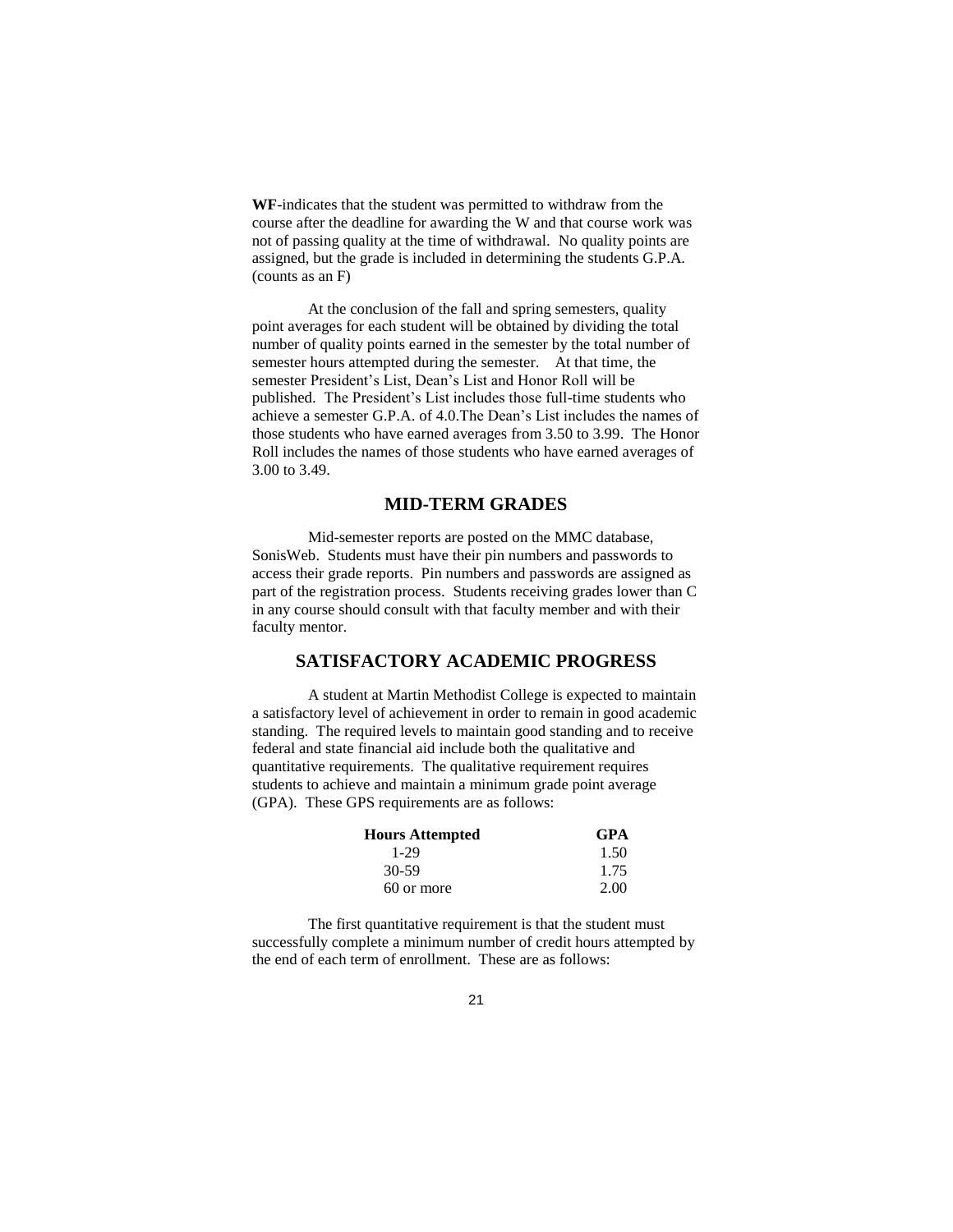- First term of enrollment 50% of the hours attempted
- Second term of enrollment –60% of the hours attempted
- Third and subsequent terms of enrollment  $-67\%$  of the hours attempted.

Successful completion means to receive a final grade of A, B, C, D, or P. Grades of F, W (withdrawn), WP (withdrawn passing), WF (withdrawn failing), INC (incomplete), and AU (audit) do not earn credit hours, but do count as hours attempted towards the quantitative standards of completion rate and maximum time frame for completion of the degree. Hours transferred from other institutions also count as hours attempted and earned. Students who fall below the above completion rates will be considered to not be making Satisfactory Academic Progress.

Grades earned in developmental courses count in determining the completion rate and cannot exceed 30 hours and limit cannot be appealed.

Classes dropped prior to the end of the add period at the beginning of each term will not count toward hours attempted. Also, credits earned through CLEP testing, AP examinations, etc. are not counted as hours attempted for calculation of completion rate.

The second quantitative requirement is that students must complete their degree requirements within **150 percent**of the published length of their academic program. This means that a student's attempted, transferred, and developmental course credit hours cannot exceed 150% of the credit hours necessary for completion of their primary degree or certificate. The maximum time frame is not increased for dual-degree or combined degree candidates, but is based on the program length associated with the student's primary academic program.

Satisfactory Academic Progress for financial aid purposes is evaluated at the end of each pay period (i.e., end of fall, spring and all summer sessions). Students, who fail to make SAP at the end of a term, will be placed on SAP warning and will be given one term to achieve SAP, or must agree to follow an academic plan that will allow them to achieve SAP. If at the end of the warning period, they have not met minimum SAP requirements they will be ineligible to receive further financial aid unless they successfully appeal their suspension. Those who are not successful in their appeal, become ineligible for further financial aid until all deficiencies are remediated at their own expense. If the student has already been awarded federal/state aid for the following semester that aid will be removed.

At the end of each term, the Academic Affairs Office sends written notification of financial aid warning or ineligibility to students at their permanent addresses as listed in official college records in the Registrar's Office. If a student is notified of financial aid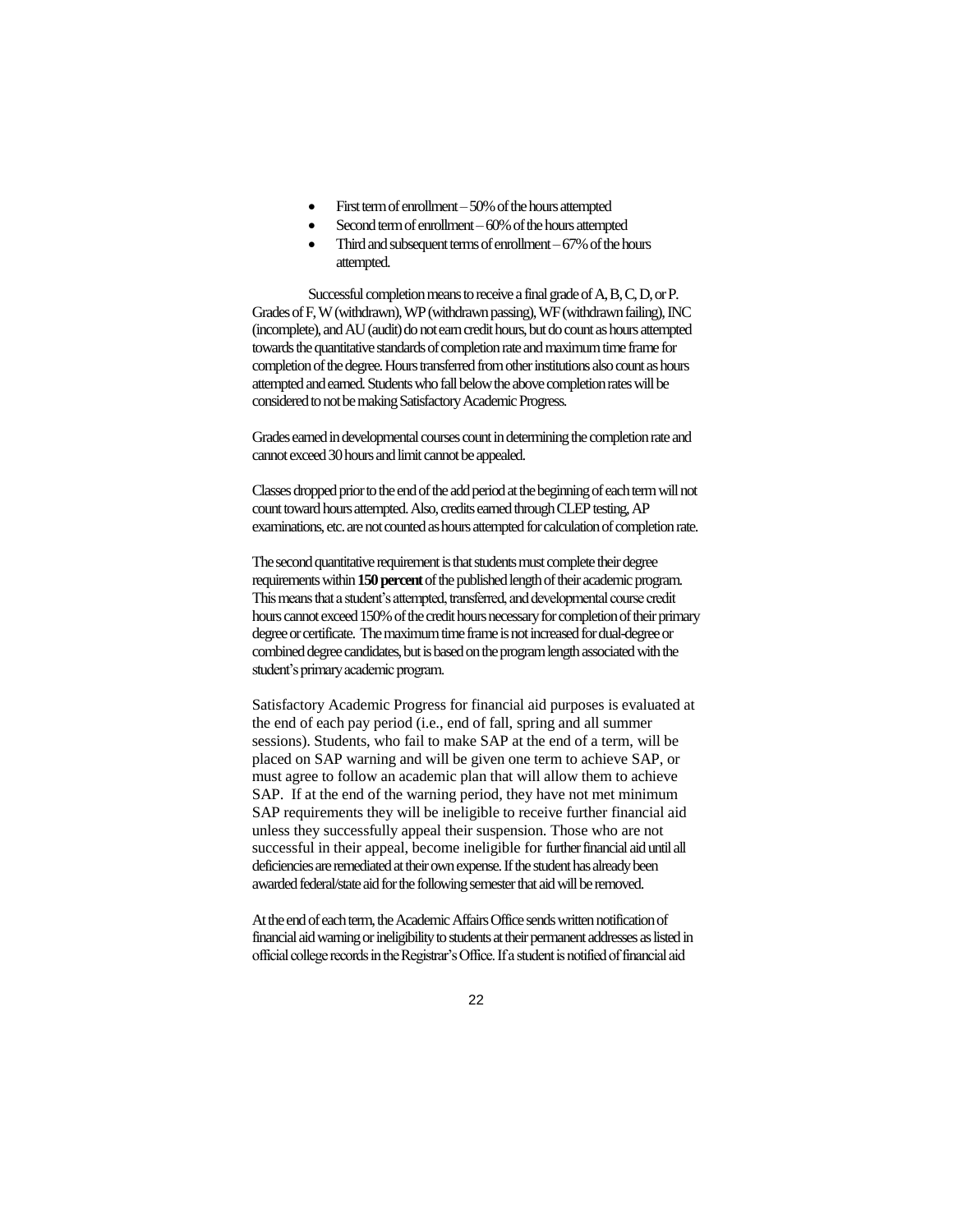ineligibility he/she may appeal the denial of their aid by contacting the Academic Affairs Office for an appeals form.

Students who lose eligibility for financial aid due to GPA or completion rate may appeal their case if extenuating circumstances prevented them from making satisfactory academic progress. Examples of such extenuating circumstances are those things that are unusual and/or unforeseen at the beginning of the semester such as serious illness or severe injury on the part of the student; serious illness, injury or death of an immediate family member; personal complications, or other similar situations. All appeals must be accompanied by appropriate documentation to justify the circumstance(s) involved. Students may submit their appeal to the Chair of the Admissions and Financial Aid Appeals Committee by requesting an appeals form from the Office of Financial Aid or the Office of Academic Affairs. It is also available on the College Website.

Students will be notified by either letter or email of the results of their appeal. If approved, the student will be placed on **FINANCIAL AID PROBATION**and may receive financial aid for one payment period or he/she must agree with and sign a written academic plan developed and approved by the institution that documents what he/she is required to do to meet the SAP standards by the end of a designated point in time. Failure to follow the academic plan or to achieve SAP during the time period of the academic plan will result in the student being deemed ineligible for further financial aid until the student reestablishes eligibility at their own expense.

Students who lose eligibility for financial aid may regain eligibility by bringing their GPA up to the appropriate standard or by making up deficient credit hours. When a student believes he/she has regained eligibility, he/she should write the Office of Financial Aid and request that financial aid eligibility be reinstated. The student will be notified in writing or email the results of the request.

The student, who at the end of any semester of attendance, fails to meet the necessary cumulative quality-point average as indicated above will be placed on academic probation for the following semester and may be required to take a reduced course load. At the end of the probationary semester, the student who has achieved the required cumulative average, along with other SAP requirements, will be returned to good standing. The student who has not achieved the required cumulative average but has earned a 2.00 average for the semester on a minimum of 12 hours attempted will continue on academic probation for the next semester, so long as other SAP requirements are met. The student who has not achieved the required cumulative average and has not earned a 2.00 average for the semester on a minimum of 12 hours attempted will be suspended from the college and will not be considered for readmission until at least one semester has passed, except as specified below. In addition, the full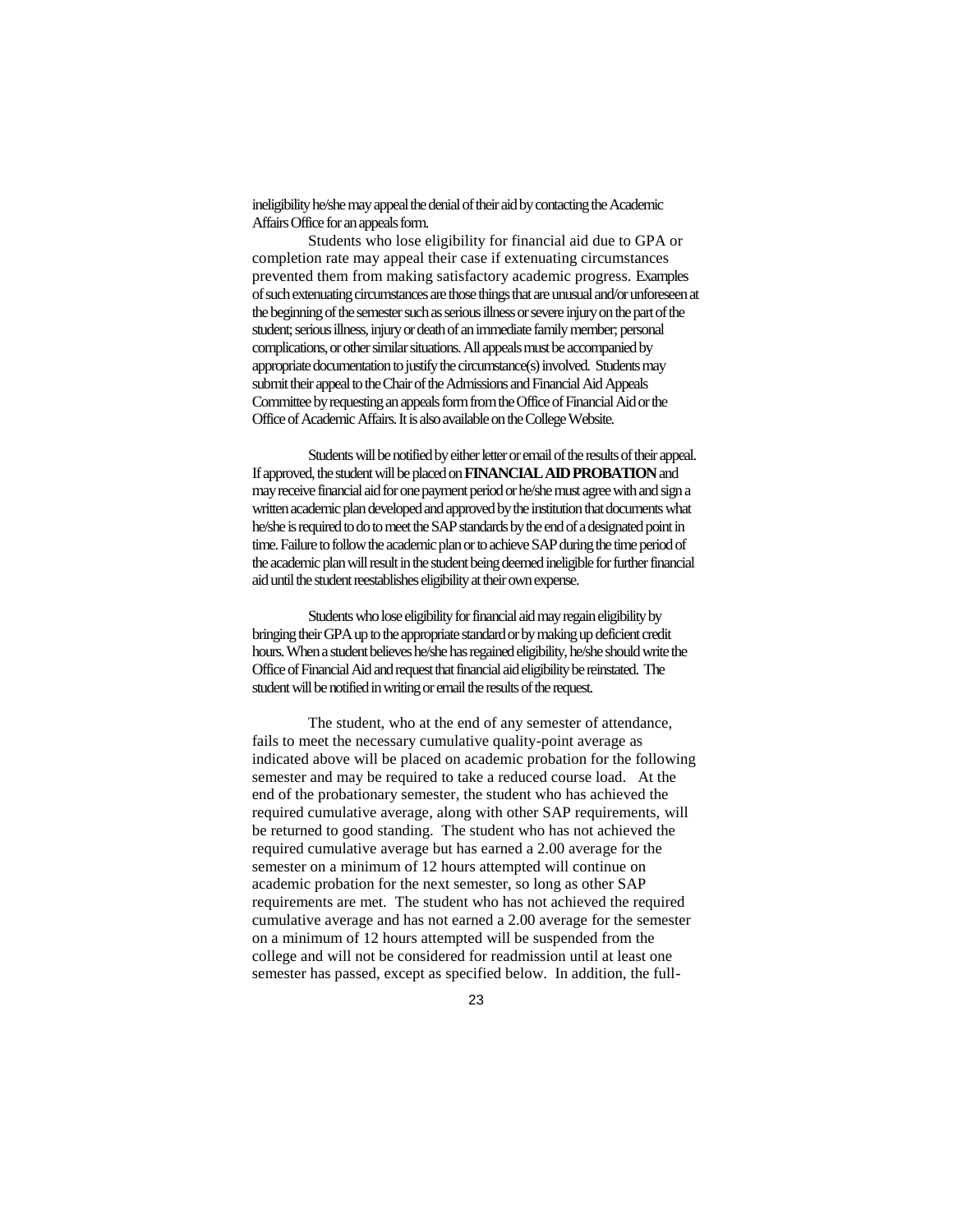time student who fails all course work in any semester (excluding one hour classes such as Freshman Seminar, Choir, PE etc.) will be suspended for at least the next semester, regardless of academic standing prior to that semester.

Following the period of suspension, a student who wishes to be readmitted to the college must file, with the Office of Admissions, an application for readmission. If the application is approved, the student will be allowed to return to classes and will be on academic probation for the entirety of the ensuing semester.

Students readmitted after their first academic suspension must achieve the required cumulative GPA. Those who fail to live up to this minimal standard will be suspended from the College for one calendar year. Readmission to the College after this second suspension period requires the approval of the Admissions and Financial Aid Appeals Committee. If the student is readmitted, he/she will be required once again to achieve the required cumulative GPA in the first semester of work after his/her return to school. Failure to maintain this minimal standard will result in a third suspension, this time for three calendar years. The readmission protocol and requirements following the third suspension are the same as those following the second, with the returning student again expected to obtain the permission of the Admissions and Financial Aid Appeals Committee.

Any academic credit earned elsewhere during the suspension period will not count toward degree requirements. However, a student readmitted after a period of suspension may request a review of any coursework earned after the suspension period expired. Coursework earned after the suspension period expired may be transferred to Martin Methodist College as long as the coursework meets the College's standards and policies for transfer work.

Martin Methodist College makes every effort to inform in a timely manner all students who have been suspended for academic reasons. This is achieved by placing a notice on the student's transcript on Sonis Web and by a letter that is mailed to the student's permanent address (as indicated in official College records). The letter provides an explanation of the reason(s) for the suspension and informs the student of the date on which he/she may reenroll at Martin Methodist College.

It is the responsibility of the student to supply Martin Methodist College with a permanent mailing address and telephone number that are accurate and up-to-date. The College cannot be held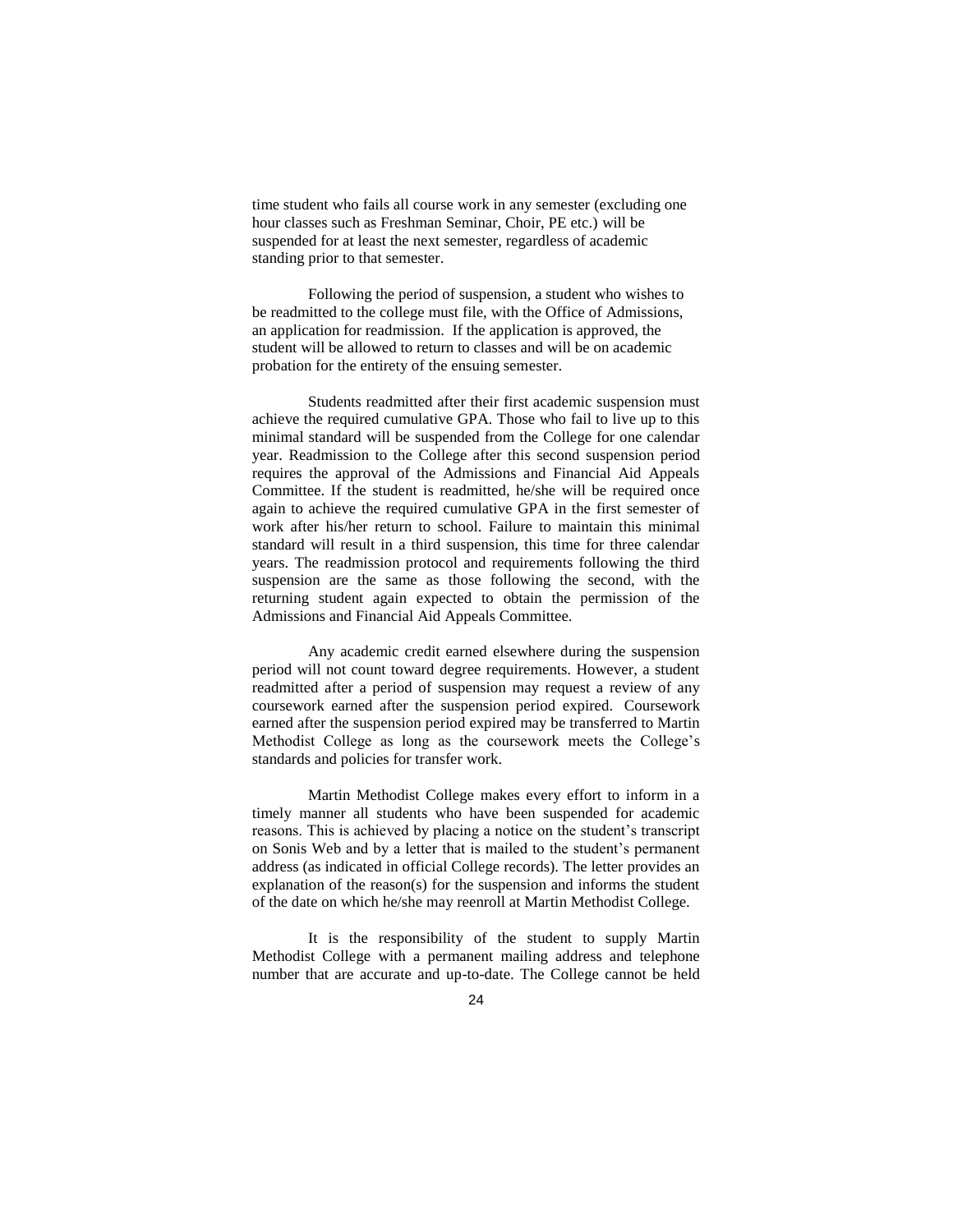responsible for any failure to notify a student regarding suspension if the student has not supplied the College with an accurate and complete mailing address and telephone number.

At the conclusion of the first year (two semesters) of enrollment, the student will be required to have completed 18 semester hours in order to continue receiving financial aid. At the conclusion of the second year (four semesters) of enrollment, the student will be required to have completed 44 semester hours in order to continue receiving financial aid. At the conclusion of the third year (six semesters) a student will need 78 semester hours to continue receiving financial aid. An eligible Tennessee state resident may receive the Tennessee Student Assistance Award for a maximum of eight (8) semesters.

Students in the Evening Program of the college must meet the same standards as all other students set forth in the Catalog. The time frame for evaluation and defining good standing for continuing progress will be:

a. The fall semester that contains two (2) Sessions, I and II, shall be averaged together to create one grading period; b. The spring semester that contains two (2) Sessions, I and II, shall be averaged together to create one grading period. c. The summer term that contains two (2) Sessions, I and II, shall be averaged together to create one grading period.

At the end of each grading period as stated above, the student's grade point average shall meet the standards as set forth in the Catalog with regard to academic probation and/or suspension and for making Satisfactory Academic Progress for purposes of financial aid eligibility. During a regular academic year semester or during the summer term, should a student fail all courses taken during a given session, he/she may be required to appear before the Admissions and Financial Aid Appeals Committee before beginning classes for the second session of the term.

### **GRADUATION REQUIREMENTS**

#### **Baccalaureate Degree**

All candidates for the bachelor's degree must meet the following requirements for graduation: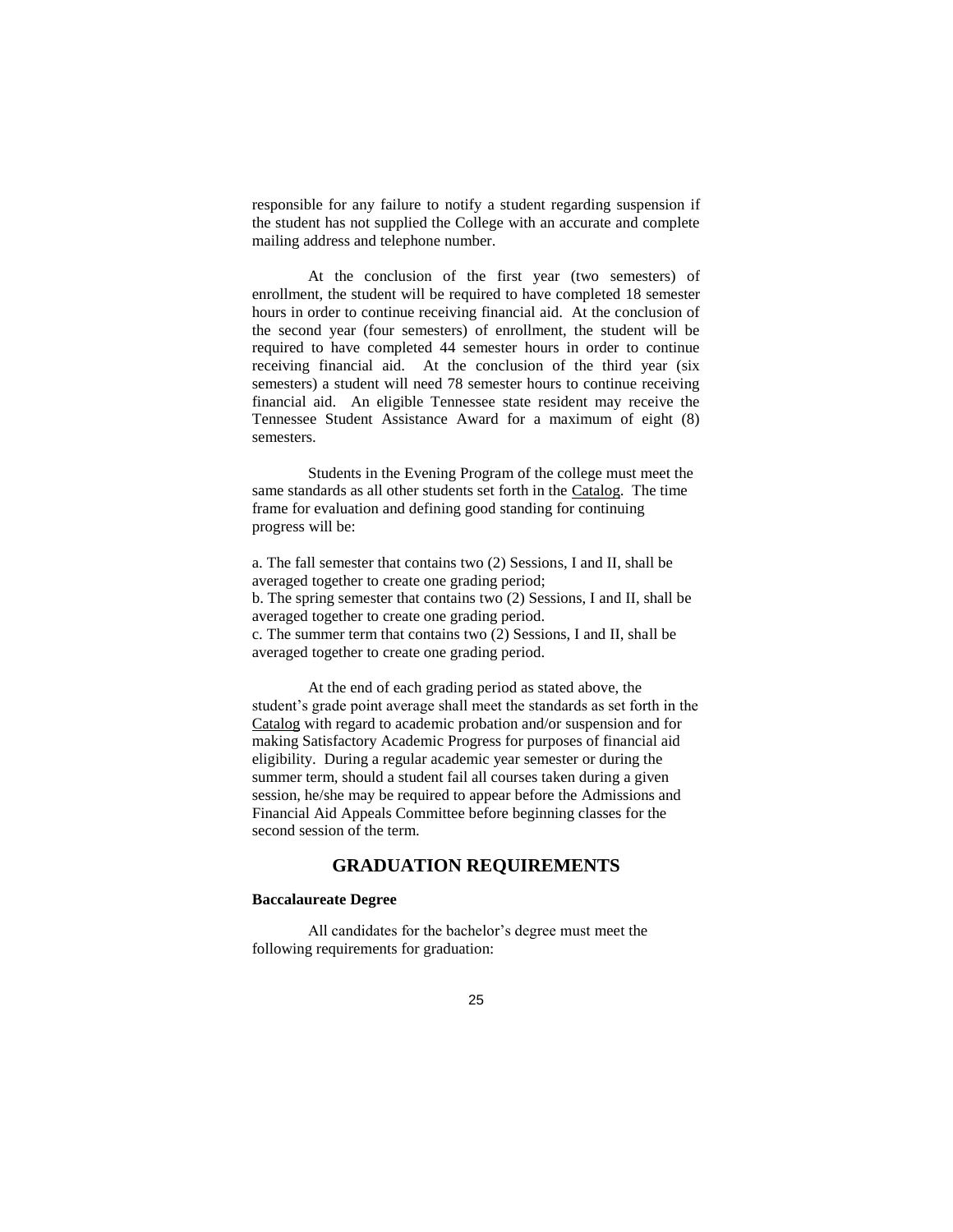- 1. Complete the course of study for the degree program as set forth in the catalogue with a cumulative grade point average of 2.0 or higher on a 4.0 scale.
	- a. General Education Core Requirements of forty-nine (49) fiftyone (51) semester hours
	- b. A minimum of forty-five (45) semester hours must be earned in courses numbered above 300.
- 2. The last thirty-six hours must be earned at Martin Methodist College.
- 3. At least twelve semester hours on the upper division level in the major field of concentration must be earned at Martin Methodist College.
- 4. To be eligible for graduation honors, a student must have earned at least sixty (60) semester hours at Martin Methodist College.

### **Associate Degree**

All candidates for the associate degree must meet the following requirements for graduation:

- 1. Complete sixty-three (63) semester hours of acceptable academic work with a cumulative grade point average of 2.0 or higher on a 4.0 scale including:
	- a. General Education Core Requirements of forty-nine (49) to fiftyone (51) semester hours
- 2. Complete a minimum of the last twenty-six (26) semester hours at Martin Methodist College.
- 3. Courses with a course number of 300 or above shall not be included in the sixty-three (63) semester hours graduation requirement.
- 4. To be eligible for graduation honors, a student must have earned at least thirty-two (32) semester hours at Martin Methodist College.

### **GENERAL EDUCATION CORE REQUIREMENTS**

(At the time of publication, the requirements were under review for possible revision and could change. Your mentor, the Academic Office, and the MMC website will have the most current information for your review.)

The overall goal of the core curriculum is to help students become discerning citizens who possess the knowledge, skills, and values associated with being well educated. Graduates of Martin Methodist College should demonstrate:

> 1. the ability to organize, interpret, and communicate ideas clearly and accurately;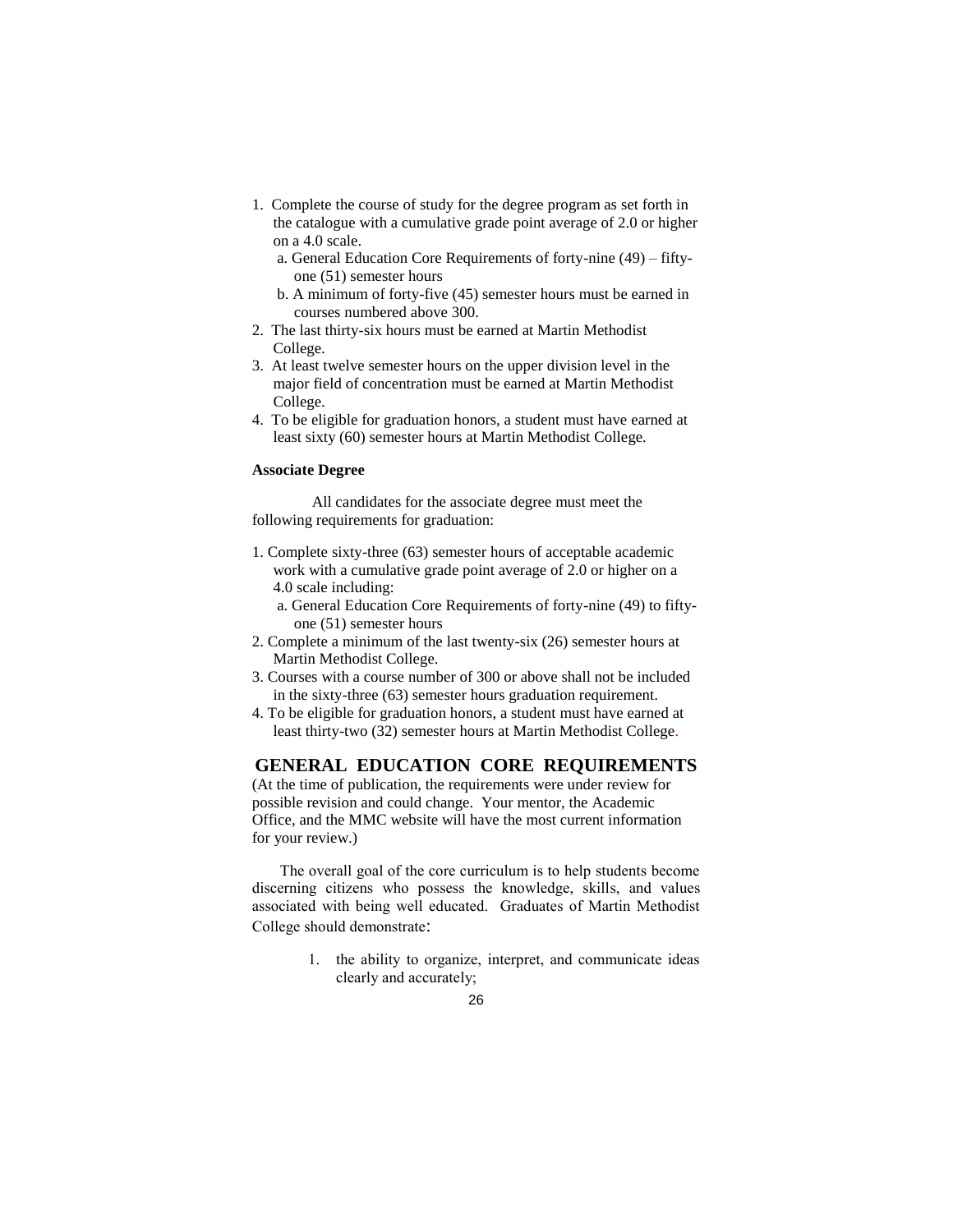- 2. an awareness of the importance of balanced intellectual, spiritual, social, and physical development;
- 3. an awareness of the importance of human interaction and ethical judgment in a global society;
- 4. analytical skills using quantitative, qualitative, and scientific concepts.

All students in the baccalaureate and associate degree programs must fulfill these General Education Core requirements to provide breadth and depth of learning experiences across the main fields of knowledge in preparation for advanced study.

The requirements and courses that will fulfill the Core are as follows:

| I.    |                                                                                                                                                                                                                                                 |         |
|-------|-------------------------------------------------------------------------------------------------------------------------------------------------------------------------------------------------------------------------------------------------|---------|
| П.    |                                                                                                                                                                                                                                                 | 6 hours |
|       | A. English Composition - 6 hours<br>(English Composition 101 and 102)                                                                                                                                                                           |         |
| Ш.    |                                                                                                                                                                                                                                                 | 3 hours |
| IV.   |                                                                                                                                                                                                                                                 | 3 hours |
| V.    | (Literature, Religion, or History)                                                                                                                                                                                                              |         |
| VI.   |                                                                                                                                                                                                                                                 |         |
|       | MIS 210, or 220 or<br>Comprehensive Computer Literacy Exam                                                                                                                                                                                      |         |
| VII.  |                                                                                                                                                                                                                                                 | 6 hours |
|       | This requirement must be completed with three (3) semester<br>hours in one of the Testament courses.<br>Old Testament 101 - 3 hours<br>New Testament 102 - 3 hours<br>World Religions 201 - 3 hours<br>Introduction to Philosophy 241 - 3 hours |         |
| VIII. | The History requirement must be satisfied by six sequential<br>hours in one of the following:                                                                                                                                                   | 6 hours |
|       | A. History of Western Civilization 111 and 112 - 6 hours                                                                                                                                                                                        |         |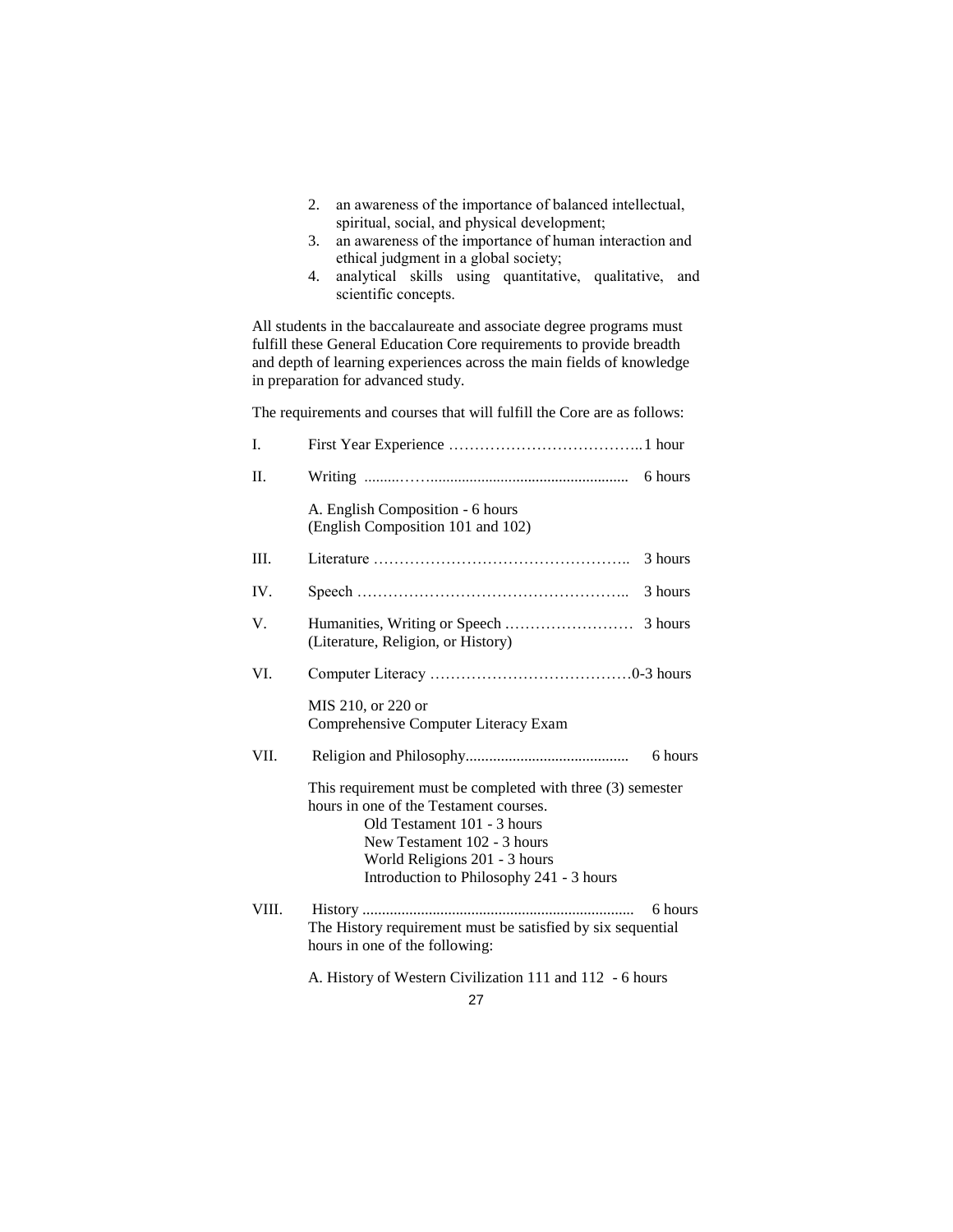|       | B. History of the United States 201 and 202 - 6 hours                                                                                                                                    |
|-------|------------------------------------------------------------------------------------------------------------------------------------------------------------------------------------------|
| IX.   | 3 hours                                                                                                                                                                                  |
|       | Math 131, 171, 211, 231 or higher (Refer to major for specific<br>requirement.)                                                                                                          |
| X.    | 8 hours                                                                                                                                                                                  |
|       | The Science requirement must be satisfied by eight sequential<br>hours in one of the following:                                                                                          |
|       | A. General Biology 111 and 112 - 8 hours<br>B. General Chemistry 111 and 112 - 8 hours<br>C. College Physics 241 and 242 - 8 hours<br>D. Physical Science 101 and 102 - 8 hours          |
| XI.   | 3 hours                                                                                                                                                                                  |
|       | The Fine Arts requirement must be satisfied by one of the<br>following courses:                                                                                                          |
|       | A. Art Survey I - 3 hours<br>B. Music in Western Civilization - 3 hours<br>C. History of Jazz and Blues - 3 hours<br>D. Drama and the Theatre $-3$ hours                                 |
| XII.  | 1 hour<br>Satisfactory completion of one physical education activity<br>class is required. No more than two semester hours of PE<br>shall be used to satisfy any graduation requirement. |
| XIII. | 3 hours<br>PSY 111 General Psychology, SOC 211 Principles of<br>Sociology, BUS 201/202 Principles of Economics, or POL<br>220 Introduction to Political Science.                         |
| XIII. |                                                                                                                                                                                          |
| XIV.  | For BA Degrees                                                                                                                                                                           |
|       | 6 hours                                                                                                                                                                                  |
| XV.   | For BS Degrees                                                                                                                                                                           |
|       | Additional mathematics, science or social sciences 3-4 hours                                                                                                                             |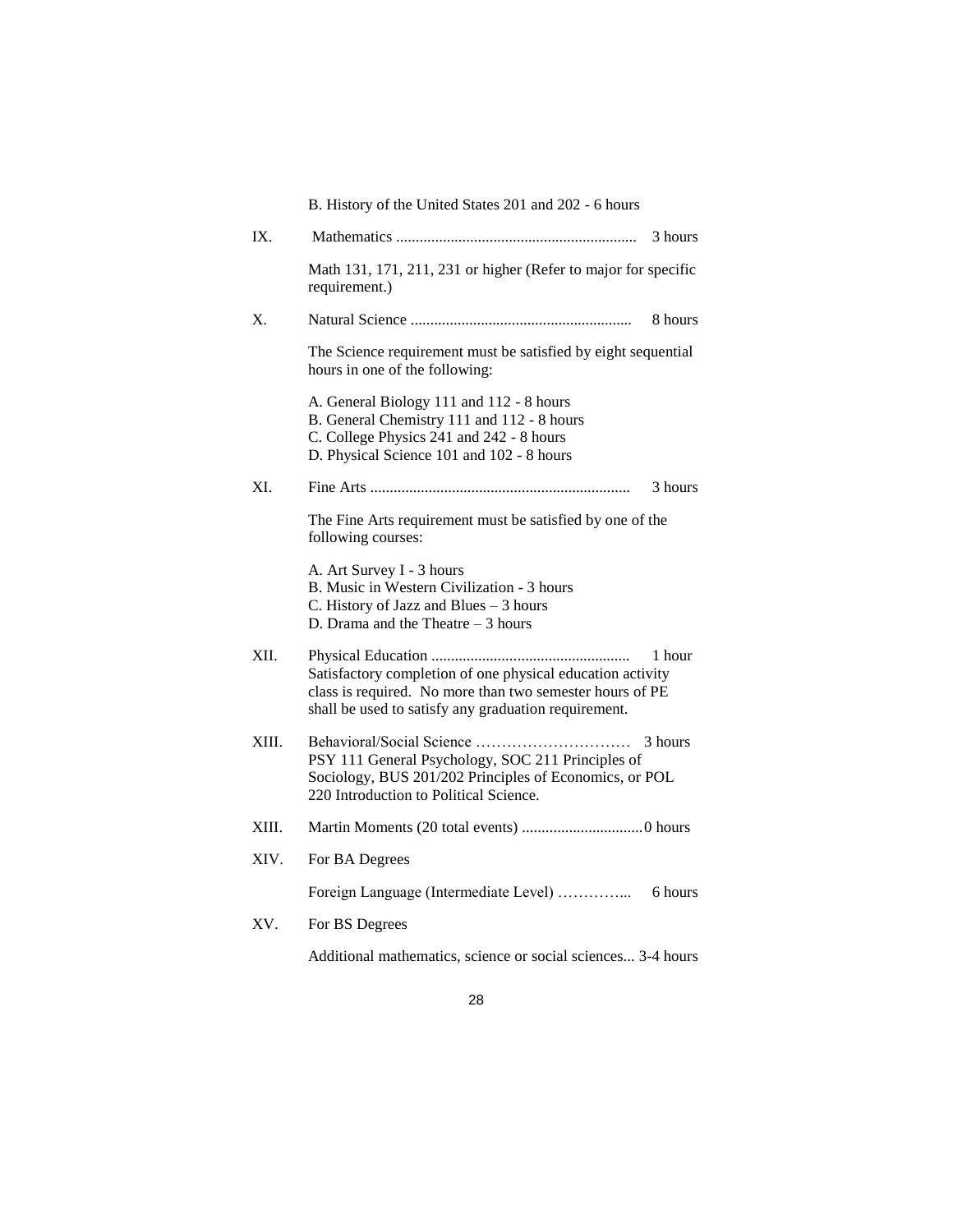Each student is responsible for making sure he/she is enrolled in the required courses to meet the graduation requirement. Students must complete and submit to the Office of the Registrar an Intent to Graduate Form. This should be completed at the end of the Junior year for baccalaureate graduates, and no later than Oct. 1 for Associate degree graduates. The forms for graduation may be obtained in the Academic Dean's office. The graduation fee must be paid in the Business Office.

### **APPLICABLE CATALOG**

Students who have been continuously enrolled in Martin Methodist College ordinarily will be allowed to graduate under the catalog that was current when they entered Martin Methodist College, provided graduation is within eight years of the time of that entrance date, and the required courses are still in the college curriculum. However, the college reserves the right to add or delete certain degree requirements that could affect all enrolled students. Continuously enrolled students may elect to graduate under any one Catalog in use during the eight-year period with the approval of the Academic Dean and the Division Head of the department of the major.

Course requirements for each degree program offered by the college are published in the college Catalog. The Academic Dean must approve any substitution of a required course for graduation in advance. Students must submit any request in writing to the Academic Dean no later than one full semester prior to graduation.

The college reserves the right to change the rules regulating admission to the institution and any other regulations or requirements affecting the student body or the awarding of degrees.

### **HIGH SCHOOL TRANSCRIPT POLICY**

Students transferring credit from an accredited college or university are not required to present a copy of their high school transcript if their college transcript proves they have a high school diploma or a GED.

### **WITHDRAWAL FROM THE COLLEGE**

If the student completes an official withdrawal form and is passing all work, provided there are satisfactory reasons for leaving school, the official record sheet will show a grade of WP in the subjects which the student was passing at the time of withdrawal. In subjects in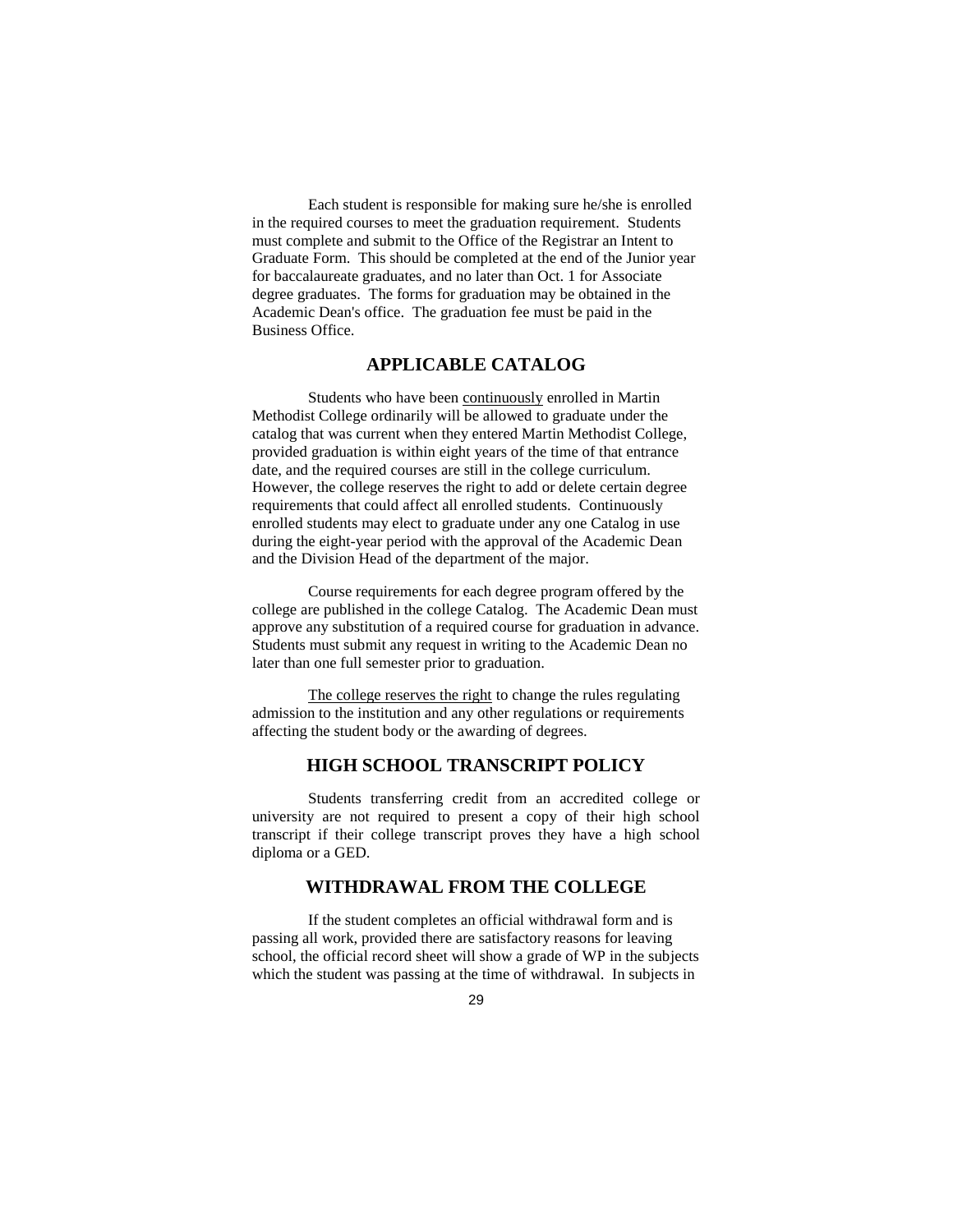which the student was failing at the time of withdrawal, the grade will be WF. Withdrawal forms are secured in the Academic Dean's Office.

# **UNOFFICIAL WITHDRAWAL POLICY**

A student who leaves the college without completing an official withdrawal form shall receive a grade of F in each of the courses enrolled. Martin Methodist College has a required attendance policy. (See policy statement under Academic Information, Class Attendance in this Student Handbook.) Instructors are required to report students who have violated the attendance policy to the Academic Dean/Registrar's Office. Based on the instructor's report a withdrawal form assigning the last date of attendance is prepared. This report is conveyed to the Financial Aid Office and the Business Office for proper refund/repayment compliance.

### **TRANSCRIPTS**

Students desiring official transcripts of their academic records be sent to other educational institutions or to prospective employers may secure the same by submitting a Transcript Request Form online or in the Office of the Registrar. In no instance will a final transcript be issued to or for any student whose accounts are not settled in the Business Office. Former students and alumni will be charged \$5.00 for each official transcript.

## **READMIT POLICY**

Any student who has missed a semester or module of enrollment must complete a readmit application. A student who has been out for less than one year will not have to pay the application fee.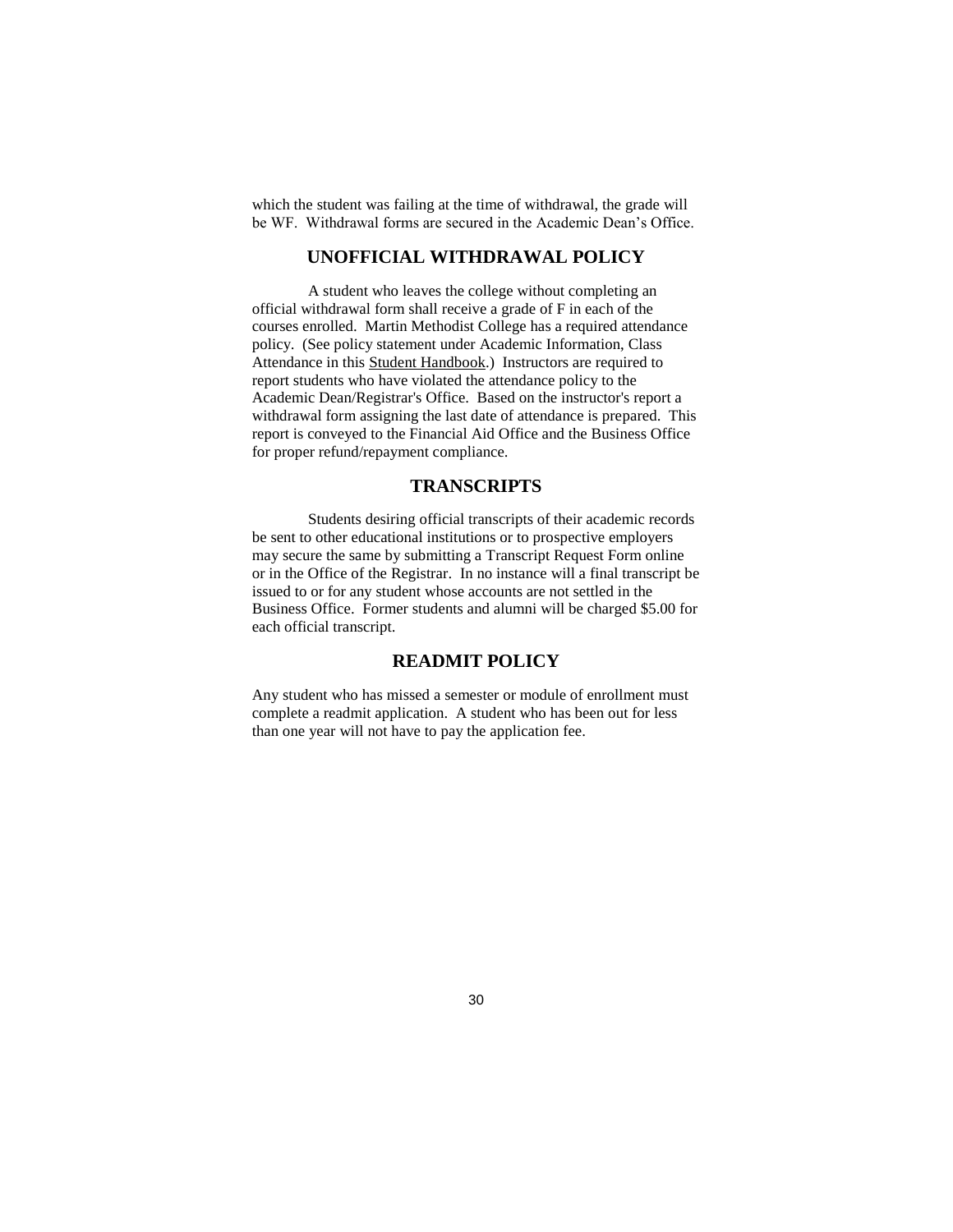# **IV. FINANCIAL INFORMATION\***

Tuition and fees are due and payable with registration at the beginning of each semester. Students will not be admitted to class until arrangements concerning settlement of tuition and fees have been made at the Business Office.

#### **TUITION**

Students carrying from 12-18 credit hours each semester will pay \$10,711 for tuition per semester. Those carrying less than 12 semester hours (i.e. part-time students, 11 hours or less) will pay \$890.00 per credit hour. Those exceptional students who are allowed to carry over 18 hours will be charged the rate of \$430.00 per credit hour for any hours over eighteen.

### **ONLINE COURSES**

Students taking only online courses will pay \$350 per credit hour plus an Online Technology Fee of \$100 per course. Traditional students taking an on-line course for the Summer Term will pay \$350 per credit hour plus a summer Technology Fee of \$100 per course. For traditional students taking an online course for the fall and spring terms, the tuition is included in the flat fee rate of \$10711 for 12-18 credit hours plus an online Technology Fee of \$100 per credit hour. Only one online course can be taken per semester. If total credit hours exceed 18, the overload rate of \$430 per hour will apply. Online fees are non-refundable.

#### **BOOKS**

This figure will vary from student to student. Books that have to be used again by the college in subsequent semesters may sometimes be resold to the bookstore to help defray the cost. A good estimate of the cost of books is \$750 per semester.

### **GRADUATION FEE**

A charge of \$150.00 for each student who files an application for graduation is payable in the semester preceding the intended graduation. This fee applies whether or not the student plans to benefit from the graduation ceremony. There is a charge of \$25.00 for each additional degree awarded at the same time.

#### **ROOM AND BOARD**

This fee is charged to resident students only. The charge is \$3,700.00 to \$4,100.00 each semester. This figure includes housing and Dining Hall Meals.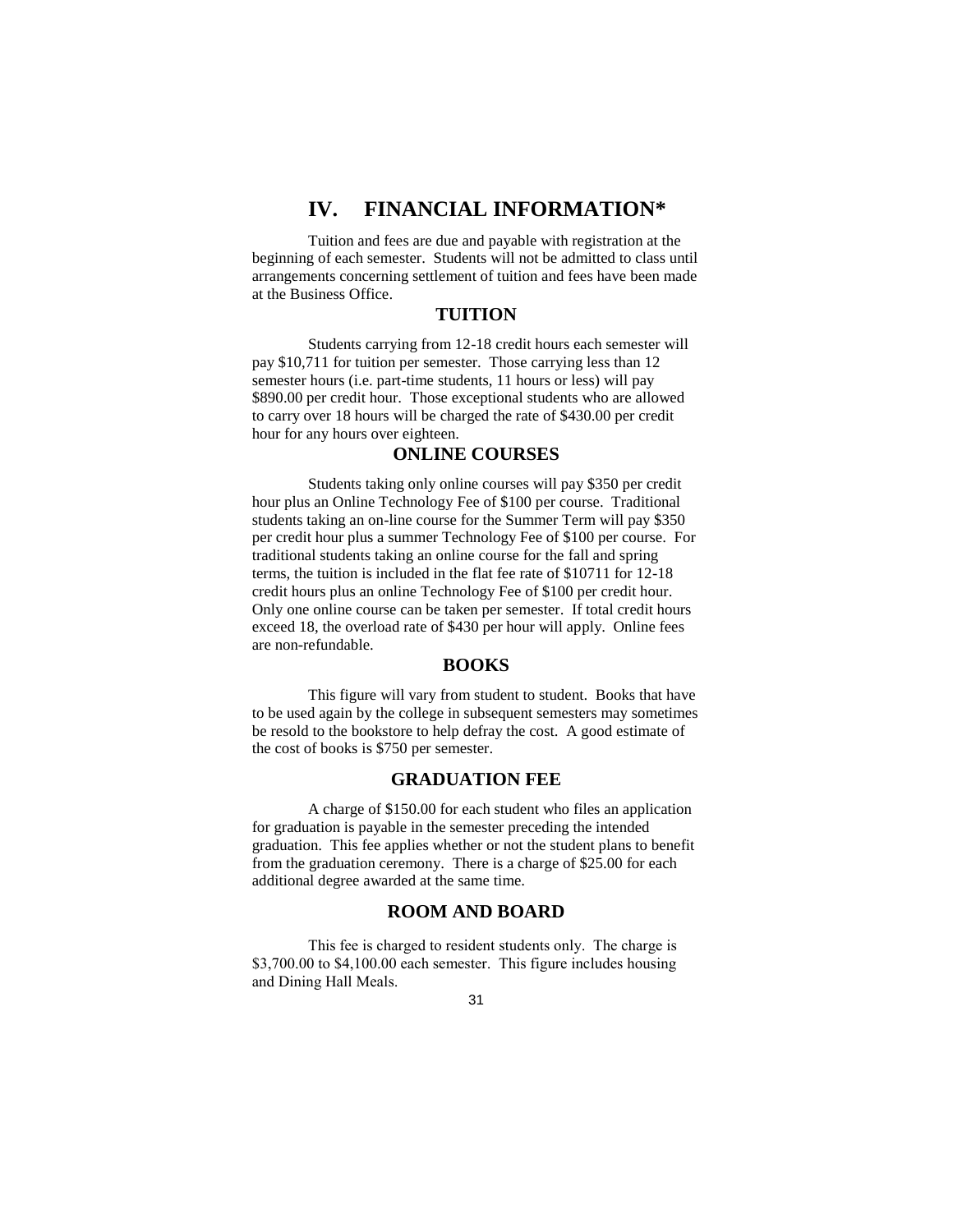# **HOUSING SECURITY DEPOSIT**

All students who live in Student Housing must pay a \$150.00 security deposit. At the end of their residency if no damages were incurred, the security deposit will be returned to the student. If there are excess room damages during the year then additional damage fees will be levied. For damages to halls, baths, or other common areas of the dorm, damages will be prorated among all residents.

# **OTHER FEES\***

| Comprehensive Fee (per semester)                    | 375.00       |
|-----------------------------------------------------|--------------|
| Directed Study Fee (In addition to tuition) per hr. | 120.00       |
| Intern Fee                                          | 220.00       |
| <b>Student Teaching Fee</b>                         | 300.00       |
| Review of Portfolio (per credit hour)               | 100.00       |
| Recording Fee for Portfolio                         | 50.00        |
| Challenge Exam Fee (per Credit hour)                | 100.00       |
| <b>Bypass Exam Fee</b>                              | 55.00        |
| Recording Fee for Challenge Exam                    | 50.00        |
| Computer Lab Fee (per course)                       | 30.00        |
| <b>Computer Literacy Test Fee</b>                   | 25.00        |
| Nursing Program Fee (per semester)                  | 350.00       |
| <b>Education Course Fees</b>                        | 10.00-150.00 |
| Science Lab Fee (per course)                        | 30.00        |
| Audit Course Fee (per credit hour)                  | 60.00        |
| Special Music Lesson Fee - per credit               | 80.00        |
| Art Fee                                             | 30.00        |
| Foreign Language Materials Fee                      | 10.00        |
| Schedule Change Fee (each change)                   | 25.00        |
| Returned Check Fee (each)                           | 30.00        |
| <b>ID Replacement Card Fee</b>                      | 25.00        |
| <b>Replacement Car Registration Fee</b>             | 25.00        |
| Late Registration Fee                               | 75.00        |
| International Student Fee (per semester)            | 150.00       |
| International Student Insurance (required)          | 934.00**     |

\*All charges subject to change without notice

\*\*This fee is subject to change by the Insurance Company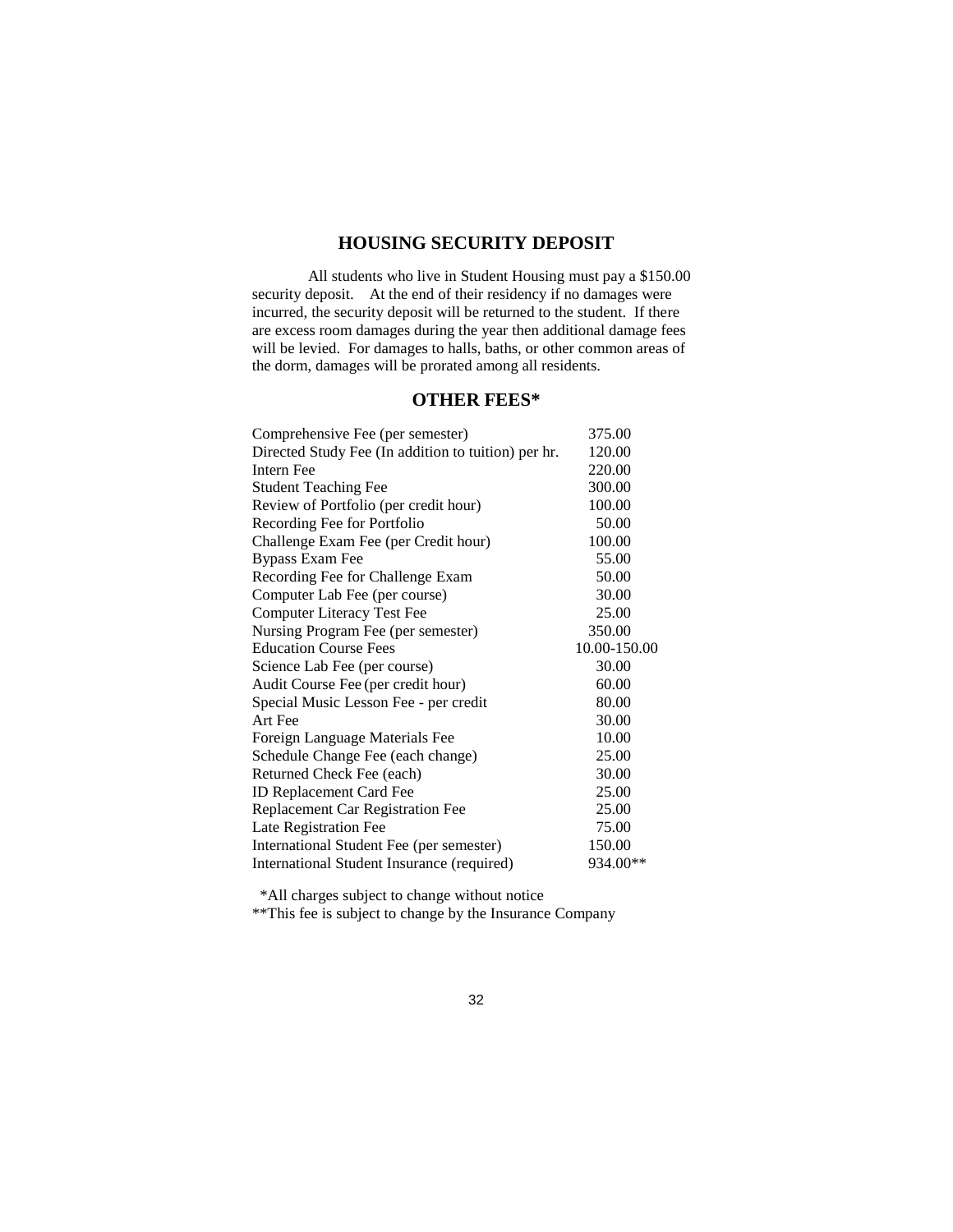### **INTERNATIONAL STUDENT TAXES**

As required by the Internal Revenue Service, colleges and universities must pay federal income tax at the rate of 14% on any international student who receives grants and /or scholarships in excess of tuition and allowable fees. At the beginning of each semester a determination is made as to which international students have excess scholarships. A calculation is made and that amount is paid to the IRS on behalf of the student. The student's account is then charged with his or her portion of the tax and is required to pay that amount to MMC for reimbursement of the taxes MMC has already remitted. Form 1042-S will be issued by March so that taxes can be filed by April 15.

### **REFUNDS**

#### **Excess Funds**

No excess funds will be issued until a credit balance appears on the student ledger which is indicated by an amount in parentheses. When financial aid including scholarships, grants, loans, work-study payments, etc., has been received and a credit balance is generated, the student will be eligible for a refund. In order to process a student refund, a refund request, which can be found on the SONISWEB student log in page, must be submitted online. No refunds will be issued prior to Census Day.

#### **Withdrawal from College**

Any student who is withdrawing must inform the Business Office of his or her intentions. The student will be given instructions regarding the withdrawal process. A withdrawal form with appropriate signatures MUST be completed and returned to the Academic Dean's Office before a withdrawal is official. In some cases, withdrawal from MMC before completing 60% of the semester may result in the student owing a balance to MMC.

### **Tuition Refund**

Students who drop a class or classes or withdraw from all schoolwork during an enrollment period will receive a refund based on the following schedule. For students who receive Federal financial aid and withdraw, drop out, or are dismissed from school, a refund will be calculated based on federal guidelines for returning Title IV funds and the following schedule. The following information is a basic outline.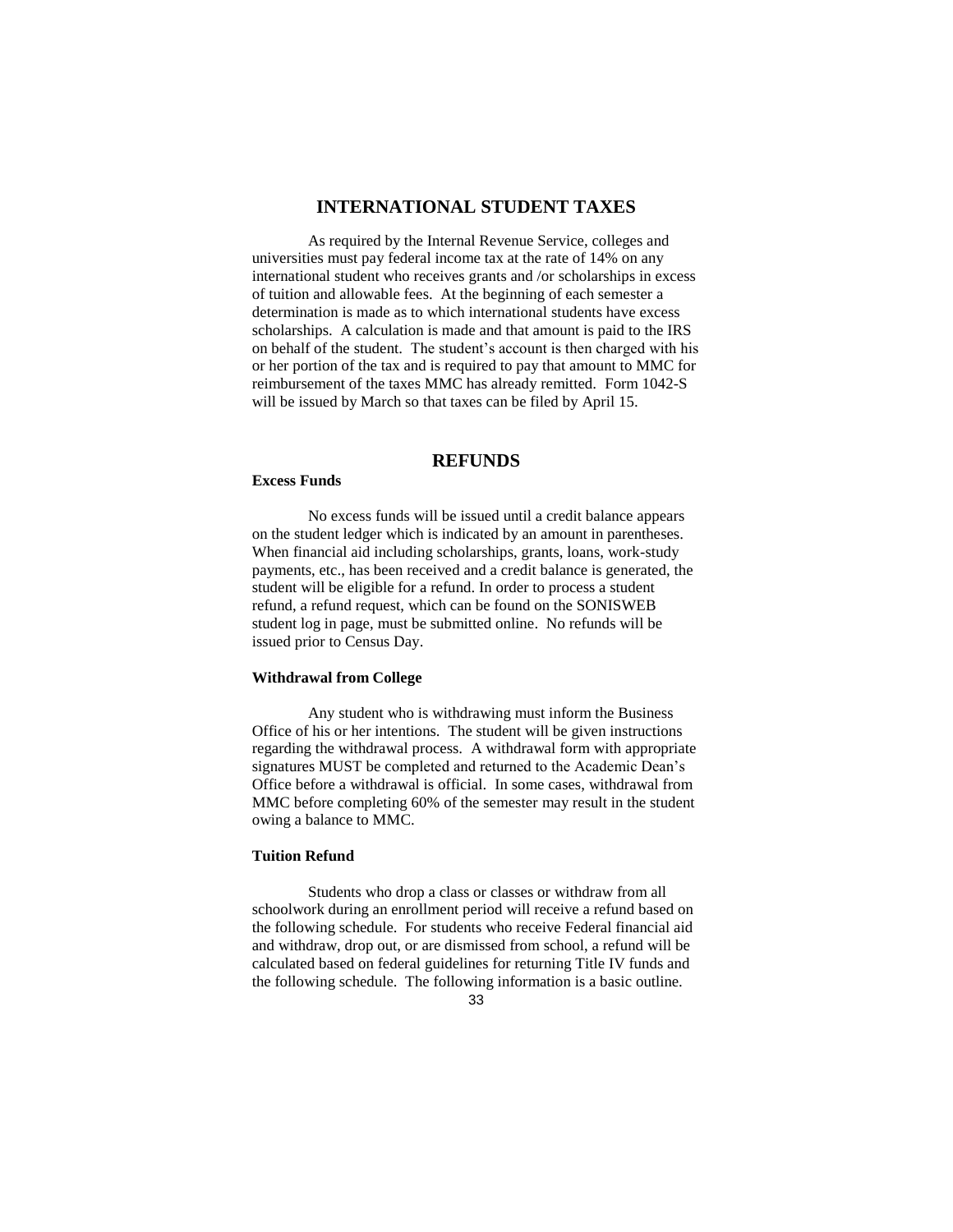Full regulations are on file in the Business Office. Refund examples are also available in the Business Office and will be provided upon request.

Credit for institutional charges for fall and spring semesters will be made according to the following schedule:

During the first week of class for fall and spring terms (first night or first day for evening/summer/on-line terms) 100% Through the end of the first 15% period of enrollment 90% Through the end of the first 30% period of enrollment 50% Through the end of the first 60% period of enrollment 25% AFTER the 60% period of enrollment NO CREDIT

For summer school and evening college, each session or term will also use the above schedule. Charges are prorated from the first scheduled class period until actual withdrawal. There is no credit for temporary absences. Dropped labs or special fees will be prorated based on the above schedule. Online

Technology Fees are non-refundable.

Institutional aid refunds will be calculated on the same basis as tuition (stated above). In no case will institutional funds generate a refund greater than the amount of personal funds received. Dropped courses are calculated on the same schedule as withdrawals. If a course dropped before the end of a refund period caused you to become less than a full time student, institutional aid and Federal financial aid will be calculated based on the number of hours attempted after the courses are dropped. A "Return of Title IV Funds" calculation will be made only when a student withdraws from all courses.

#### **Room and Board Refund**

When a student withdraws or moves out of student housing, a prorated portion of the semester's room and board charge, beginning with the date of non-occupancy of the room, will be refunded based on the institutional charges refund schedule.

#### **Students Receiving Title IV Funds Who Withdraw**

All students receiving Federal financial aid are subject to federal regulations enforced by the Department of Education. The following procedure is used in determining the amount of Federal financial aid to be returned to Title IV programs.

1. The date of withdrawal is determined.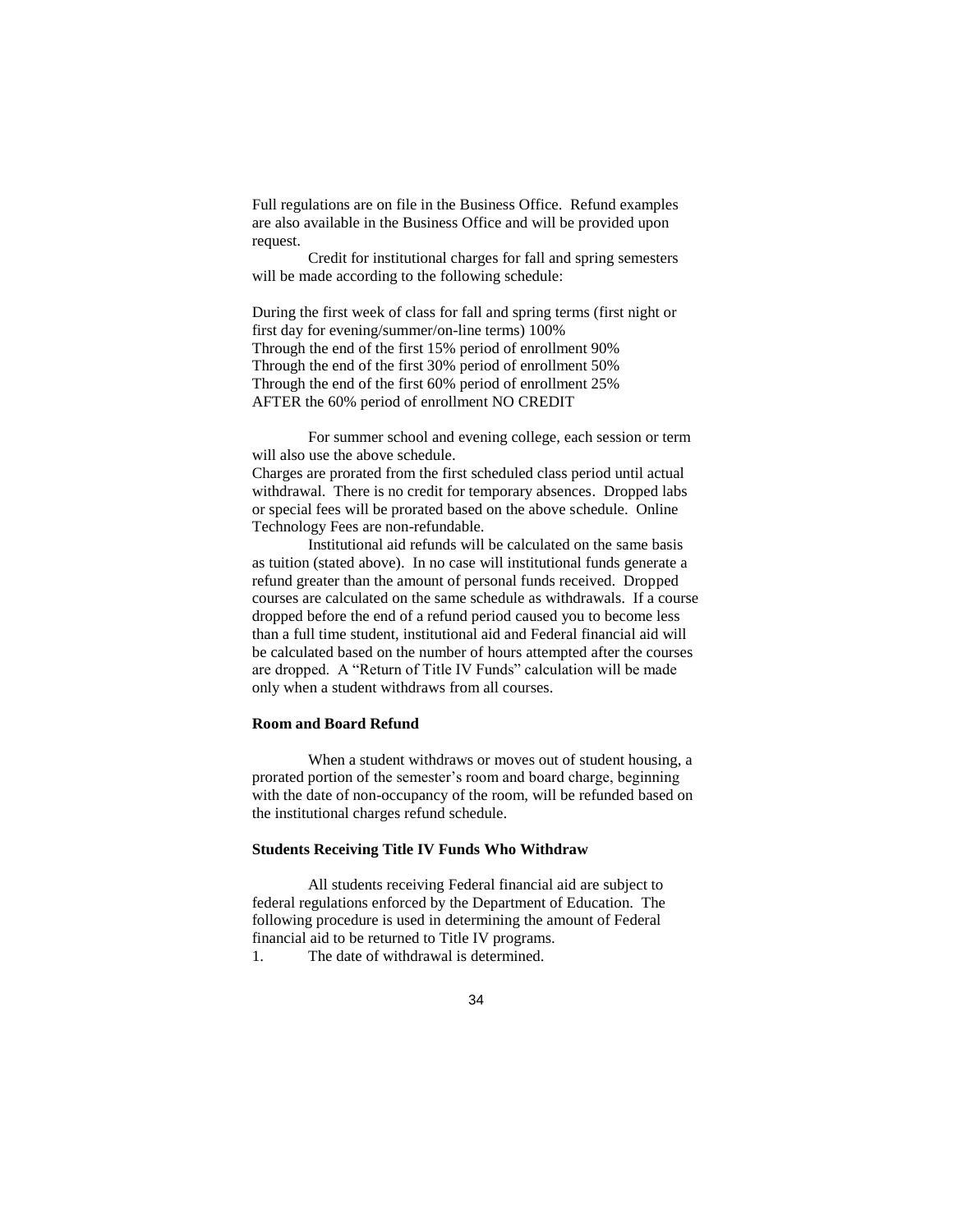- 2. The percentage of the payment period or period of enrollment attended by the student is determined.
- 3. The amount of Title IV aid earned by the student is determined by multiplying the total Title IV aid for which the student was eligible by the percentage of time enrolled.
- 4. The amount earned is compared to the amount disbursed. If the amount earned is greater than the amount disbursed, then a post withdrawal disbursement must be made if the student is eligible for a "late disbursement". If the amount disbursed exceeds the amount earned, the Title IV aid must be returned.
- 5. The responsibility for returning unearned aid is allocated between the institution and the student according to the portion of disbursed aid that could have been used to cover institutional charges and the portion that could have been disbursed directly to the student once institutional charges are covered.
- 6. The institution must return the unearned aid. Unearned Title IV aid is distributed back to the Title IV programs from the institution as required by Federal guidelines in the following order: Unsubsidized Federal Stafford Loan; Subsidized Federal Stafford Loan; Federal Perkins Loan; Federal PLUS; Federal Pell Grant; Federal Academic Competitiveness Grant (ACG); Federal National SMART Grant; Federal SEOG; other Title IV programs.
- 7. If the amount that the institution is responsible for returning is less than the total amount of aid that needs to be returned, the student is responsible for the remainder. The order of the return of funds by the student is as follows: Unsubsidized Federal Stafford Loan; Subsidized Federal Stafford Loan; Federal Perkins Loan; Federal PLUS; Federal Pell Grant x 50%; Federal ACG, Federal National SMART Grant, FSEOG, and other Title IV programs (x 50% for grant funds).

#### **Dropped Courses**

Dropped courses are calculated on the same refund schedule as withdrawals. If a course dropped before the end of the refund period causes you to become less than a full-time student, all institutional aid and Federal financial aid will be calculated based upon the number of hours remaining after courses are dropped.

#### **Refund Appeals**

A student, who has unusual, exceptional, and/or extenuating circumstances involved in their withdrawal from college, may appeal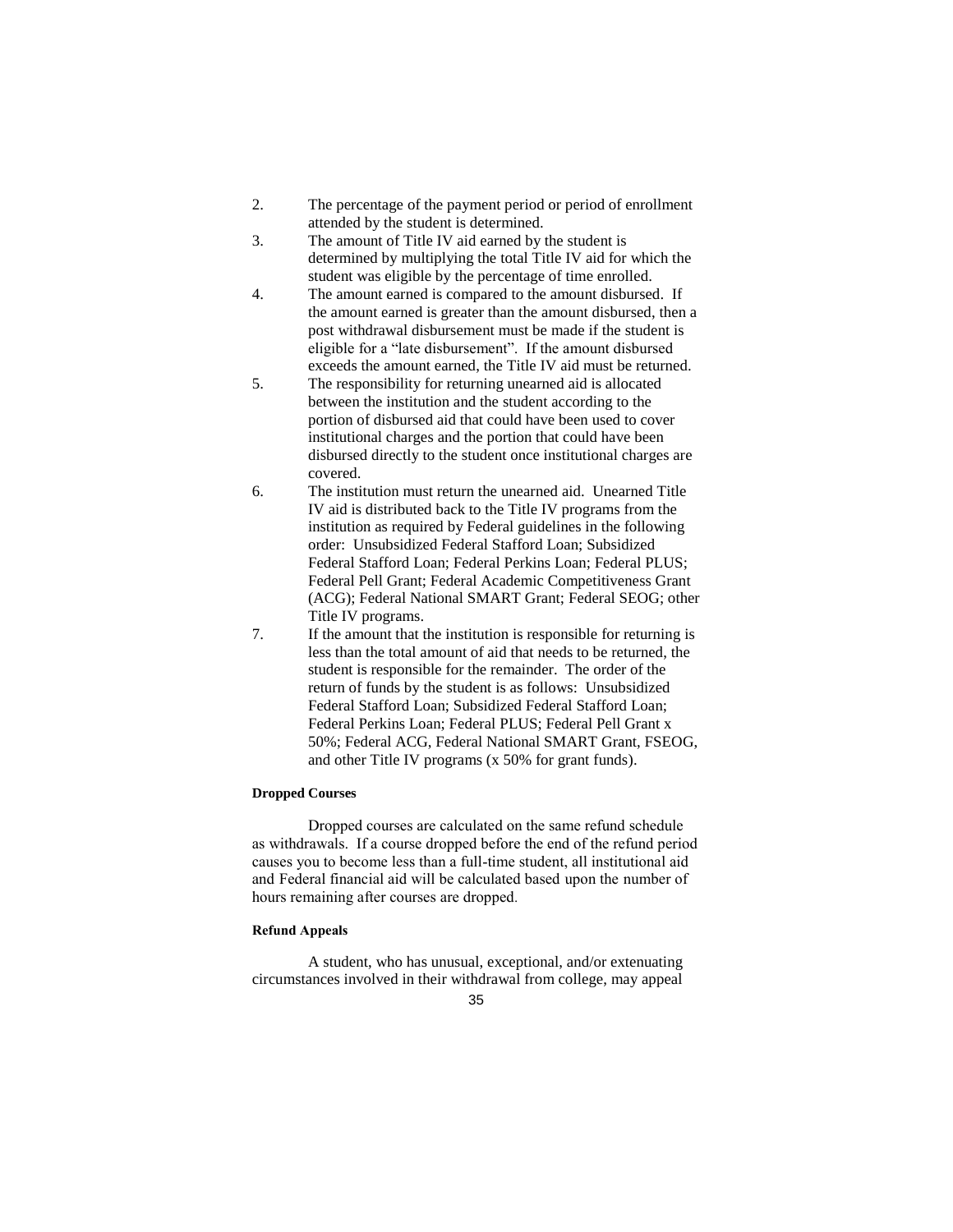the refund determination in writing within thirty (30) days from the date of withdrawal. A committee composed of the President of the College, Vice-president of Student Affairs, Vice-president for Finance and Administration, a member of the faculty, and a member of the student body will consider the appeal.

In no case will money be refunded to a student while that student owes money to the college.

# **FINANCIAL AID**

The financial aid program provides need-based assistance to students who would be unable to pursue their education without such help. Grants, loans, and work-study employments are available singly or in various combinations to meet the difference between what the student and family could reasonably be expected to provide and the expected cost of attending. Non-need based aid is available to students who meet specific criteria as listed below.

# **FINANCIAL ASSISTANCE AVAILABLE**

### I**nstitutional Aid Programs**

All Institutional Aid is available to full-time day students that meet the requirements of the specific scholarship program. Every student at MMC must be admitted to the college and is required to file a Free Application for Federal Student Aid (FAFSA) before any aid will be distributed. Institutional funds may be affected by the receipt of need based funds. The amount of each scholarship listed below is for a full academic year.

 Academic scholarships are awarded to students whose high school transcripts meet the following criteria. The student has the following high school class rankings: ranks in the top 10% of his/her graduating class receives a \$2,500 scholarship, ranks in the top 20% of his/her graduating class receives a \$1,500 scholarship. The student has the following high school GPA's: 3.5-3.799 receives a scholarship of \$500, 3.8- 4.0 (or higher) receives a scholarship of \$1,000. In addition, students who have an ACT score of 22 receive a \$400 scholarship with another \$200 added for each point above a 22. These scholarships can be combined; however, the total award cannot exceed half tuition for the school year.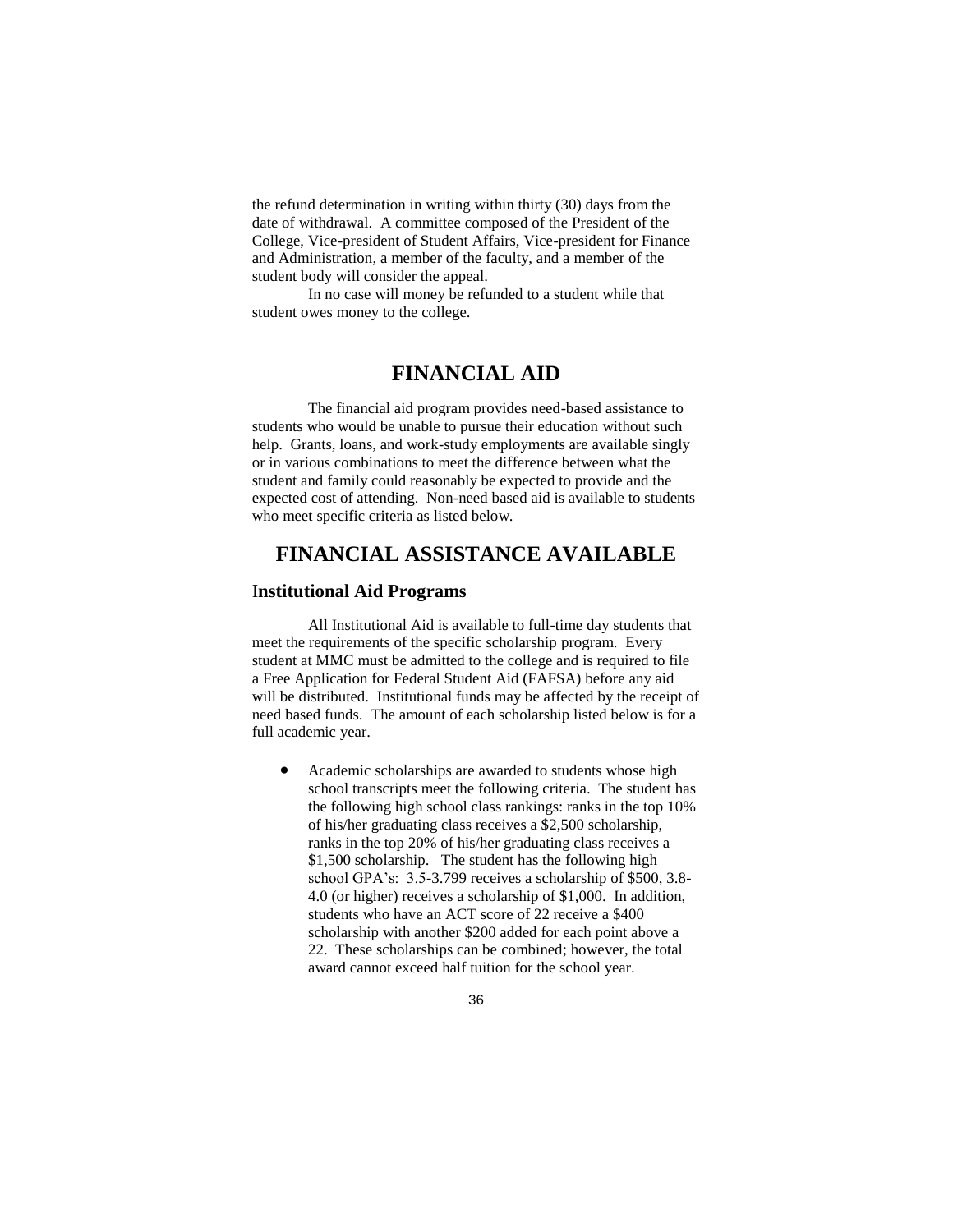Valedictorians and salutatorians receive a scholarship for half of their tuition. All academic scholarships are renewable annually if requirements are met. A first time student must have a minimum GPA of 2.75 by the end of their first and second academic year. For each subsequent academic year a student must maintain a minimum 3.0 GPA.

- The Barton Scholars Award and the Ben Alford CCL Scholarship are both competitive scholarship programs. Each program will provide two full scholarships (tuition, dorm room and board) to the students who win the competition. The Awards are based on Grades/Test Scores, Essays/Writing Samples, Leadership Experience, Recommendations, and Campus Interviews during the competition days. These awards may be renewed.
- The Giles County Scholarship gives all full-time day student residents of Giles County, Tennessee, a \$1,000 Scholarship.
- The United Methodist Church Scholarship awards students who are members of a United Methodist Church \$1,000 or \$2,000 per academic year. If a student's home church is a UMC Church Partner the awards are \$1,500 or \$3,000 per academic year.
- United Methodist Church Ministers that are assigned by their District Office and their dependents are awarded half tuition scholarships. UMC Ministers must be majoring in one of the Church Vocation disciplines to be eligible.
- Art, Music, and Drama Scholarships are awarded to students who demonstrate talent and an interest in continuing their activity at MMC. Portfolios must be presented to the Art Department, and auditions are required for Drama and Music Scholarships.
- Athletic Scholarships are awarded to student athletes who demonstrate ability in baseball, basketball, bowling, cheerleading, golf, soccer, softball, tennis or volleyball.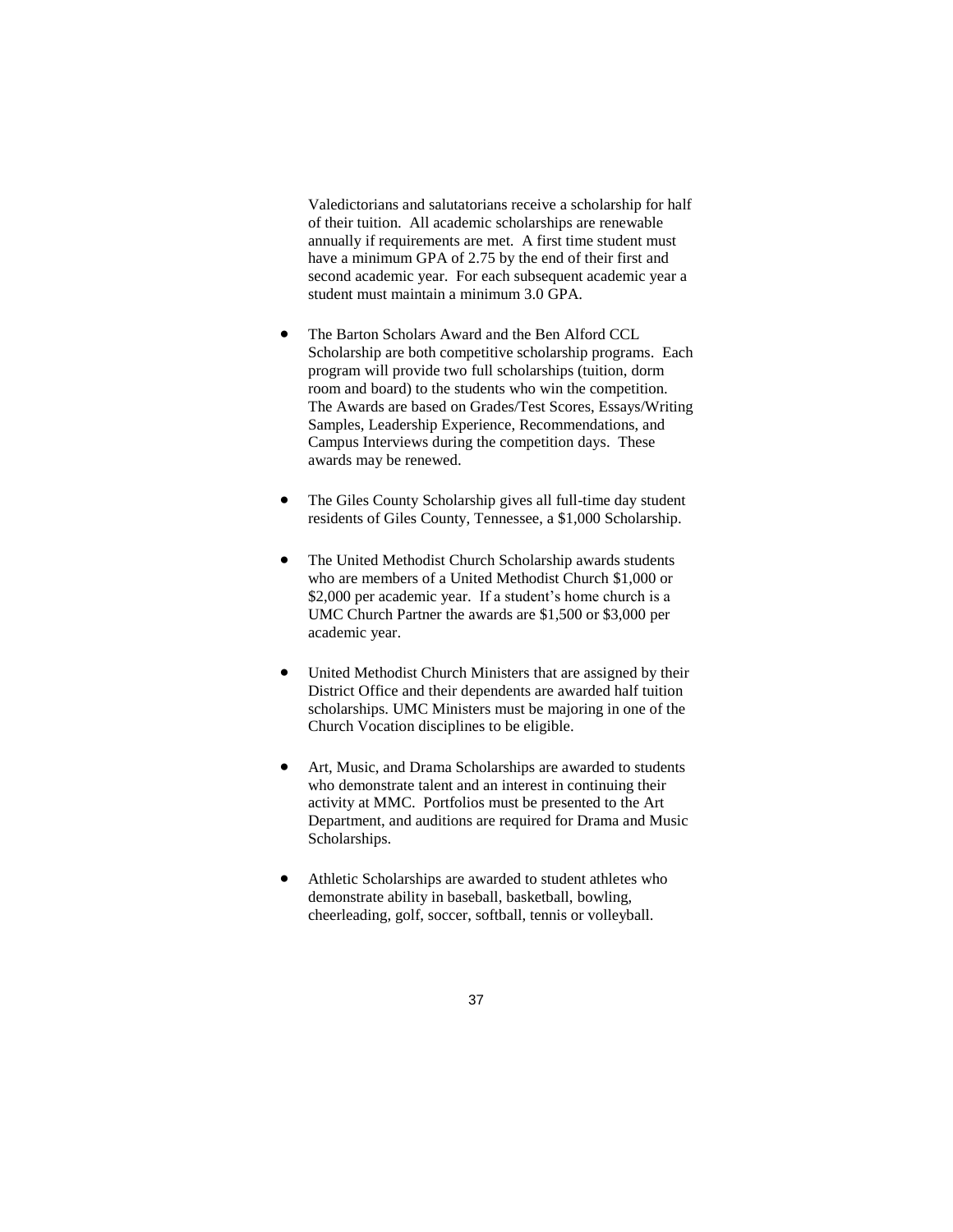- Institutional workships are available to residential students. Students typically work on campus about nine (9) hours per week and earn \$1,500 toward college costs.
- The Methodist Loan is available to members of the United Methodist Church, who are U. S. Citizens and who maintain a "C" or better average. A student at MMC may borrow a maximum of \$5,000 per calendar year at 4% interest (5% if attending a non-Methodist related institution). For more information contact: Office of Loans and Scholarships, GBHEM, The United Methodist Church, PO Box 340007, Nashville, TN 37203-0007 (www.gbhem.org)

## **Federal and State Aid Programs**

- All Federal and State Aid are available to qualifying students whom meet the requirements of the federal or state program. Every student at MMC must be admitted to the college and is required to file a Free Application for Federal Student Aid (FAFSA) before any aid will be distributed. The amount of each scholarship will vary and the amount awarded is for a full academic year.
- The Federal Pell Grant is a direct grant from the federal government to the student. Awards can range from \$605 to \$5,645 depending on the student's need.
- The Federal Supplemental Educational Opportunity Grant (FSEOG) is a federal grant awarded by MMC. The award amount varies with need.
- The Federal College Work Study Program is awarded based on financial need and priority of application. Students typically work on campus approximately eight (8) hours per week and earn \$1,500 a year toward college costs.
- Veteran's Benefits are also available to all qualifying students at Martin Methodist College.
- Vocational Rehabilitation Grants are available to all qualifying students who have a disability.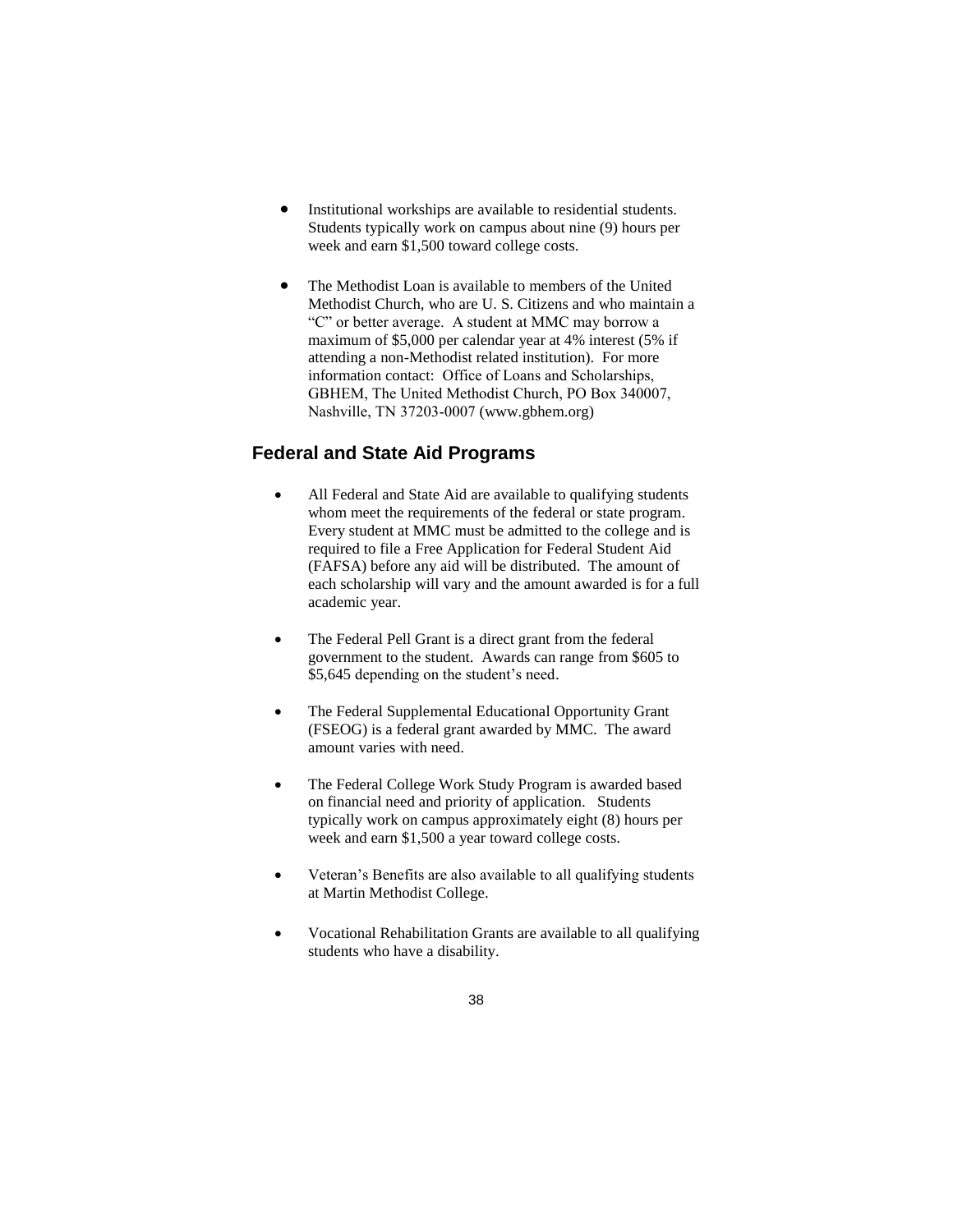- The Tennessee Student Assistance Award (TSAA) is a grant funded by the state of Tennessee. The award amount depends on need and Tennessee State Funding. The FAFSA and the date it is successfully processed determine eligibility.
- Tennessee Lottery Scholarships (TELS) are awarded to graduates of qualified Tennessee high schools who enroll in a Tennessee college in a timely manner after graduation. To qualify, a minimum score of 21 on the ACT or a 980 on the SAT or a high school 3.0 unweighted GPA is required and a FAFSA must be filed by the required cut-off date. Students must meet the following requirements:
	- Entering freshman must have a minimum of a 21 ACT (980 SAT), exclusive of the essay and optional subject area battery tests OR
	- Overall weighted\* minimum 3.0 grade point average (GPA)
	- Home School graduates minimum 21 ACT (980 SAT), exclusive of the essay and optional subject area battery tests
	- GED applicants minimum 525 and 21 ACT (980 SAT), exclusive of the essay and optional subject area battery tests
	- If a student ceases to be eligible for HOPE, except for GAMS and HOPE Access Grant, the student may regain HOPE, one-time only.
	- ACT/SAT exams must be taken prior to the first day of college enrollment

For students who first received the HOPE Scholarship prior to fall  $2009$ : Award amount – Up to \$4,000 for four years institutions or a two-year eligible postsecondary institution that offers on-campus housing. Up to \$2,000 for two-year eligible postsecondary institutions.

For students who first received the Hope Scholarship in fall 2009 and thereafter: Award amount – Up to \$6,000 per year at a eligible four-year postsecondary institution or a two-year eligible postsecondary institution that offers on campus housing. Up to \$3,000 per year at an eligible two-year postsecondary institution. The award is divided equally between fall, spring and summer semesters. Awards to parttime enrolled students are prorated.

\* Weighted grade point average (GPA) means a GPA on a 4.0 scale calculated with additional internal quality points awarded for advanced placement, honors or other similar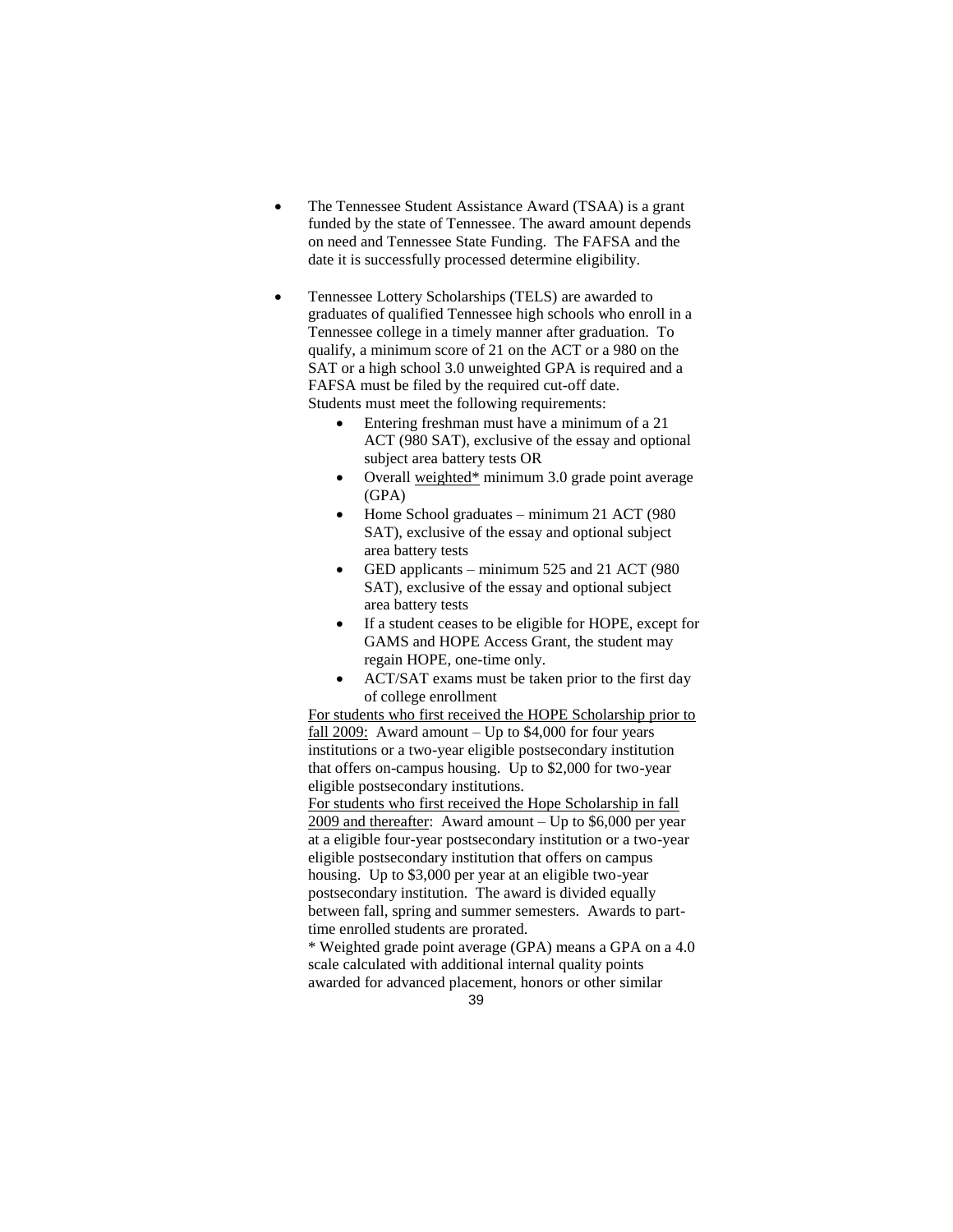courses according to the Uniform Grading Policy adopted the State Board of Education.

- The Tennessee Teaching Scholars Program provides financial assistance for outstanding college Juniors and Seniors who are accepted into the teaching program at their institutions. There are requirements tied to teaching in Tennessee for these awards. A Student applies directly to the Tennessee Student Assistance Corporation (www.tn.gov/collegepays/) for these highly competitive awards.
- The Federal Direct Loan Subsidized or Unsubsidized Loan is available to all students. Under this program a maximum of \$3,500 per year for the first year, \$4,500 for the sophomore year, and \$5,500 for the junior and senior years may be borrowed. A student must be enrolled with a minimum halftime attendance to qualify for loans. Detailed guidelines for the loan will be reviewed with each student as part of the formal application process that requires the completion of a promissory note and a loan entrance interview checklist.
- The Federal Direct Parent PLUS Loan is a loan to the parents of an enrolled student and requires an additional application and promissory note. Parents may borrow up to the difference in their student's financial aid and the cost of education.

## **HOW TO APPLY FOR FINANCIAL AID**

1. Students are required to be enrolled or accepted for enrollment by Martin Methodist College before final consideration may be given to their request for financial assistance. Students must be seeking a degree in order to receive aid.

2. The Free Application for Federal Student Aid (FAFSA) must be filed to reflect the most current financial information of the family. This form is used to apply for a Federal Pell Grant, a Tennessee Student Assistance Award (Tennessee residents only), the Tennessee Lottery Grant and every other type of aid - federal, state, and institutional.

## **ATHLETIC SCHOLARSHIP POLICY**

Standards for eligibility are set forth by the National Association of Intercollegiate Athletics (NAIA) and MMC. Each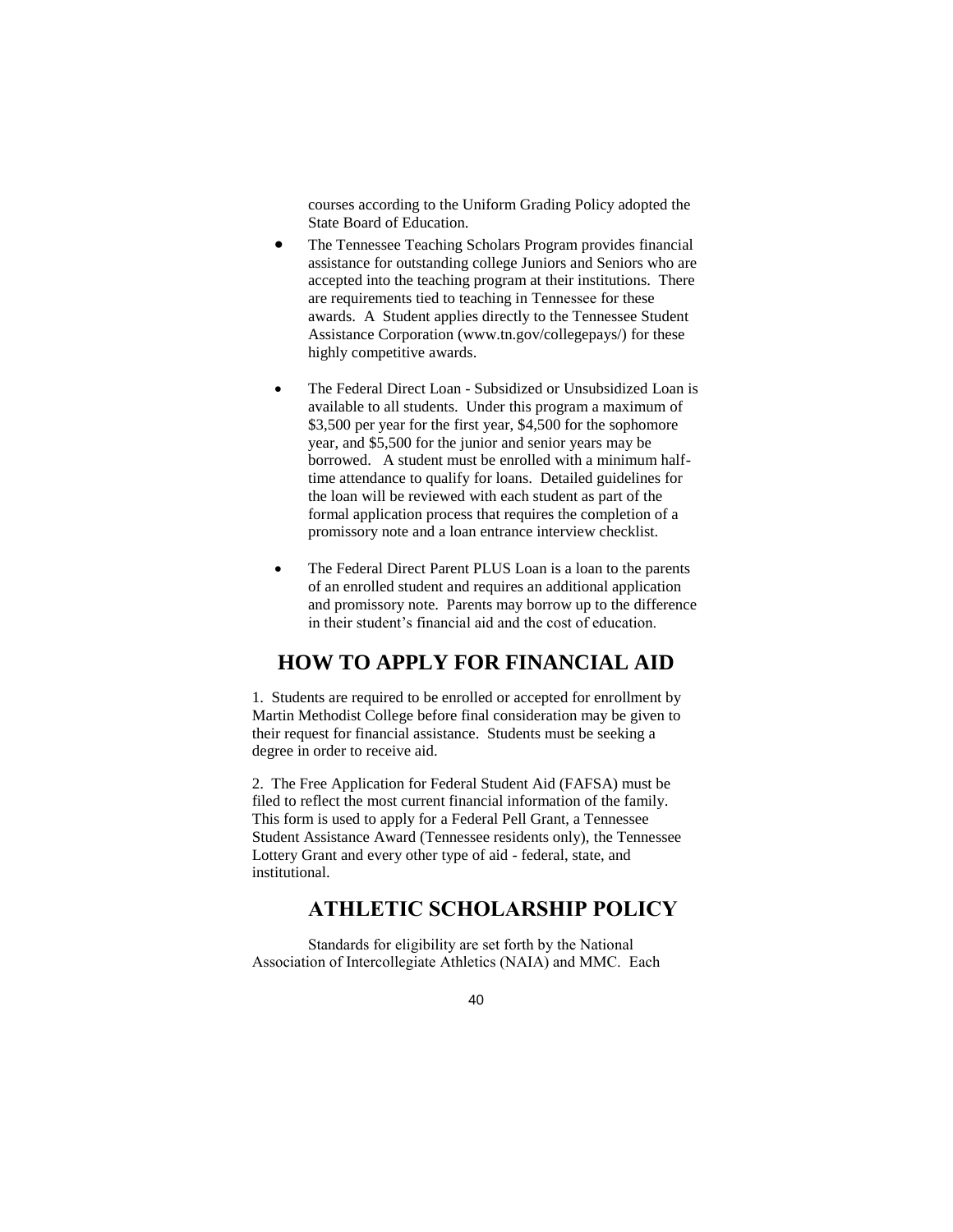Coach is responsible for giving the individual athletic scholarship amount annually to the Director of Financial Aid.

A full athletic scholarship covers Tuition, Room and Board on campus, and possibly books if approved by both the Athletic Director and the Director of Financial Aid. Student Athletes are not allowed to charge books to their coach's operating budget. Aid from federal (Pell) and Tennessee State grants can be used to cover the Comprehensive Fee, Housing Deposit, Lab Fees and books. There are not any institutional scholarships or discounts for ANY students (including athletes) during the summer semester (May-August).

No student will be awarded a combination of federal, state, private and institutional grants and scholarships that will result in the student having a credit balance (refund). The Athletic scholarship may be reduced so the student will not be over awarded. NO STUDENT shall be awarded MORE than their Cost of Attendance when ALL aid is added together including loans. Pell grants are NOT refunded to students.

Athletic Scholarships will not cover International Student Insurance, International Student Tax, International Student Fees, Housing Deposit, Comprehensive and Lab Fees and fines incurred by students who break campus rules and regulations.

## **FINANCIAL AID REGULATIONS**

### **Satisfactory Academic Progress**

To obtain federal and state financial aid funds the grade point average must be at the proper level for retention in the college and satisfactory academic progress must be made. Students are required to meet the satisfactory academic progress and retention standards outlined in the section titled, Academic Information, of this Student Handbook in order to remain eligible to receive Title IV financial aid funds. Students may appeal their aid package as well as the termination of aid for lack of satisfactory progress by preparing a written appeal for the Admissions and Financial Aid Appeals Committee. The committee will meet within ten days and return to the student its decision, which will also be in writing. The student may, at his or her request, attend the meeting of the committee to present the appeal personally.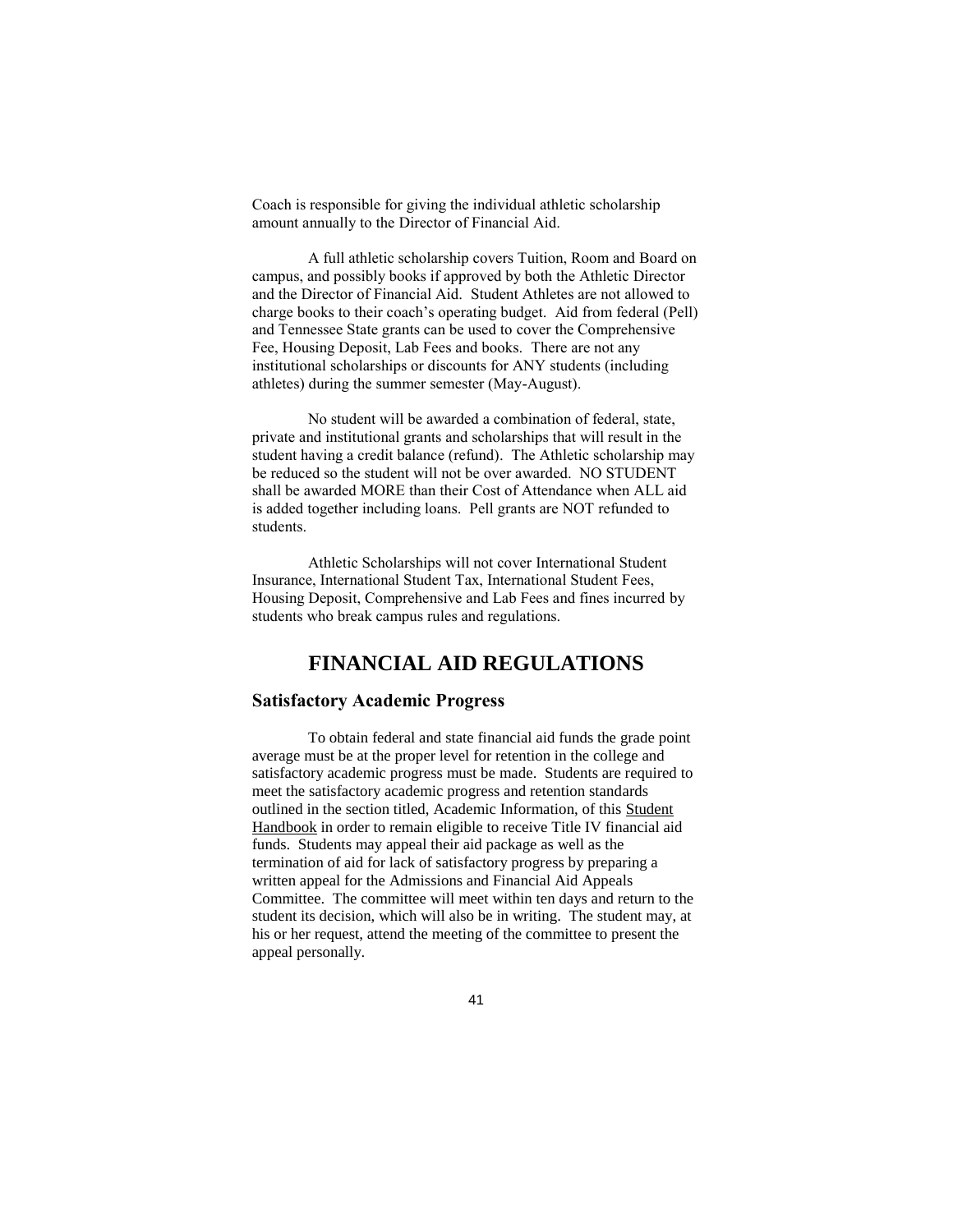#### **Federal Income Tax Scholarship Information**

Scholarship funds paid for room and board, or in excess of tuition and books, are subject to federal income taxes. Consult your tax advisor for details. Consult your tax advisor, also, to determine if Hope Scholarship or Lifelong learning tax credits may apply.

### **Loan Deferment Terms**

Under certain circumstances students have a right to defer (postpone) repayment of Federal Stafford and/or Direct Loans. Students whose loans were obtained after July 1, 1993, may defer payments for the following conditions:

- Enrolled at least half-time at an eligible institution.
- Engaged in a full-time course of study in a graduate fellowship program.
- Engaged in a full-time rehabilitation training program for individuals with disabilities (if the program is approved by the Department of Education)
- Conscientiously seeking, but unable to find, full-time employment (for up to three years)
- Experiencing an economic hardship as determined by federal law (for up to three years)

Each "Federal Direct Loan Master Promissory Note Instructions and Notices" carries all details for student loans including grace period, interest rates, deferment, forbearance, and consequences of default. Students are required to sign that they have read and understand the guidelines for student loans prior to loan certification.

### **On-Line Direct Loan Entrance, Exit, and Master Promissory Note Procedures**

MMC is directing all students and parents to complete these loan forms on-line. On the MMC website there is a "Financial Aid Forms" bullet under the Financial Aid Heading. This opens a list of forms and the links to complete the on-line forms for Direct Loan Entrance, Direct Loan Master Promissory Note (MPN), Parent Plus Loan MPN, and the Direct Loan Exit. These forms are required by the U.S. Department of Education.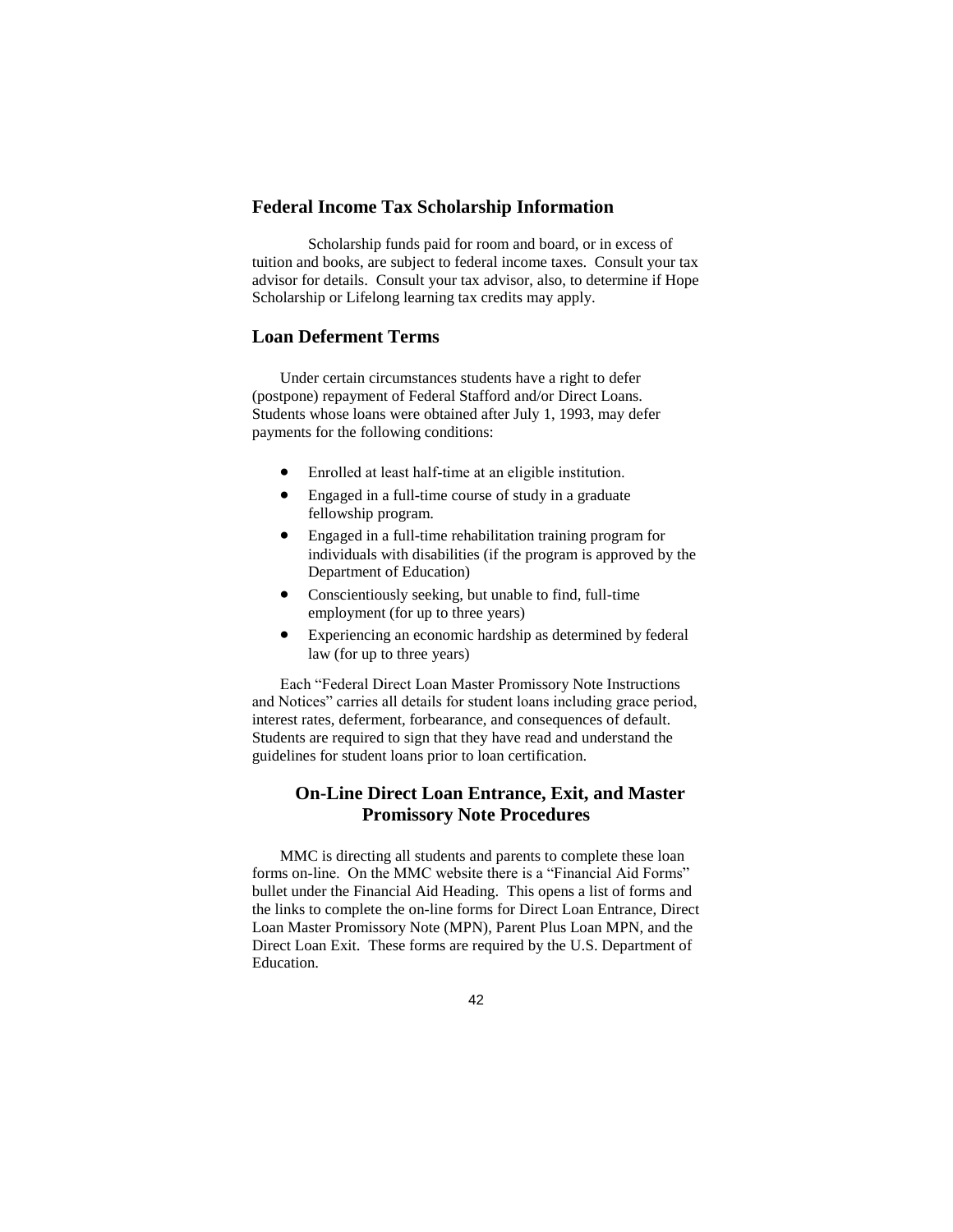#### **Notification of Federal Loan Disbursement Policy**

Martin Methodist College hereby notifies students who have accepted Federal Direct Loans as part of their financial aid award package (or whose parents are receiving Federal Plus Loans) that loan disbursements will arrive at the college in the form of an Electronic Funds Transfer (EFT) with a roster of all loans in the transfer. The loan amounts, by federal regulation, must be released by the lenders in equal installments to cover the periods of enrollment of the academic term. If eligible, the loan disbursements will be disbursed to the college after census day. Loan proceeds will be credited to the student's account within 3 days of receipt and any excess refunded to the borrower within 14 days after the college's receipt of the funds if a credit balance is generated and a request to hold a credit balance is not on file in the business office. (see Excess Funds in the Refunds section on page 30) Under rules dictated by the federal government the college is not allowed to release the first loan disbursement to a first-year, first time undergraduate until thirty days after the first class day of the semester or module have elapsed.

### **COHORT Default Rate**

The 3 year COHORT default rate was 26.6% for 2010 and the draft rate for 2011 is 22.2%.

### **Institutional Review Panel**

To participate in the Tennessee Educational Lottery Scholarship program the college must have a TELS Institutional Review Panel.

The purpose of the panel is to hear appeals from students who for justifiable reasons did not comply with the continuous fulltime enrollment rule that is the TELS requirement. Possible appeals will result from medical and personal problems experienced by the student such as illness, death of a family member, religious requirements, employment requirements, etc.

The IRP is composed of one member of the faculty, one member of the staff and one student. The IRP will consider appeals and student requests for leaves of absence.

Procedures for the IRP:

1. Decisions must be made and communicated in writing to the student within 14 days of appeal.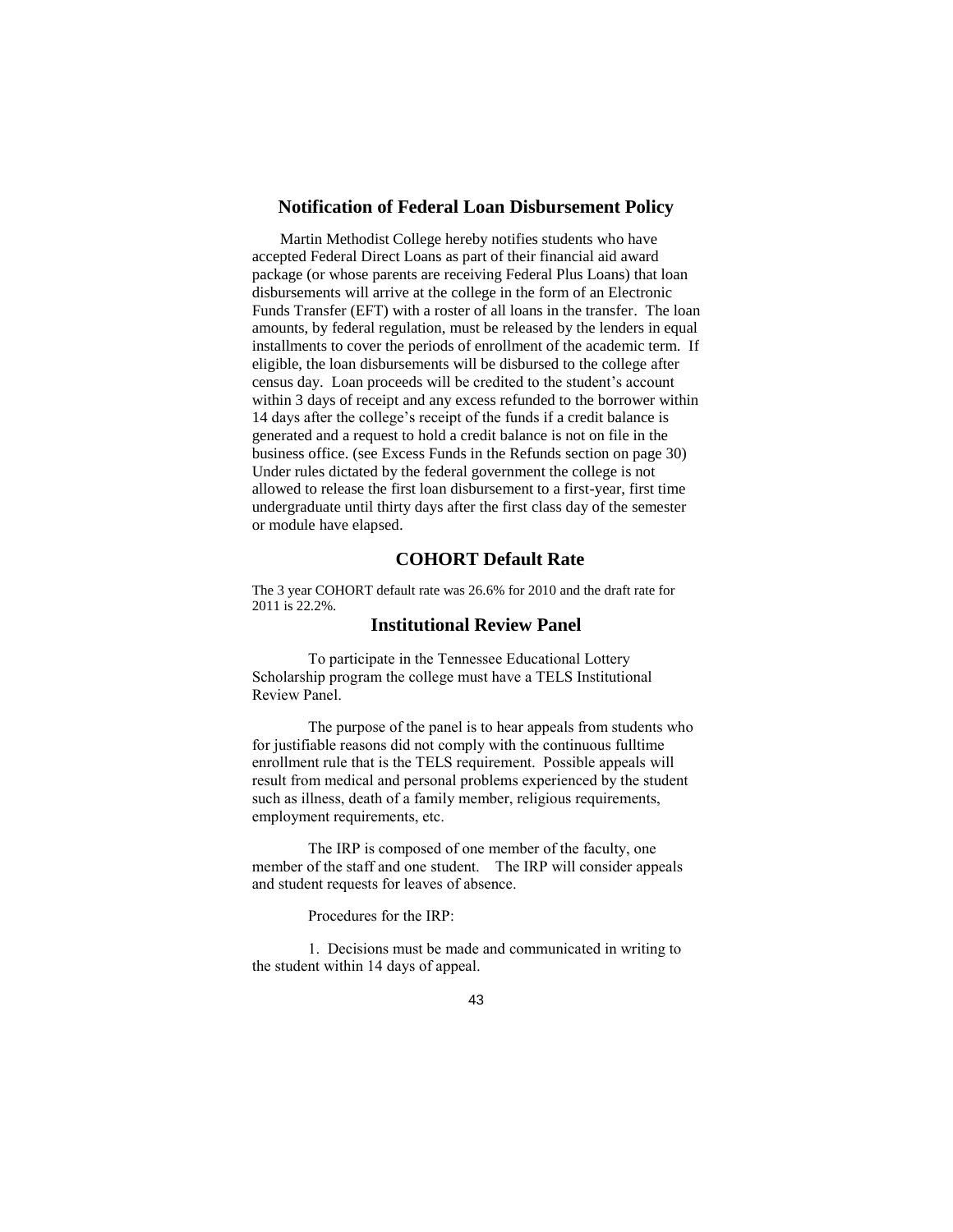2. The reason for the appeal by the student must be documented and maintained by the IRP. The IRP decision must be maintained on file for four years or until the student graduates whichever comes first.

3. The student who files an appeal will be notified that the IRP decision may be appealed to the TELS Award Appeals Panel at the following address:

> Tennessee Student Assistance Corporation c/o TELS Award Appeals Panel 404 James Robertson Parkway, Suite 1950 Nashville, TN 27243

The appeal to the TELS Award Appeal Panel must be made within 45 days of the IRP decision. The TELS Panel will mail a decision to the student within 14 days of receiving the appeal. The decision of the TELS Award Appeal Panel is the final administrative appeal.

#### **Official College Census Day (for Lottery Scholarships)**

To administer the Tennessee Educational Lottery Scholarship (TELS) the college must declare an official census day.

A census day is the date:

before which classes dropped do not count toward the 24 hours attempted rule for calculating a continuing student's eligibility for the lottery scholarship and

after which any class dropped will be counted as hours attempted (and for which no quality points will be assigned thereby making it imperative that the student perform well on other classes in order to attain a grade point average that will enable them to continue to receive the TELS).

It has been determined that the  $15<sup>th</sup>$  class day be the official census date. Holidays and weekend days will not count as they are not class days.

## **V. STUDENT ORGANIZATIONS AND ACTIVITIES**

The college has a well-rounded array of organizations and activities. Recreation and intercollegiate athletics, clubs, cultural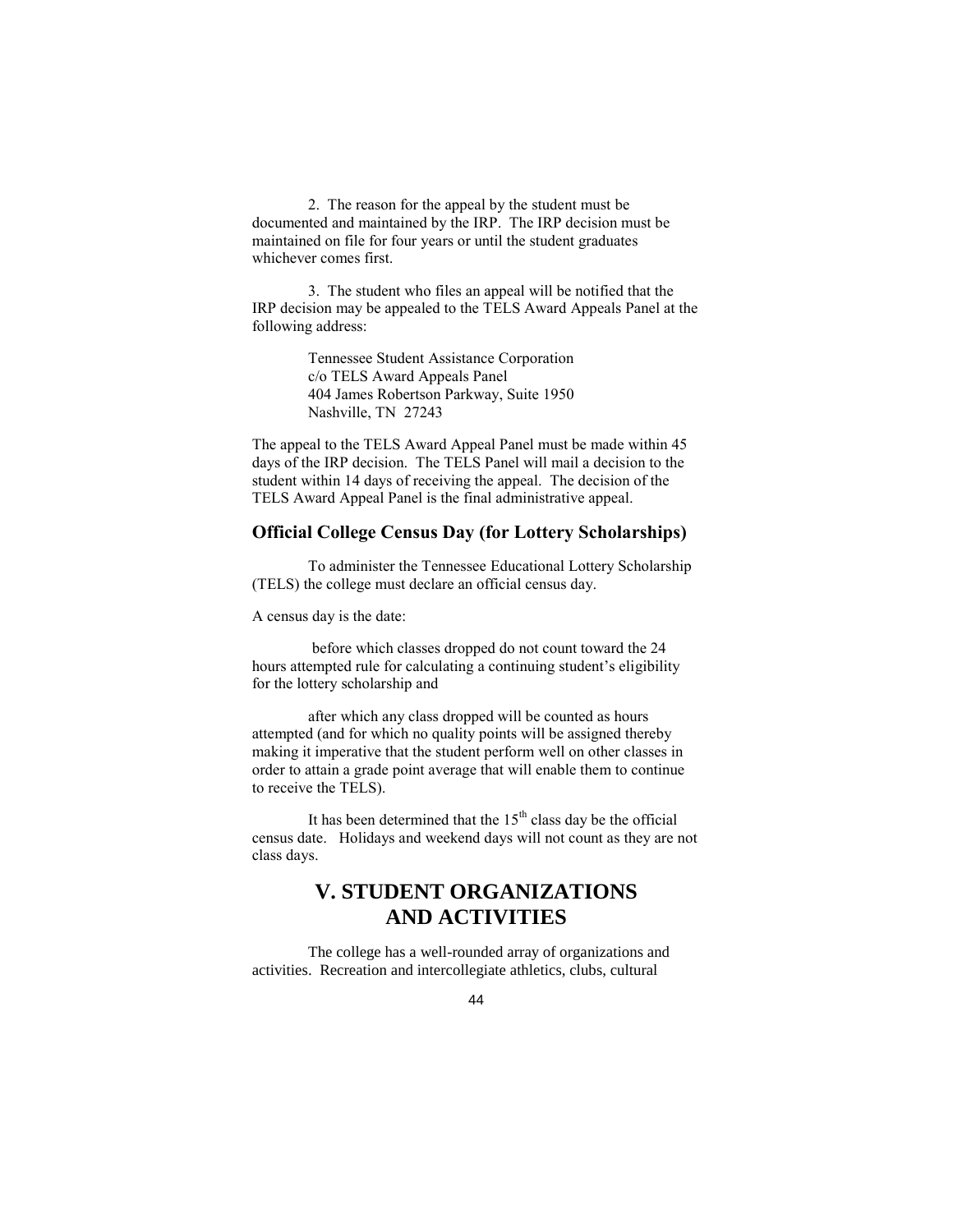events, social activities, student publications, honor societies, and student government are available for student participation. A listing of these opportunities follows.

### **ATHLETICS**

**Individual Recreational Activities**: All enrolled students are urged to make use of the Christian Life Center facilities which include a Nautilus room, Cardio room, jogging track, racquetball courts, basketball/volleyball courts, and the Aquatic Center.

**Intercollegiates**: The college fields teams in the following sports: men's baseball, men's basketball, women's basketball, men's bowling, women's bowling, men's golf, women's golf, women's softball, men's soccer, women's soccer, women's volleyball, men's tennis, women's tennis and co-ed cheerleading.

**Intramural Sports**: The college offers opportunities for all students to participate in intramurals sports throughout the year including water polo, racquetball, ping pong, volleyball, flag football, basketball, ultimate Frisbee, powder puff flag football, dodge ball, soccer and softball.

**Champions of Character Program**: This program will create an environment in which every NAIA student-athlete, coach, administrator, official and spectator is committed to the true spirit of competition through respect, integrity, responsibility, sportsmanship and servant leadership. The intent of this program is for all NAIA student-athletes and coaches to exhibit exemplary character and sportsmanship both in all athletic competitions and outside of the sports setting. MMC's first commitment in this program is to teach, enforce and monitor strong character skills with both our students and staff. Our second commitment is to deliver these strong character skills to the youth leagues, middle schools and high schools of Giles and surrounding counties. MMC's goal is to become a leading institution in the nation, known for its strong character skills and efforts to produce these skills.

**Sports Medicine**: the MMC Sports Medicine Department supports all intercollegiate athletic teams. A full-time employee heads this department. The Sports Medicine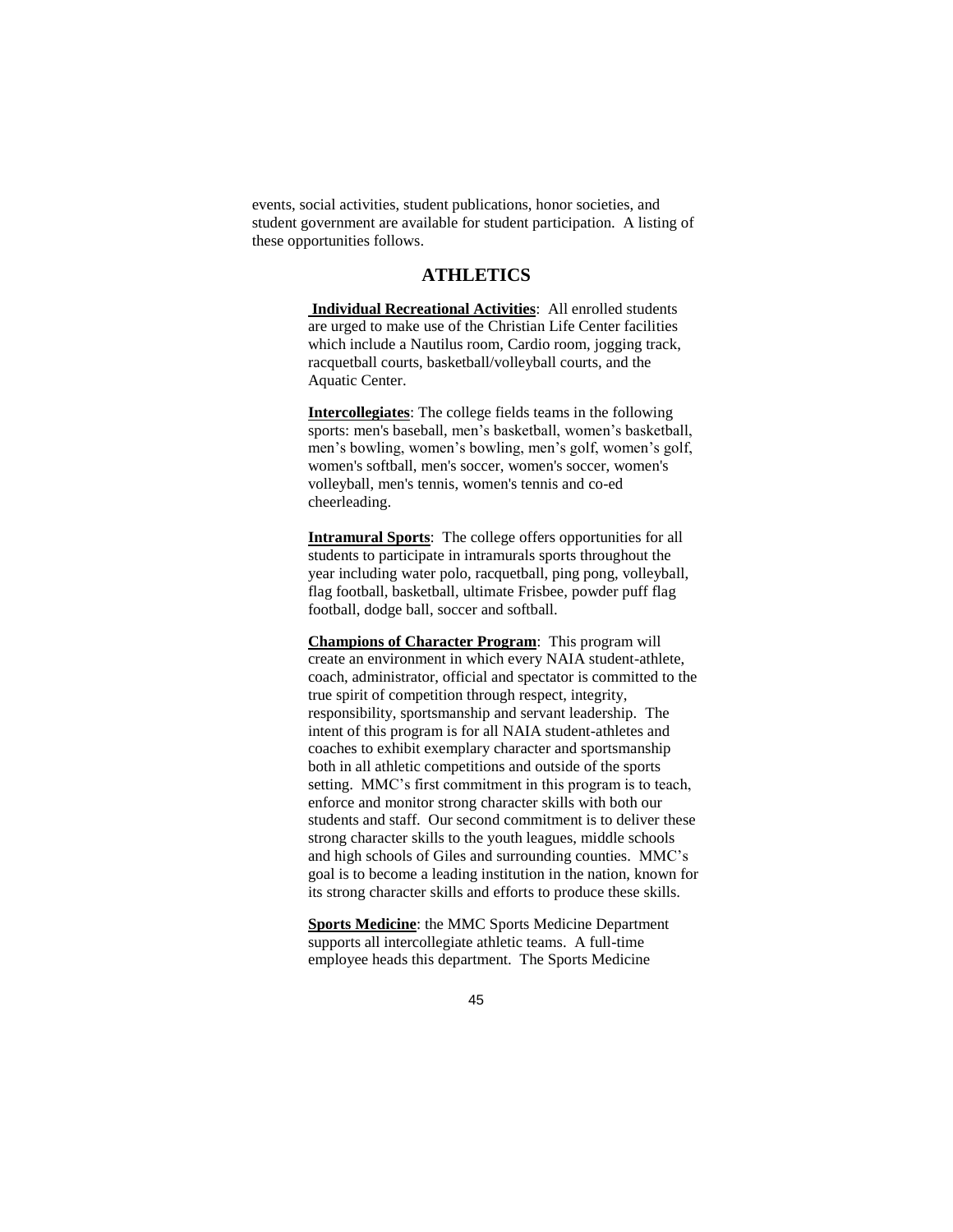Department is equipped with up-to-date medical equipment to care for emergencies.

#### **Campus Clubs/Organizations**

For additional information about the campus organizations listed below or to learn how to start an organization contact the Student Organizations Director listed in the phone directory in the back of this handbook.

> Art Club: strives to promote interest in the Fine Arts through projects such as building sets for campus events annually.

**Dramatics Club**: open to any student interested in drama. Members of this club act in, stage, and help direct the college's fall and spring plays.

**Drill Team:** is a military style drill team that instills pride, teacher leadership, and motivates young men and women to strive for excellence on the parade ground and off.

**Fellowship of Christian Athletes:** is an interdenominational ministry open to all but targets coaches, athletes, and students utilizing them to influence others for Christ. The meeting schedule fluctuates with the athletic calendar.

**Film Society:** sponsors and helps lead programs in the "Power of Film" series for Martin Moments credit, and informal discussions of various films and film genres.

**Green Team**: is dedicated to helping the environment by recycling.

**International Club**: promotes interest in the different cultures of the world. Activities such as canoe trips, shopping and movie excursions introduce international students to American culture.

**La Conexion:** is a joint ministry of Religious Life at MMC and the Tennessee Conference Hispanic/Latino Academy. La Conexion meets weekly for prayer, bible study, and fellowship.

**Martial Arts Club:** strives to promote current art forms, learn new art forms, camaraderie, and friendly competition. We have an appreciation for all forms of martial arts and place the highest emphasis on safety.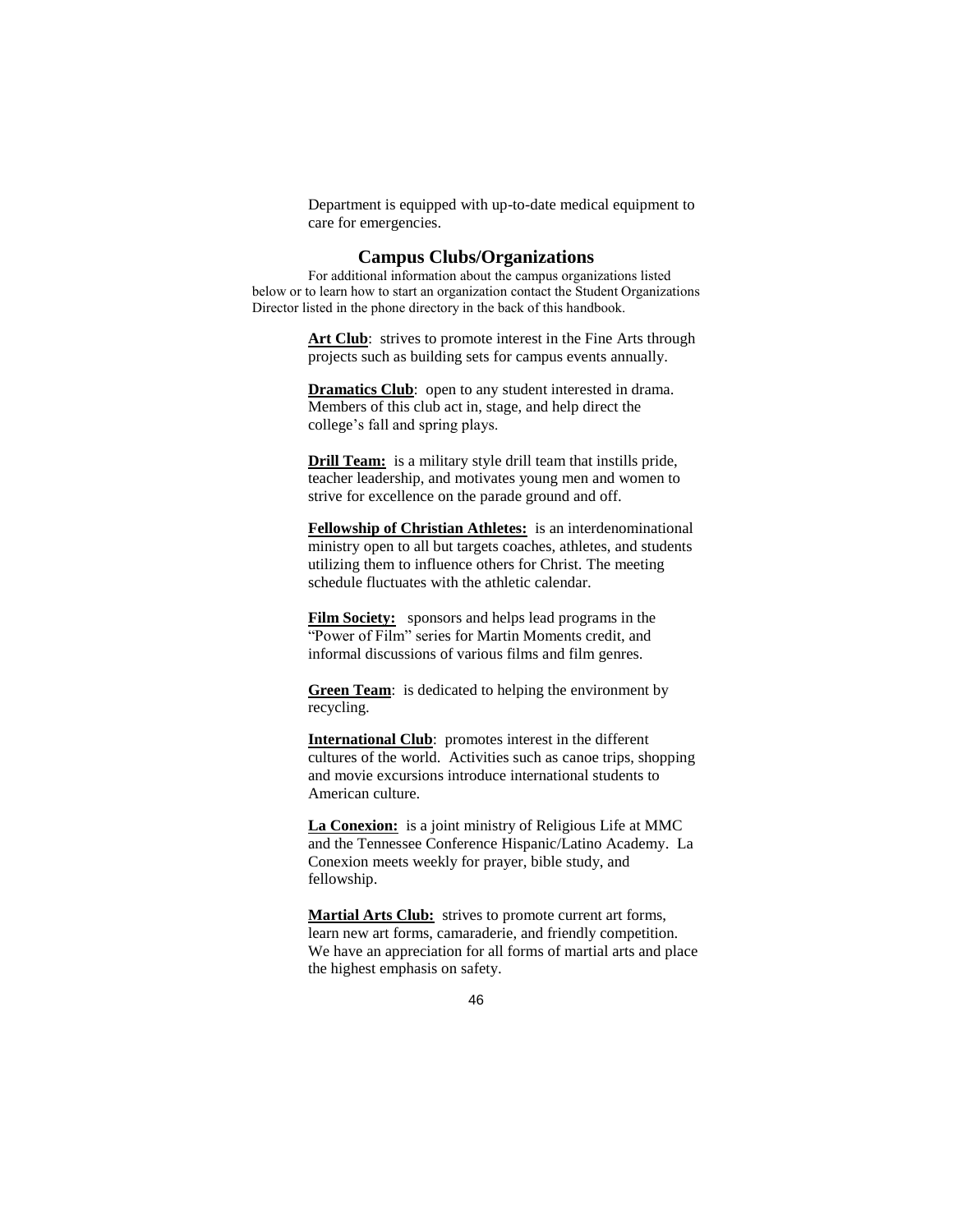**Martin Serves.**: is a campus resource dedicated to engaging the Martin Methodist community in acts of mercy, justice, and service-learning in order to encourage student, faculty, and staff service as a lifelong activity. To learn more about opportunities to serve stop by the Religious Life office, call 931-424-7363 or e-mail [martinserves@martinmethodist.edu.](mailto:martinserves@martinmethodist.edu)

Math Club: promotes the interest of mathematics, to aid students with an interest in mathematics, and to promote interaction among math students.

**Outdoor Enthusiasts:** organizes outdoor activities as hiking, bicycling, camping trips and annual "Survivor" competitions to encourage students to appreciate the great outdoors.

**Physical Education Club:** promotes health and wellness through a variety of activities and programs. The club is designed for students in the Physical Education Program.

**Pre-Law Society:** seeks to promote interest and awareness of contemporary legal topics by hosting speaker panels, lectures, and discussions.

**RedHawk Republicans**: promotes voter awareness at the collegiate, local/state level, supports ideals and principles of the Republican Party, and provides services to the community.

**Relay for Life:** promotes cancer education and awareness, and sponsors fundraising/team recruiting events culminating in the annual Giles Co. Relay for Life held in Pulaski in June.

**Residence Hall Council:** is an advocate for residents' concerns, provides opportunities for students to meet and socialize, and supports and plans events within/between the residential community and the campus as a whole.

**Road Scholars Commuting Students Club:** addresses the unique needs of commuting students, and promotes their involvement in all aspects of campus life.

Rotaract: a college-level Rotary sponsored service club whose members are true "partners in service" and key members of the family of Rotary.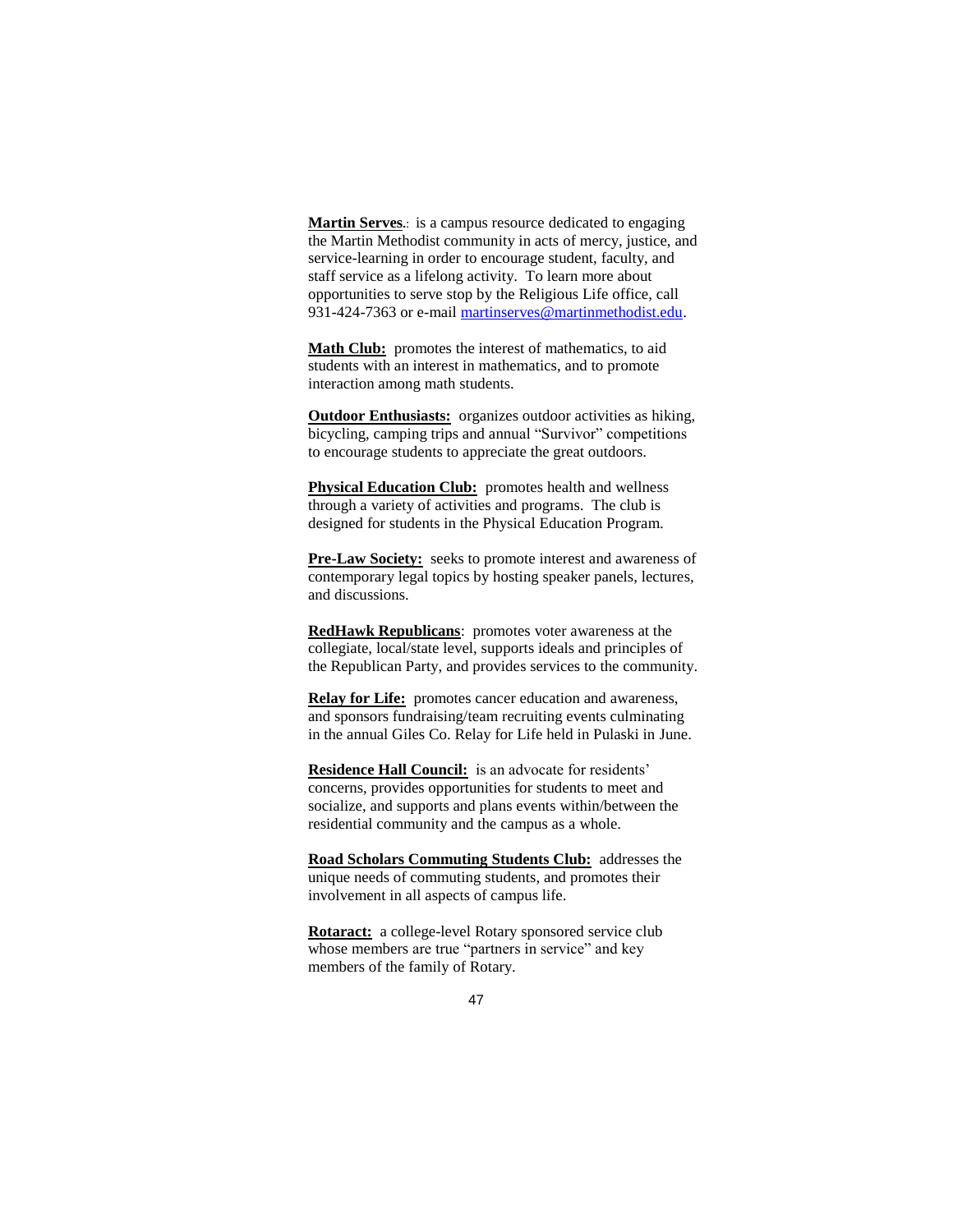**STEA**: the Student Teacher Education Association is the preprofessional club for prospective teachers.

**Student Activity Council:** is the students' voice in planning and organizing extracurricular activities for all students.

#### **Student Alliance for Campus Unity and Equality**

**(SACUE)**: through understanding and awareness this group hopes to prevent discrimination and promote unity between all sexual orientations and gender identities.

**Student Christian Association (S.C.A.)**: is a faith community nurturing Christian disciples through worship, fellowship and spiritual reflection. The annual fall retreat includes worship, fellowship, Sabbath, and fun. Weekly meetings include guests /speakers from on/off campus.

**Student Media:** provides news/information to the campus community. It is the independent voice of the student body.

**Student Nursing Organization (SNO):** represents student nurses, the nursing profession, and the Division of Nursing as an integral part of MMC campus life.

**Student Recognition Team:** celebrates student achievements by hosting ceremonies and receptions throughout the year.

**The Call:** identifies, recruits, and trains future church leaders. Provides training in ministry setting leadership for lay and ordained church leaders.

**The College Democrats**: promotes voter awareness at the collegiate, local/state level, supports ideals and principles of the Democratic Party, and provides services to the community.

**The Martin Methodist Lions Club**: an on-campus Lions Club recognized and chartered by Lions International. They support sight conservation and community service projects.

**Thomas Martin Society:** its' mission is to facilitate effective fulfillment of the admissions process through Campus Tours, Preview Days and Scholarship events.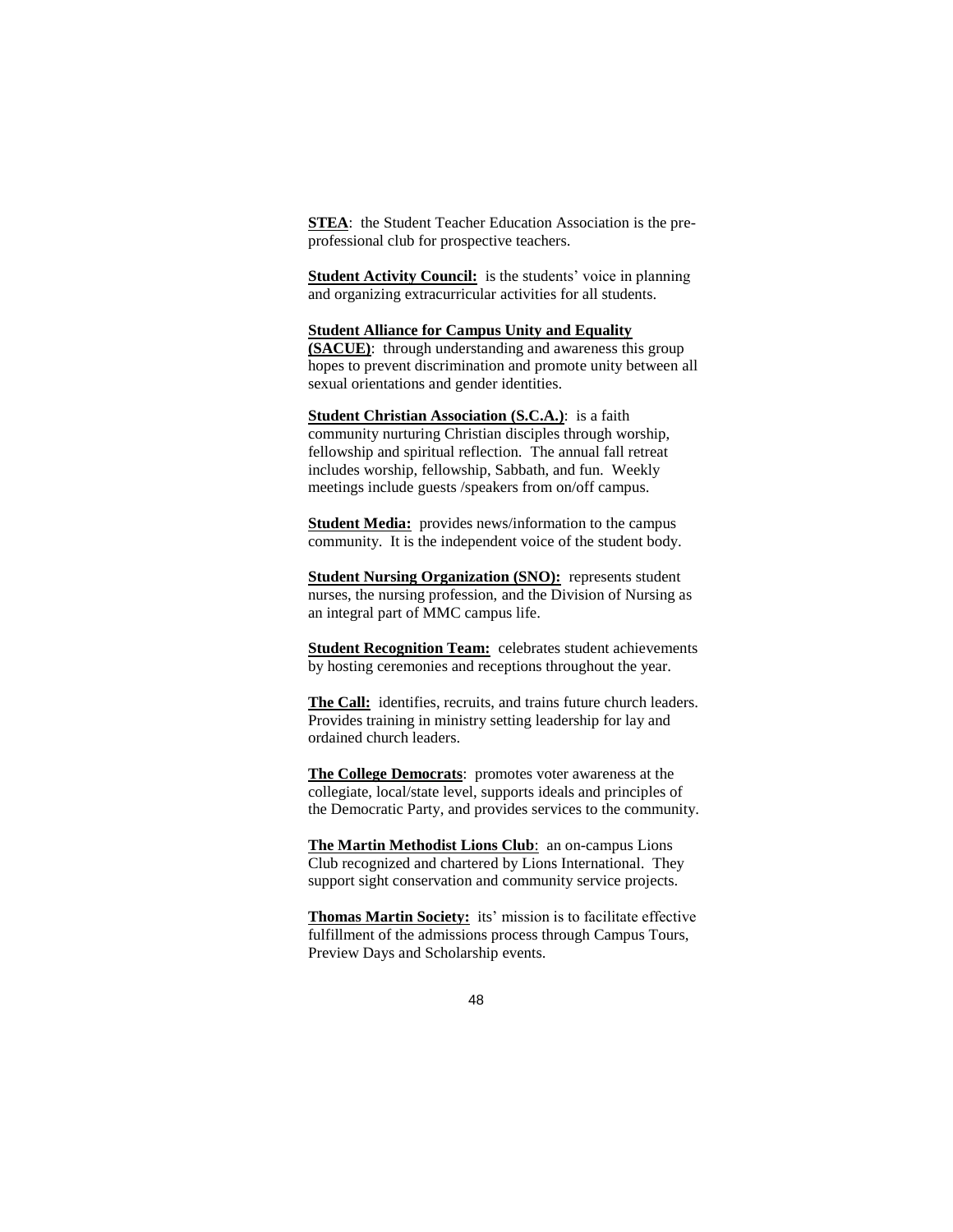**Veterans Club:** provides on and off campus benefit knowledge to veterans, active military, and their families.

### **CULTURAL EVENTS**

Each year the College sponsors the Della Clayton Lee Fine Arts Series consisting of concerts and performances by professional artists.

### **HONORARY SOCIETIES**

**Gamma Beta Phi Society**: This Society is a non-secret, honor, service-to-education organization for students in colleges and universities. Membership in the society is open to students who meet the following standards:

- (1) Rank in the top 20 percent of the class academically;
- (2) Have worthy character;
- (3) Creditable achievement;
- (4) Commendable attitude.

The purpose of the society shall be the achievement of educational ideals, the encouragement of scholastic effort, and the rewarding of academic merit among college students.

**Kappa Delta PI**: An international honor society in Education that promotes the development and dissemination of worthy educational ideas and practices, enhances continuous growth and leadership, and fosters inquiry and reflection on significant educational issues. Membership is open to education students who have attained sophomore standing, completed or enrolled in at lease 12 semester hours of education courses, and possess a minimum GPA of 3.0.

**Omicron Delta Kappa:** This society recognizes achievement in scholarship, athletics, campus/community service, social and religious activities, campus government, journalism, speech/mass media, and the creative and performing arts.

**Pi Gamma Mu**: An international honor society in Social Science that promotes academic excellence and interdisciplinary communication. Prospective members must be in the upper 35% of their class, have at least a B average and complete a minimum of 20 credit hours in Social Science classes.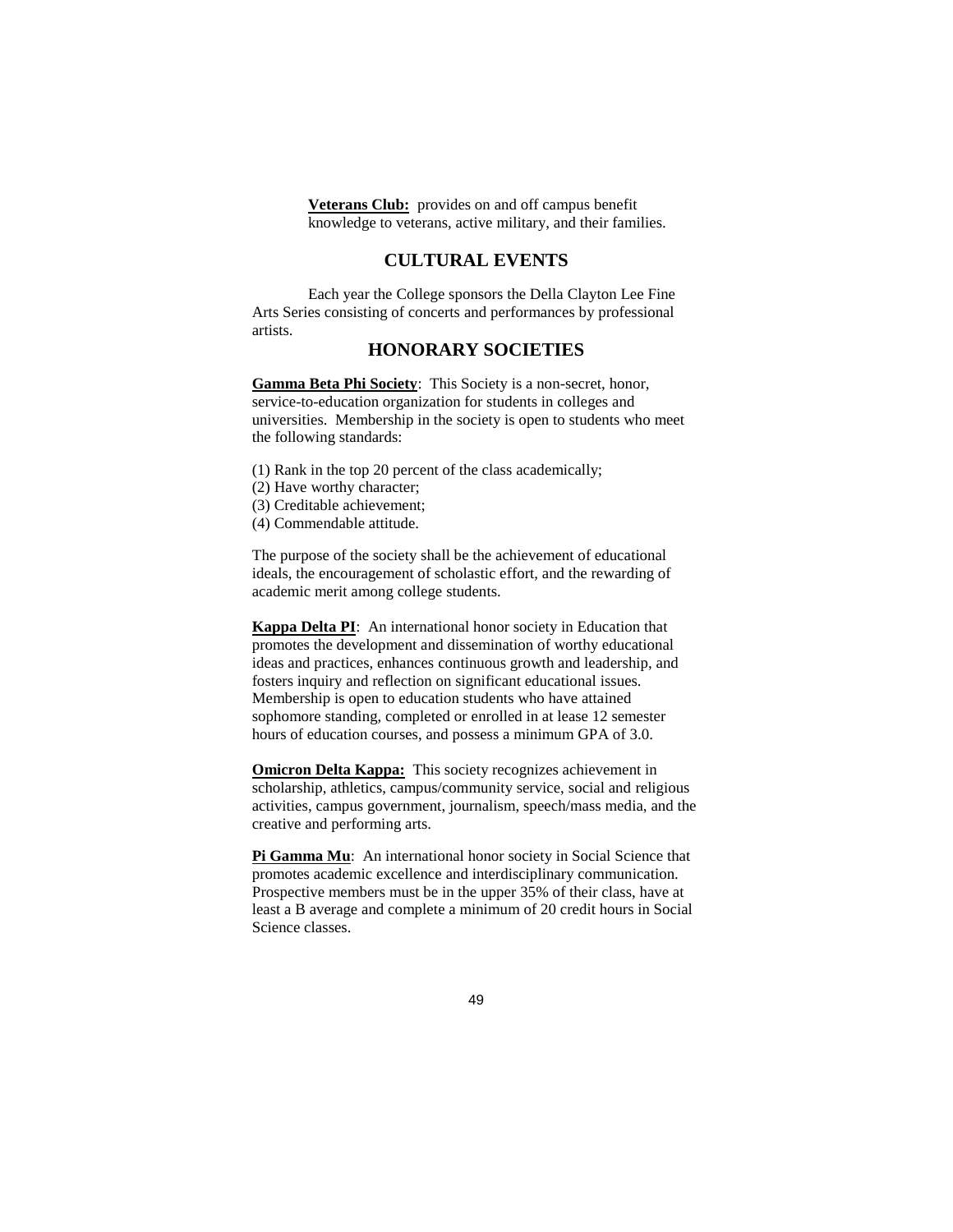**Sigma Beta Delta**: An international honor society in business, management and administration that recognizes students who have attained superior records in any of the business majors.

**Sigma Tau Delta**: An international honor society in English. Prospective members must maintain a 3.0 in English courses, completed a minimum of two classes over the freshman level and be in the upper 35% of their class after three semesters in college.

### **MUSICAL GROUPS**

Music is important at Martin Methodist College. The College choirs contribute to the college community and the entire Middle Tennessee area. The Concert Choir presents 10-15 performances each year. The Chamber Choir is a small, auditioned ensemble that presents several concerts throughout the school year. The Praise and Worship Team provides contemporary Christian music during Chapel Services and performs in local area churches.

### **STUDENT PUBLICATIONS**

**MARTINAIRE**: is the yearbook which records life at the college. Participation by any student interested in writing, photography, layout, proofing, or typing is encouraged.

**The Redhawk Reporter:** is a bi-monthly student publication serving the Martin Methodist Community.

**STATEMENT OF PUBLICATIONS:** Student publications are the interpretative records of the people and events that constitute the college community. They are governed by the established canons of responsible journalism such as the avoidance of libel, indecency, and attacks on personal integrity. Publications will not publish pictures or descriptions of violations of the student code. The purpose of student publication is to provide opportunities for students to gain skills in practical journalism. The Advisor appoints editors of the student publications. An editor who ignores the standards of responsible journalism or who fails to fulfill the duties of the office will be removed.

### **SOCIAL AND CULTURAL EVENTS**

Each year a well-rounded array of campus events is scheduled. Some of these events are Martin traditions that have been staged over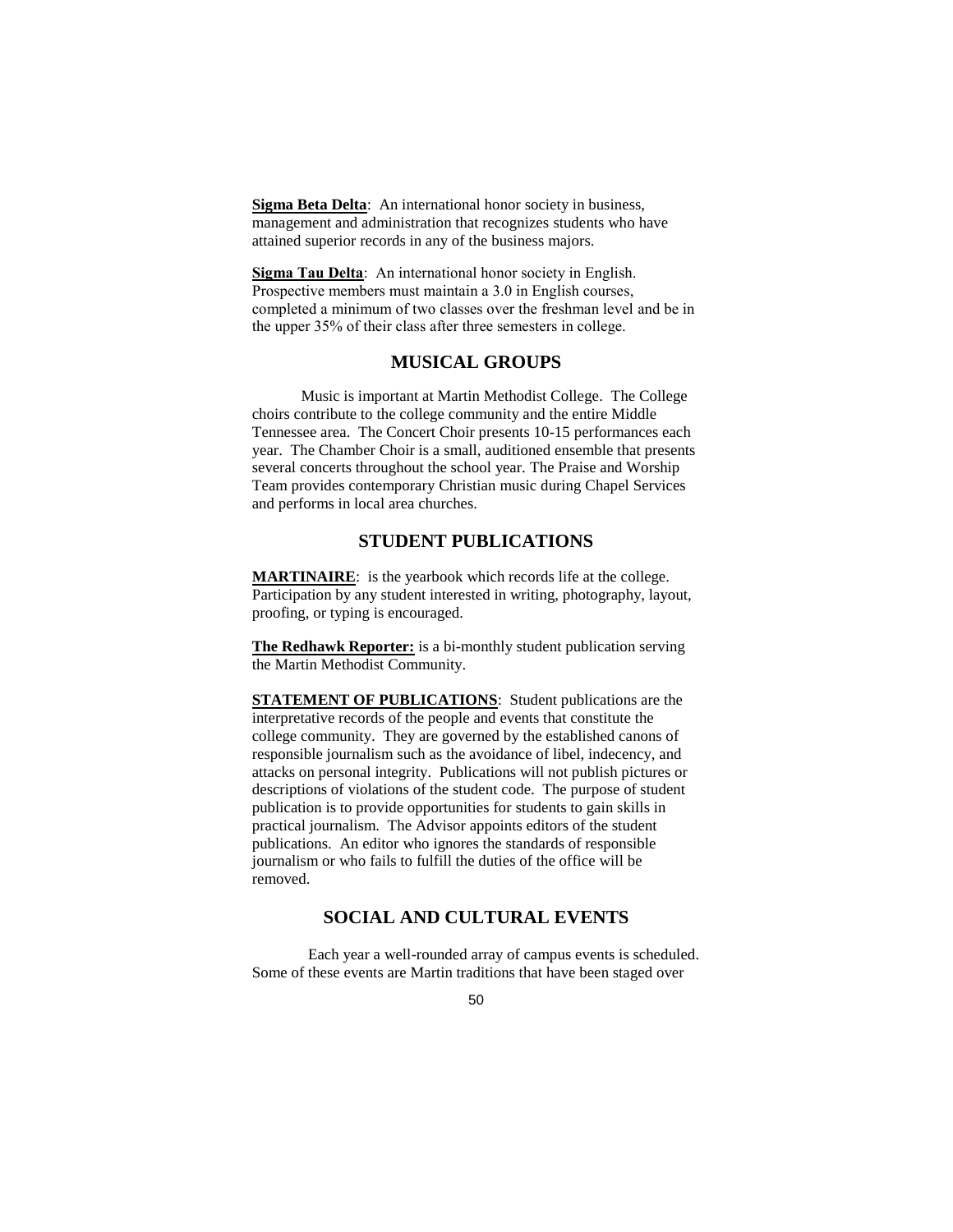the span of many years. Some of the activities that have become college traditions are explained as follows:

> **Martin Pride Days**: each fall there are three evenings of activities welcoming the students back to campus. Water slides, sand volleyball, live music and other fun events get the year off to a great start.

> **Fall Festival and Spring Fling**: held each semester on the campus green. These cookouts for all students and employees are very popular events.

> **Boo-Out**: This is a Halloween party for Head Start children from Giles County. All students at Martin Methodist College may be involved by working in carnival booths and activities.

**Homecoming**: usually held in February, there is a full week of student activities along with an alumni reception, cultural events, and basketball games with the crowning of the queen and king taking place at the halftime of the men's game.

**Fall and Spring Plays**: the Drama students present two dramatic productions each year.

**Christmas Musicals**: each year there is a Christmas concert by the MMC choirs.

**Visit with Santa**: this traditional event involves Martin Methodist students as they provide Christmas gifts for community children in need.

**Christmas Service**: this is an evening worship service for MMC to come together and celebrate Christmas before departing for Christmas break.

**Exam Breakfasts**: held each semester at the onset of the final exam period. The late night (10 p.m.) meal is served to the students by the college administration.

**Campus Movie Theater**: the college operates a first run movie theater.

**Baccalaureate:** a worship service to celebrate the Holy at work in the lives of the graduates and the MMC community.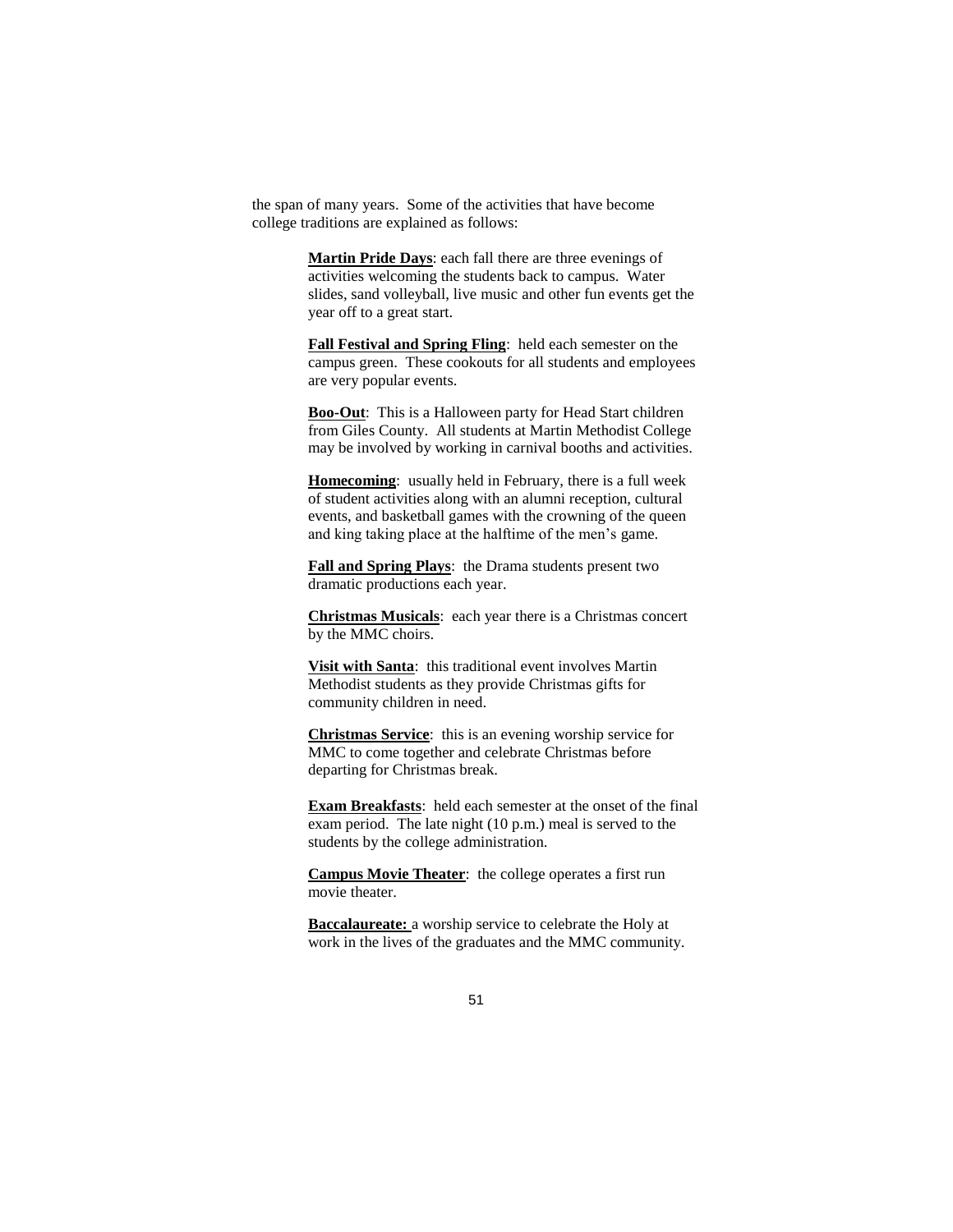### **GOVERNANCE ORGANIZATIONS**

Student governance on the Martin Methodist College campus is conducted through the Student Government Association, (an explanation of the powers and duties of this organization is spelled out in the SGA Constitution). The Honor Council is composed of student, faculty and staff whose duty it is to hear academic infractions. There are two representatives of SGA present at all sessions of Traffic Court. The Disciplinary Committee is composed of students, faculty, and staff whose duty it is to hear disciplinary infractions. Each student is given a copy of the Honor Code Booklet at matriculation. New students have an honor code signing ceremony as part of orientation week activities.

# **CONSTITUTION OF THE STUDENT GOVERNMENT ASSOCIATION OF MARTIN METHODIST COLLEGE**

### **PREAMBLE**

We, the students of Martin Methodist College, acting under the authority granted us by the Administrative Staff of Martin Methodist College, do hereby establish this Constitution in order to promote the ideals of self-government, to help coordinate student life on the campus, and to maintain good understanding and a close relationship between the Faculty, Administration, and the Students.

### **ARTICLE I--NAME**

The Martin Methodist College student body shall be composed of all students of the college. The governing body shall be known as the Student Government Association.

### **ARTICLE II—PURPOSE AND MEMBERSHIP OF THE STUDENT GOVERNMENT ASSOCIATION**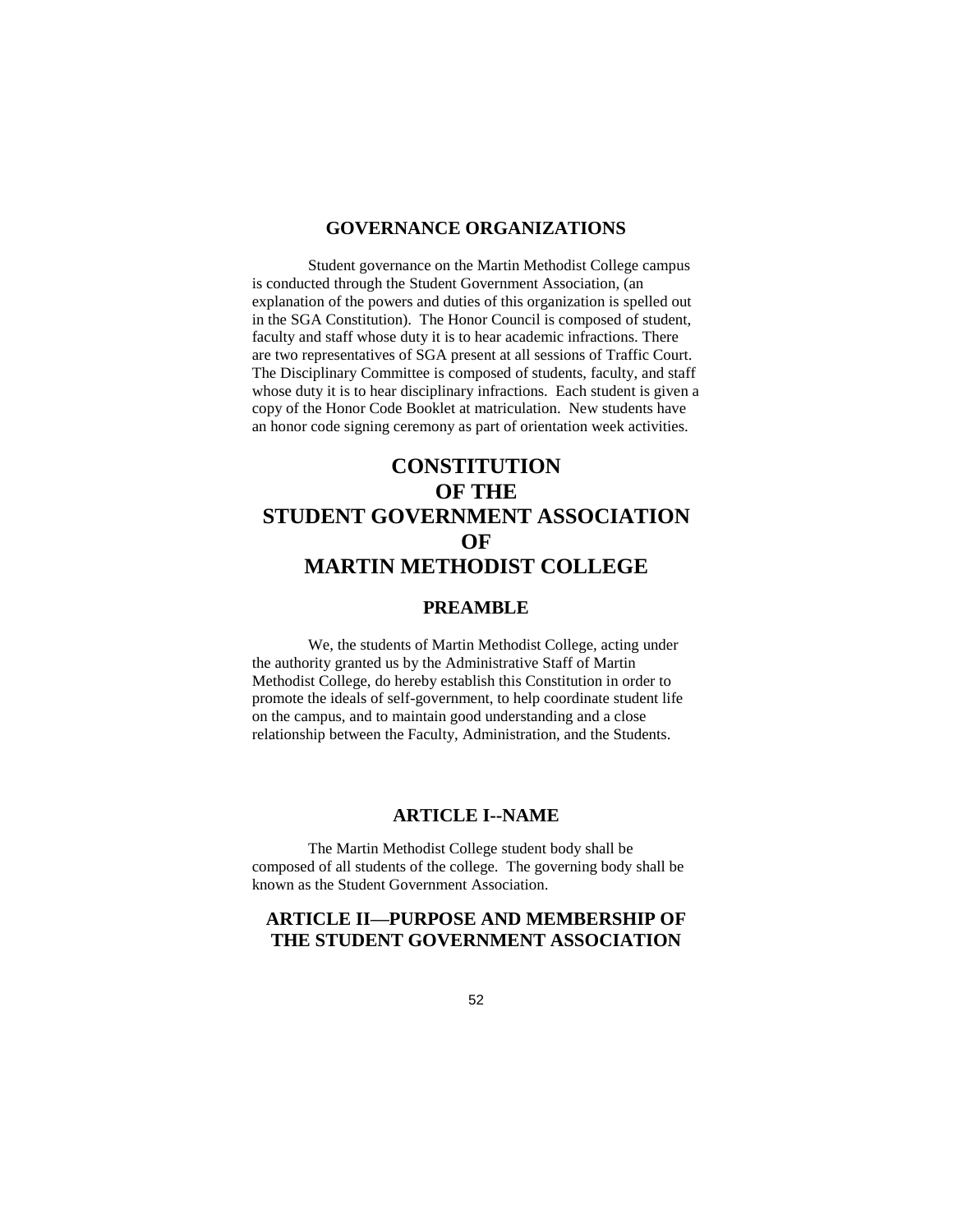The purpose of the Student Government Association shall be to promote the rights, responsibilities, and awareness of the student body in all areas of student life.

The voting membership of the Student Government Association shall be composed of:

- 1. The four executive officers of the Student Government Association who shall be elected at-large by the students.
- 2. Two representatives from each class who shall be elected at-large by their class. There shall be one class president and one senator to represent each class.

Qualifications for membership in the Student Government Association shall be:

1. Academic Guidelines for the Student Government Association:

- Each returning or new member of the Student Government Association must have above a 2.5 Grade Point Average (cumulative or current semester) to run for election for a Student Government position.
- After completing each semester of duty academics will be evaluated and at that time it will be determined if the student is in good standing, probation, or dismissed from Student Government.
	- o Good Standing is a GPA above 2.5.
	- o Probation is a GPA of 2.5-2.26.
	- o Dismissal is a GPA of 2.25 or below.
- Grade Point Average calculation includes:
	- o Cumulative average OR semester average whichever proves to be the highest.
		- This is to benefit the student; it allows the student to have a "harder" semester or "heavy" load of classes without being punished.
- Probation includes:
	- o A letter from the student must be submitted within a week of the meeting held between the Club Sponsor and student. This letter must include how the student plans to raise their GPA.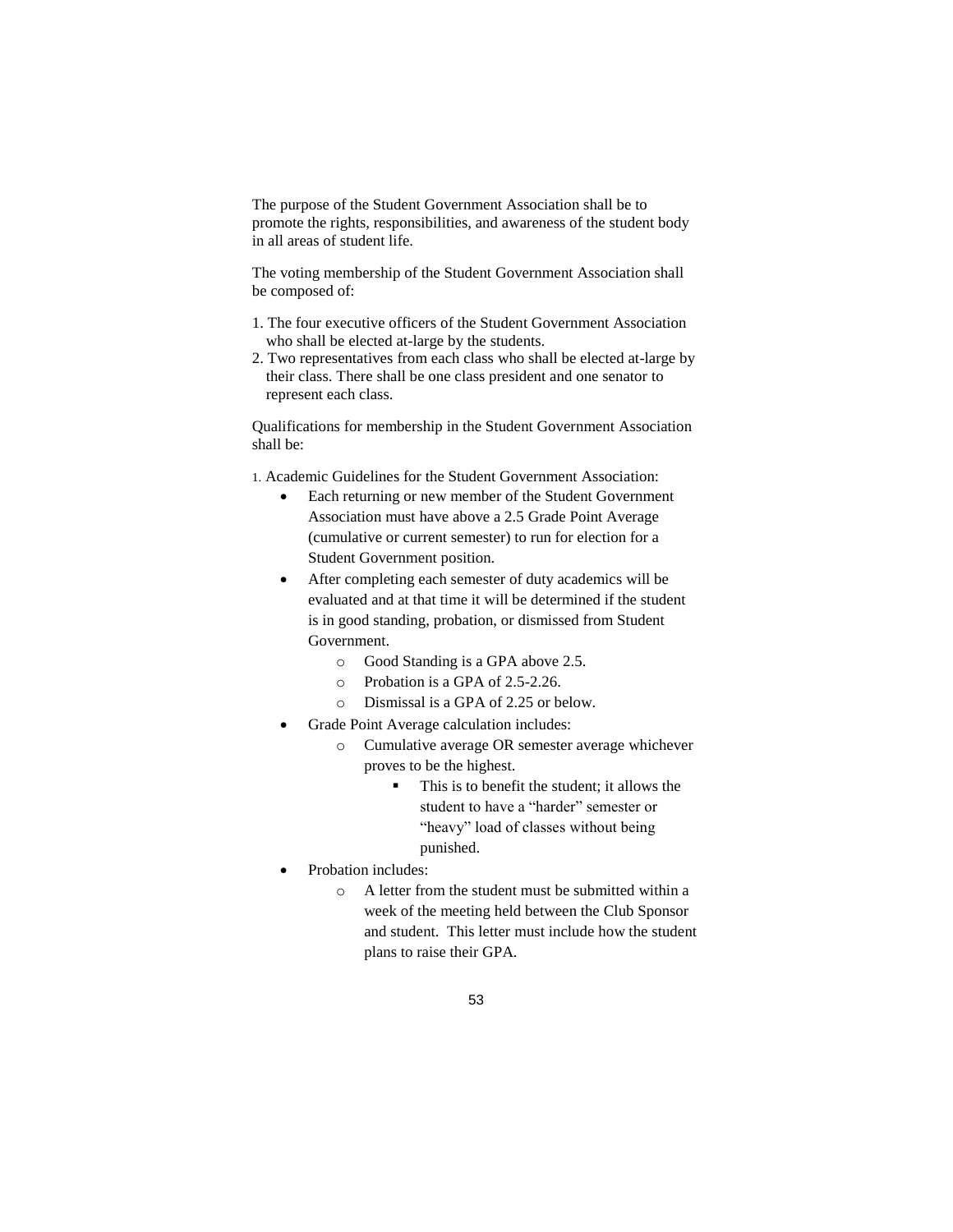- o The student must submit a study log monthly that includes at least 8 hours of study time per week.
- o The student is still expected to participate in all SGA functions and is not treated any differently within the Club.
- o A midterm evaluation will be conducted and a meeting will be set to discuss progress; the student must have a 2.6 or better to be released from study log report.
- o If the 2.6 GPA is not met at midterm the student will continue current study log report.
- Dismissal includes:
	- o Immediate dismissal from all SGA duties, the position will remain empty for the following semester and objectives will be reevaluated and reassigned to current members.
	- o The student will officially no longer be a member of SGA.
	- o The student will be allowed to run for reelection after sitting out one semester and if reapplying with a GPA of 2.6 or higher (cumulative or current semester).
	- o This is to allow the student to reevaluate their priorities and focus on grades.
- Extenuating Circumstances:
	- o Low GPA and/or lack of objective completion may result of an extenuating circumstance on/off campus. If the student feels this is the case they should set up a meeting with the SGA Sponsor. The Sponsor and Vice President for Campus Life and Enrollment Management will evaluate the situation and an exception may be granted. Each situation will be handled as needed and in the best interest of the student *and* the Student Government Association.

## **ARTICLE III--EXECUTIVE COMMITTEE OF THE STUDENT GOVERNMENT ASSOCIATION**

The Executive Committee shall consist of the President, the Vice-President, Secretary, and Treasurer and shall meet at the call of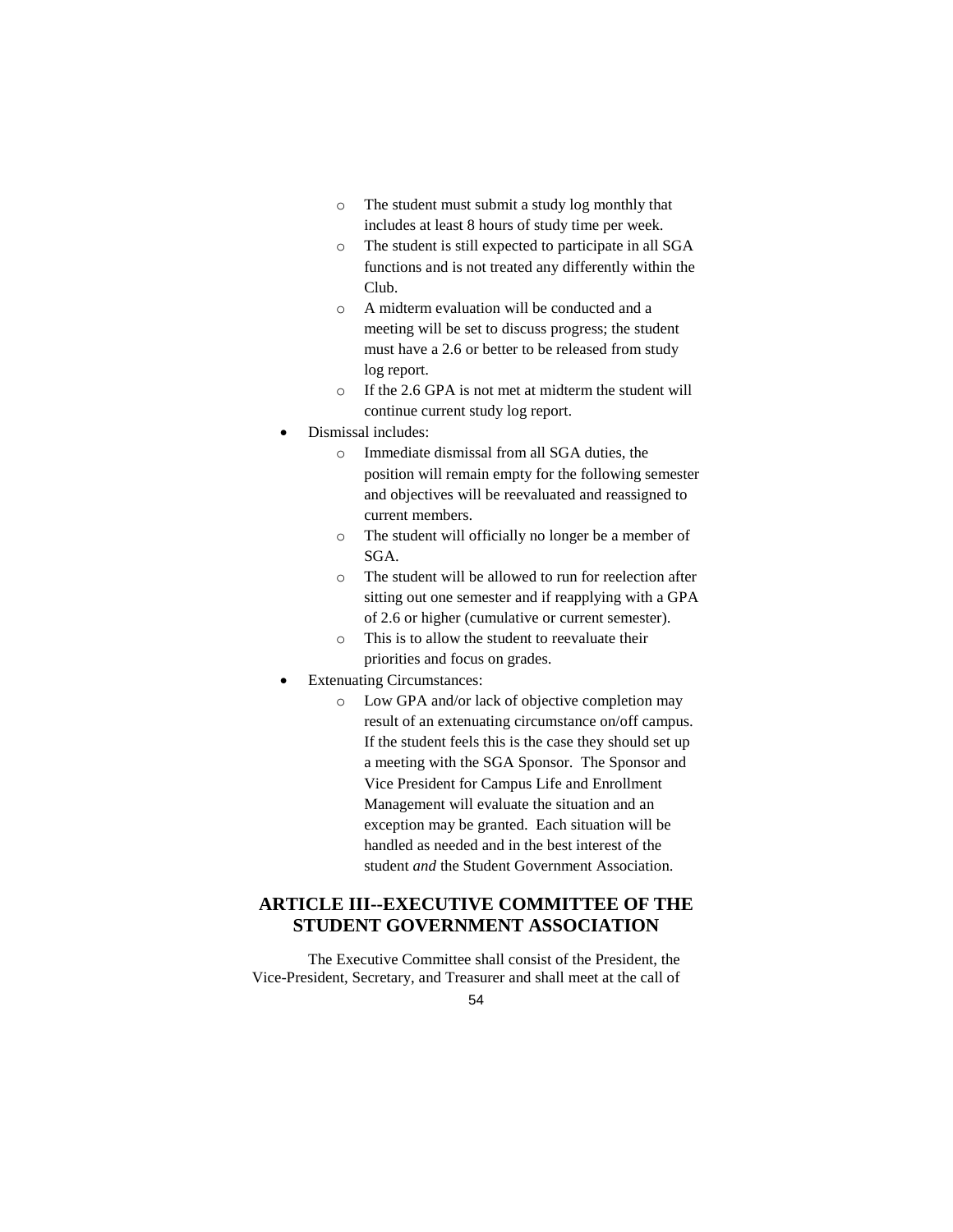the president. Vacancies that may occur in the Executive Committee shall be filled by a Sophomore, Junior, or Senior Class President and will be appointed by the Student Body President.

### **ARTICLE IV--DUTIES OF THE EXECUTIVE COMMITTEE**

The President shall:

- 1. Preside over all Student Government Association meetings;
- 2. Appoint all members of the committees of the Student Government Association and be Ex Officio of all said committees;
- 3. Present all resolutions and recommendations both passed by the Student Government Association and those that require the approval of the administrative staff, to the President of the College;
- 4. Serve as member of the Board of Trustees of Martin Methodist College;
- 5. Serve as a member of the Disciplinary Committee;
- 6. Call special meetings of the Student Government Association and any committees thereof;
- 7. Serve as a liaison between the student body, the faculty and the administrative staff.
- 8. Serve on the Honor Council.

The Vice-President shall:

- 1. Assume the duties of the President in his or her absence or his or her inability to serve;
- 2. Serve as a member of the Disciplinary Appeals Board.
- 3. Serve on the Honor Council Appeals Board.
- 4. Assume any other responsibilities designated by the student body President.

The Secretary shall:

- 1. Keep the minutes and roll at all Student Government Association meetings;
- 2. Maintain the Student Government Association files;
- 3. Handle all communication concerning the Student Government Association;
- 4. Serve on the Supreme Council.
- 5. Assume any other responsibilities designated by the student body President.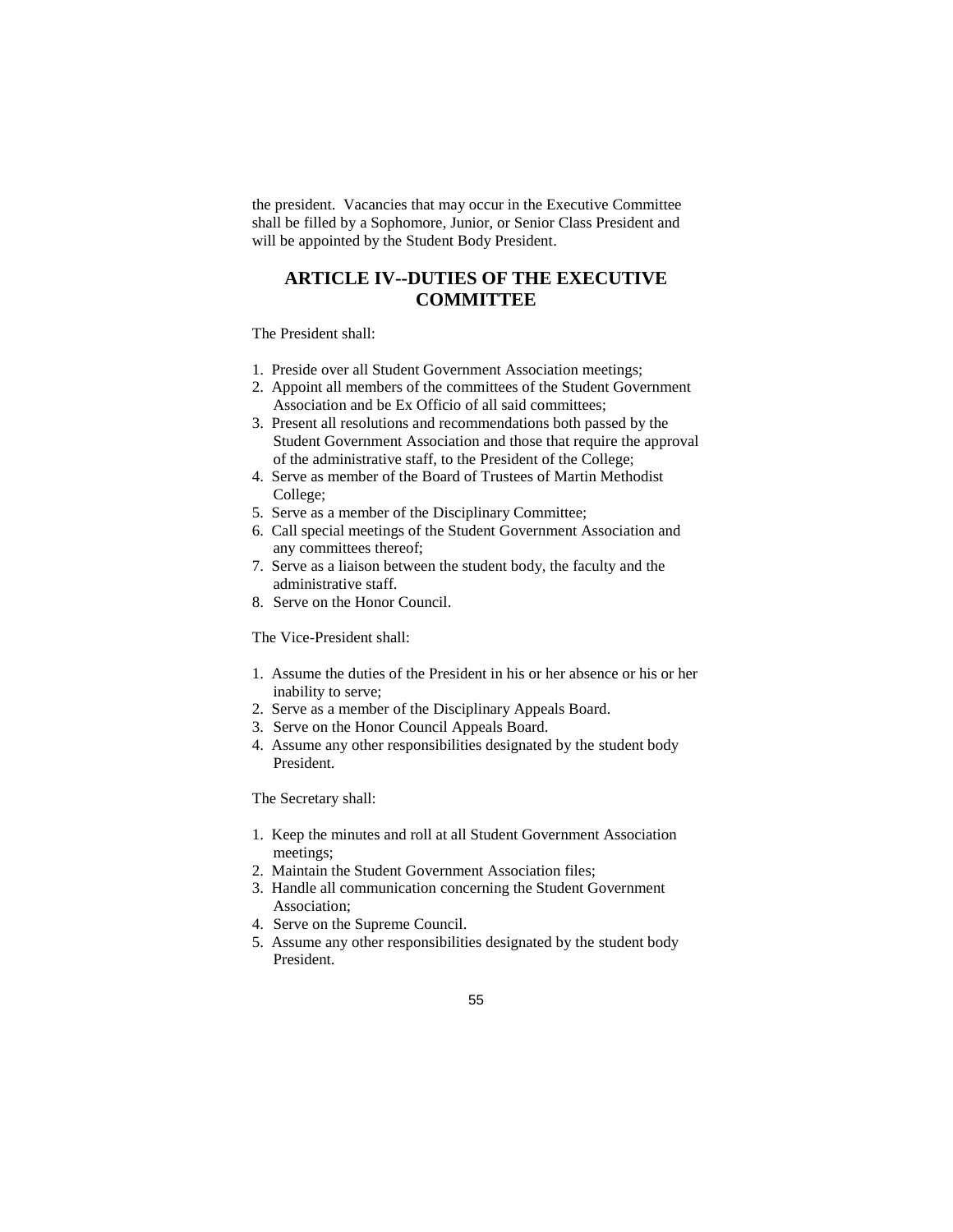The Treasurer shall:

- 1. Attend to all money in the Student Government budget;
- 2. Give a Treasurer's report bi-monthly;
- 3. Keep copies of all receipts and submit to club sponsor;
- 4. Be available to serve on any council, either Academic or Student Life, as needed;
- 5. Assume any other responsibilities designated by the student body President.

### **ARTICLE V—DUTIES OF THE MEMBERS OF STUDENT GOVERNMENT**

#### Class Presidents shall:

- 1. Bring the comments, concerns, and suggestions of their class to the attention of the Student Government Association.
- 2. Serve as chairs of any committees at the request of the Student Government Association Executive Committee.
- 3. Execute assigned objective throughout the course of the year, (excluding Freshman Class President).
- 4. Serve in the following capacity as student representatives on the Honor Council and associated appeals councils/boards: Senior: Honor Council Junior: Honor Council Appeals Board Sophomore: Honor Council Supreme Council

5. Serve in the following capacity as student representatives on the Disciplinary Committee and associated appeals councils/boards: Senior: Disciplinary Committee Junior: Disciplinary Appeals Board Sophomore: Disciplinary Supreme Council

Class Senators shall:

1. Bring the comments, concerns, and suggestions of their class to the attention of the Student Government Association.

2. Execute assigned objective throughout the course of the year, (excluding Freshman Senator).

3. Serve on any committees at the request of the Student Body President

### **ARTICLE VI--MEETINGS OF THE STUDENT GOVERNMENT ASSOCIATION**

There shall be not less than two regular scheduled meeting per month. Special or called meetings may be held at any time at the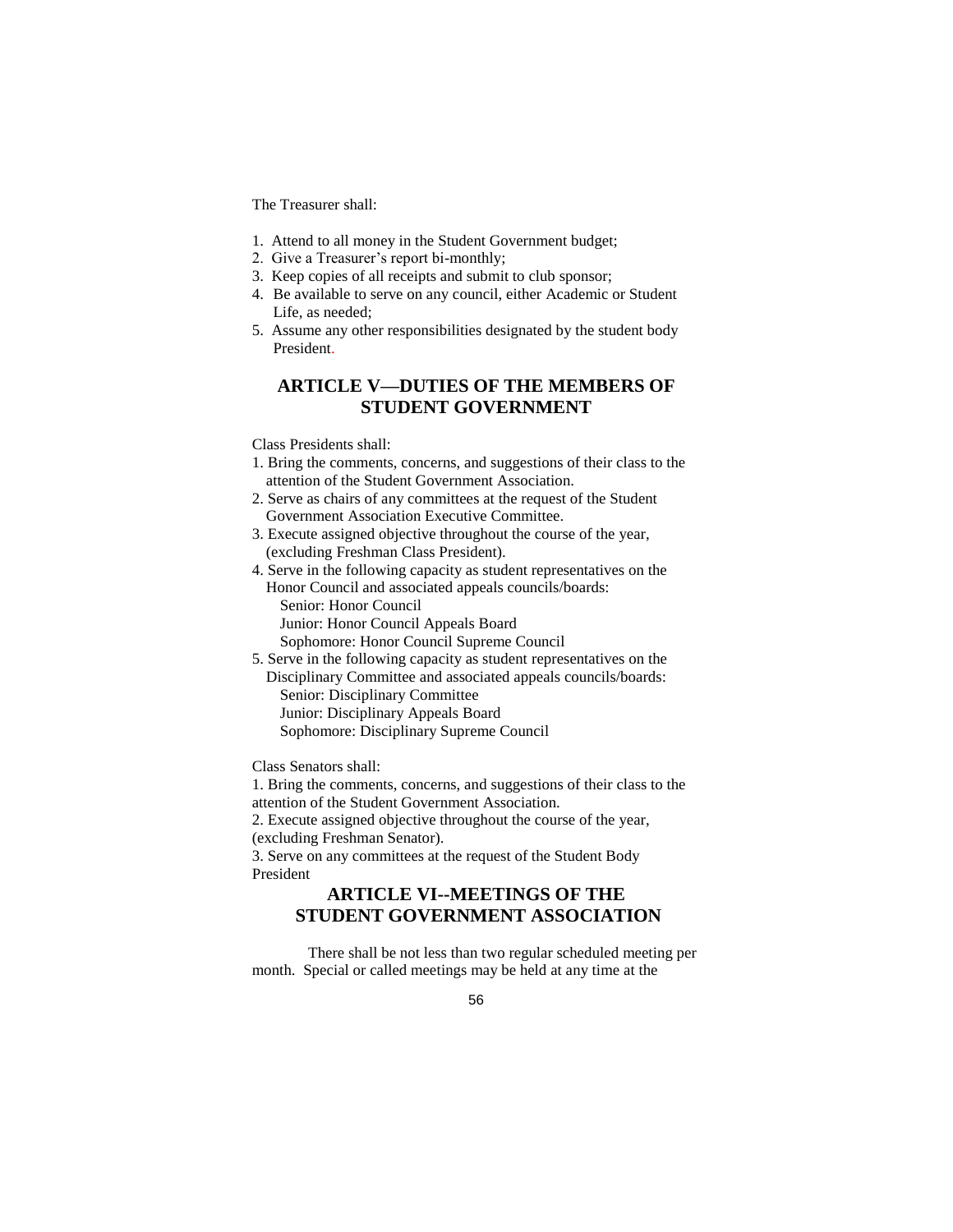discretion of the President. All Student Government Association meetings shall be open to any student, faculty member, or member of the administrative staff.

### **ARTICLE VII--POWERS OF THE STUDENT GOVERNMENT ASSOCIATION**

The specified powers of the Student Government Association shall include making such legislation, resolutions, or recommendations, and performing any other act to promote the rights, responsibilities, and awareness of the student body, and to contribute to the social, educational, cultural, and physical welfare of the student body and the college community.

### **ARTICLE VIII--FACULTY ADVISORS**

The Vice President of Campus Life and Enrollment Management shall be a permanent advisor to the Student Government Association. The members of the Student Government Association may elect a faculty advisor of the Student Government Association. Said faculty member should be present at all meetings.

### **ARTICLE IX --ELECTIONS**

The Student Government Association shall be in charge of all student campus-wide elections including Homecoming Court and Student Government Association elections.

### **ARTICLE X--AMENDMENTS AND BY-LAWS**

Amendments to this Constitution shall be made by a twothirds vote of the Student Government Association. The amendment must be introduced in the Student Government Association one week in advance of its approval in the Student Government Association. One week's notice shall be given before any referendum to the student body. By-Laws may be adopted by a two-thirds vote of the total membership of the Student Government Association. Amendments and By-Laws shall take effect immediately unless otherwise stated, after two-thirds majority vote.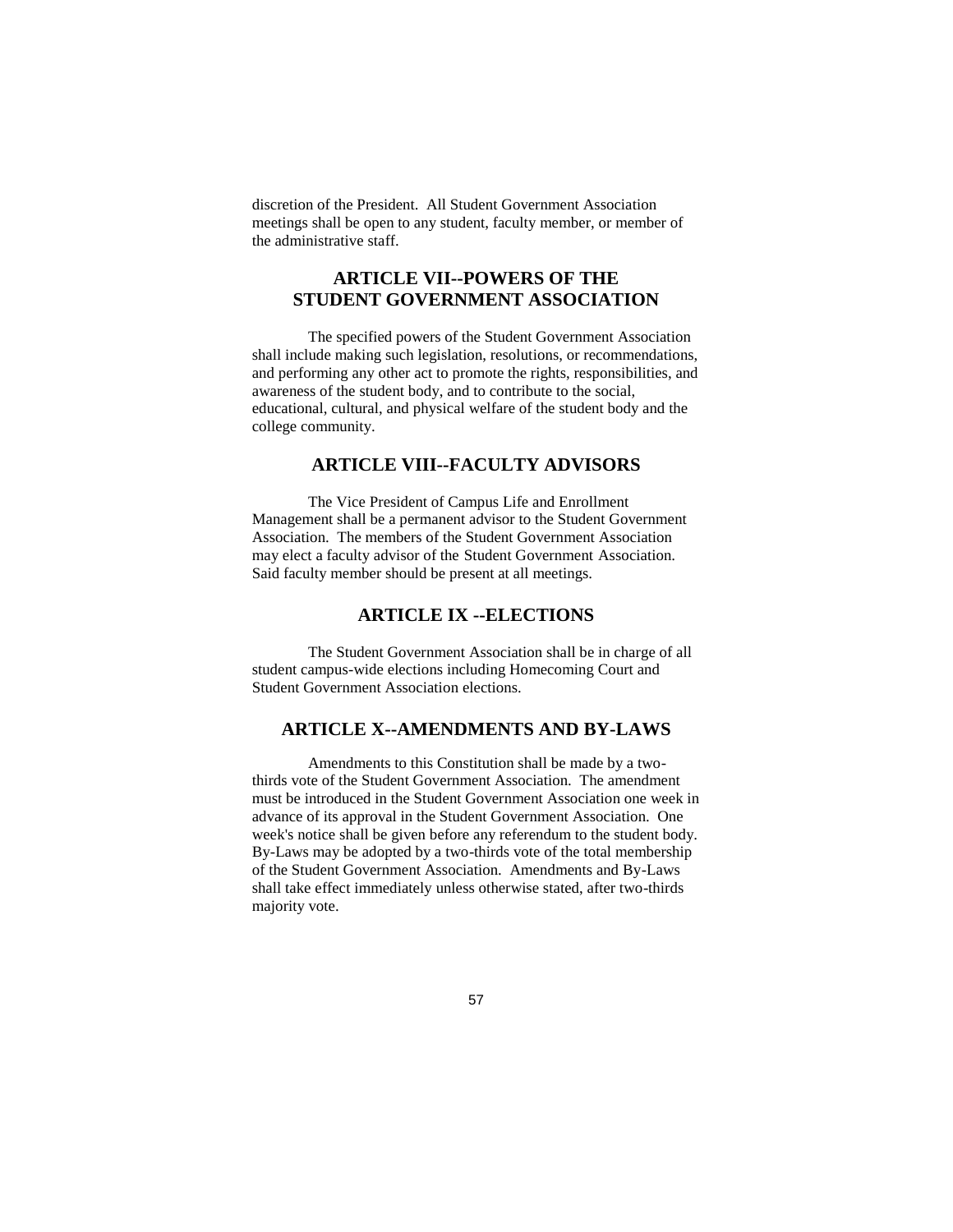# **REQUIREMENTS FOR COLLEGE RECOGNIZED ORGANIZATIONS** *PLANNING STUDENT ORGANIZATIONS*

The following procedure must be used for groups seeking recognition as Martin Methodist College organizations:

- 1. Application for recognition of college approval should include the purpose of the club and types of proposed activities:
- 2. Constitution which should include name, purpose, meetings, officers and terms, rules of membership, and other information deemed relevant to the operation of the organization;
- 3. By-Laws of the organization:
- 4. Signature of the members (minimum of five) and advisor.

When the above information has been compiled, it should be delivered to the Vice President for Campus Life for evaluation. He/she may recommend that the President of the College grant full recognition to the group or he/she may reject the group's petition and specify the reasons. If a group were denied, it would have an opportunity to rectify the deficiencies and resubmit the materials for approval. The President of the College must grant final recognition.

**RULES FOR STUDENT ORGANIZATIONS**: There are four major requirements for organizations that are listed below.

1. ADVISORS

Each organization shall be free to choose its Faculty Advisor who, by accepting appointment, agrees to maintain contact with the organization so as to be familiar with its program and personnel, keeping in mind not only the objectives of the particular group but also the best interest of the college.

### 2. DISCRIMINATORY CLAUSES

No student organizations, which have any restrictive clauses with regard to race, color, creed, or national origin, will be granted college recognition.

3. HAZING No student or organization of the college shall engage in hazing or committing an act that injures, frightens, degrades, or disgraces a person attending the college. Students and/or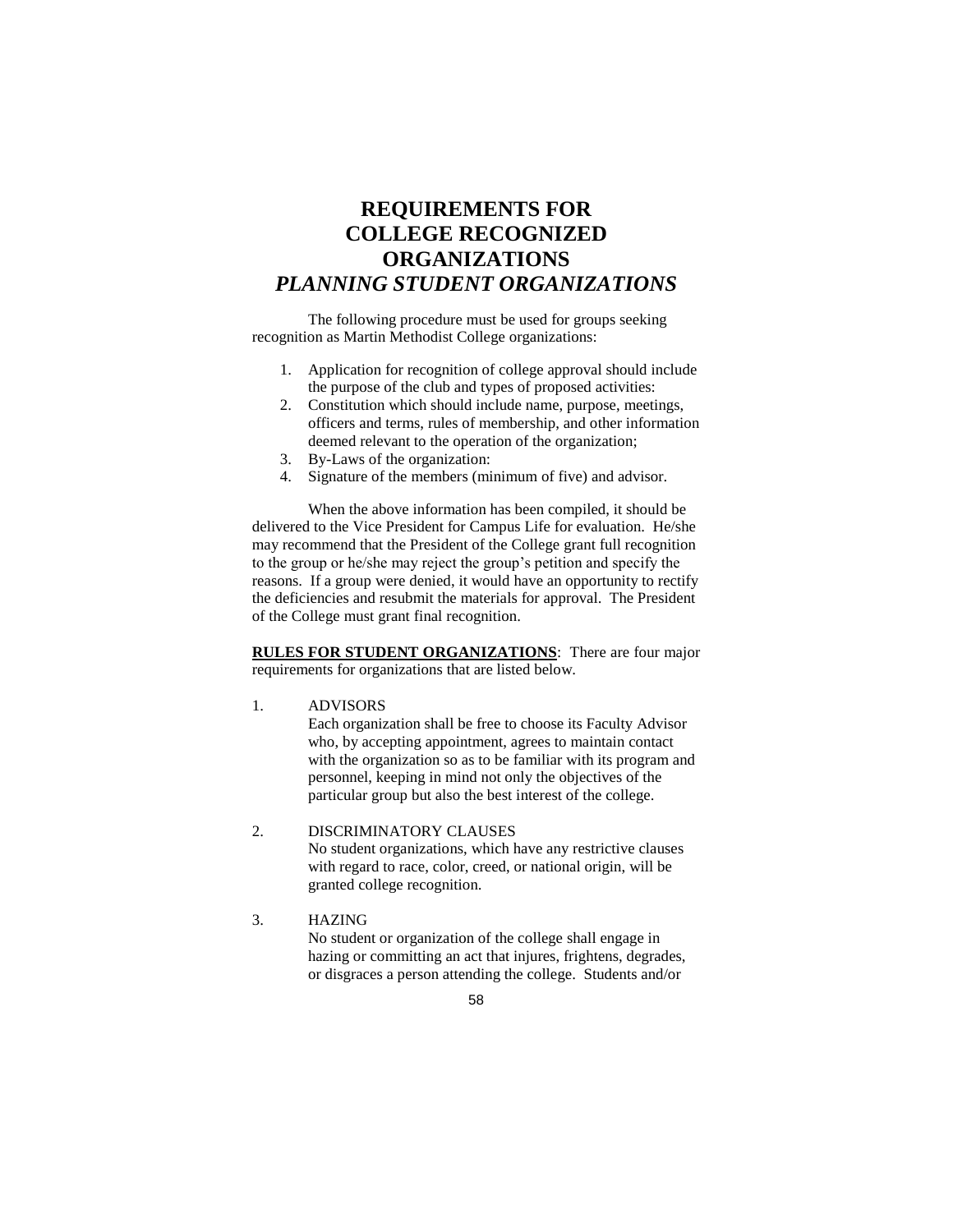organizations involved in hazing shall be subject to disciplinary action.

4. USE OF COLLEGE FACILITIES Events involving the use of college facilities must be authorized by the Vice President for Campus Life or by the person in charge of the facility.

### **VI. RELIGIOUS LIFE**

The Center for Church Leadership was born out of a partnership between Martin Methodist College and the Tennessee Annual Conference. The Center is a model of how academic institutions and denominational entities can share knowledge, deepen faith, and support the work of ministry.

The Center's mission is to identify, recruit, and train current and future church leaders, both laity and clergy. This mission is lived out through the ministries of Continuing Education, Church Relations, and Religious Life.

**Religious Life**: at Martin Methodist College seeks to be a community of faith that encourages students, faculty, and staff to grow and enrich their spiritual journey through worship, education, fellowship, and service.

**Worship**: Chapel services are held each Wednesday at 11:00 a.m. in the Gault Fine Arts Center Recital Hall or Martin Hall Auditorium unless there is a campus-wide Convocation. On the  $2<sup>nd</sup>$  Wednesday of the month, Chapel will take place at the Church of the Messiah as we celebrate a Traditional Holy Communion Service. Additional services are held for special occasions, such as Christmas and Baccalaureate.

**Education:** This includes The CALL, internships, Student Conferences, as well as Annual and General Conferences.

**Fellowship:** The Religious Life Student Lounge is open daily as a place for students to gather, relax, and fellowship. Fellowship is also offered in conjunction with events of the Student Christian Association (S.C.A.), Fellowship of Christian Athletes (F.C.A.), La Conexion, Accountability Groups, activities with area churches, and the Religious Life Council.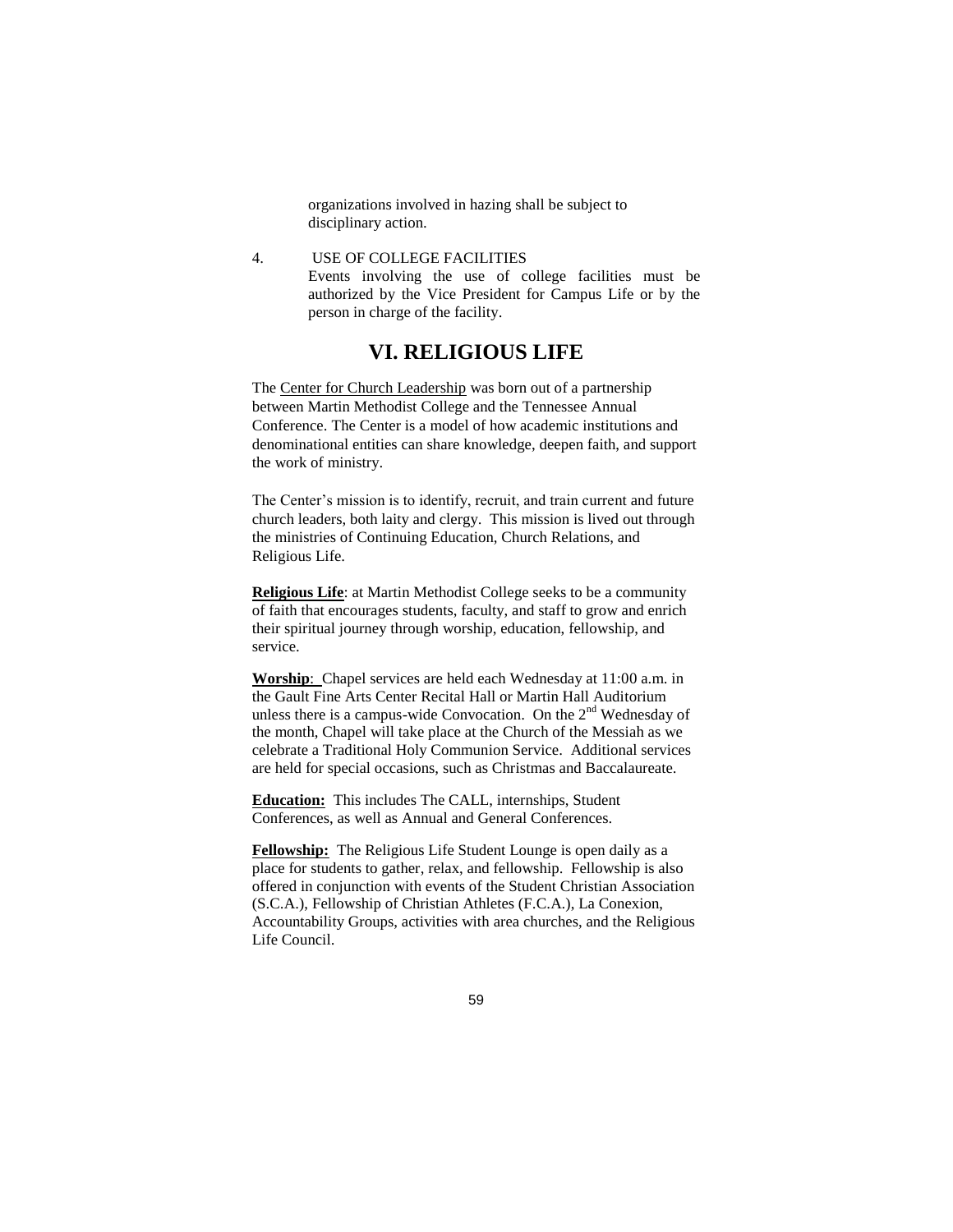**To learn more about Religious Life, please visit <http://www.martinmethodist.edu/church-leadership/religious-life> or e-mail [religiouslife@martinmethodist.edu](mailto:religiouslife@martinmethodist.edu) or stop by the office in the Center for Church Leadership,** located at the corner of Madison and 5<sup>th</sup> Streets.

# **VII. ACADEMIC HONOR CODE AND STUDENT LIFE HONOR CODE, RIGHTS, RULES, AND REGULATIONS**

### **PREAMBLE TO ACADEMIC HONOR CODE**

As Martin Methodist College (MMC) students, we seek an environment in which members of a diverse student body can live together, interact, and learn from one another in ways that protect both personal freedom and community standards. If a diverse community is to prosper, its members must attempt to come to terms with their differences; this goal is only possible if students seek mutual understanding by means of respectful communication. By holding us accountable for our words and actions, the Honor Code acts as an educational tool, instructing us to resolve conflicts by engaging others in dialogues that yield greater awareness for all parties involved. By enrolling as a student at Martin Methodist College, each person agrees to follow the Honor Code for the duration of his or her time as a student of the college. By encouraging respectful conduct, we hope to create an atmosphere conducive to learning and growing.

The Martin Methodist College Honor Code was installed in two parts. The portion of the Honor Code involved academic integrity, and defines Cheating, Plagiarism, Academic Misrepresentation, Multiple Submissions of Work, and Consequences for Failure to Comply with the Honor Code or Honor Council. The second part of the Honor Code involves Student Life. This portion of the Honor Code involves housing regulations, alcohol, drugs, overall conduct codes for all students, and consequences for failure to comply with the Honor Code or Honor Council.

At the beginning of the school year there will be a formal signing ceremony as part of Freshman Orientation. All students are expected to abide by the Honor Code even if they did not participate in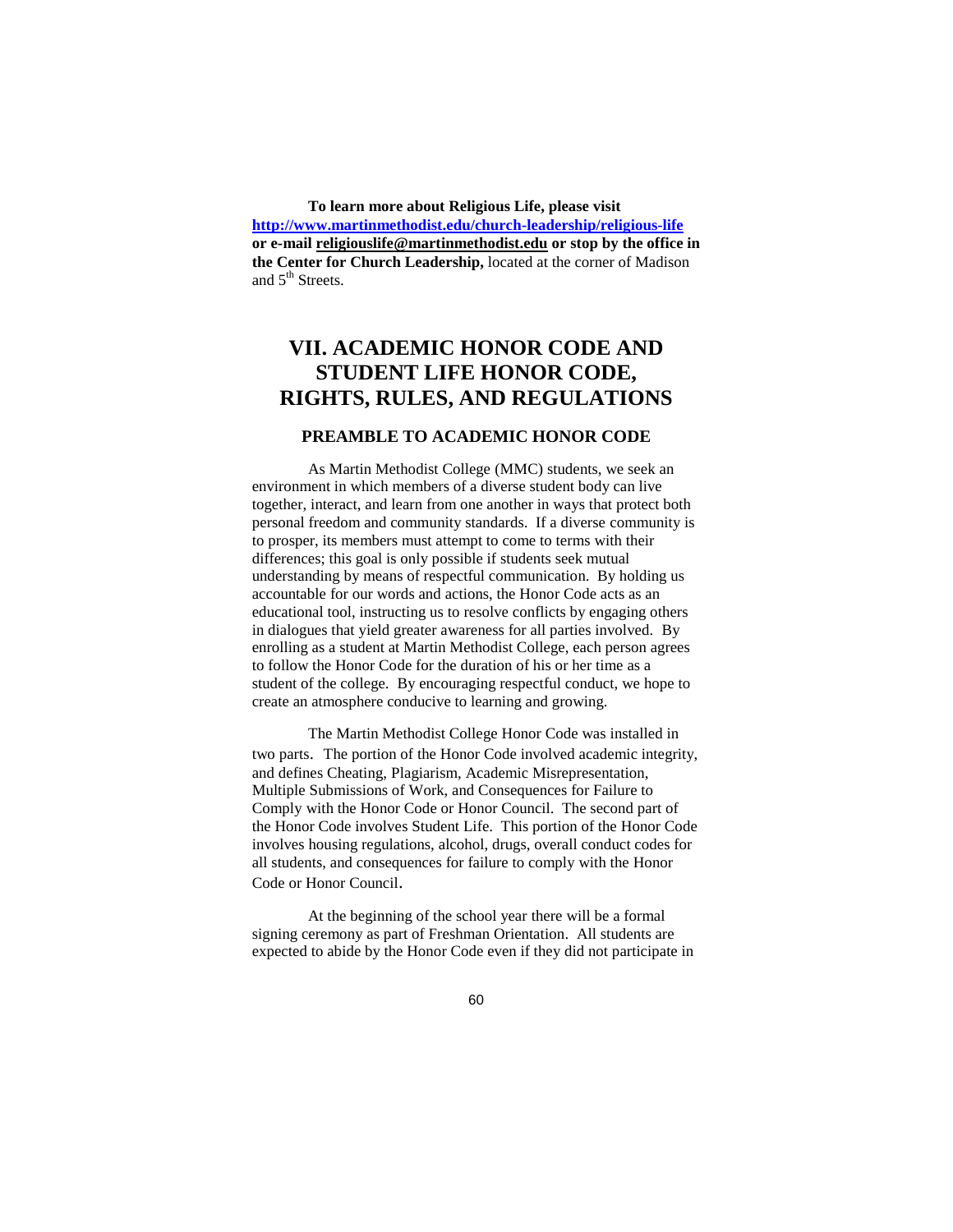the formal signing ceremony. Copies of the Honor Code may be picked up in the Office of Student Affairs.

### **STUDENT SOCIAL CODE**

Martin Methodist College students have certain rights and are required to fulfill certain obligations that are outlined below. It is expected that students will understand and exercise their rights while fulfilling their obligations and respecting the rights of others. The College intends to enforce the regulations and the college intends to respect student rights.

#### **NOT KNOWING THE RULES DOES NOT EXCUSE ADHERENCE TO COLLEGE RULES AND REGULATIONS.**

### **STUDENT RIGHTS**

*Nondiscrimination*: There shall be no discrimination in any respect by the college against any student, or applicant for admission as a student, based on race, religion, age, national origin, gender, or sexual orientation.

*Student Representation*: Students may be represented on the Martin Methodist College Board of Trustees at the invitation of the College President, through the attendance of the ASG President on that Board.

*Confidentiality of Records*: Students shall have the right to have their academic and disciplinary records kept confidential subject to existing Federal laws. No official records of students shall be available to unauthorized persons without the express written consent of the student involved, except under legal court order.

*Freedom of Opinion*: Students have the right to take stands on issues and to examine and discuss questions of interest, as long as it does not interfere with the rights of others.

*Freedom of Self-Government*: Students are entitled to selfgovernance through the Associated Student Government (ASG). Through the ASG students may participate in the formulation of policy affecting student affairs. The organization and authority of the ASG is found in the Constitution.

*Academic Evaluation*: Grading of student performance shall be on the basis of previously announced criteria.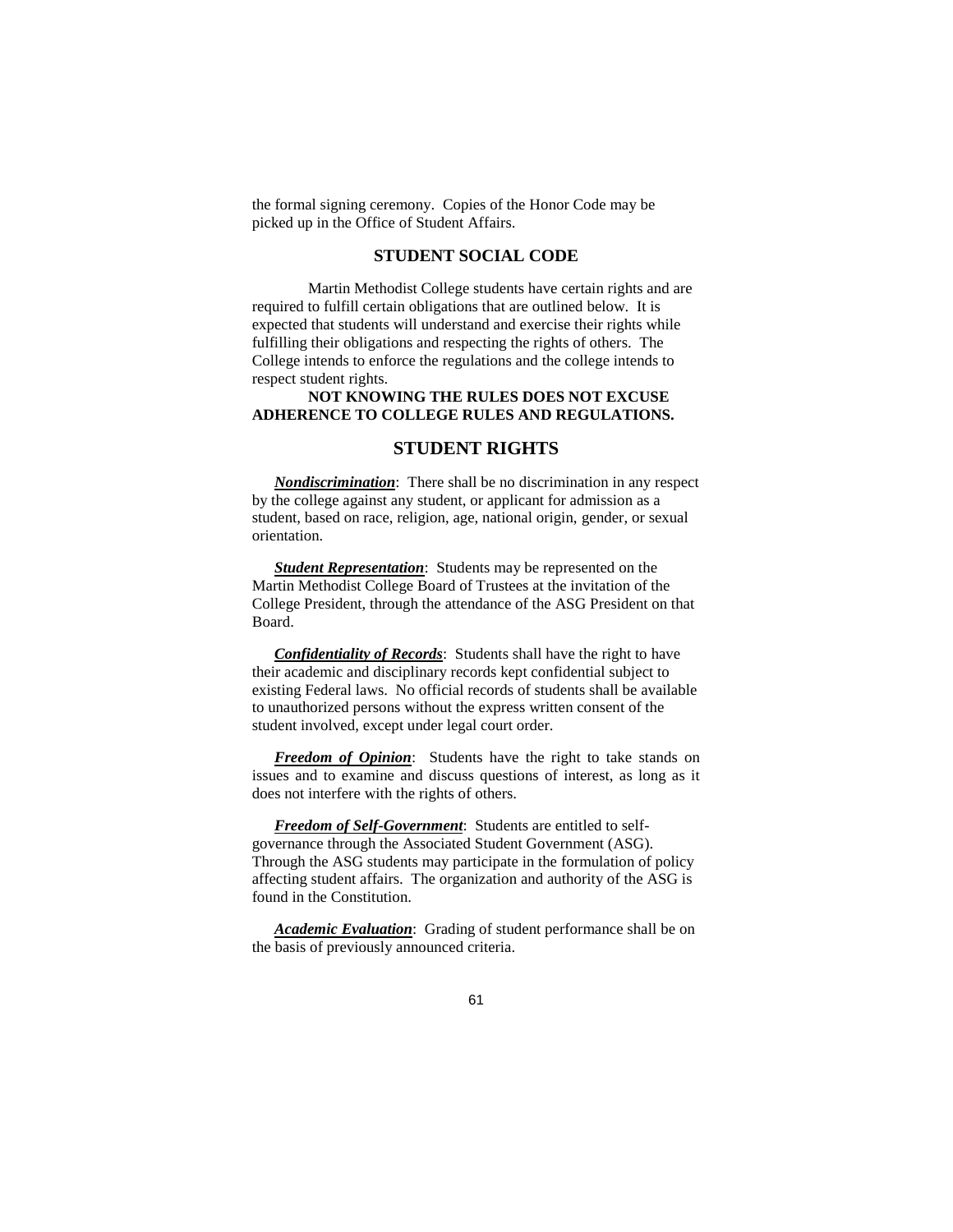*Correctness of Information*: Students have the right to accurately and clearly stated information that should enable them to determine the general requirements for a particular curriculum or program of study.

### **STUDENT OBLIGATIONS**

Each student is expected to show respect for order, ethics and the rights of others and to exhibit in his or her daily living a high sense of personal honor and integrity.

### **DISCIPLINARY HEARINGS**

At the beginning of each academic year, a Disciplinary Committee shall be organized for the purpose of hearing cases whereby the student denies that a violation has taken place. The membership of this committee shall include faculty, staff, and students. The student membership will consist of the Student Body President and one other SGA officer. The Vice President for Campus Life will assign two faculty members and two staff members each year. This committee shall hear cases referred to it and make its recommendations to the Chairman of the Committee.

The Vice President for Campus Life may handle rule violations without convening the Disciplinary Board. However, for a case to be handled in this manner the student offender must agree that a violation of the student Honor Code has taken place. If the student denies that a violation has taken place, then the Disciplinary Committee will meet with the student and the college employee who brought the alleged violation to the Vice President for Campus Life. Both parties will have an opportunity to discuss their side of the case to the disciplinary committee. Once both sides of the case are heard and the disciplinary committee has had an opportunity to ask questions the student and the college employee will have the opportunity to make a closing statement. Once closing statements are made the student and college employee are asked to leave the room while the disciplinary committee makes its decision. Those found guilty of rule violations will receive sanctions as listed below.

All sanctions must be completed by the student within 30 days of being found guilty of a violation. Any student who does not complete the sanctions must appear before the Disciplinary Committee and may face further sanctions as determined by the committee.

Infractions of the Student Life Honor Code will carry over from year to year and are cumulative for the entirety of the time that an individual is a student at the college.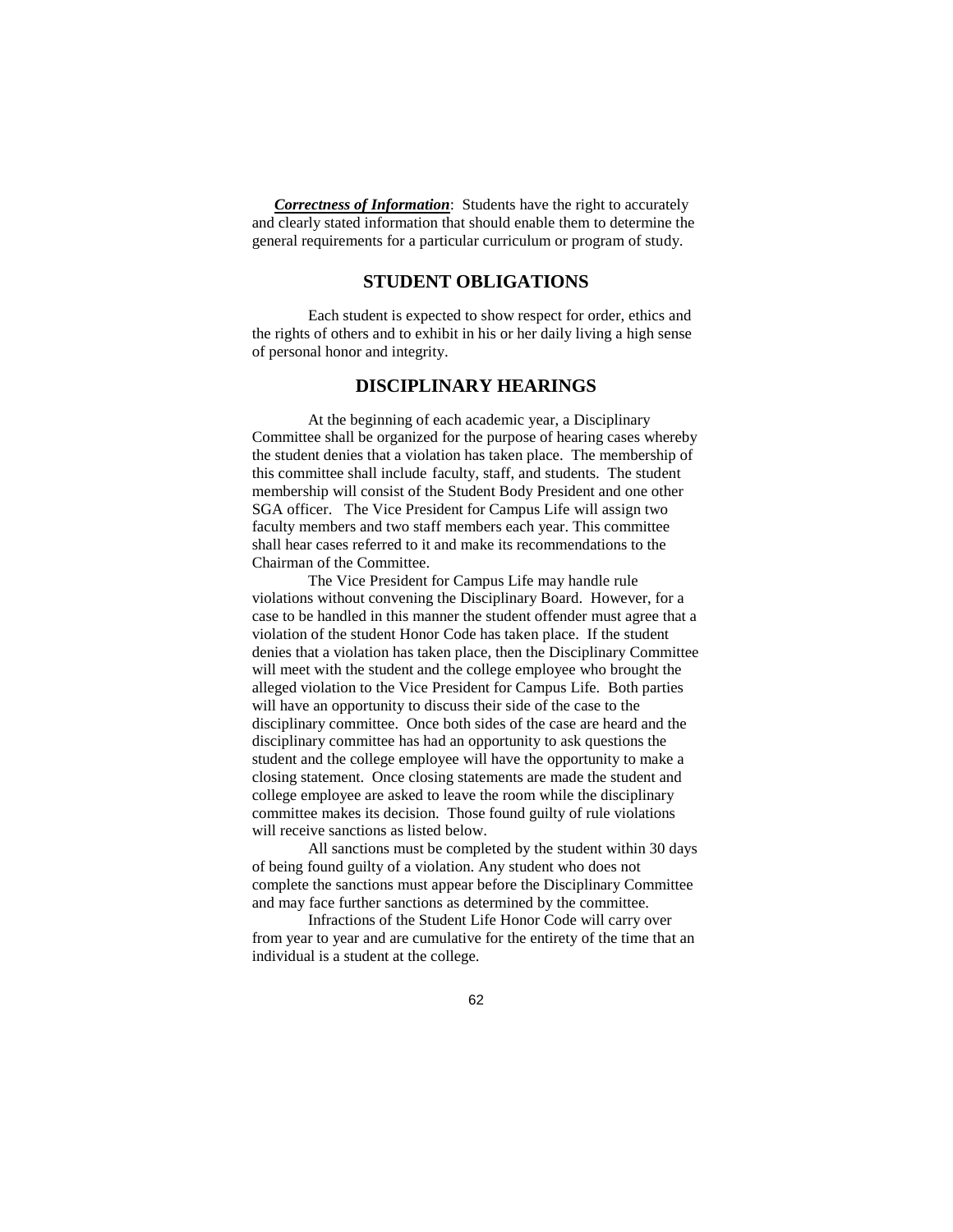The Disciplinary committee has the authority to change any sanction to fit the severity of the offense as deemed necessary.

*DISCIPLINARY APPEALS BOARD*: The Disciplinary Appeals Board serves to provide due process to students who feel the charges against them and/or the actions recommended by the Disciplinary Committee are unjust. The function of the Disciplinary Appeals Board is to review written appeals by the students involved. The Appeals Board has no direct contact with the student, but reviews the student's written appeal, the transcript of the case, and any other pertinent information. The Board then decides whether the appeal should be granted. For an appeal to be granted, three of the five voting members must be in favor. If the Disciplinary Appeals Board grants the appeal, the case is referred to the Disciplinary Supreme Council. If the appeal is not granted, the decision of the Disciplinary Committee remains in force. All appeals must be made in writing 24 hours after the initial decision.

The Disciplinary Appeals Board consists of faculty, staff, and students. The student membership will consist of the Student Body Vice President and one other SGA officer. The Vice President for Campus Life will assign the faculty and staff members each year.

*DISCIPLINARY SUPREME COUNCIL*: The Disciplinary Supreme Council serves as the third and final step in the due process procedure. The Disciplinary Supreme Council hears cases recommended by the Disciplinary Appeals Board. The student will have an opportunity to meet in person with the Supreme Council to present their case. The Vice President for Campus Life presents the Disciplinary Committees case. The Disciplinary Supreme Council then will deliberate and provide their decision. In the Supreme Council, three of the five voting members must be in favor of the appellant for any previous decision of the Disciplinary Committee to be overruled. In cases where a majority is not in favor of the appellant, former rulings of the Disciplinary Committee are upheld.

The Disciplinary Supreme Council consists of faculty, staff and students. The student membership will consist of the Student Body Secretary and one other SGA officer. The Vice President of Campus Life will assign the faculty and staff members each year.

### **STUDENT CODE REGULATIONS**

In the following pages are listed the rules and regulations of Martin Methodist College. Violation of any of the rules will result in disciplinary action. Sanctions are listed for each offense.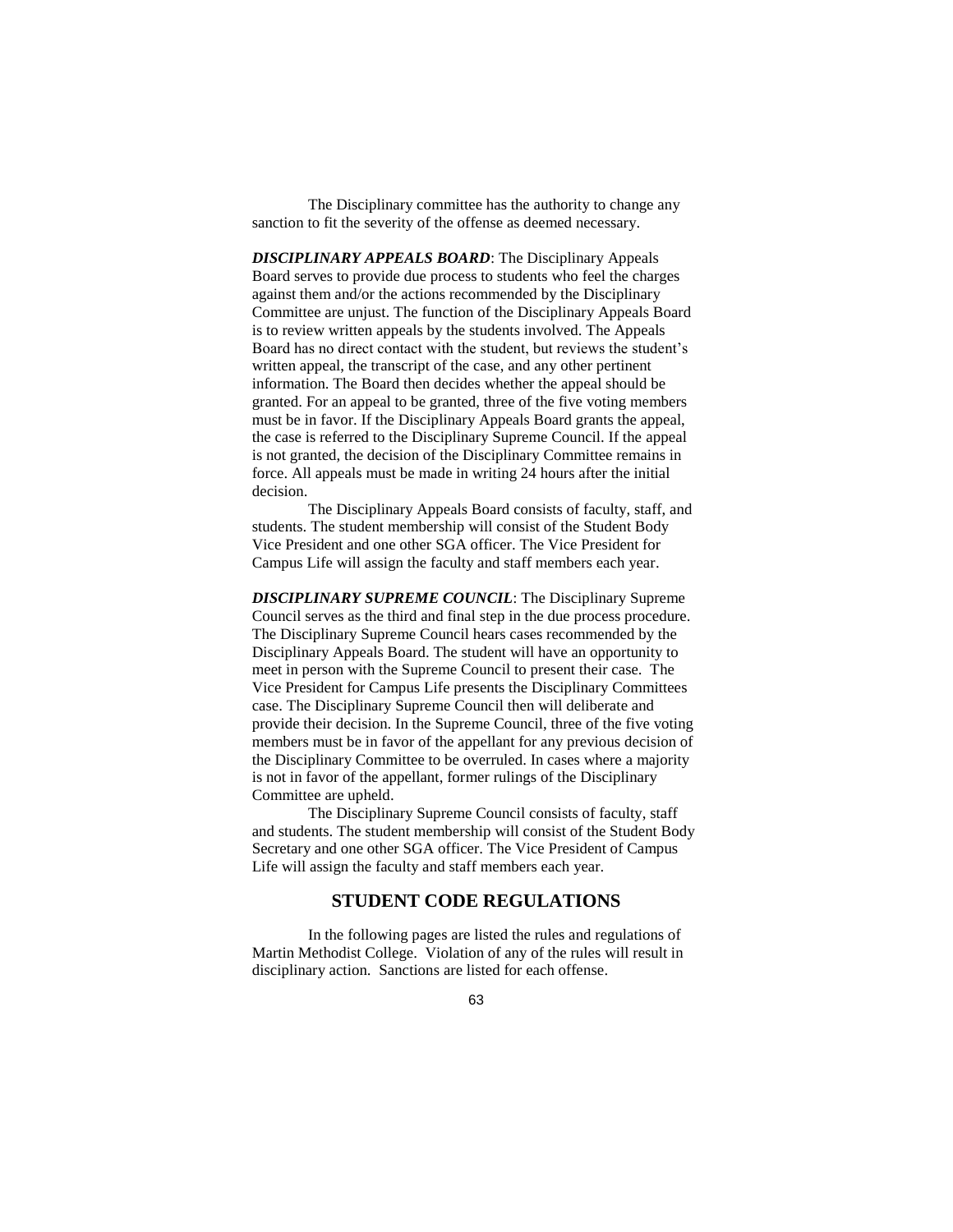*ALCOHOLIC BEVERAGES*: The consumption, possession, and/or use of any alcoholic beverage is prohibited on the Martin Methodist College campus or any of its facilities, or at any event on or off the campus which is official college business. This includes, but is not limited to, athletic events and/or social gatherings sponsored by the college. No student or guest of the student may be on the campus while under the influence of an alcoholic beverage. College regulations prohibit any student or student organization from allowing its members or guests to violate college policy concerning alcoholic beverages. No organization may plan or have an official college activity on campus that includes the use of alcoholic beverages. SANCTION:

First Offense - \$250 fine, 15 hours of campus service, and at the student's expense completion of BACCHUS which is an on-line Alcohol Counseling Program. These items must be completed within thirty days after official notification. The student must immediately write a letter to his/her parents explaining the situation, and the Vice President for Campus Life will mail the letter for them.

Second Offense - \$500 fine, 50 hours of campus service, and completion of an alcohol rehabilitation program at student's expense. These items must be completed within thirty days after official notification. The student and his/her parents will meet with the Vice President for Campus Life to determine what additional steps need to be taken.

#### Third Offense – Expulsion will result

**DRUGS**: Possession by any student of illegal stimulants, depressants, narcotics, or hallucinogenic drugs, except on a physician's or dentist's prescription, is prohibited. The selling, bartering, exchanging and giving away of such illegal drugs to any person is prohibited. In addition, prescription drugs are to be used only by the person whose name is on the prescription label. It is also prohibited for any student or visitor to have illegal drug paraphernalia.

SANCTION FOR POSSESION: Suspension for the remainder of the semester and a report filed with the legal authorities for prosecution or any other sanction as determined by the Disciplinary Board. SANCTION FOR PARAPHERNALIA:

First Offense - \$150 fine and 25 hours of community service. These items must be completed within thirty days after official notification.

Second Offense - \$250 fine and 50 hours of community service. These items must be completed within sixty days after official notification.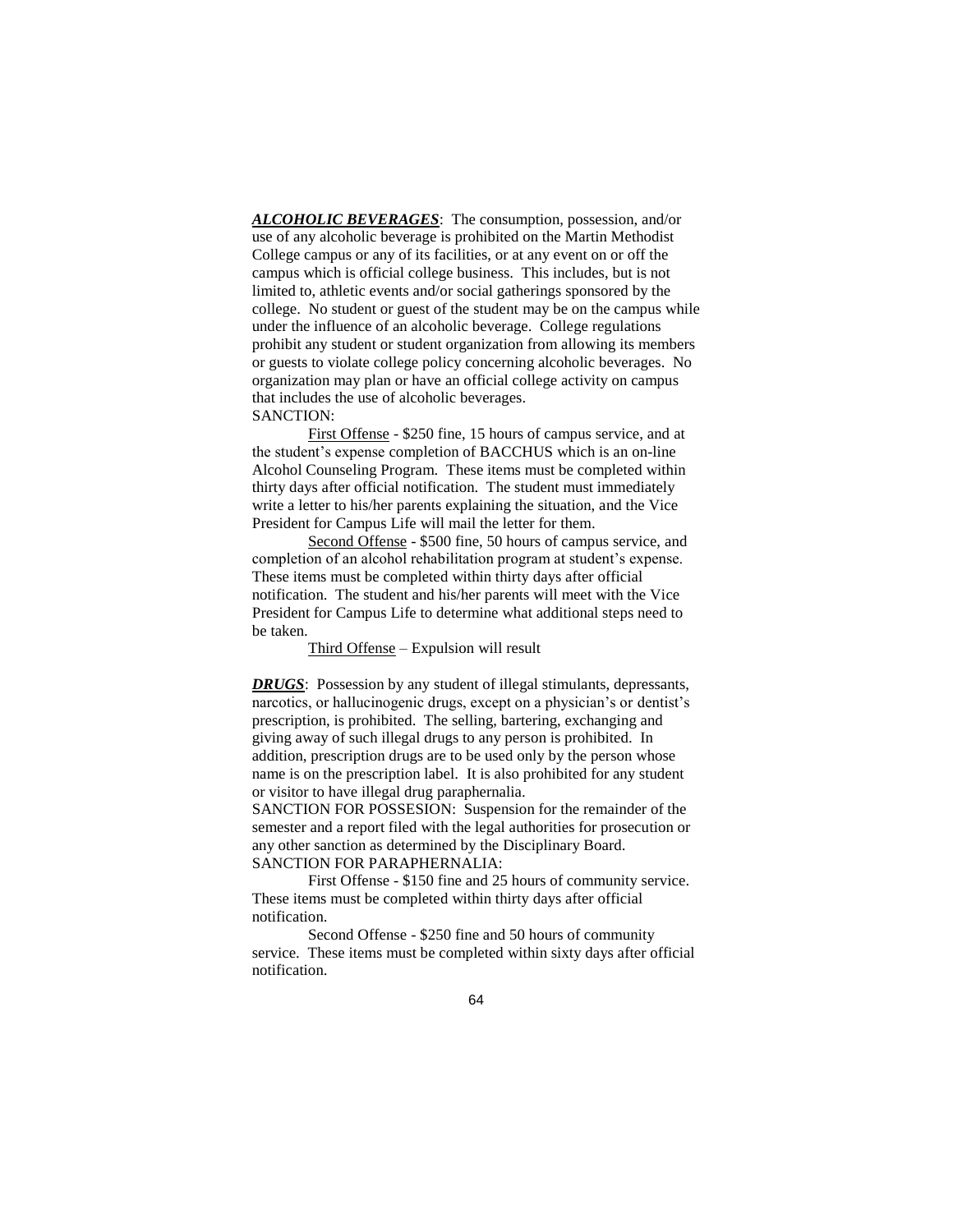Third Offense – Expulsion will result

In Addition: If a visitor to a residence hall room or apartment is found to have illegal drugs in their possession, the student occupant sponsoring that visitor will lose the privilege of living on campus. If that visitor is a Martin student the sanction above will apply to that student.

If illegal drugs are found in a common area of a residence hall room or apartment, everyone in that room or apartment is subject to disciplinary action.

If the school becomes aware that you have been convicted of possessing or selling illegal drugs while enrolled at MMC you can either be suspended or expelled.

Police are notified anytime illegal drugs are found on the Martin Methodist College campus.

*SEXUAL HARASSMENT*: Martin Methodist College reaffirms the principle that its students, faculty, and staff have a right to be free from gender discrimination in the form of sexual harassment by any member of the academic community.

Sexual harassment is defined as the use of vulgar remarks and offensive language in an attempt to coerce an unwilling person into a sexual relationship, to subject a person to unwanted sexual attention, to punish a refusal to comply, to create a sexually intimidating, hostile offensive working environment, or to create a sexually intimidating hostile educational environment. Sexual harassment is understood to include a wide range of behaviors, from the actual coercing of sexual relations to the unwelcome emphasizing of sexual identity. This definition will be interpreted and applied consistent with accepted standard of mature behavior, academic freedom, and freedom of expression.

Sexual harassment in any situation is reprehensible; it is particularly damaging when it exploits the educational dependence and trust between students and college employees. When the authority and power inherent in college employee relationships with students, whether overtly, implicitly, or through misinterpretation, is abused in this way, there is potentially great damage to individual students, to the persons complained of, and to the education climate of the institution. While a particular interaction must be offensive and unconsented to be defined as harassment, college employees, and other individuals in positions of authority should be sensitive to the question about mutuality of consent that may be raised and to the conflicts of interest that are inherent in personal relationships where professional and educational relationships are also involved.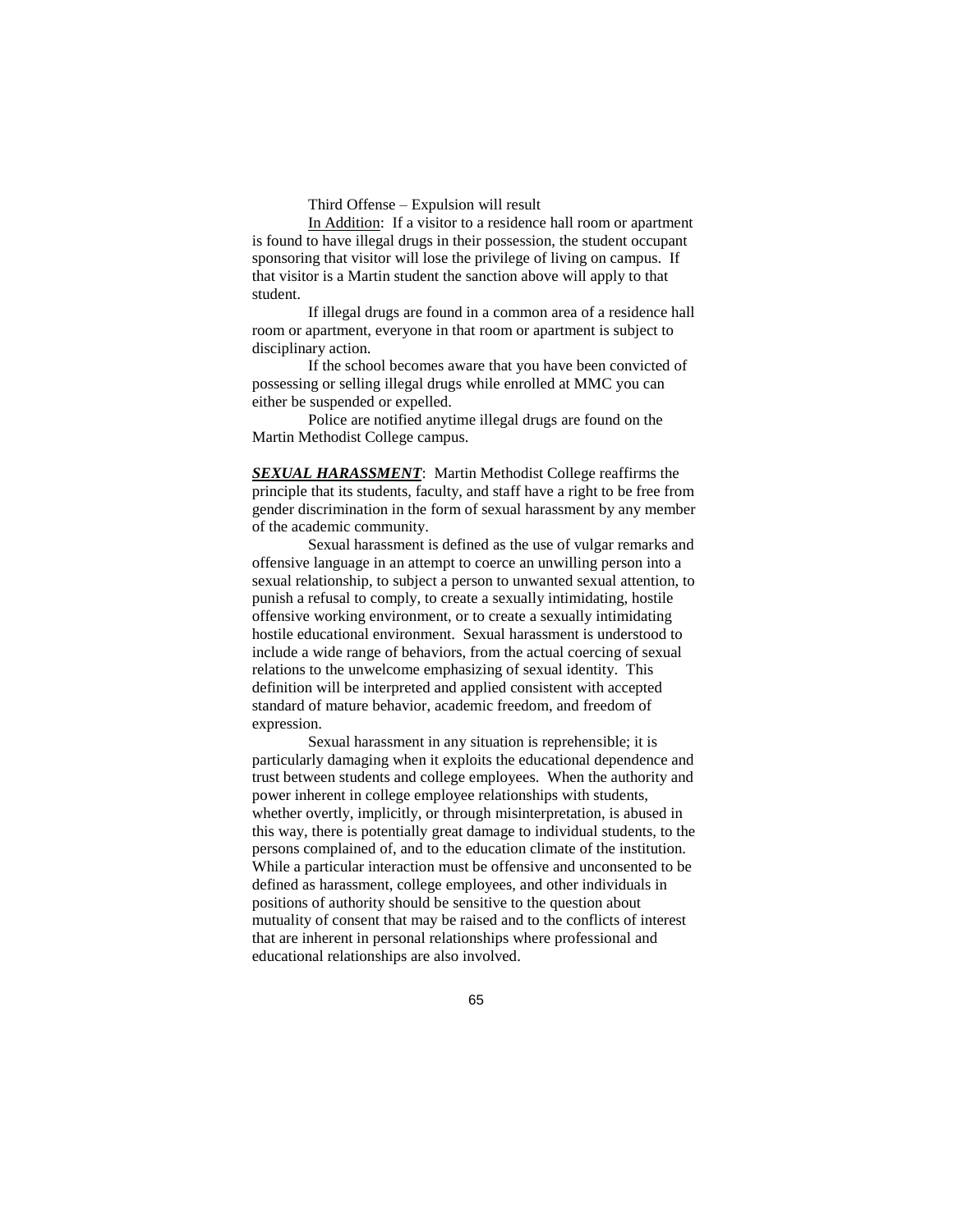Individuals who believe they have been sexually harassed may obtain redress through the established informal and formal procedures of the institution. Complaints about sexual harassment will be responded to promptly and equitably. The right to confidentiality of all members of the college community will be respected in both informal and formal procedures, insofar as possible. This policy explicitly prohibits retaliation against individuals for bringing complaints of sexual harassment. Formal procedures will not be initiated without a written, signed complaint. An individual found to be guilty of sexual harassment is subject to disciplinary action for violations of this policy, consistent with existing procedures.

Individuals wishing to make an informal or formal complaint in regard to sexual harassment should make an appointment with the Vice President for Campus Life who serves as the Affirmative Action Officer.

If a student is found to make a false accusation of sexual harassment then that student will be referred for counseling.

*CODE OF COMPUTING PRACTICE*: Violation of the standards for ethical and legal usage of campus computers, computer networks, or campus resources will result in one of the following sanctions. SANCTIONS: range from a \$25 fine to restrictions, suspension, and notification of the legal authorities

*DESTRUCTION OF PROPERTY*: The defacing or destruction of public or private property is prohibited. SANCTION:

First Offense - \$500 fine plus the cost to replace whatever has been damaged or destroyed. This must be completed within thirty days after official notification. The student must immediately write a letter to his/her parents explaining the situation, and the Vice President for Campus Life will mail the letter for them. The student may lose the privilege of living on campus.

Second Offense – Expulsion will result.

*DISORDERLY CONDUCT*: Conduct of a disorderly nature to include (but not limited to) screaming at, cursing at, or threatening another person is prohibited. Disregarding the rules set forth in the Student Life Honor Code is prohibited. SANCTION: \$100.00 fine

#### *MALE ENTRY INTO FEMALE HOUSING/FEMALE ENTRY*

*INTO MALE HOUSING*: The following sanctions will apply to male students who enter women's housing during non-visitation hours and the women involved in the case. The same sanctions will apply to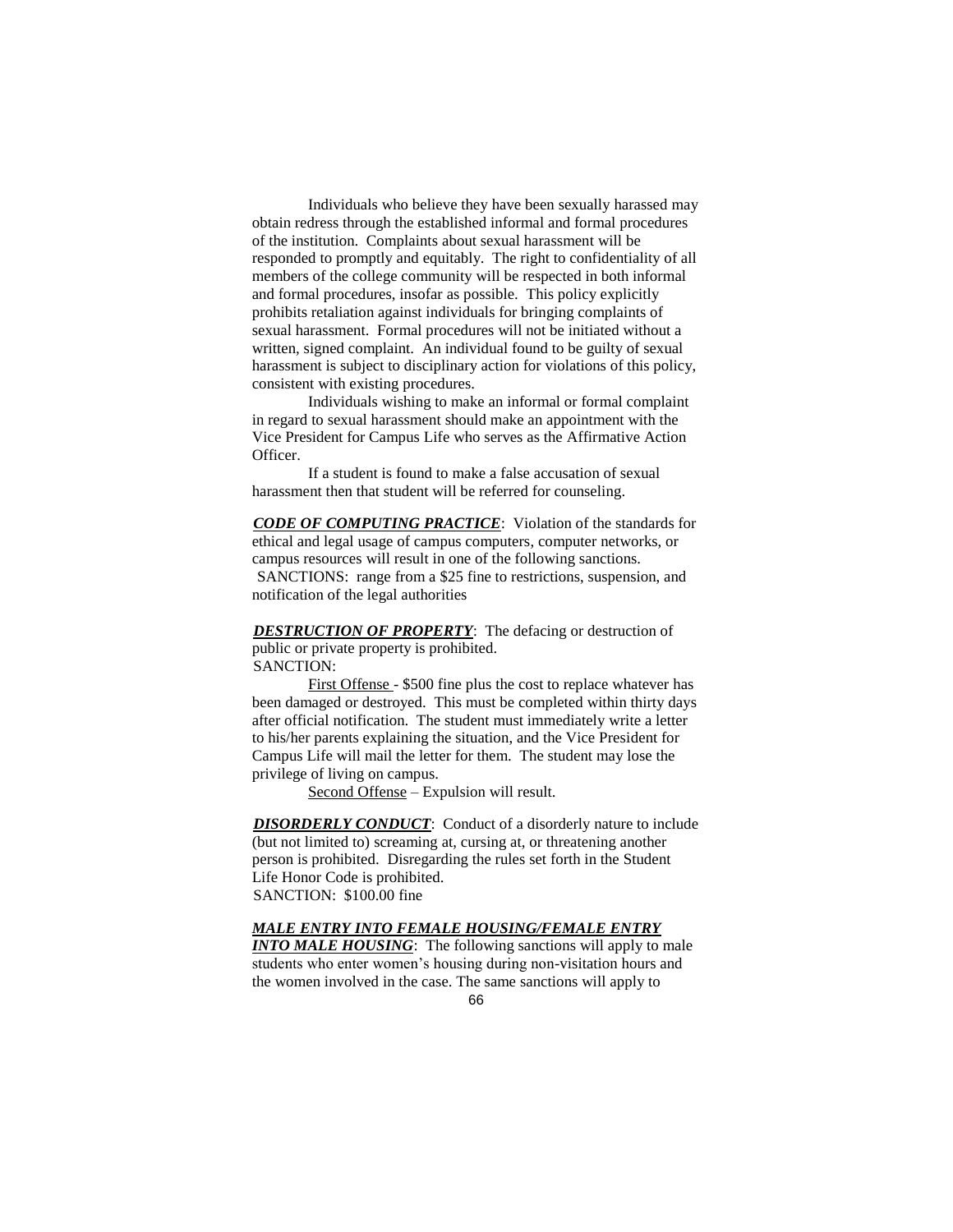female students who enter the men's housing during non-visitation hours and the men involved in the case.

SANCTION:

First Offense the students involved will receive a warning. Second Offense - \$100 fine for each student involved.

Third Offense - \$100 fine, 30 hours of community service, loss of visitation privileges, and must appear in front of the Disciplinary Committee.

Fourth Offense – To be determined by the Disciplinary Committee.

*WEAPONS*: Firearms or weapons of any type are prohibited on campus and are not authorized to be in the possession of students or in their dorm rooms. Bringing firearms on school property is in violation of State law. Any object that is used in a manner in which someone could be injured is considered a weapon.

SANCTION: \$100.00 fine and a report filed with legal authorities for prosecution

*FIREWORKS*: Possession and or use of fireworks or explosives on campus are prohibited.

SANCTION: \$100.00 fine. A report filed with legal authorities and the student will be responsible for the cost of repairing any damages.

*SAFETY AND SECURITY VIOLATIONS:* Disabling or damaging any fire or safety equipment (including but not limited to the security camera system, smoke detectors, and fire extinguishers) is prohibited. SANCTION: \$100 fine and a report will be filed with the legal authorities.

**ARSON:** Expulsion from school. A report will filed with the legal authorities and the student will be responsible for the cost of repairing any damages.

*FINANCIAL OBLIGATIONS*: Students are expected to promptly pay when all college financial obligations are due. SANCTION: Failure to meet these financial obligations on time may result in not being allowed to register, graduate, or receive a transcript of credits until all accounts are settled. All students must be registered before being admitted to class.

*FORGERY, ALTERATION, OR MISUSE*: Forgery or alteration of Martin Methodist College documents or records is prohibited. SANCTION: Suspension or expulsion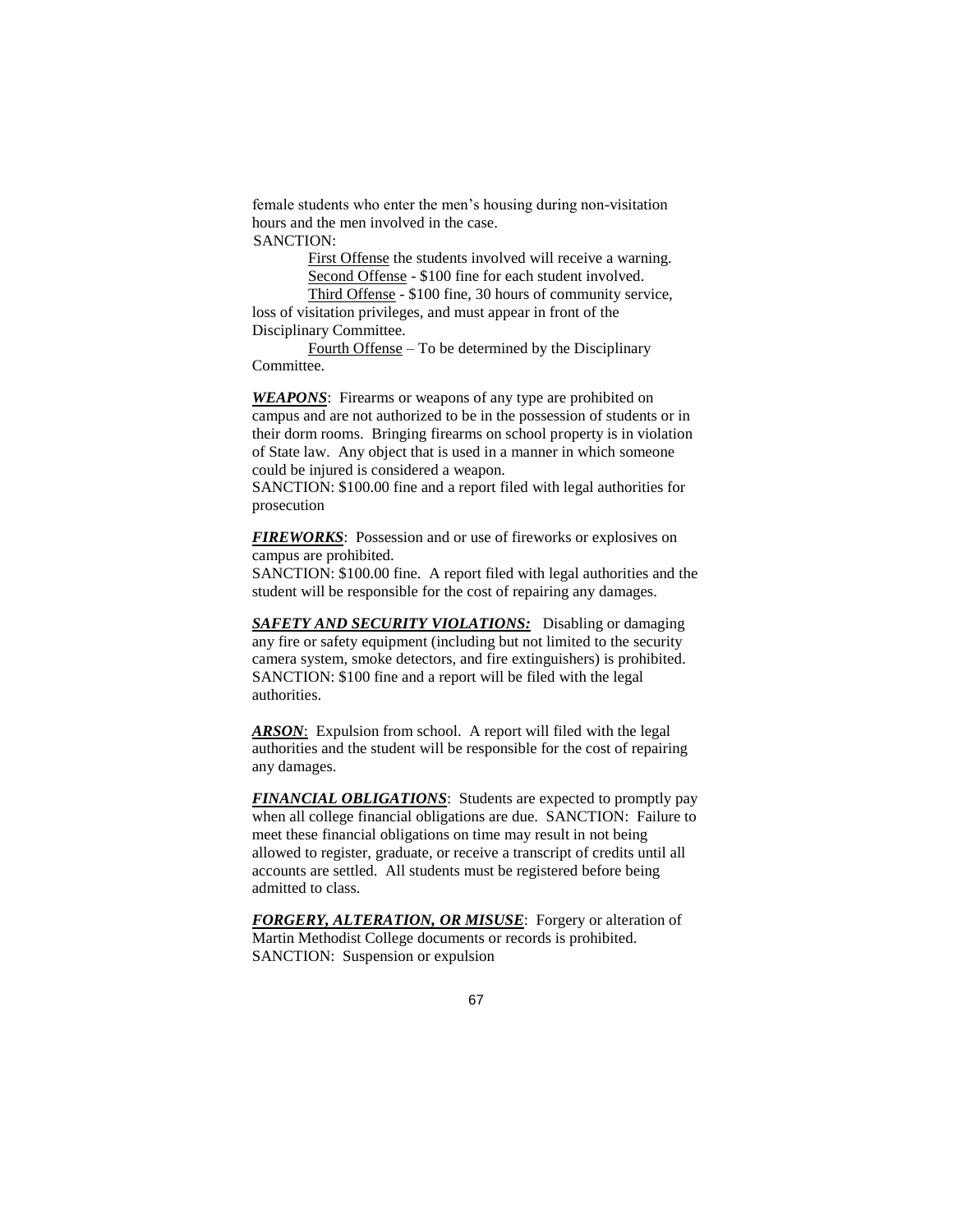*IDENTIFICATION* - No student shall fail to identify himself or herself to any properly identified administrator, faculty or staff person while that person is in the performance of official duties. SANCTION: \$25.00 fine and probation

**PHYSICAL ABUSE** – Fighting and/or inflicting physical abuse on any person is prohibited.

SANCTION: \$100.00 fine, counseling, and community service.

**SMOKING, TOBACCO PRODUCTS:** Smoking or using tobacco products (such as chewing tobacco) is prohibited in any of the indoor or outdoor areas other than the designated smoking areas. SANCTION:

First Offense: \$25.00 fine and 5 hours of community service. Subsequent Offenses: \$50 fine and 10 hours of community service for each offense.

*THEFT*: Taking of college, public, or private property (including textbooks) is prohibited.

SANCTION: Report filed with legal authorities, and suspension or expulsion

*TRESPASSING*: Unauthorized entry into a college building or motor vehicle is prohibited.

SANCTION: \$100.00 fine, suspension, and a report will be filed with the legal authorities.

*UNLAWFUL ASSEMBLY*: Violent protests or similar activities that disrupt the normal operation of the college are prohibited. Disruptive actions include, but are not limited to, the following: the support of an activity through unlawful means, interference with accepted functions of the college, unauthorized occupancy of college facilities or blocking access to or from such areas, infringing on the rights of students, faculty, staff, or authorized persons to gain access to any college facility.

SANCTION: Suspension

### *COMPLIANCE WITH FEDERAL, STATE, AND LOCAL LAWS*:

All students are expected to comply with Federal, State, and Local laws. When a student is convicted of such a violation and the circumstances indicate that the student's continued presence on campus creates a clear and present danger of serious physical or mental harm to the student, the other members of the college community, or the educational process of the college, the College may impose sanctions including suspension or expulsion. A student who has been accused of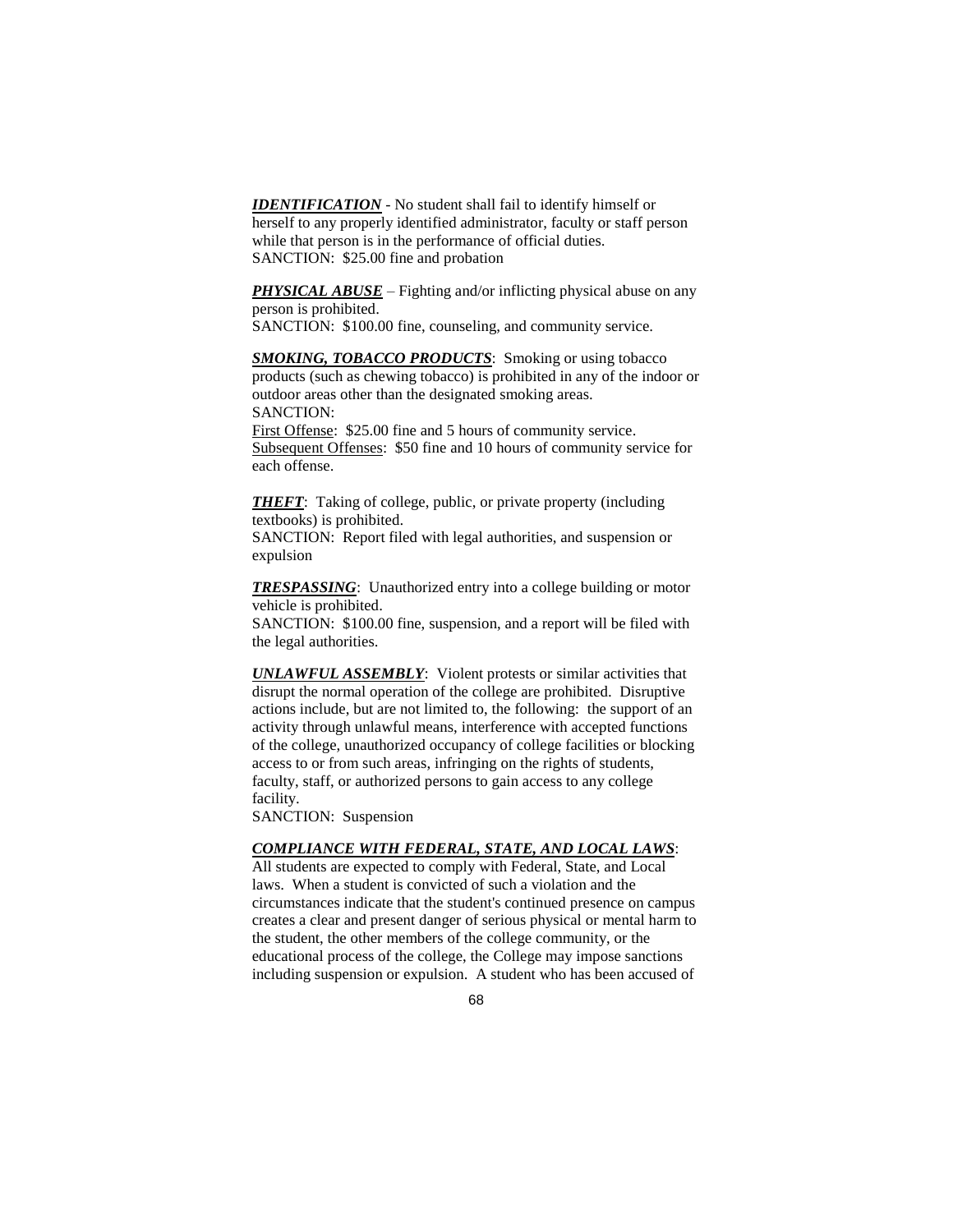a criminal offense, the nature of which constitutes a clear and present likelihood of a serious danger to the student, the other members of the college community, or the educational process of the college, may have imposed by the Vice President for Campus Life a temporary sanction, including suspension. Such temporary sanctions may exist and be enforced only until such time as the properly constituted authority has made final disposition of the case. If the student is convicted and put on probation, the student will be suspended for the duration of their probation.

*DISRESPECT*: Showing rudeness and disrespect towards faculty and staff (to include Residential Life Staff) is prohibited. If a college employee feels a student has been disrespectful, the student may be turned in to the Vice President for Campus Life. SANCTION: \$100 fine and counseling.

*CODE OF CONDUCT*: Indecent exposure, nakedness, showing pornographic films in public view, unlawful assembly, and offensive language or behavior is prohibited. SANCTION: \$50.00 fine and counseling.

*IDENTIFICATION* - No student shall fail to identify himself or herself to any properly identified administrator, faculty, or staff person while that person is in the performance of official duties. SANCTION: \$25.00 fine and probation.

*FINANCIAL OBLIGATIONS*: Students are expected to promptly pay all college financial obligations. SANCTION:

Failure to meet these financial obligations on time may result in not being allowed to register, graduate, or receive a transcript of credits until all accounts are settled. All students must be registered before being admitted to classes.

### **DRESS CODE**

Martin Methodist College students should wear clothes appropriate to the situation. Students must be fully dressed to include shirts and shoes in order to be served in the Dining Hall or to enter all classroom and administration buildings.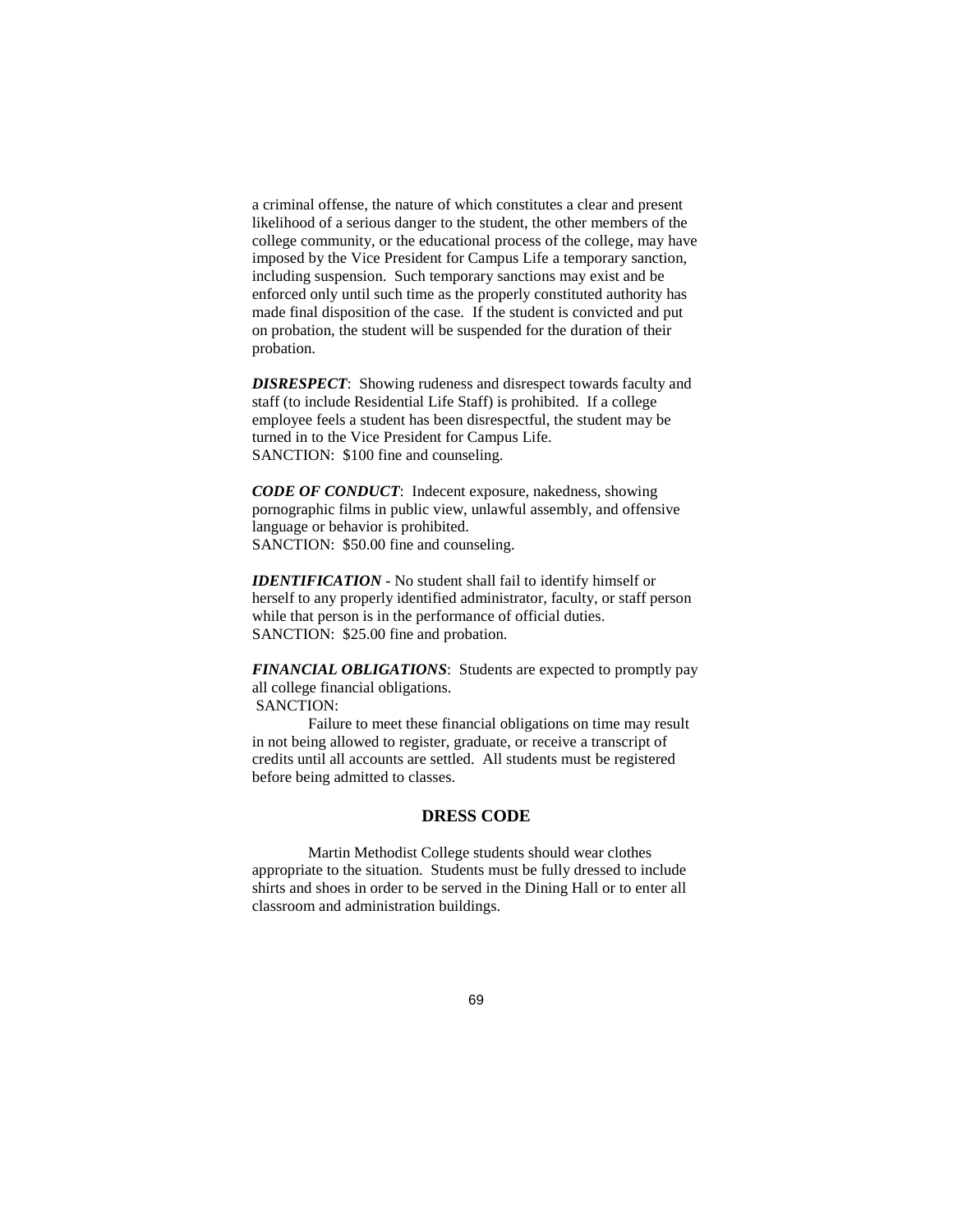## **VIII. RESIDENCE HALL INFORMATION**

The college operates Criswell Hall, Upperman Hall and two apartment housing buildings. While Criswell is an all female facility, Upperman and the apartment are Coed facilities. All single students under 21 years of age are required to live in the college housing or with their family.

Upon notification of acceptance to the college the resident student must make a room security deposit. See the Financial Information section for the current deposit amount. This is refunded by mail, provided the student does not do any damages to their housing or does not owe the college any money, when the student has graduated or indicated he/she will not be returning to Martin Methodist College.

Occupants of each room are responsible for its condition and contents. Damages to the rooms or contents will be charged to the occupants. Damages to common areas such as living areas, halls, baths, lobbies and other areas of the housing units will be charged to all residents on a prorated or by-floor basis if it cannot be determined which resident was responsible.

### **ROOM ASSIGNMENTS**

Room and roommate preferences are granted when possible. Students who reside in a room have precedence over others in signing up for that same room the following year. The Vice President for Campus Life assigns students who do not submit housing or roommate preferences to housing and roommate(s).

Room changes will be made only with the approval of the Vice President for Campus Life or the Director of Residential Life. Room changes will not be considered until two weeks into the semester.

See the Financial Information section for dorm and apartment charges.

Students who wish to move from the Resident Halls to the Apartments (depending on availability) will be ranked using the following criteria:

1. Requests must be submitted each year in writing to the Director of Residential Life by March 30<sup>th</sup>.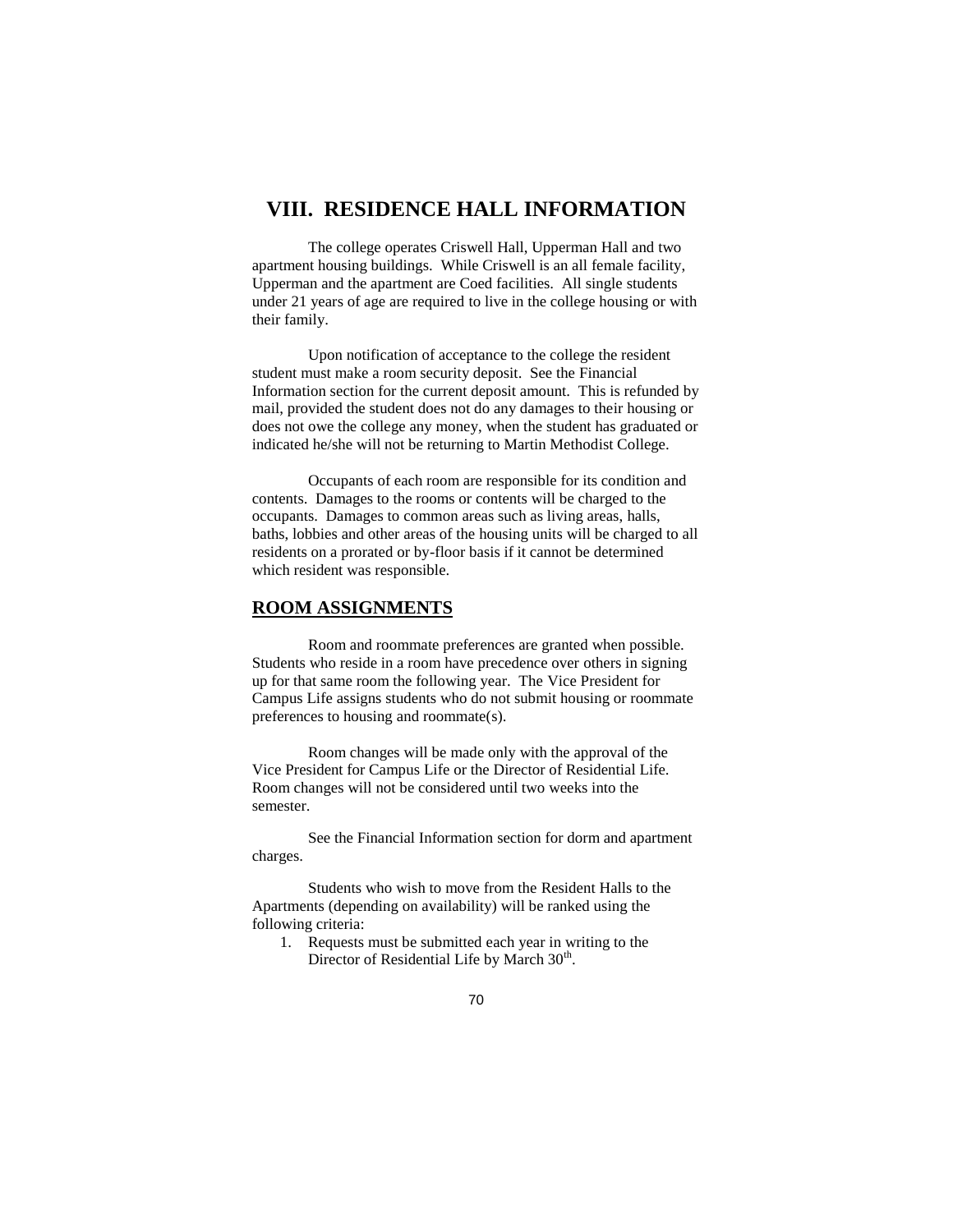- 2. First priority will be given to students who have lived the longest in Criswell/Upperman (number by semesters).
- 3. First priority will be given to students with no Academic or Student Life Honor Code infractions.
- 4. For Oakwood Apartments, a student must also have a cumulative Grade Point Average of 3.3 or higher.

All students currently in the apartments must complete a request form each year by March  $30<sup>th</sup>$  to reserve their place for the following academic year.

The College reserves the rights to exchange rooms or remove a student from campus housing when it is considered advisable or necessary.

#### **ROOM CHECKS**

Periodic room checks are to be conducted on housing by the Resident Directors and their assistants. Students are requested to be in attendance during room check. Refrigerators and closets will be checked. The purpose of room inspection is to check for health and safety problems, adherence to campus regulations, and property damage. Residents will be notified by a notice posted on the dorm front door or in the apartment complex of the date for the housing inspections.

Students who fail to pass the regularly scheduled housing check for cleanliness shall receive a warning from the Resident Director. The student will be given 24 hours to improve the condition of the room so that is will pass a cleanliness inspection. Failure to pass will warrant a referral to the Vice President for Campus Life.

By moving into the campus housing, the student agrees to allow access to his/her room for justifiable cause: smoke, water, odor, excessive and prolonged noise or property damage. If a student is suspected of concealing restricted material, such as illegal drugs, the Head Resident shall obtain authorization from the Vice President for Campus Life or the College President to conduct a search of the assigned housing.

#### **SANCTION:**

First Offense: \$25 fine and removal of contraband if applicable.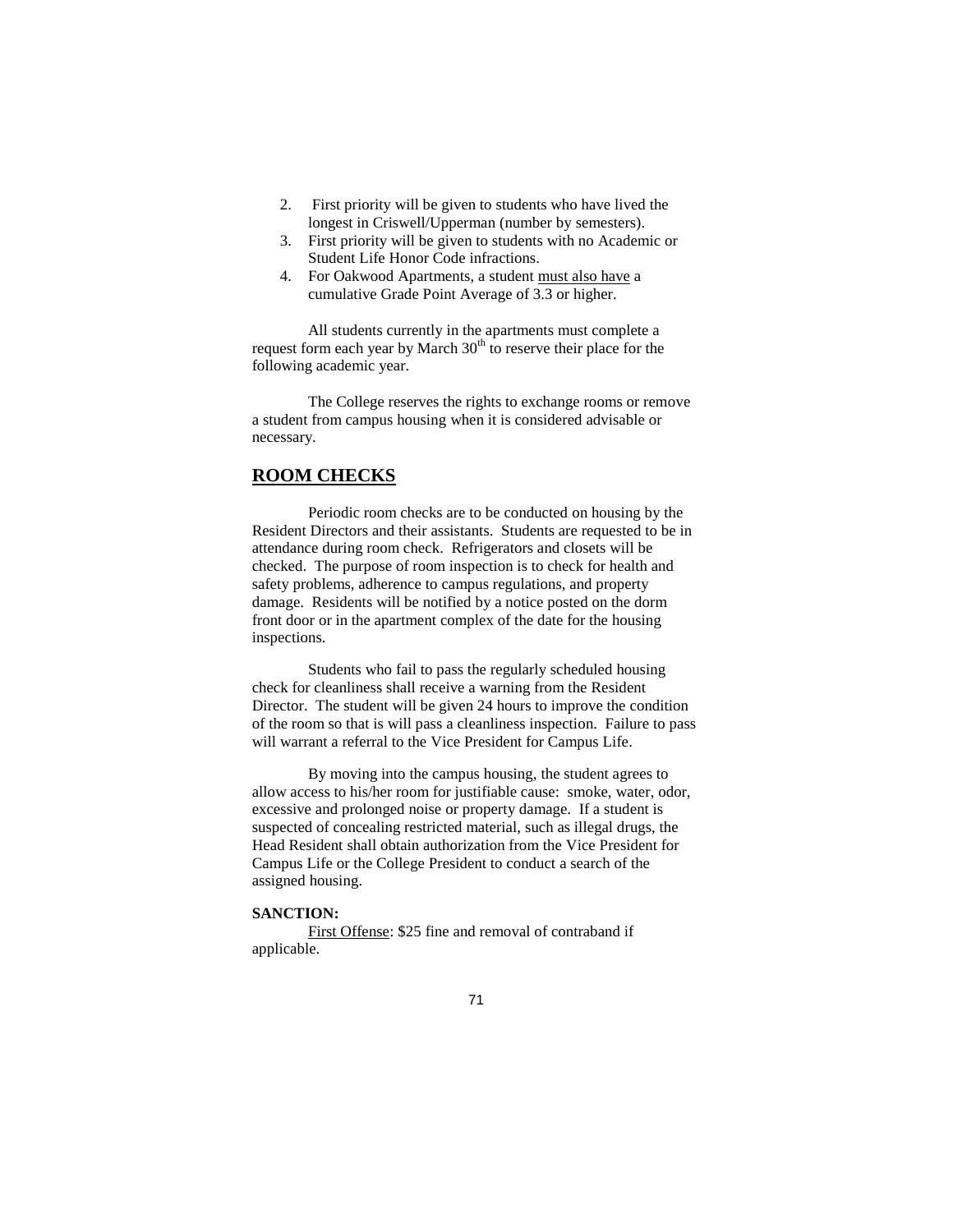Second Offense: \$50 fine and removal of contraband if applicable.

Third Offense: \$100 fine and removal of contraband if applicable, and probation for the remainder of the semester.

#### **SAFETY**

Students should keep their doors locked at all times when not in attendance. **THE COLLEGE IS NOT RESPONSIBLE FOR ANY LOSS OR DAMAGE TO STUDENTS' PROPERTY FOR ANY REASON.** If loss should occur, a student should check immediately with the parent's homeowner's insurance policy to ascertain if the loss is covered. The college recommends that each student living on campus obtain some form of insurance for the items stored in their rooms.

The campus housing buildings are equipped with fire alarms, smoke detectors and fire extinguishers. Students are required to evacuate the building when the alarm sounds. After evacuating the Criswell and Upperman dorm students should gather at the gazebo to await instructions from the fire department or the Director of Residential Life. Apartment students should gather in the south parking lot (furthest away from the apartments) of the Christian Life Center (CLC).

**SAFETY AND SECURITY VIOLATIONS:** Disabling or damaging any fire or safety equipment (including but not limited to the security camera system, smoke detectors, and fire extinguishers) is prohibited.

SANCTION: \$100 fine and a report will be filed with the legal authorities.

### **QUIET HOURS**:

Students should respect other students at all times and not make excessive noise. Quiet hours are in effect daily from 11 p.m. until 8 a.m. In addition, a 24-hour "Quiet Hour" period will go into effect for final exams and continue until the end of the exam period. Excessive or prolonged noise (including loud music) is prohibited at any time.

SANCTION: \$25 fine and if at anytime the Resident Director or Resident Assistants ask a student to quiet down and the student refuses, the case will be turned over to the Vice President for Campus Life.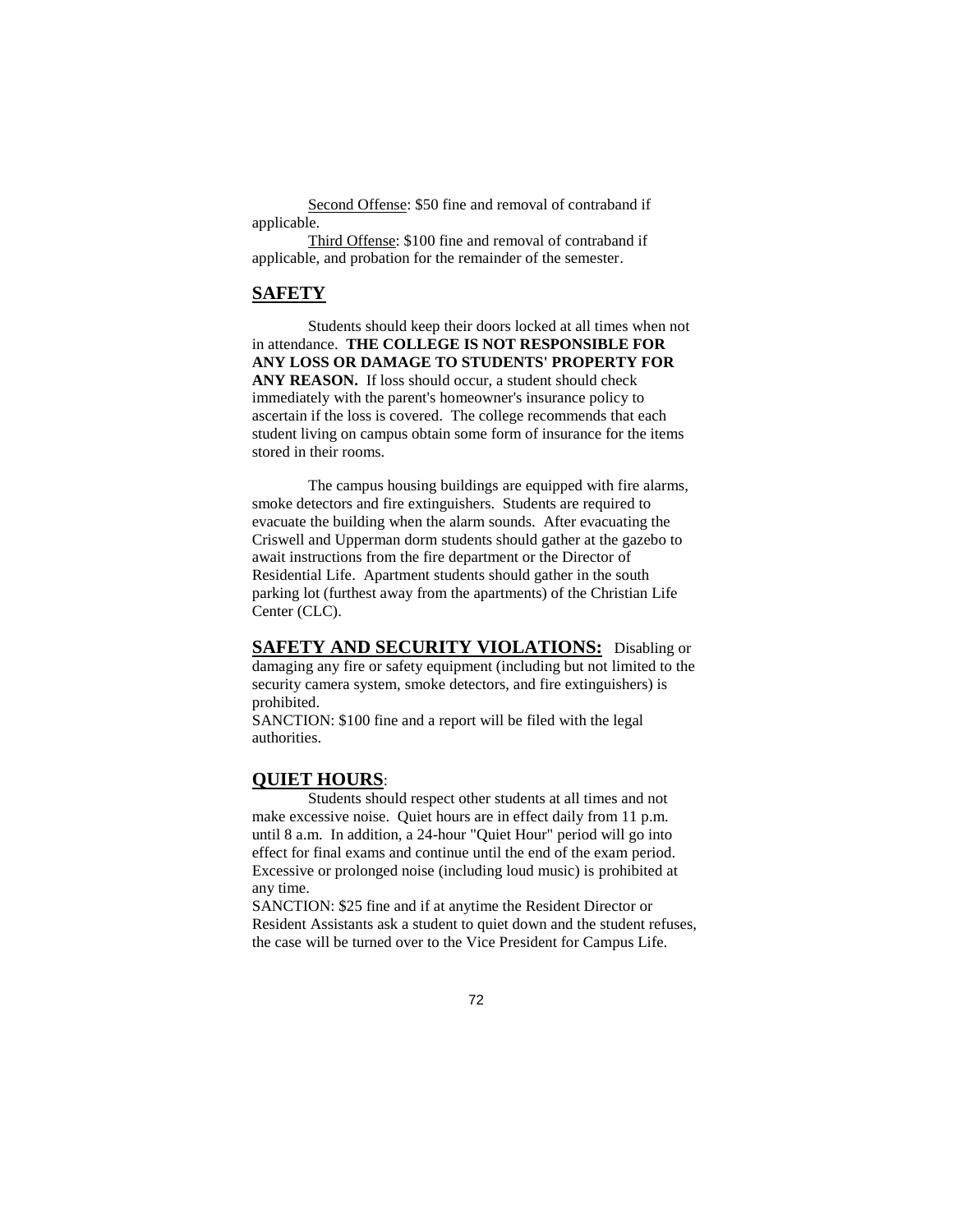### **DORM LOBBY HOURS**

Visitation in the lobbies of Criswell and Upperman Hall is allowed between the hours of 8:00 a.m. and 2:00 am

# **CAMPUS HOUSING REGULATIONS**:

Students who have guests in campus housing are responsible for their conduct and behavior. Overnight guests are expected to abide by the campus housing rules and secure permission in advance from the Resident Director to stay in the campus housing. The Resident Director must be notified about guests of students. If a guest fails to obtain permission to stay overnight a \$50.00 fine will be levied.

Burning of candles and incense is prohibited in campus housing due to the threat of fire. Any open flame is strictly prohibited. A \$25 fine is assessed.

All belongings should be in your room or apartment, not found in the hallways or breezeways.

Campus housing keys may not be duplicated or loaned to other persons. Students found in violation will be fined \$25.00.

Flooding of halls or rooms is prohibited. Students involved will be charged with destruction of property and will receive the sanction noted in "Destruction of Property".

No pets are allowed in campus housing. A \$25.00 fine is levied for violation and the pet must be removed from campus housing.

Students are not allowed to bring personal beds (to include waterbeds) into or around campus housing.

No playing sports in campus housing.

The outside door of all student apartments/residential halls must be locked at all times. All students in an apartment suite or residential room are responsible for their door. Manipulating a door or the components of a door in any way that results in the inability of the door to lock will result in a fine. This includes outside doors and individual room. The student can also lose their right to live in campus housing if this behavior continues.

Screens are not to be removed from windows.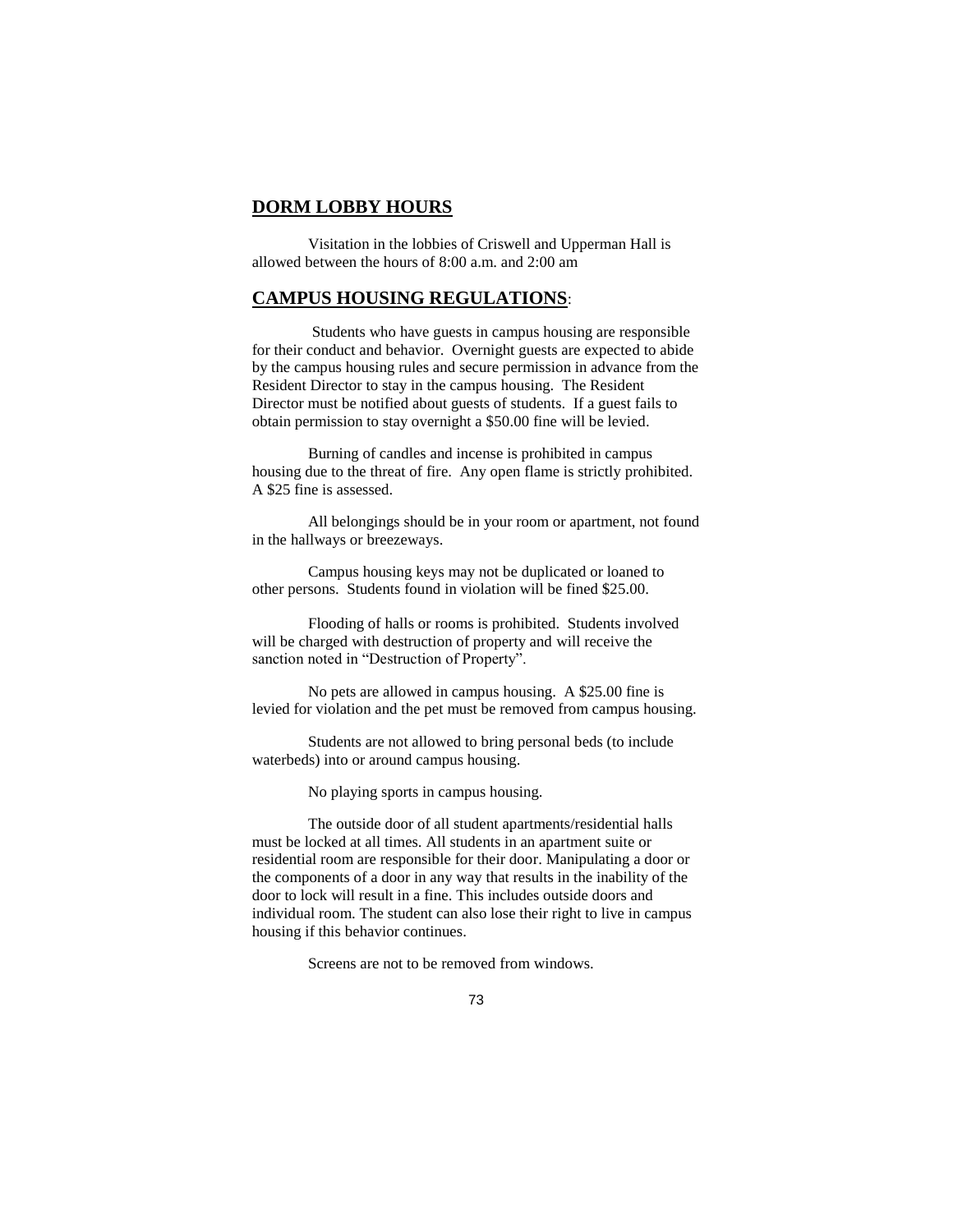Follow the regulations given by Director of Campus Housing regarding what you allowed to have in your room or apartment.

No outside sales groups may hold demonstrations or sell products in campus housing.

Under no circumstances are there to be visitors who are under the age of 16. If you have a relative who is under 16 coming to visit you, the head resident must be notified. Failure to notify the Head Resident will result in a \$50 fine.

Continually setting off the fire alarm is hazardous to all in campus housing. SANCTION:

First Offense - \$50 fine will be levied.. Second Offense - \$100 fine will be levied. Third Offense - \$150 fine will be levied and the student will have to meet with the Vice President for Campus Life.

No lobby, suite, or room furniture is to be removed from its assigned place. Anyone who moves furniture or equipment from its assigned place and/or has such items in his/her room or possession will be fined. Students who do not have the same furniture in their room upon checkout as they had on check-in will be charged for replacement of all missing items.

All students moving on campus are expected to complete a check-in form which indicates the condition of their room when they moved in. Students will have the option to add to this form and sign off to the condition of the room.

All students are expected to move out of campus housing immediately after their final exams unless they are involved in the graduation ceremony or official college functions. Students in campus housing after closing will face extensive fines.

Students moving out of a residence hall or student apartment **MUST** check out. If you are planning to move out, let an RA or Head Resident know 24 hours in advance so he or she may be present to inspect the room and sign off to the condition of the room. Any damage to a room that is not listed on the check-in form will be the responsibility of the student. After the RA or Head Resident has checked the room the resident will turn in keys and sign the check out form.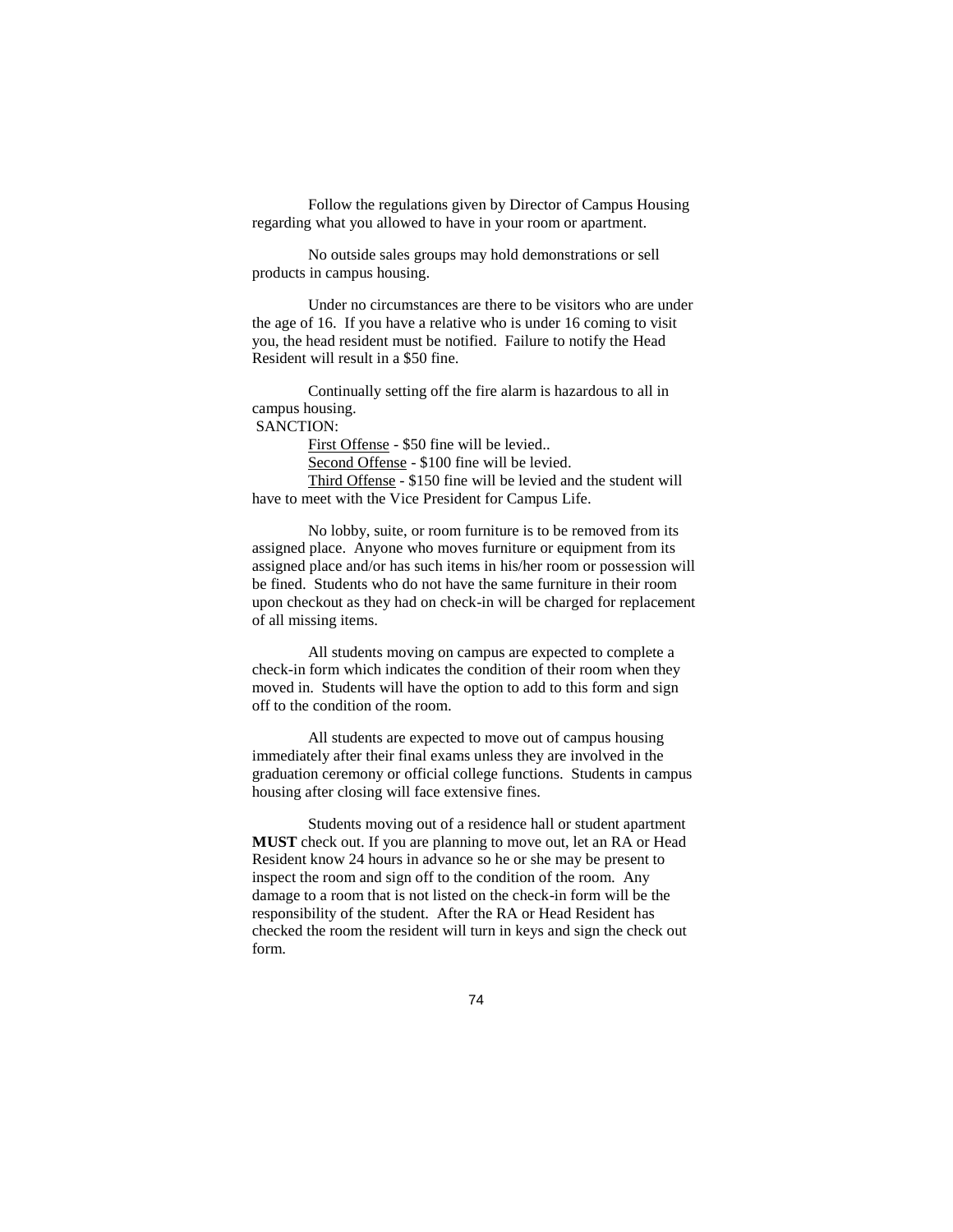The Residential Life Office in co-operation with maintenance shall make the final damage assessment for each room.

ALL possessions must be removed from the room prior to check out.

- Remove all tape, nails, hooks etc from walls, doors, ceilings, windows, desks and shelves.
	- Empty and clean closets, cabinets and drawers
	- Empty trash cans. All trash or articles to be thrown away should be deposited in dumpsters provided for the purpose.
- Clean the floor, vacuum or mop if needed.

#### SANCTIONS:

Failure to follow the prescribed check out procedures will result in the loss of our security deposit and possible fines.

An additional \$50 will be assessed for improperly checking out. Additionally, \$25 per day will be assessed to students that are present or have constructive possession of a room without authorization.

Rooms requiring special cleaning are assessed a \$100 cleaning fee.

All residents will need to be checked out by 5:00 pm on Graduation day unless they have prior approval from the Director of Residential Life or the Vice President of Campus Life and Enrollment Management.

### **PERSONAL COMPUTER USE**

Wireless Routers/Access Points are not allowed. Illegal downloading of Copyrighted materials is prohibited. Students who are caught breaking laws in relation to using computers will be turned over to the authorities for prosecution. A student may also lose the privilege of living in campus housing.

### **ROOM VISITATION POLICY**

Students may have guests in their rooms from 12 Noon until 2:00 am. Guests must be admitted to the residence hall by their host or hostess and sign the logbook upon admittance. Students are responsible for their guest's conduct and adherence to the campus regulations.

# **IX. CONSUMERISM**

Information of importance to students, prospective students, and families of students is contained in this handbook that is published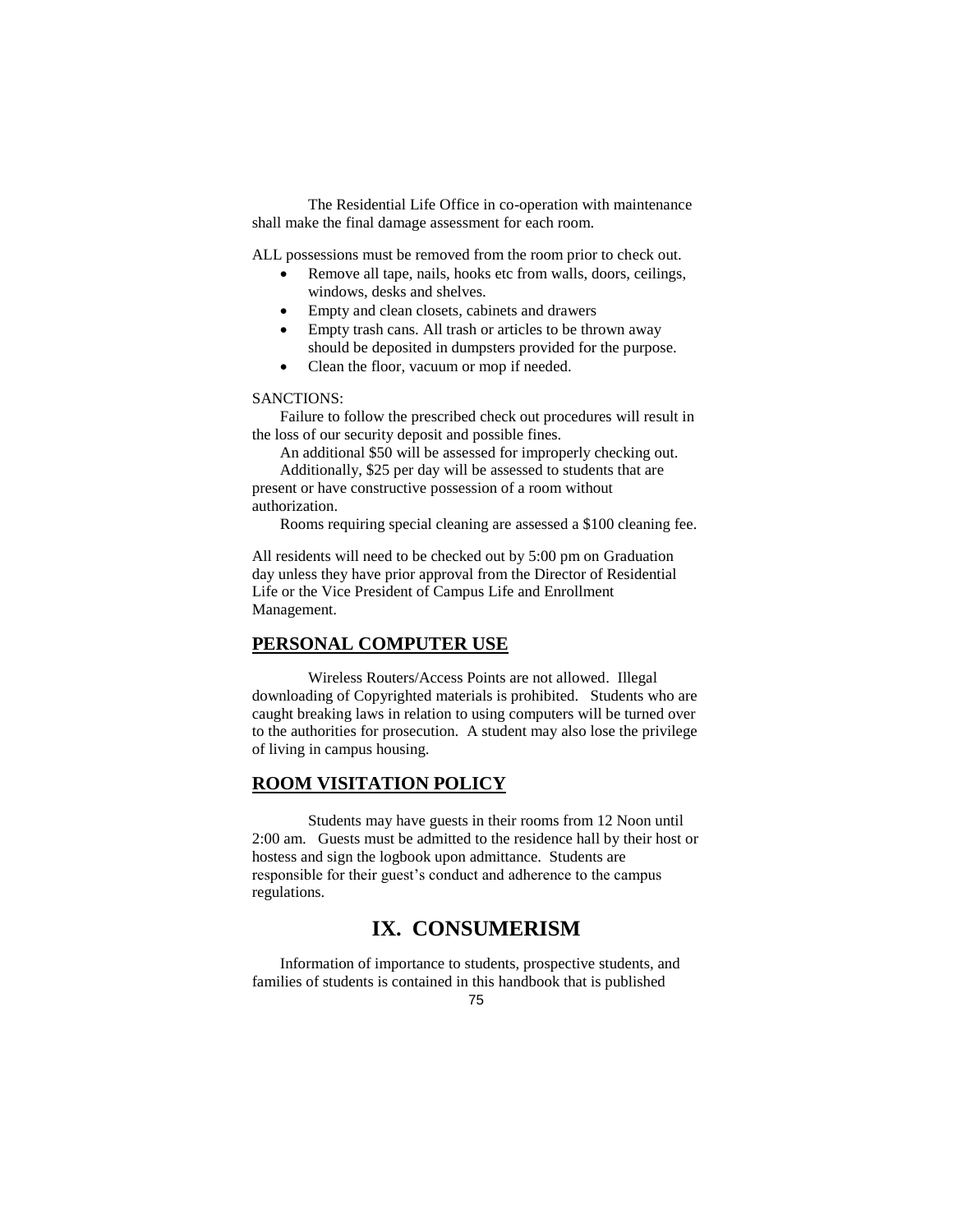annually and provided to all students prior to the opening of fall semester. More detailed information on faculty, college courses, and programs of study, as well as a listing of endowed scholarships can be found in the college catalogue that is provided to students at matriculation.

This section, entitled "consumerism" contains a listing and explanations of the rights to which students, our consumers, are entitled. The rights that the college strives to guarantee are:

- To a drug free campus
- To non-discrimination
- To file grievances
- To privacy of personal records
- To challenging the content of educational records
- To review the annual security report
- To be free from sexual harassment
- To review the college graduation rates
- To review the athletic gender equity, participation, financial and graduation rates
- To smoke/tobacco free campus buildings

The right to a deferment on student loans is included in the financial aid section entitled "Loan Deferment Terms".

The college has personnel available to answer questions about consumer information, financial aid information and academic information during normal operating hours 8 a.m. through 4:30 p.m. Monday – Friday. For appointments during other hours, please call to schedule a time. The phone directory is located on the last page of this handbook.

# **DRUG-FREE SCHOOLS AND COMMUNITIES ACT**

Martin Methodist College has developed its drug and alcohol abuse prevention program for the safety and well being of students, employees and campus visitors.

The unlawful possession, use, or distribution of illicit drugs and alcohol by students and employees on the college property or as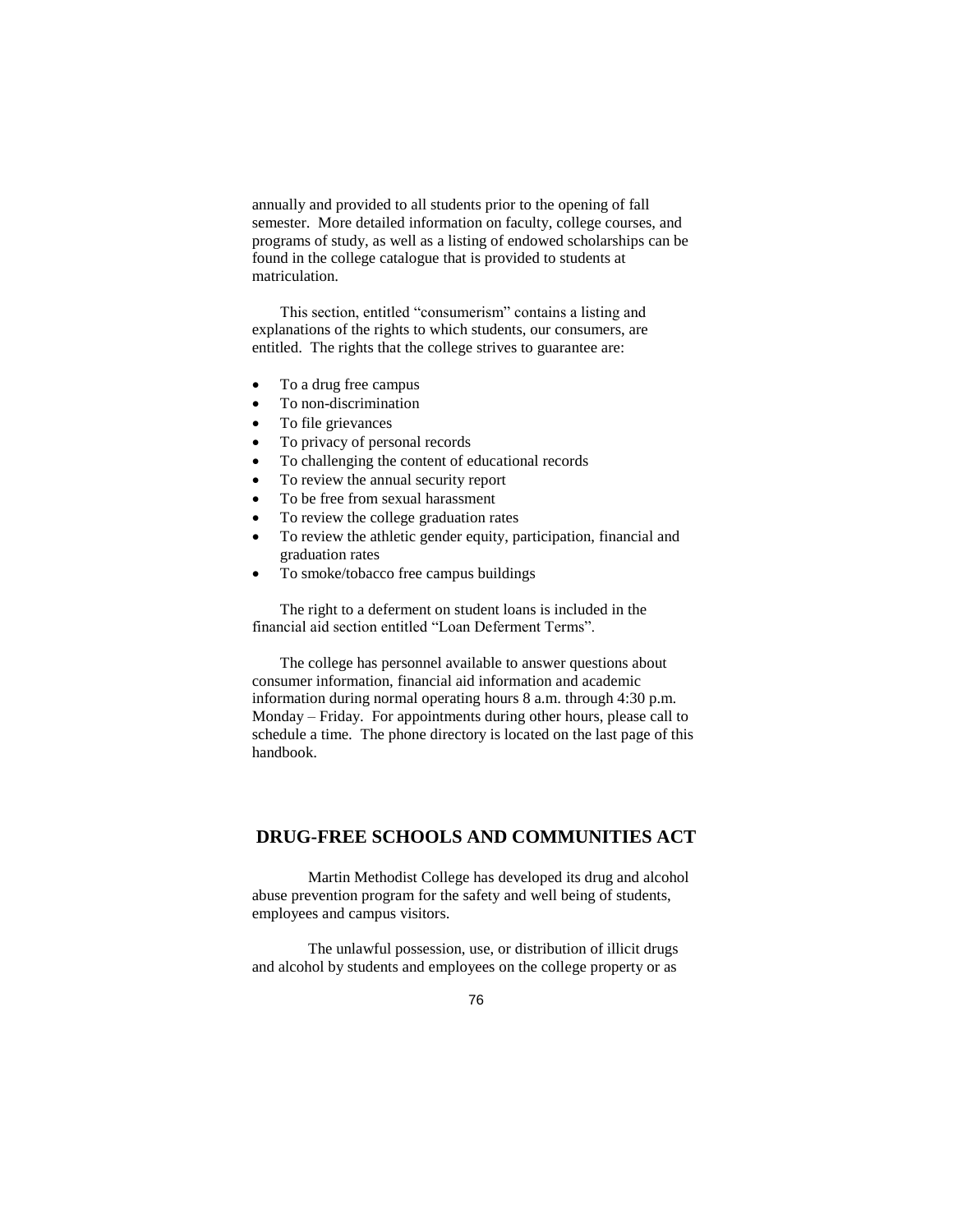part of any college activity is strictly prohibited. All State or Federal laws and applicable legal sanctions including fines and jail apply. The use of illicit drugs and the abuse of alcohol are hazardous to the health and severe illness or death can result. In an effort to meet its educational responsibility to its students and employees, the college annually schedules an assembly program dedicated to drug and alcohol abuse prevention. At this required program the health risks associated with the use of illicit drugs or the abuse of alcohol will be described in detail. Information about drug and alcohol counseling, treatment or rehabilitation is available through the college counselor.

Martin Methodist College will impose disciplinary sanctions on students and employees (consistent with local, State, and Federal law) up to and including expulsion or termination of employment and referral for prosecution, for the unlawful possession, use, or distribution of illicit drugs and alcohol. Employees are required to self-report drug convictions to the Vice President for Finance and Administration.

# **EEO/TITLE IX SECTION 504 STATEMENT**

Martin Methodist College does not discriminate on the basis of race, sex, color, religion, national origin, age, handicap, or veteran status in provision of educational opportunities or employment opportunities and benefits.

MMC does not discriminate on the basis of sex or handicap in the education programs and activities that it operates, pursuant to the requirements of Title IX of the Education Amendments of 1972, Pub. L. 92-318; and Section 504 of the Rehabilitation Act of 1973, Pub. L. 93112; respectively. This policy extends to both employment and admission to the college.

Inquiries concerning Title IX and Section 504 should be directed to the Vice President for Campus Life. Charges of violation of the above policy should also be directed to the Vice President for Campus Life.

# **CONSUMER COMPLAINTS**

Martin Methodist College has established procedures for receiving and responding to complaints from students, faculty, and others and keeps records of such complaints in order to determine their frequency and nature. Martin Methodist College attempts to maintain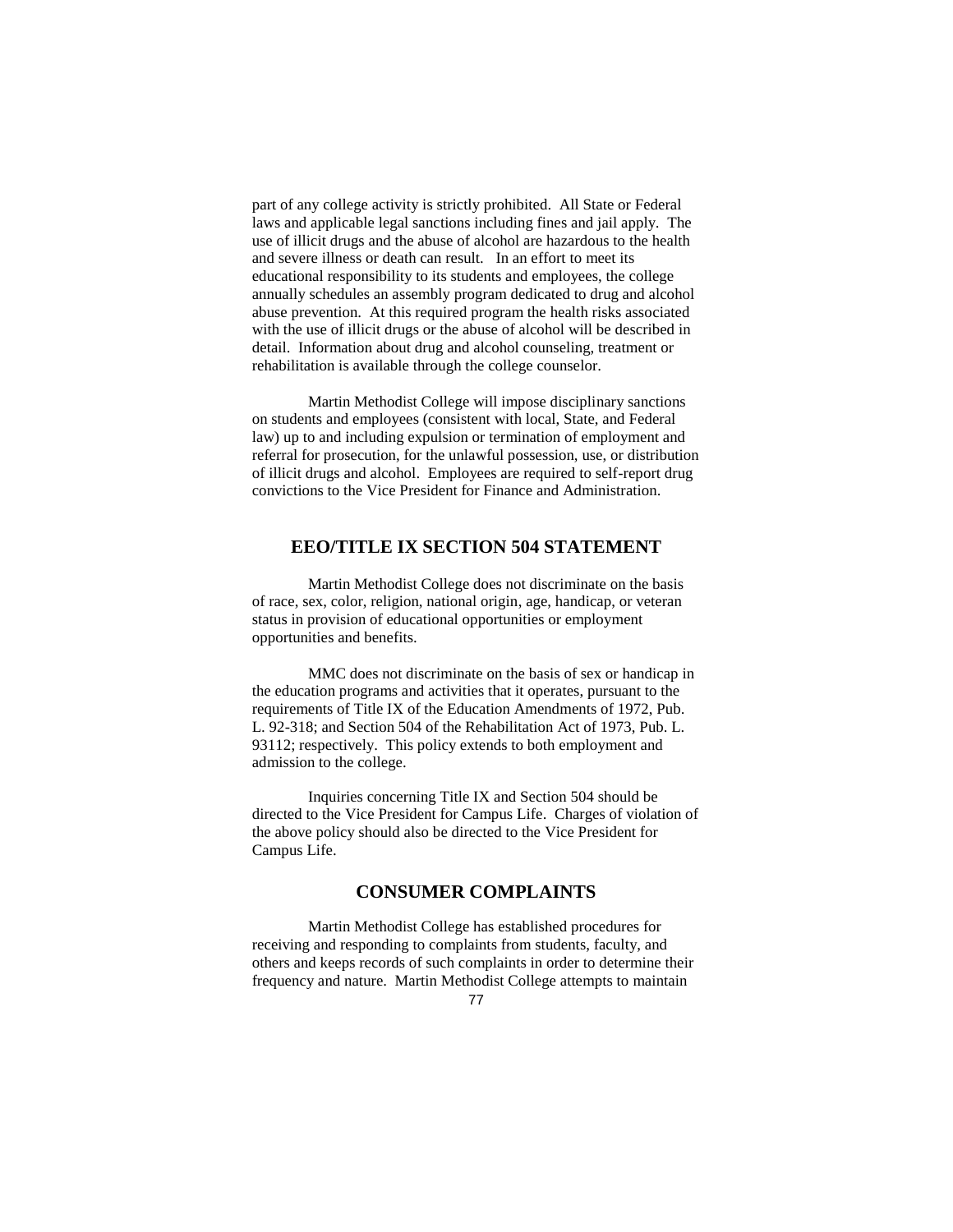an atmosphere that encourages students to discuss their questions and concerns with the appropriate instructors or staff members before involving others. However, should discussion not resolve a perceived problem there is an official grievance procedure. The Vice President for Campus Life is the college official responsible for assisting in this process. In certain areas there are standing committees that handle appeals e.g. Admissions and Financial Aid Appeals Committee.

### **STUDENT GRIEVANCES**

A student grievance is any registered dissatisfaction, complaint, or injustice a person may perceive while affiliated with Martin Methodist College, either as a prospective student, currently enrolled, or recently graduated student.

MMC provides a procedure to assist faculty and students in resolving student concerns about academic integrity, policy and grades issued. The teaching faculty is responsible for issuing grades; however, students who believe a faculty member has violated their academic rights may seek recourse through the grievance procedure. This procedure also is followed if students believe they have been subjected to discrimination or harassment, their basic civil rights have been violated or their privacy has been invaded. Students can initiate grievance resolution but must attempt to resolve their grievance through the informal process first.

### **INFORMAL PROCESS**

The student should request a conference with the instructor involved within five working days after the event occurs (or after grades are received, if this is the case). If the conference does not resolve the dispute or problem, the student must submit a written grievance, outlining the problem to the instructor's program coordinator (these are located in the "Reference Section" in the back of the college catalogue) within five working days after meeting with the instructor. If this still does not resolve the problem, the student must submit a written grievance to the division chairperson (these are located in the "Reference Section" in the back of the college catalogue) within five working days after this meeting.

#### **FORMAL PROCESS**

A student who has completed the informal process within the specified times and is not satisfied with the results may appeal in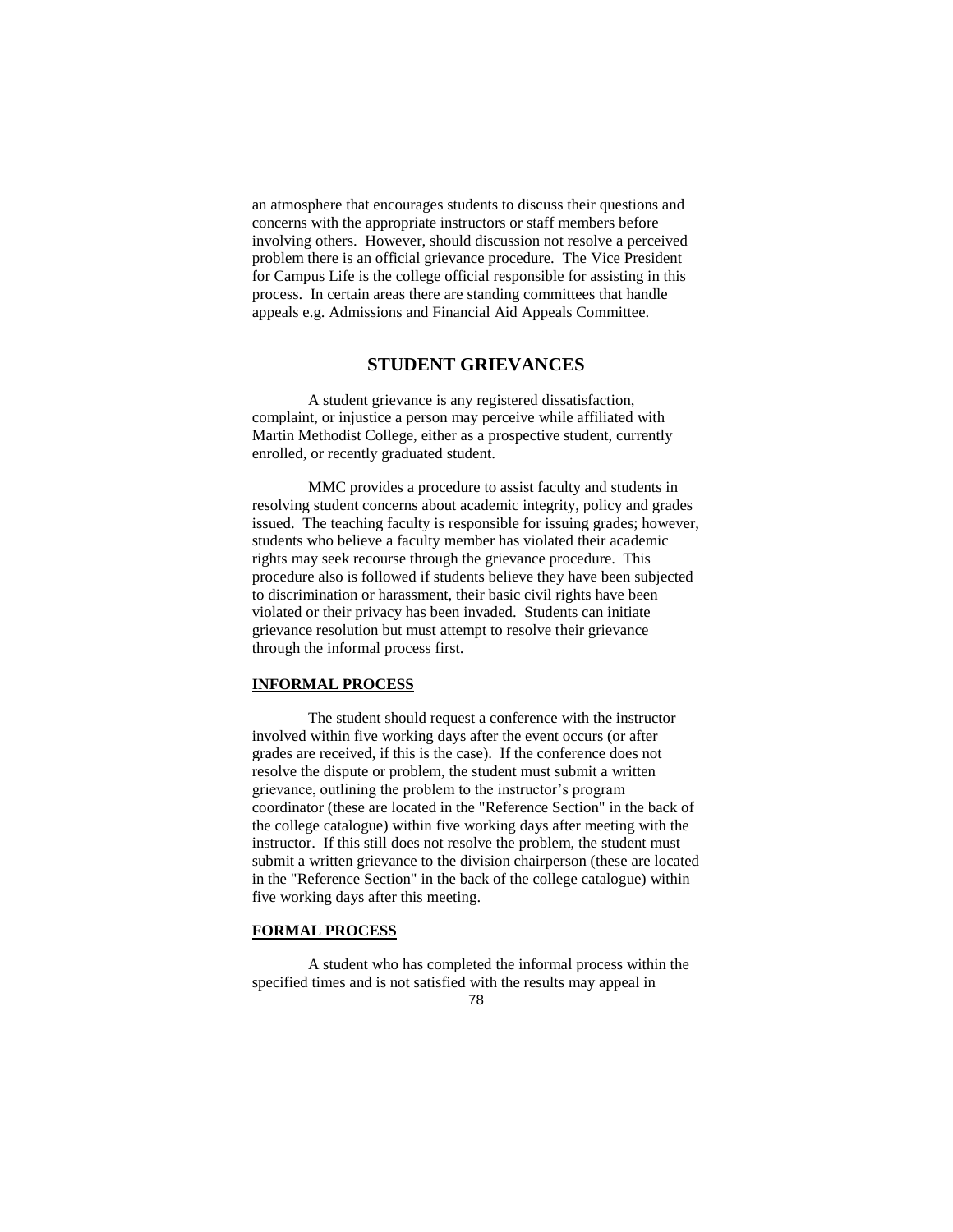writing to the Vice President for Academic Affairs within seven calendar days after the conference with the appropriate division chairperson. The Vice President for Academic Affairs will meet with the division chairperson to review and reach a decision regarding the grievance. This decision will be final and the student will be notified in writing within five working days.

Accurate records of all student grievances will be confidential and will be maintained by the Office of the Vice President for Campus Life. The procedure for student grievances will be consistent for all students.

Students should be aware that should they have concerns or complaints about their program or their financial aid, this institution has a complaint procedure. To the extent possible, students should seek a resolution of such matters through the institution's complaint procedure (see page 4, Grievance and Problem Resolutions) before involving others. Should the institution not be able to resolve a financial aid problem, the student may contact either the State Postsecondary Review Program office at the Tennessee Higher Education Commission at (615) 532-8276 or the federal Office of the Ombudsman at 1-202-401-4498 or toll free 1-877-557-2575 in Washington, DC.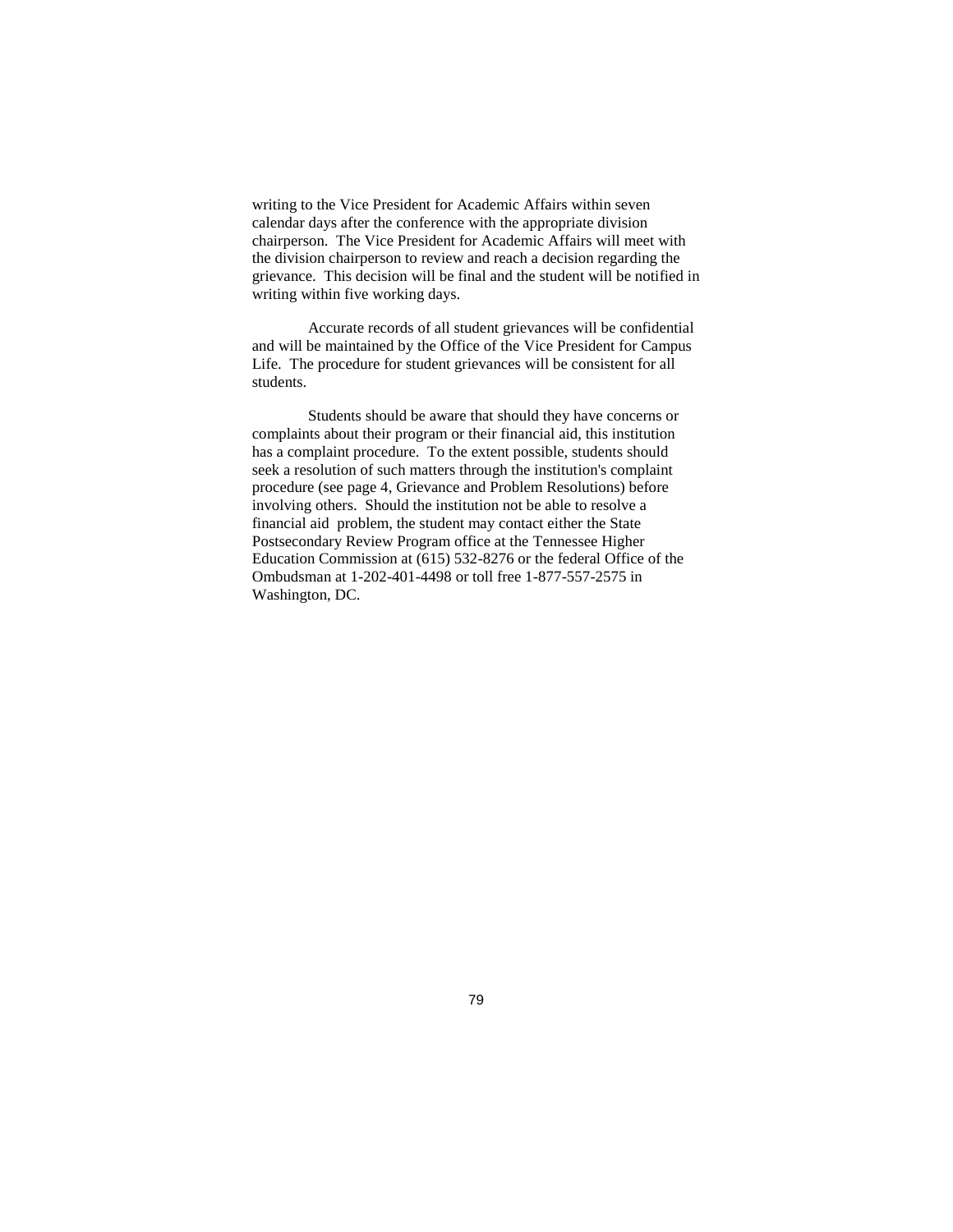# **FAMILY EDUCATIONAL RIGHTS AND PRIVACY ACT**

No part of a student's academic record will be released to anyone without written request bearing the student's personal signature, or a telegram bearing the student's name as the person making the request, or by order of a court of law. Telephone calls are not acceptable. The Registrar's Office must have the request in writing, which becomes a part the student's permanent file.

All students at Martin Methodist College are provided an opportunity to review their educational records. The term "educational records" includes those records, files, documents, and other materials that contain information directly related to the student and are maintained by Martin Methodist College. "Educational Records" do not include instructor's grade books, the records of institutional, supervisory, and administrative personnel and the administrative supportive personnel, which belong particularly to each individual and are not accessible or revealed to any other person except a substitute. In addition, the financial records of parents who have dependent students are not accessible to those same students. Furthermore, letters of recommendation written prior to January 1, 1975, are not accessible to students.

Students will be provided the opportunity for a hearing by Martin Methodist College in accordance with regulations of the Secretary of Health, Education, and Welfare, to challenge the content of the educational records, in order to insure that the records are not inaccurate, misleading, or otherwise in violation of the privacy or other rights of students. Martin Methodist College will also provide an opportunity for the correction or deletion of any such inaccurate, misleading, or otherwise inappropriate information contained in the records.

# **HOMELAND SECURITY ACT**

Martin Methodist College maintains contact with the Tennessee Office of Homeland Security and follows all guidelines issued by that office.

# **CAMPUS SECURITY INFORMATION**

MMC participates in Uniform Crime Reporting to the Tennessee Bureau of Investigation (TBI) using the TBI Tennessee Incident Based Reporting System (TIBRS). A record of crime on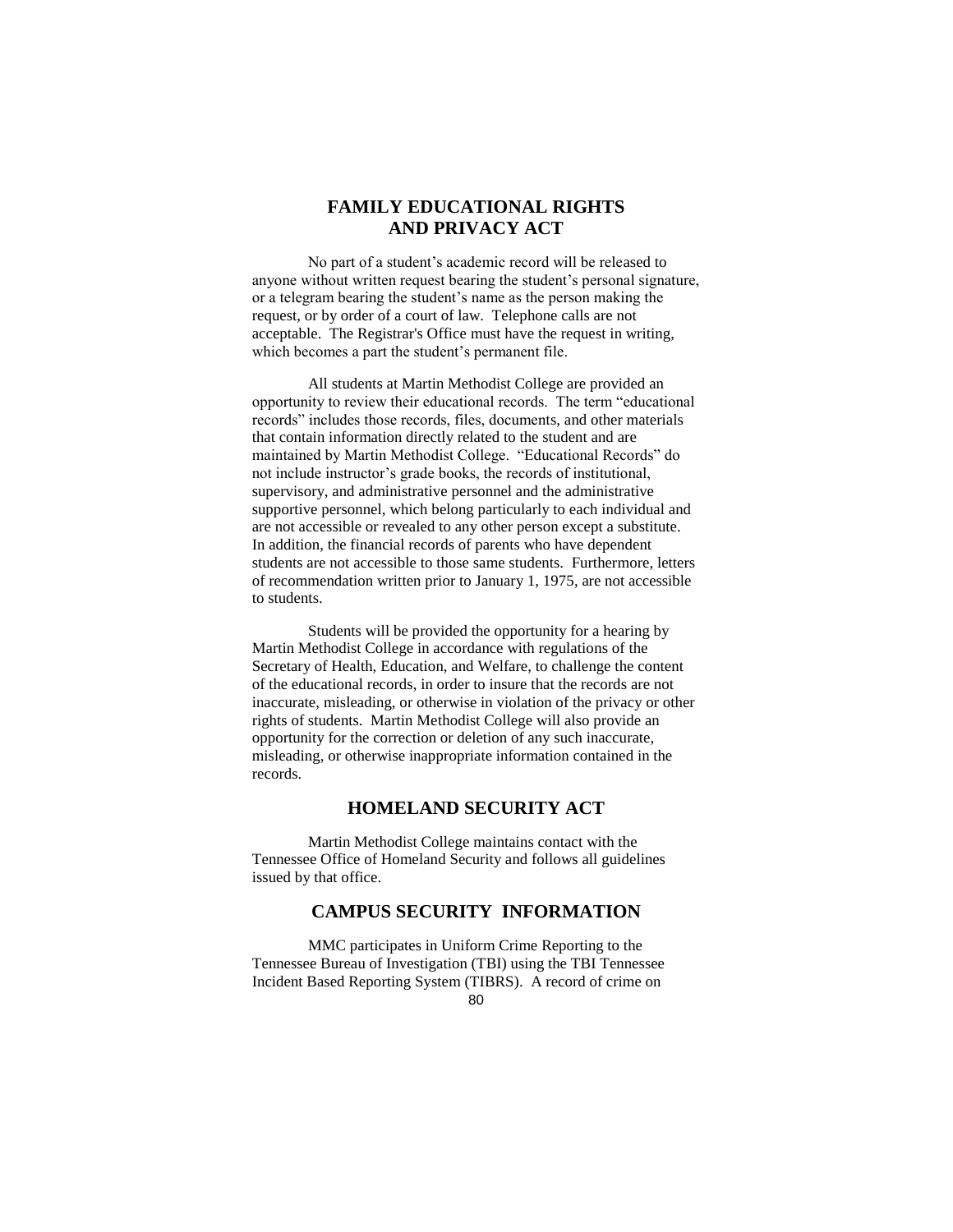campus is kept in the Campus Security Office and is available to be viewed upon request. Crime statistics for the previous four (4) years is referenced later in this section of the handbook. A copy of the statistics for MMC in the "Crime on Campus Report" published annually by the TBI is available upon request. Please contact the Campus Security Office for a copy. The phone directory is the last page in this handbook.

### A STATEMENT OF CURRENT CAMPUS POLICIES RELATING TO THE STUDENT RIGHT TO KNOW AND CAMPUS SECURITY ACT TITLE II OF PUBLIC LAW 101-542, AS AMENDED

A. Current campus policies regarding procedures and facilities for students and others to report criminal actions or other emergencies occurring on campus and policies concerning the institution's response to such reports:

Anyone becoming aware of a crime or an emergency should immediately notify the campus authority under who they are working: i.e. teacher, dorm supervisor, coach, administrator, work-study supervisor, etc. That person will notify the proper campus or local authority.

In circumstances where students are not under direct supervision they should call the 911 emergency number for police, fire department or ambulance response.

B. Current campus policies regarding security and access to campus facilities:

Campus Security checks each building on campus at closing time, monitors access to buildings, and contacts police and fire departments if necessary.

The campus is well lighted outside and a number of areas in each building remain lighted throughout the night. Campus Security is responsible for reporting any lights that are not functioning.

The Vice President for Finance and Administration monitors the issue of all keys to campus buildings and rooms. Master keys are locked in the key safe in the Business Office.

C. Campus law enforcement:

Martin Methodist College does not have its own law enforcement agency. There is a Campus Security Office located in Martin Hall.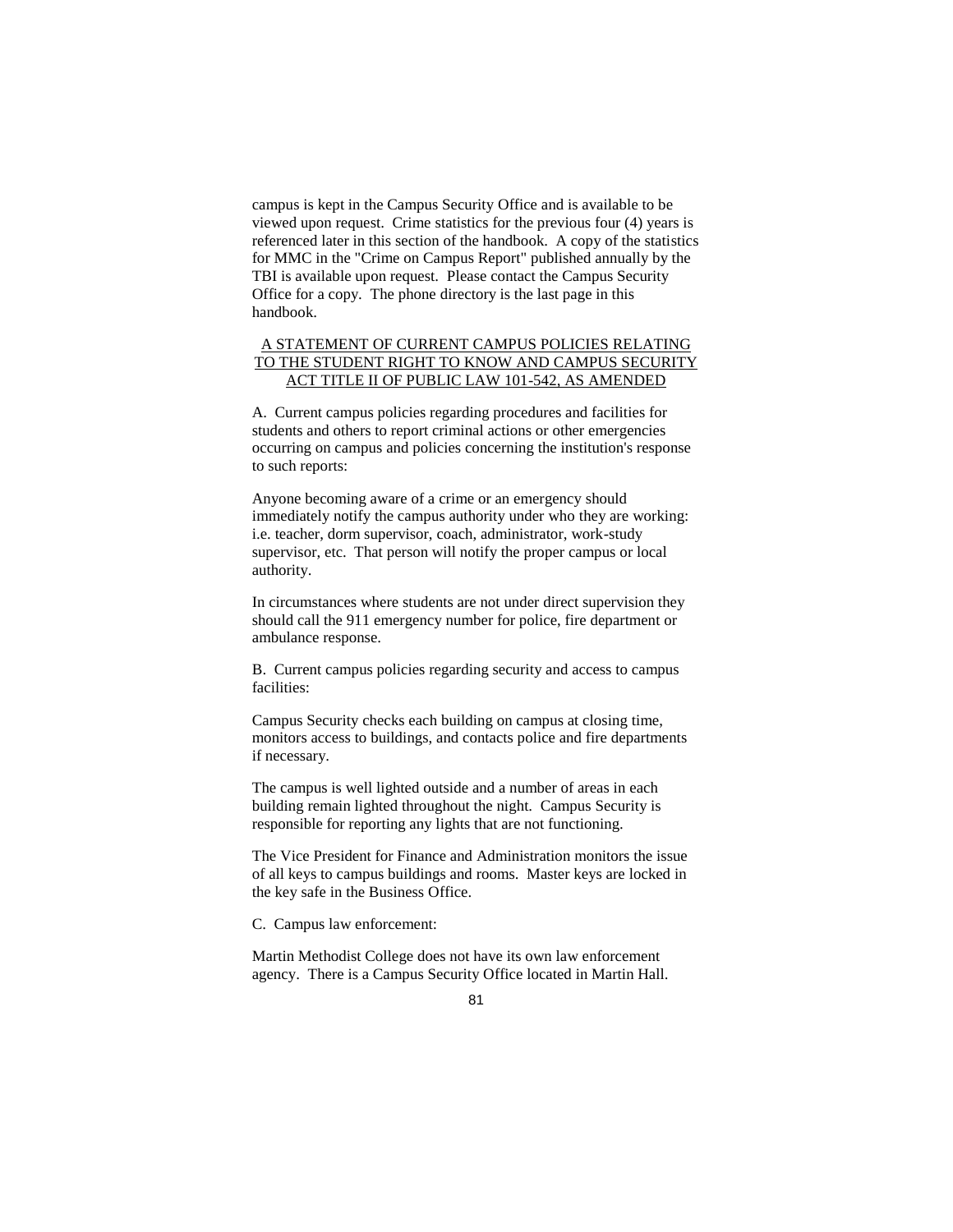The Campus Security Director, night watchmen, Resident Directors and officers of the college contact local law enforcement officers when a crime is committed or suspected.

D. Description of the type and frequency of programs designed to inform students and employees about campus security procedures:

The parents of students are written each year and advised to discuss personal security issues with their students before they leave for college.

At the beginning of each term security is discussed at required dorm meetings with resident students and at required meetings for those students who commute. In these meetings the following topics are discussed:

> safe-keeping of money and other valuables personal safety and proper locking of campus housing and vehicles

These same issues are discussed with employees of the college in executive, faculty, and staff meetings.

E. Programs designed to inform students and employees about the prevention of crimes:

Every student and every employee of the college receives a publication entitled "Campus Safety and Security Guidelines".

F. Statistics concerning the occurrence on campus for the past four years (July 1, 2009 - June 30, 2013) of the following criminal offenses reported to campus security authorities or local police agencies:

| 1. murder                     | (0) |
|-------------------------------|-----|
| 2. sex offenses (forcible)    | (0) |
| 3. sex offenses (nonforcible) | (0) |
| 4. robbery                    | (1) |
| 5. aggravated assault         | (1) |
| 6. burglary                   | (0) |
| 7. motor vehicle theft        | (0) |

G. Policy concerning off-campus student organizations:

Martin Methodist College does not sponsor any off-campus student organizations.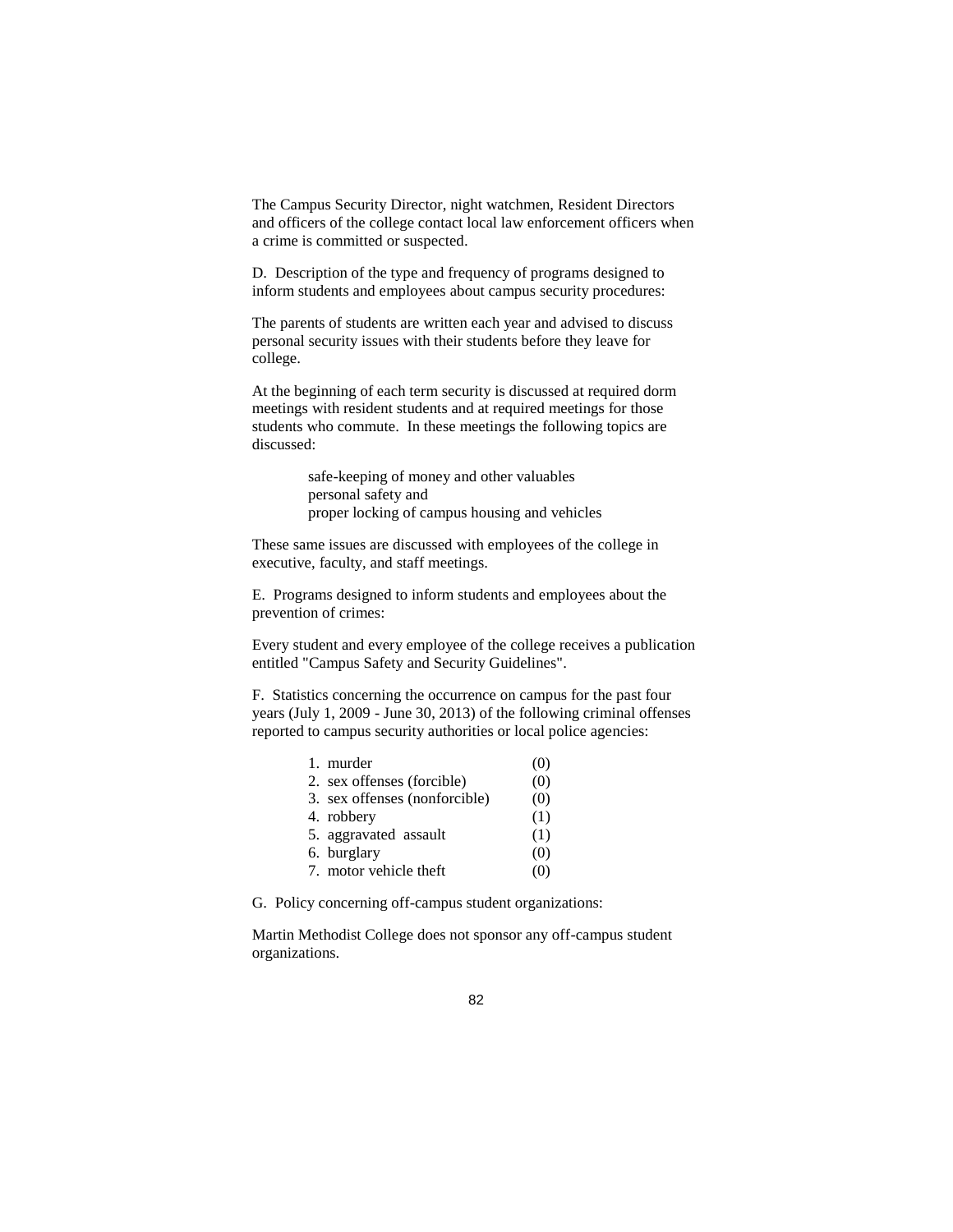H. Statistics concerning the number of arrests for the following crimes occurring on campus during the time period July 1, 2009 - June 30, 2013:

| 1. liquor law violations | (62) |
|--------------------------|------|
| 2. drug abuse violations | (5)  |
| 3. weapons possessions   | (0)  |
| 4. manslaughter          | (0)  |
| 5. arson                 | (0)  |
| 6. prejudice crimes      | (O)  |

I. Policy regarding the possession, use, and sale of alcoholic beverages, illegal drugs, firearms/weapons, arson and fireworks is listed in Section VII Academic Honor Code and Student Life Honor Code, Rights, Rules and Regulations under subheading Student Code Regulations. The Policy statement on Sexual Harassment is listed after drugs in the section already noted.

# **CAMPUS SEX CRIMES PREVENTION ACT**

The federal government requires that any person classified and registered as a state sex offender must notify the state of any institution of higher education in which the offender is a student or an employee. Martin Methodist College will disclose, within ten days, information concerning sex offenders that it receives under state sex offender registration and community notification programs. The disclosure will be by e-mail to students and employees.

### **SEXUAL ASSAULT PREVENTION AND RESPONSE**

The Martin Methodist College policy on rape and sexual assault states "the college is committed to the maintenance of an environment which is free from all sexual exploitation and intimidation. The college will prosecute to the fullest extent of the law all rape and sexual assault cases". To assist in the prevention of sexual assaults the college will annually distribute written guidelines on personal safety and security to all students. These guidelines will be reviewed in a required orientation meeting on an annual basis.

Should a rape or sexual assault occur the victim is encouraged to file a complaint as soon as possible by notifying a college official. Students or employees found guilty by the properly constituted legal authorities shall be subject to severe sanctions including permanent expulsion.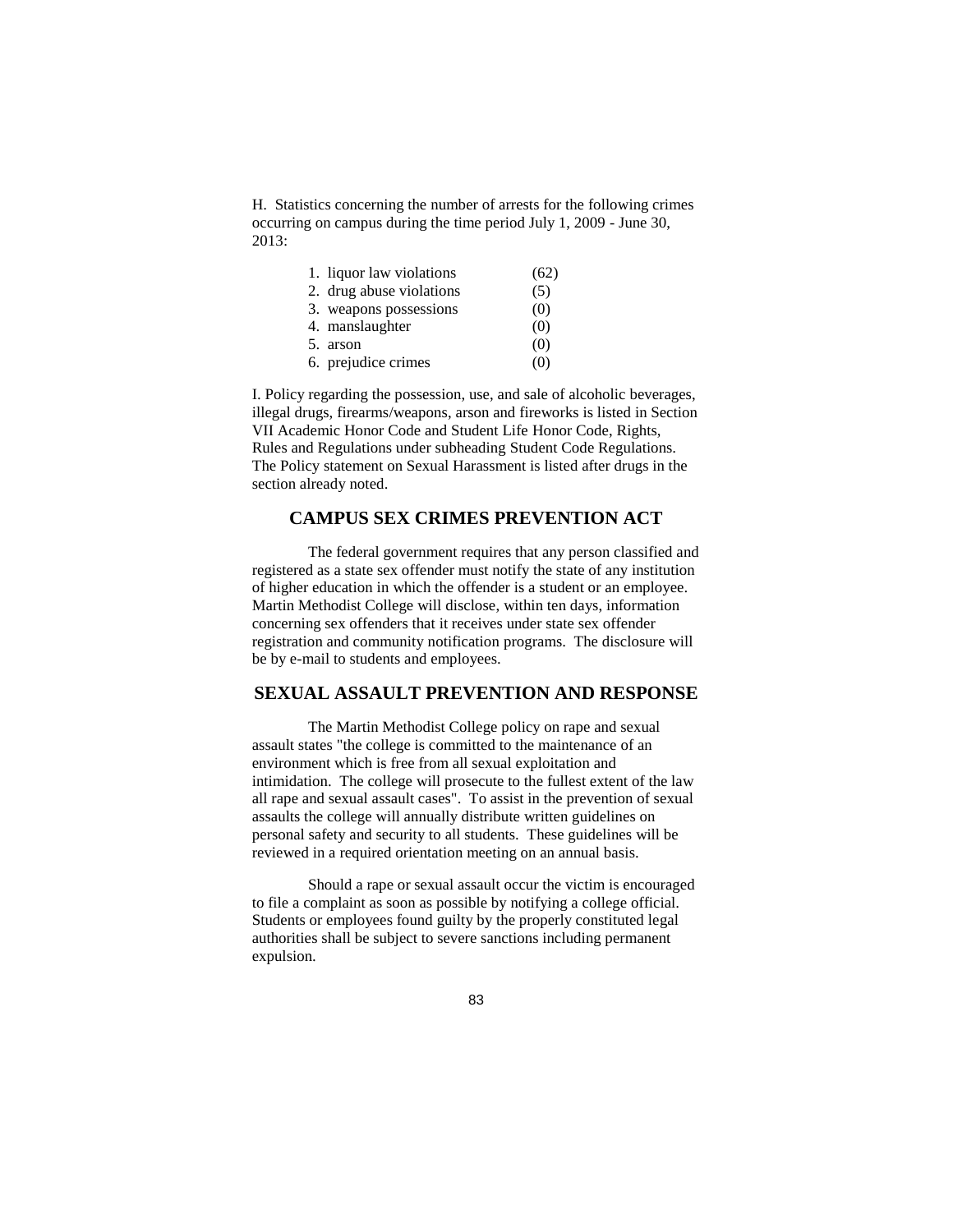The following information is provided to be of assistance to victims of rape:

- 1. Seek medical attention as soon as possible from a hospital emergency room. (Do not bathe or change clothes before a rape examination.) The examination will include testing for sexually transmissible diseases, possible treatment for infection and collection of evidence for legal prosecution. Hospitals are required to summon a police officer. Female victims may request that a female officer be assigned.
- 2. Give the law enforcement officer as much information as possible concerning where and when the incident happened and whether the assailant can be identified.
- 3. All incident and medical records will be kept confidential. The victim has the right to decide to prosecute or not to prosecute a rape charge.
- 4. College officials will assist the victim in arranging counseling or other support services.
- 5. The college will change a victim's academic and living situation if requested by the victim and reasonably available.
- 6. In campus disciplinary cases both the accuser and the accused are entitled to the same opportunities to have others present during a disciplinary proceeding and the victim will be informed of any sanction imposed against the accused. Sanctions may include suspension or expulsion from the institution.

# **CAMPUS SMOKING POLICY**

Because tobacco products and smoke, even secondhand smoke, has been linked to long-term health problems, Martin Methodist College has adopted the following policy to assist in safeguarding the health and well being of students, employees, and campus visitors.

The College Campus is smoke free except in outdoor designated smoking areas. All college facilities are tobacco free. No smoking, chewing tobacco or tobacco products are allowed in the classroom buildings, bookstore, gymnasiums, campus housing, Dining Hall, SUB, or administrative buildings.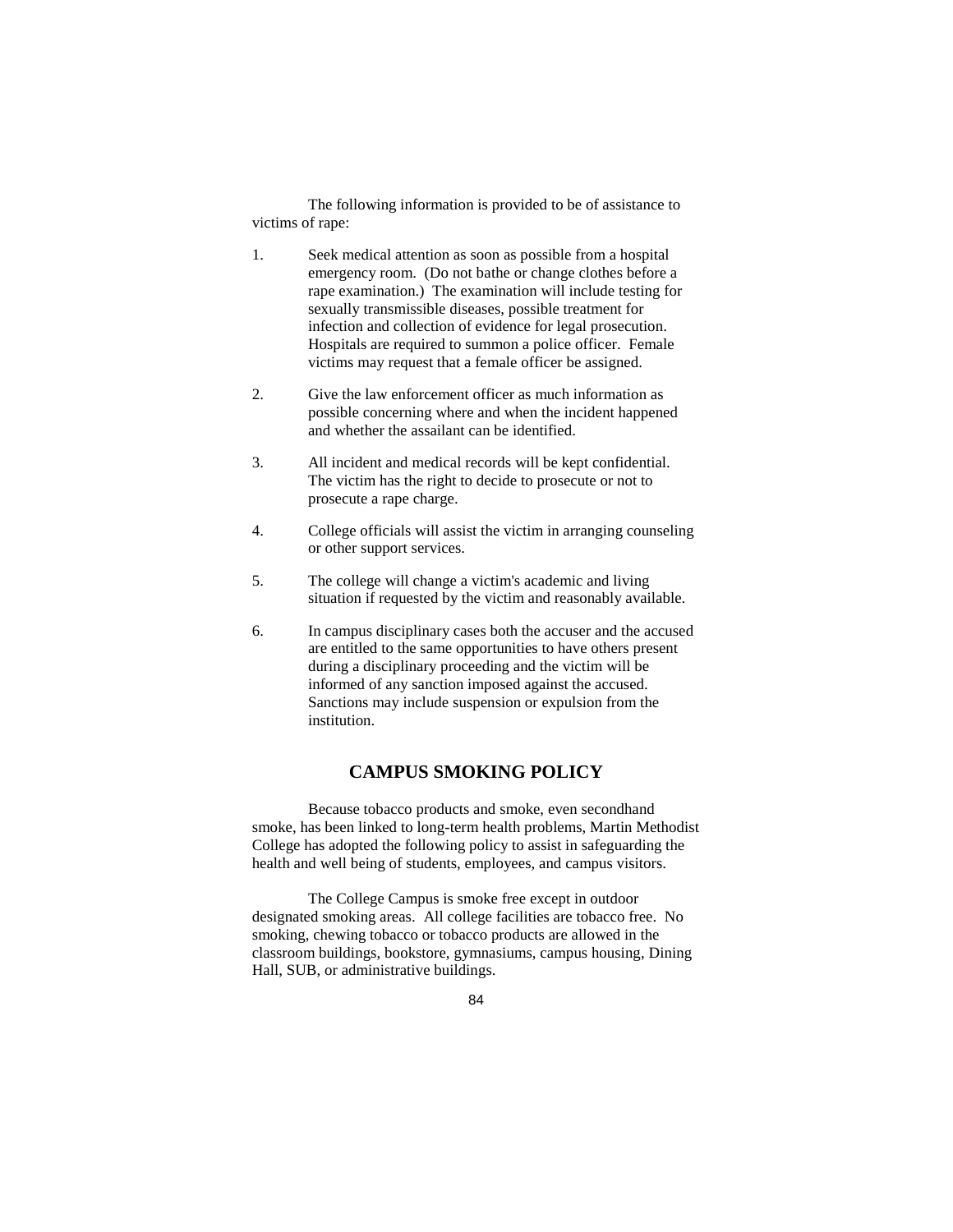### **ATHLETIC DISCLOSURE**

Martin Methodist College annually reports on its commitment to gender equality in athletics. The report is filed with the United States Department of Education each October for the year ending June 30. The contact person for a copy of or question pertaining to the report is Jeff Bain, Director of Athletics, phone (931) 363-9872.

Martin participates in the NAIA, Division I and fields six men's teams and seven women's teams and one co-ed team for the academic year of 2011-12.

| <b>Athletic Teams</b> | <b>Men Participants</b> | <b>Women Participants</b> |
|-----------------------|-------------------------|---------------------------|
| <b>Baseball</b>       | 29                      |                           |
| <b>Basketball</b>     | 16                      | 14                        |
| Bowling               | 20                      | 10                        |
| Golf                  | 10                      | 6                         |
| Soccer                | 23                      | 20                        |
| Softball              |                         | 18                        |
| Tennis                | 8                       | 6                         |
| Volleyball            |                         | 17                        |
| Cheer                 | 14                      | 14                        |
|                       | 120                     | 105                       |

The total expenses for all teams for the year ending June 30, 2012, was \$3,520,818 with \$1,684,159 funding the male teams and \$1,7140,590 funding female teams, and \$122,069 expenses not attributable to a particular sport or sports. Total revenue from athletics was \$3,521,421 with \$1,757,713 raised from men's sports and \$1,722,727 from women's sports, and \$40,981 revenues not attributable to a particular sport or sports. Athletically related student aid was \$2,321,203 with \$1,143,513 awarded to men's teams and \$1,177,690 to women's teams. Recruiting expenses were \$29,665 with \$13,784 utilized for male teams and \$15,881 used to recruit members of female teams.

To review the entire equity report, totaling sixteen pages, the Athletic Director can be contacted at (931) 363-9872. A paper copy can be provided upon request.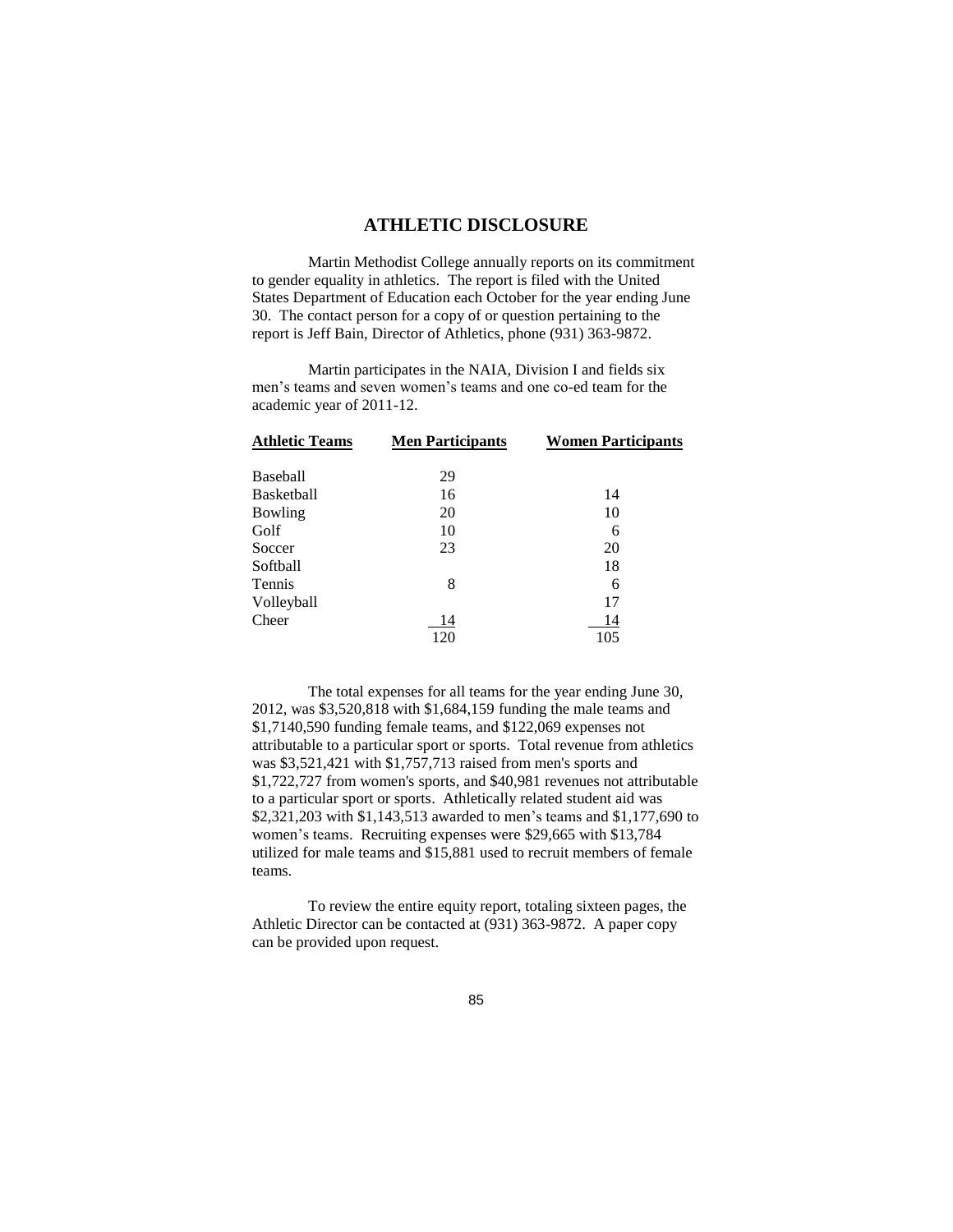### **STUDENT'S RIGHT TO KNOW INFORMATION**

### **Graduation Rates**

Graduation rate information is available on request from the Office of Academic Affairs. See the Registrar for this information.

Martin Methodist College reports graduation data to the U.S. Department of Education using the Integrated Postsecondary Education Data Systems (IPEDS) Web-based Data Collection System's Graduation Rate Survey (GRS). The graduation rate of those entering the college in 2006 and graduating with a bachelor's degree by 2013 is 52%.

The total number of students enrolled for the 2012-13 academic year was 1137. Of these students, 962 were full time and 380 were residential. There were 421 new incoming students. Of these 372 were freshman and 49 were transfer students. The degrees conferred at the 2013 graduation are as follows:

| 84  |
|-----|
| 17  |
| 45  |
| 30  |
| 180 |
|     |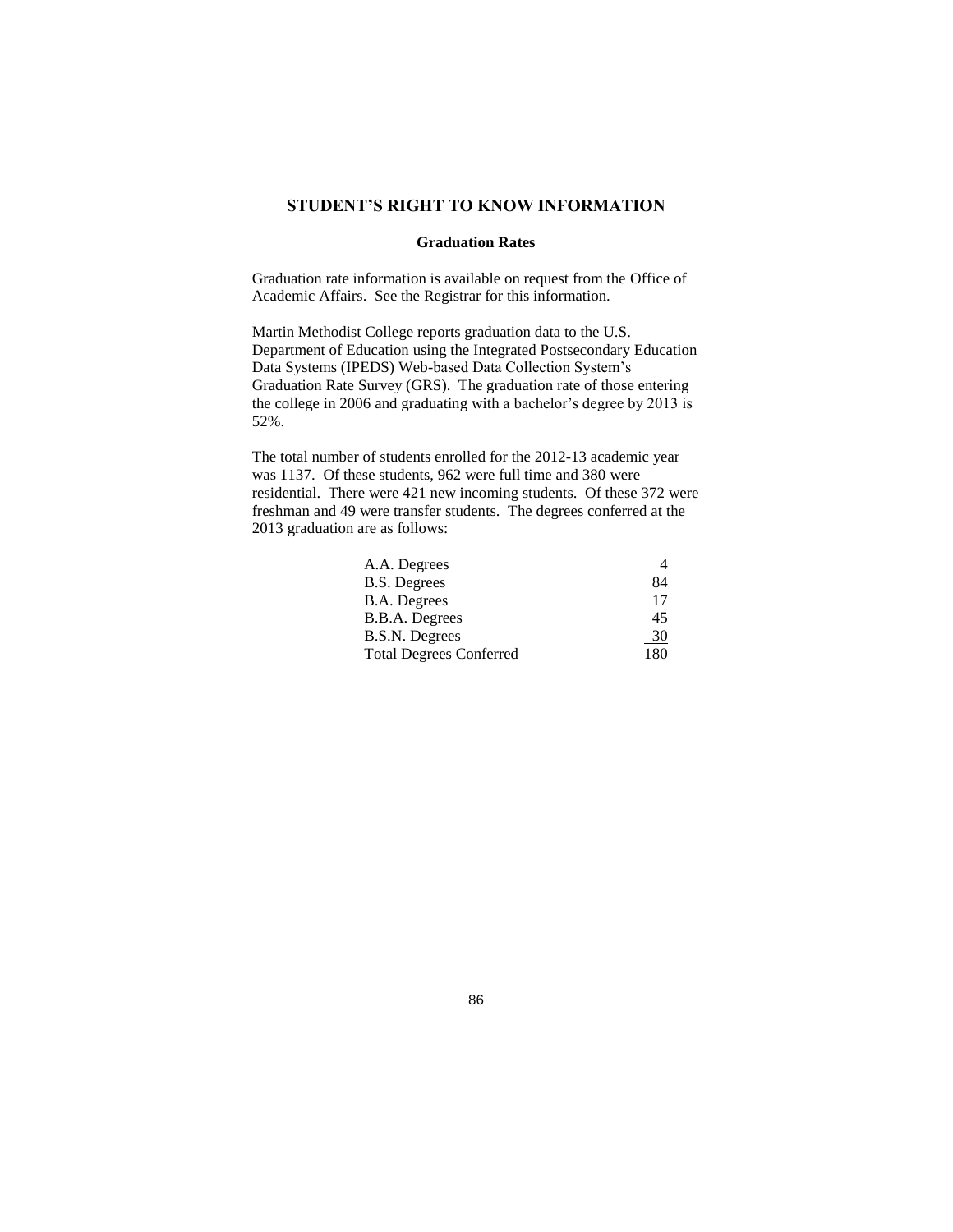# **DIRECTORY OF SERVICES**

(All numbers begin with area code 931)

| Apartment Resident Director, Ms. Shiprah Dass, Bldg B               | 424-2031 |
|---------------------------------------------------------------------|----------|
| Academic Affairs, Dr. James Murrell, Colonial Hall                  | 363-9823 |
| Administrative Software, Mr. Jay Carter, Martin Hall                | 424-7362 |
| Admissions, Lisa Smith, Colonial Hall                               | 363-9805 |
| Alumni, Ms. Edna Luna, Colonial Hall                                | 363-9824 |
| Ms. Sally Phelps, Colonial Hall                                     | 363-9814 |
| Athletic Director, Mr. Jeff Bain, CLC                               | 363-9872 |
| Athletic Promotion, Ms. Brynn Wade, CLC                             | 424-7374 |
| Baseball, Coach Kelly Bratton, CLC                                  | 363-9827 |
| Bowling, Coach Norm Titus, CLC                                      | 424-7381 |
| Cheerleading, Coaches Micah and Monica Hartsfield, CLC 424-7387     |          |
| Golf, Coach Matt Rackley, CLC                                       | 363-9872 |
| Men's Basketball, Coach Scott Combs, CLC                            | 363-9826 |
| Men's Soccer, Coach Gerry Cleary, CLC                               | 363-9880 |
| Softball, Coach Brandi Paul, CLC                                    | 363-9879 |
| Sports Information, Mr. Wade Neely, CLC                             | 363-9883 |
| Sports Medicine, Mr. Grant Fairchild, CLC                           | 363-9874 |
| Tennis, Coach Melinda Sevier, CLC                                   | 363-9885 |
| Volleyball, Coach Rose Magers-Powell, CLC                           | 363-9878 |
| Women's Basketball, Coach Jamy Bechler, CLC                         | 363-9829 |
| Women's Soccer, Coach Tyson John, CLC                               | 363-9884 |
| Aquatic Center, Ms. Kim Bracey, CLC                                 | 424-2007 |
| Bookstore Counter, Flower St.                                       | 424-4053 |
| Bookstore Manager, Ms. Margaret Jackson, Flower St.                 | 363-9836 |
| Business Office, Mr. David Stephens, Colonial Hall                  | 363-9865 |
| Calendars, Ms. Robin Hood, Colonial Hall                            | 363-9800 |
| Campus Crime Statistics, Dr. John White, Martin Hall                | 309-0112 |
| Campus Housing, Mr. Robby Shelton, Colonial Hall                    | 363-9890 |
| Campus Services Director, Mr. Jess Dicus, Martin Hall               | 363-9871 |
| Campus Security Director, Dr. John White, Martin Hall               | 363-9871 |
| Center for Church Leadership, Dr. Ed Trimmer, CCL House             | 363-9864 |
| Changes in Course of Study, Academic Office, Colonial Hall 363-9823 |          |
| Christian Life Center, Ms. Brynn Wade, CLC                          | 424-7374 |
| Christian Life Center Lobby, Staff Attendants, CLC                  | 363-9830 |
| Class Absence, Course Instructor                                    |          |
| Clinic, Dr. Candy Johnson, House on W. Madison near Apts. 424-7338  |          |
| Consumer Information, Mr. Robby Shelton, Colonial Hall              | 363-9890 |
| Counseling Services, Rev. Laura Kirkpatrick, CCL House              | 363-9825 |
| Criswell Hall Resident Director                                     | 424-7400 |
| Dean of Students, Dr. Jack Gregory                                  | 363-9816 |